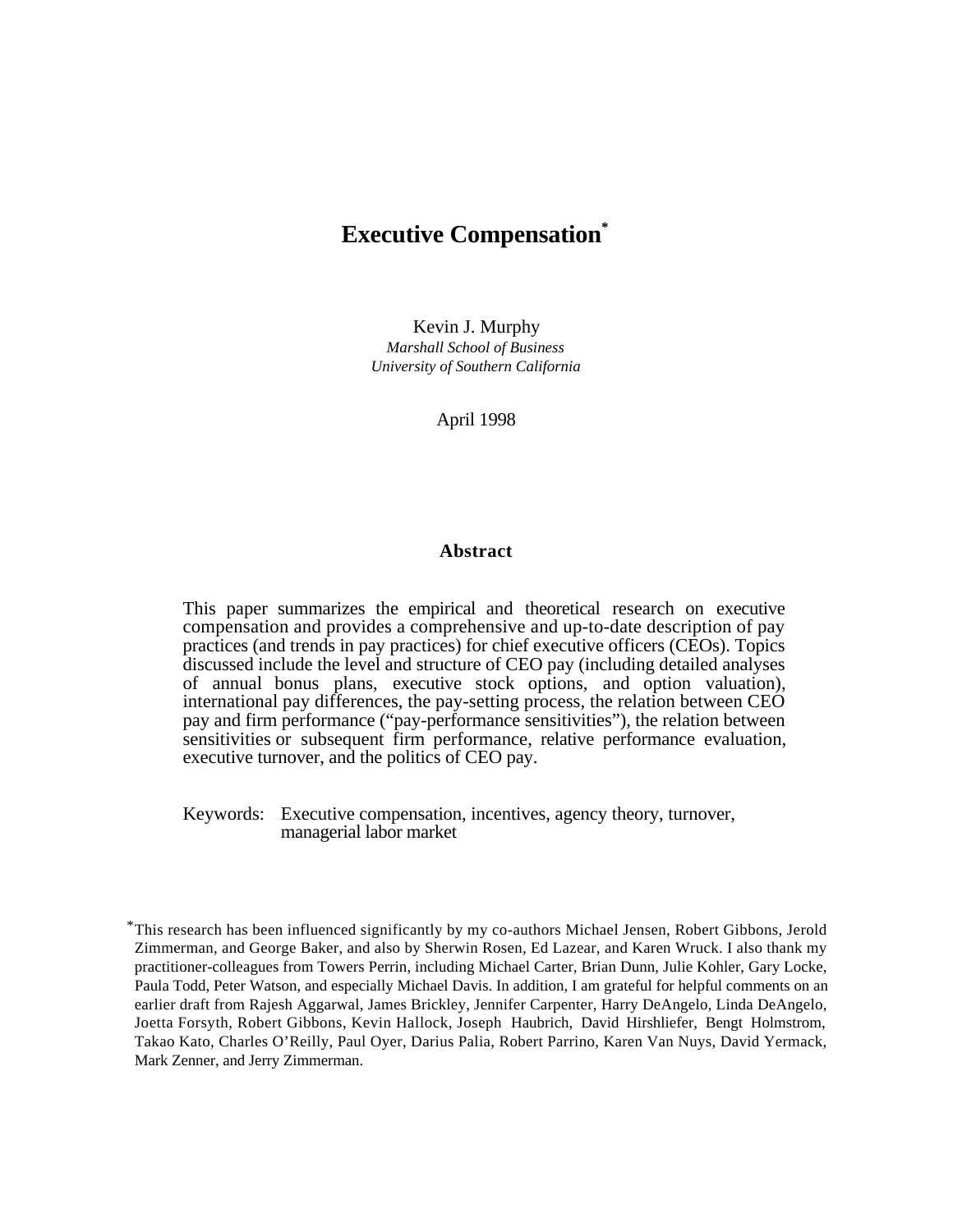### **Executive Compensation**

by

Kevin J. Murphy

#### **I. Introduction**

Few issues in the history of the modern corporation have attracted the attention garnered by executive compensation in United States companies. Once relegated to the relative obscurity of business periodicals, executive pay has become a international issue debated in Congress and routinely featured in front-page headlines, cover stories, and television news shows. Several inextricably linked factors have contributed to the widespread interest in executive pay. First is the undisputed escalation in chief executive officer (CEO) compensation: as shown in Figure 1, the median cash compensation paid to S&P 500 CEOs has more than doubled since 1970 (in 1996-constant dollars), and median total *realized* compensation (including gains from exercising stock options) has nearly quadrupled. Second is the populist attack on wealth that followed the so-called "excesses of the 1980s," associated with the perception that high CEO salaries is coupled to layoffs, plant closings, and corporate downsizing (Murphy, 1995, 1997). Third is the bull market of the 1990s, creating windfalls for CEOs whose pay is increasingly tied to company stock-price performance.

There has also been an explosion in academic research on executive compensation. As evident in Figure 1, CEO pay research has grown even faster than CEO paychecks, skyrocketing from 1-2 papers per year prior to 1985 to sixty papers in 1995.<sup>1</sup> Only a handful of studies of executive compensation were published prior to 1980, including pioneering works by Roberts (1956), Baumol (1959), and Lewellen and Huntsman (1970). Most early studies focused on whether pay was more closely tied to company size or company profits, the answer proving to be both relatively uninteresting and hopelessly lost in multicollinearity problems (Ciscel and Carroll, 1980; Rosen, 1992).

The modern history of executive compensation research began in the early 1980s and paralleled the emergence and general acceptance of agency theory.<sup>2</sup> The separation of ownership and control in modern corporations is, after all, the quintessential agency problem l

Data on executive compensation papers from Hallock and Murphy (1998), based initially on a search of the Social Science Citation Index database. The 1985 jump in executive pay studies can be traced directly to a 1984 University of Rochester conference on "Managerial Compensation and the Managerial Labor Market;" proceedings published the following year in the *Journal of Accounting and Economics*.

<sup>2</sup> Influential papers include Jensen and Meckling (1976), Mirrlees (1974, 1976), Ross (1973), Holmstrom (1979, 1982), Fama (1980), Lazear and Rosen (1981), and Grossman and Hart (1983).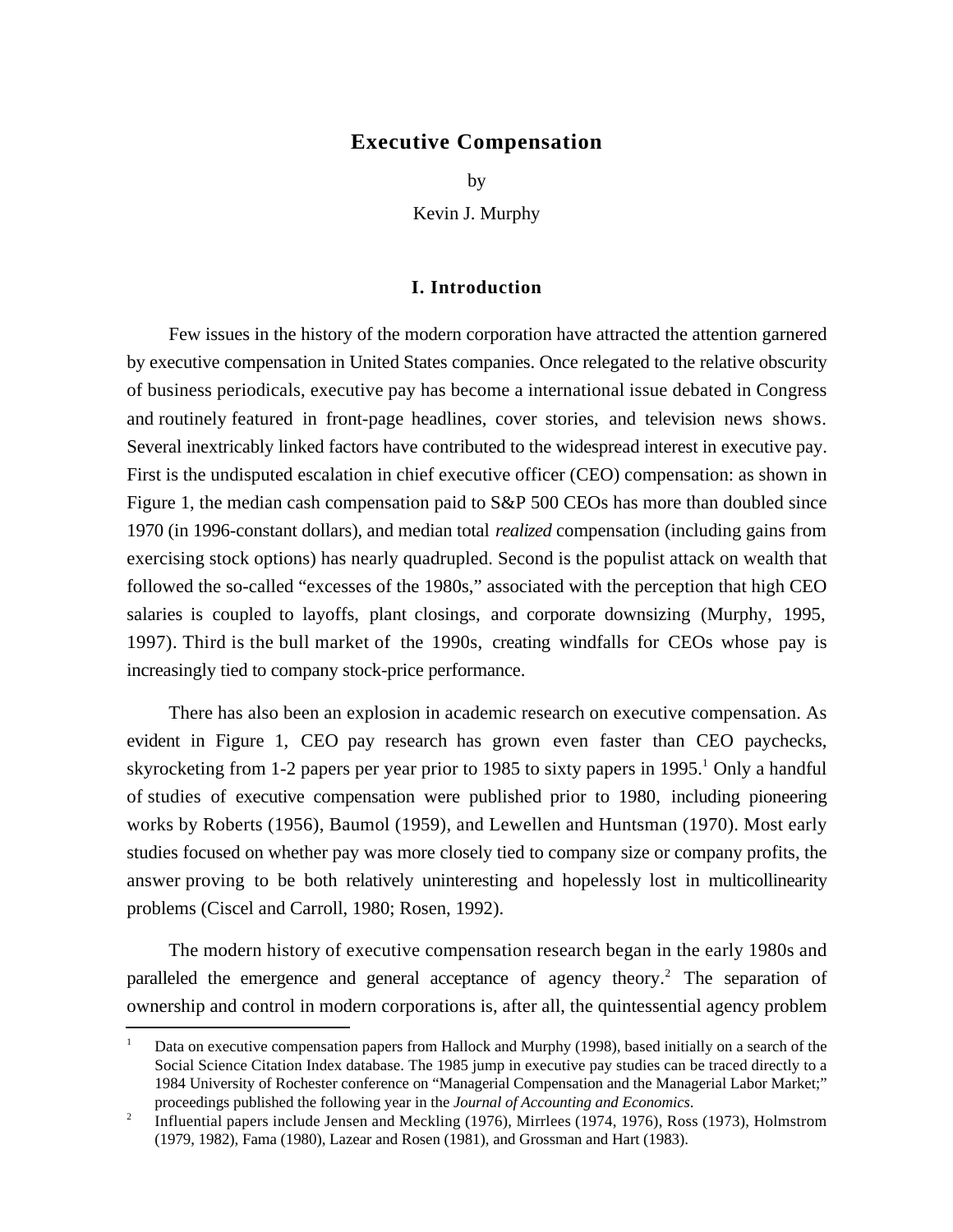suggested by Berle and Means (1932) and formalized by Jensen and Meckling (1976), and the executive labor market is a natural laboratory for testing its implications. Early studies in this area focused on documenting the relation between CEO pay and company performance (Coughlan and Schmidt, 1985; Murphy, 1985, 1986; Jensen and Murphy, 1990a; Abowd, 1990; Leonard, 1990). Others examined whether CEOs are terminated following poor performance (Weisbach, 1988; Warner, Watts, and Wruck, 1988) and whether CEOs are reward for performance measured relative to the market or industry (Antle and Smith, 1986; Gibbons and Murphy, 1990).

The evolving literature has been truly interdisciplinary, spanning accounting, economics, finance, industrial relations, law, organizational behavior, and strategy. Accountants, for example, have explored whether accounting-based bonuses lead managers to manipulate earnings and have compared the relative efficacy of accounting-based and stock-based performance measures.<sup>3</sup> Financial economists have studied the association between executive compensation and corporate performance, investment decisions, capital structure, dividend policies, mergers, and diversification.<sup>4</sup> Industrial organization economists have documented the effects of regulation and deregulation on executive compensation, and have examined the game-theoretic effects of strategic interactions on compensation policy.<sup>5</sup> While most research in the area has evolved as tests or applications of agency theory, sociologists and organizational behaviorists have examined non-agency-theoretic issues such as social comparisons and the behavioral effects of wage dispersion.<sup>6</sup>

In spite of the exploding interdisciplinary literature, executive compensation has received relatively scant attention from labor economists.<sup>7</sup> However, even though the managerial labor market is small and specialized, there are ample reasons to encourage labor-oriented research in the area. Executive compensation offers opportunities to analyze many concepts central to labor economics, including incentives, marginal productivity, contracts, promotions, separations,

<sup>3</sup> The seminal article on earnings manipulation is Healy (1985); see also Pourciau (1993), Holthausen, Larcker, and Sloan (1995). Lambert and Larcker (1988), Sloan (1993), Bushman and Indjejikian (1993), and Baiman and Verrecchia (1995) analyze accounting-based vs. stock-based performance measures.

<sup>&</sup>lt;sup>4</sup> See, for example, Agrawal and Mandelker (1987) on financing decisions, John and John (1993) on capital structure, Agrawal and Walkling (1994) on takeovers, Mehran, Nogler, and Schwartz (1998) on liquidation policy, and Lambert (1986), Campbell, Chan, and Marino (1989), Smith and Watts (1992), Hirshleifer and Suh (1992), and Bizjak, Brickley, and Coles (1993) on investment behavior.

<sup>&</sup>lt;sup>5</sup> See, for example, Carroll and Ciscel (1982), Hubbard and Palia (1995), Joskow, Rose and Wolfram (1996) on regulation and compensation, and Aggrawal and Samwick (1997) and Kedia (1997) on strategic interactions.

<sup>6</sup> See, for example, O'Reilly, Main and Crystal (1988), Tosi and Gomez-Mejia (1989, 1994), Virany, Tushman, and Romanelli (1992), Boeker (1992), Cowherd and Levine (1992), Hambrick and Cannella (1993), Finkelstein (1996), O'Reilly C., Wade, and Pollock (1998), and Hambrick and Siegel (1998).

 $7$  A notable exception is the proceedings from a conference on "Do Incentives Matter" published as a supplement to the 1990 *Industrial and Labor Relations Review*.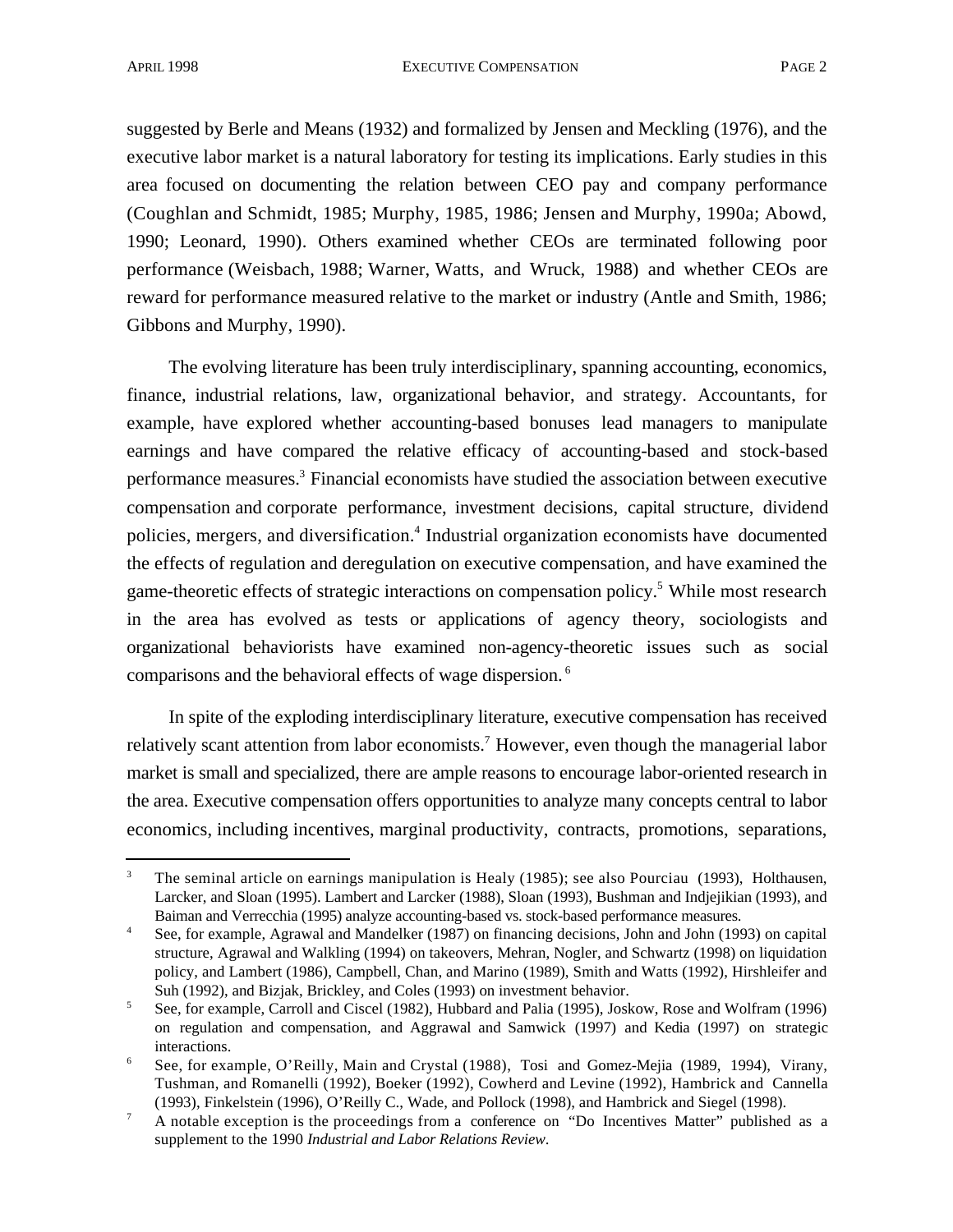and careers. Although compensation contracts are multi-dimensional and complex, the publicly available data are relatively clean: detailed biographic and compensation data for individual executives in publicly owned corporations are widely available and easily matched to company performance data. In addition, an increasing number of researchers are gaining access to proprietary and increasingly rich data on performance measures and bonus contracts and on individual compensation far below the top executive rank.<sup>8</sup>

The objective of this paper is to foster research in executive compensation by providing a rich and up-to-date description of executive incentive contracts, and by reviewing and updating much of the relevant empirical and theoretical research on executive compensation and turnover. The institutional details, summary statistics, and regression analyses are based on a variety of sources including four comprehensive databases: the Annual Compensation Surveys published in *Forbes* covering 1970 to 1996, Compustat's "ExecuComp" database covering CEOs in the S&P 500, the S&P Mid-Cap 400, and the S&P Small-Cap 600 from 1992 through 1996, detailed data from 1,000 large companies in 1992 based on an analysis of corporate proxy statements, and a proprietary survey of bonus plans in 177 large companies conducted by Towers Perrin in 1996. In addition, I report international comparisons of executive pay practices based on Towers Perrin's 1997 *Worldwide Total Remuneration* survey. An emerging lesson from the analyses is that it matters *where* you look and *when* you look: there is a great deal of heterogeneity in pay practices across firms, industries, and countries, and there have been dramatic shifts in pay practices across time.

Section II analyzes the level and structure of executive compensation packages, and serves as a primer on executive compensation. Most executive pay packages contain four basic components: a base salary, an annual bonus tied to accounting performance, stock options, and long-term incentive plans (including restricted stock plans and multi-year accounting-based performance plans). I begin this section with a descriptive analysis of how the level and composition of CEO pay in the US varies across industries and with company size, and document the substantial increases in CEO pay between 1992 and 1996. Next, I discuss the emerging international evidence on executive compensation, contrasting US pay practices with those in other countries. Then, I consider each component of pay in detail, describing how salaries are set, how annual and multi-year bonus arrangements are structured, and how stock options are awarded and valued. Particular attention is devoted to describing the performance measures, performance standards, and pay-performance structures used in annual incentive plans. Finally, I analyze the relative influence of the board of directors, the compensation committee, and managers in determining executive pay practices.

<sup>8</sup> Research relying on proprietary data from compensation consulting include Abowd (1990), Leonard (1990), Holthausen, Larcker, and Sloan (1995), Bushman, Indjejikian, and Smith (1997), and Murphy (1988).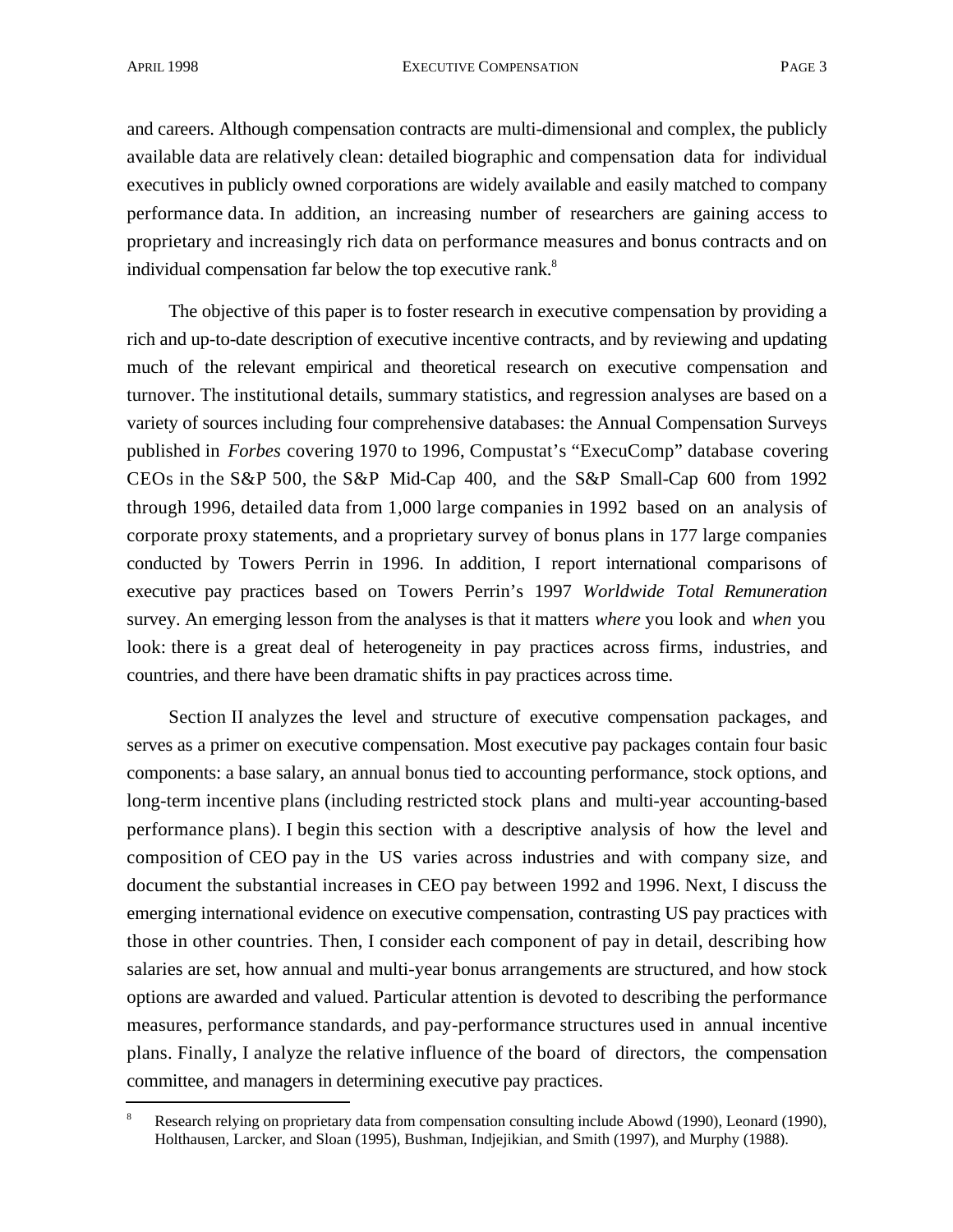Section III explores the relation between CEO pay and performance. The section begins with a summary and critique of the traditional principal-agent framework as applied to executive incentive contracts. Next, I summarize the empirical evidence on the relation between pay and performance, distinguishing between *explicit* aspects (CEO pay is explicitly related to accounting returns through annual bonuses, and to stock-price appreciation through stock options and restricted stock) and *implicit* aspects (CEO pay may be implicitly tied to performance through year-to-year adjustments in salary levels, target bonuses, and option and restricted stock grant sizes). I show that total pay-performance sensitivities vary with industry and company size, and document changes in the sensitivities from 1992 through 1996 driven primarily by increases in stock-options incentives. I also analyze CEO stock ownership from 1987 through 1996, documenting that CEO stock holdings *excluding options* have increased in dollar-value but decreased when expressed as a percentage of the company's outstanding stock. I then consider the theory and evidence related to *relative performance evaluation* (RPE) for top executives: I document the explicit use of RPE in accounting-based bonus plans, and discuss the virtual absence of RPE in stock option plans. Finally, I describe the evidence on the effect of CEO pay-performance sensitivities on subsequent company performance.

Section IV considers executive turnover and its relation to company performance. Casual empiricism, based on several recent highly publicized forced resignations, suggests that CEO firings have become more commonplace in the 1990s. However, I document that the link between turnover and performance has declined rather than increased over the past decade. In addition, I present results suggesting that turnover is driven by executive age and not performance in the largest firms, and by performance and not (primarily) executive age in smaller firms. Finally, I document that CEOs have become less likely to depart at "normal" retirement ages, and show (following Huson, Parrino, and Starks, 1998) that companies are increasingly likely to replace CEOs through outside hires rather than through internal promotions.

Section V considers the politics of pay. Public disclosure of executive pay virtually guarantees that third parties such as rank-and-file employees, labor unions, consumer groups, Congress, and the media affect the type of contracts written between management and shareholders. In this section, I analyze the causes and consequences of the ongoing controversy over CEO pay, and describe the effect of politics and public perception in determining the structure and level of executive compensation.

Section VI summarizes the emerging stylized facts, and provides some suggestions for future research in executive compensation. Although the field is fairly well-developed, researchers have just begun exploring recently available public and proprietary datasets and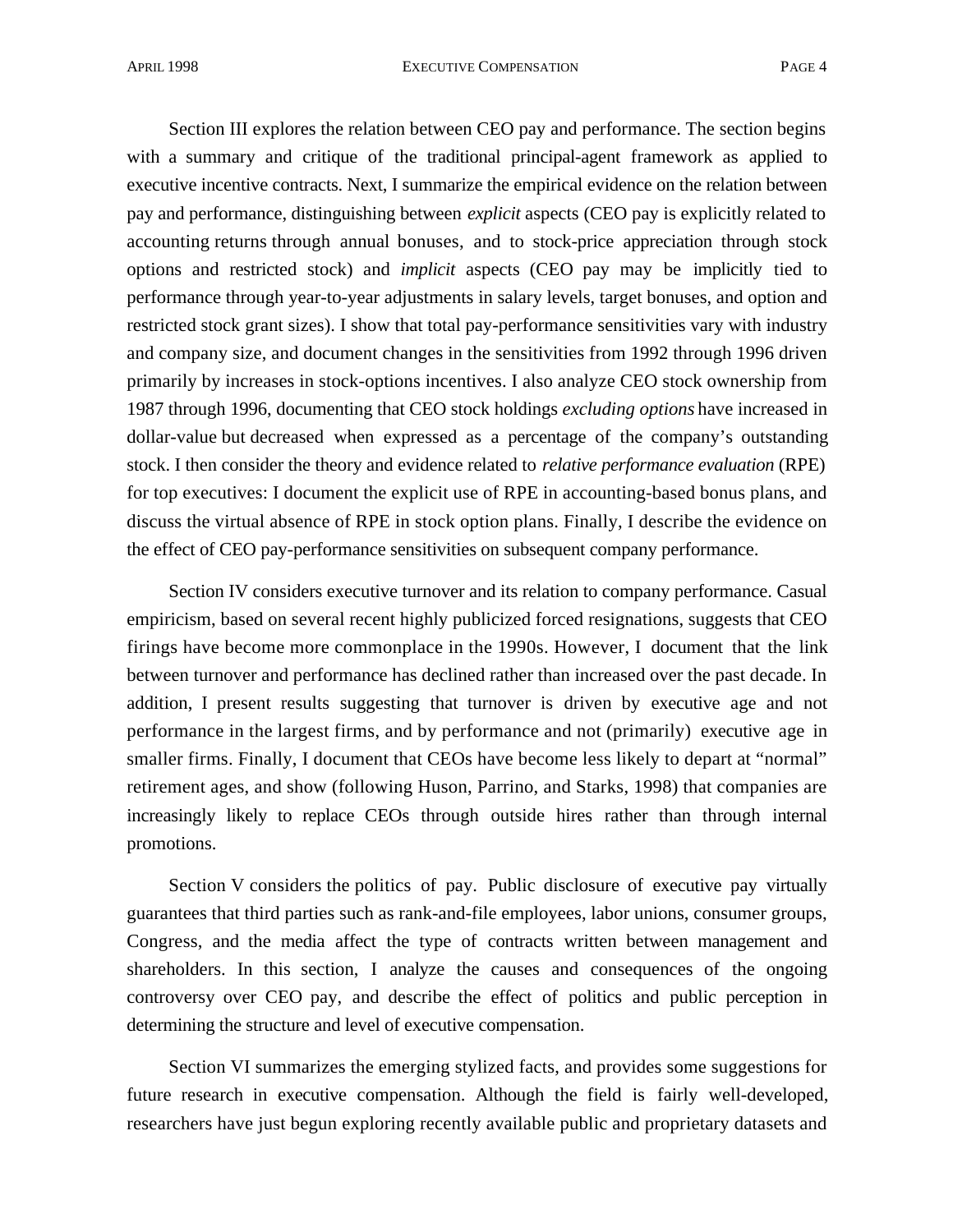exploring the institutional details and the explicit features of executive contracts. The richness of the compensation and performance data offers many unexploited opportunities for research in labor economics, finance, accounting, and management.

## **II. The Level and Structure of Executive Compensation**

## *1. Introduction*

l

Although there is substantial heterogeneity in pay practices across firms and industries, most executive pay packages contain four basic components: a base salary, an annual bonus tied to accounting performance, stock options, and long-term incentive plans (including restricted stock plans and multi-year accounting-based performance plans). In addition, executives participate in "broad-based" employee benefit plans and also receive special benefits, including life insurance and supplemental executive retirement plans (SERPs). In contrast to mid-level management "employment at will" arrangements, top executives increasingly negotiate formal employment contracts. These formal contracts typically last five years and specify minimum base salaries, target bonus payments (with or without guarantees), and severance arrangements in the event of separation or change in corporate control.

Figure 2 illustrates the relative importance of the various components of compensation for CEOs in the S&P 500, and also documents how the level and composition of pay varies across years for four industry groups: mining & manufacturing (two-digit SIC codes 10-29); financial services (SIC 60-69); utilities (SIC 49), and other industries (including wholesale and retail trade, and service industries). The bar height in each panel depicts median total compensation in 1996-constant dollars, including salaries, realized bonuses, the grant-date value of options granted during the year (using ExecuComp's "modified" Black-Scholes formula; see the Appendix), restricted stock grants (valued at grant-date face value), payouts from accounting-based long-term incentive plans, and miscellaneous other compensation. Pay component percentages are derived from ExecuComp data by computing the percentages for each CEO, and averaging across CEOs.

Several stylized facts emerge from Figure 2. First, pay levels vary by industry: CEOs in electric utilities earn significantly lower levels of compensation than their counterparts in other industries, while CEOs in financial services companies earn higher pay.<sup>9</sup> Second, the level of

<sup>&</sup>lt;sup>9</sup> See, for example, Carroll and Ciscel (1982), Murphy (1987), and Joskow, Rose and Wolfram (1996) on executive compensation in electric utilities. Barro and Barro (1990), Crawford, Ezzell, and Miles (1995) and Hubbard and Palia (1995) analyze pay practices in banking; the latter two studies document increases in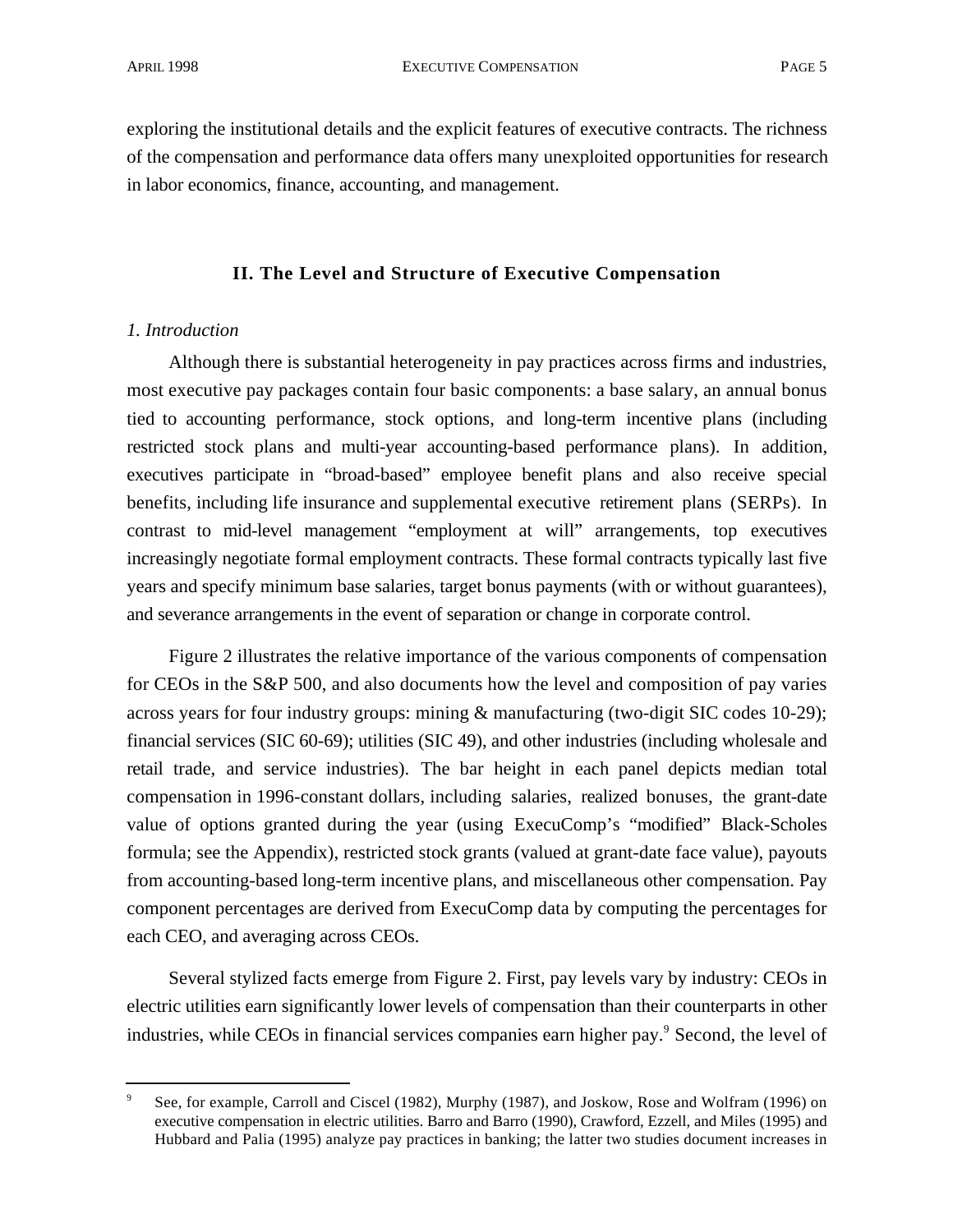compensation has increased substantially between 1992 and 1996: median pay levels (in 1996 constant dollars) for manufacturing CEOs, for example, have increased 55% from \$2.0 million in 1992 to almost \$3.2 million in 1996. Over the same time period, median pay in financial services has increased 53% to \$4.6 million, while pay in utilities has increased 34% to \$1.5 million. Third, the increase in pay is largely attributable to increases in the grant-date value of stock option grants.<sup>10</sup> During the early 1990s, stock options replaced base salaries as the single largest component of compensation (in all sectors except utilities). Option grants in manufacturing firms swelled from 27% to 36% of total compensation, more than doubling in dollar terms.

Figure 3 depicts the effect of company size on firm pay for industrial companies (defined as all companies except utilities and financial services). The figure shows pay trends for CEOs in four size categories: the S&P 500 industrials with above-median sales, S&P 500 industrials with below-median sales, S&P 400 Mid-Cap Industrials, and S&P 600 Small-Cap Industrials. Figure 3 shows that the increase in option compensation and the increase in total compensation holds across size groups. Moreover, the figure illustrates the best-documented stylized fact regarding CEO pay: CEO pay is higher in larger firms.

It is not surprising that compensation increases with company size; larger firms, for example, may employ better-qualified and better-paid managers (Rosen, 1982; Kostiuk 1990). More surprising, at least historically, has been the consistency of the relation across firms and industries. Baker, Jensen, and Murphy (1988) summarize Conference Board data on the relation between CEO cash compensation and firm sales from 1973-83 and document pay-sales elasticities in the .25 to .35 range, implying that a firm that is 10% larger will pay its CEO about 3% more. Rosen (1992) summarizes academic research covering a variety of industries and a variety of time periods in both the US and the UK, concluding that the "relative uniformity [of estimates] across firms, industries, countries, and periods of time is notable and puzzling because the technology that sustains control and scale should vary across these disparate units of comparison."

Recent data suggest that the relation between CEO pay and company size has weakened over time. Table 1 shows the elasticity of CEO cash compensation to company revenues for S&P 500 CEOs, by industry group, for five-year periods beginning in 1970 and for the period 1995-96. Pay/sales elasticities for manufacturing firms ranged between .22 and .26 until the mid-1990s, when the elasticity jumped to .32. Elasticities in financial services firms dropped

CEO pay in banking in the late 1980s and early 1990s (relative to pay in other industries) which the authors attribute to deregulation.

 $10$  Hall and Liebman (1997) show that the increase in option compensation has increased monotonically since the early 1980s.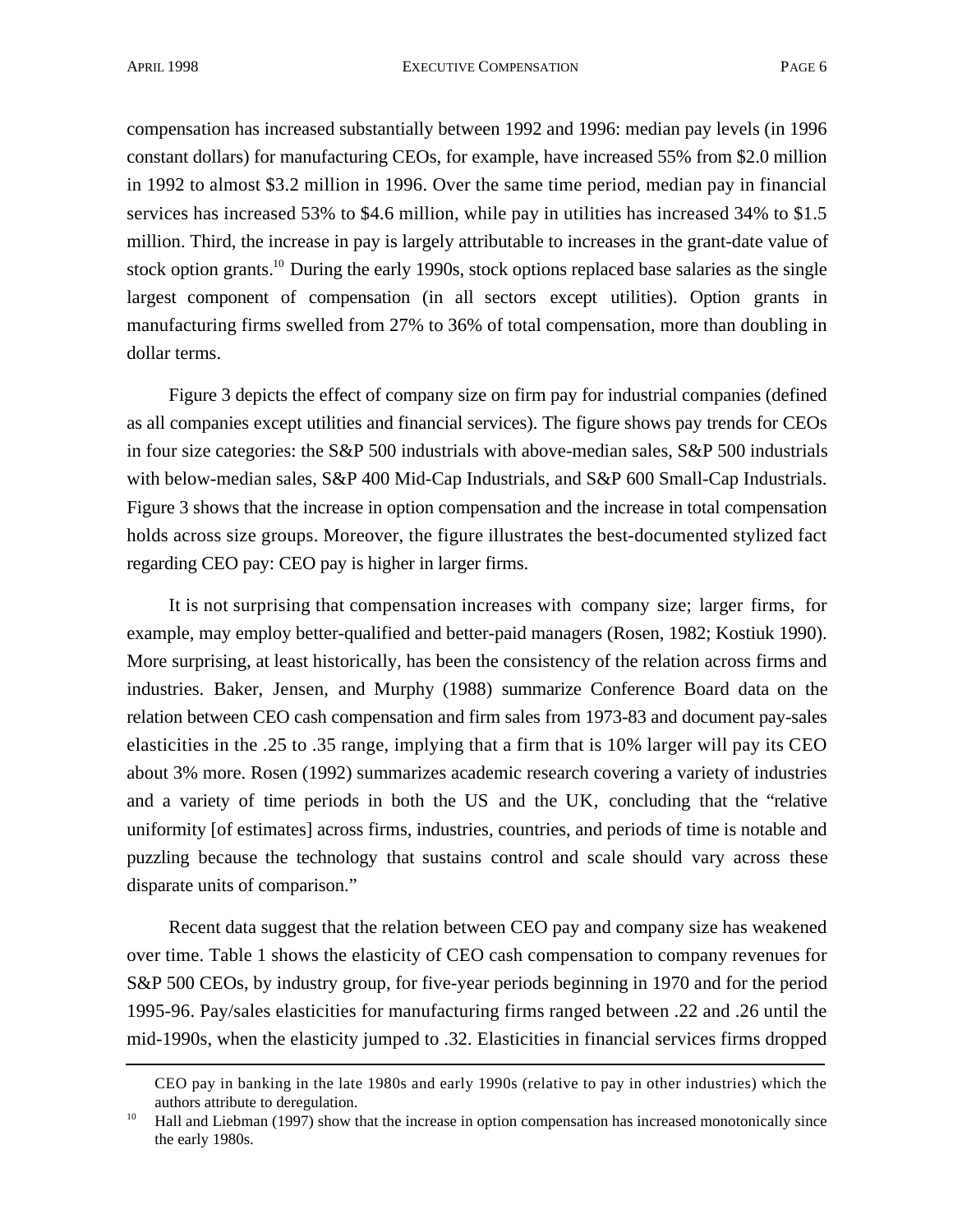from .30 in the 1970s to only .09 in the early 1990s (rebounding to .22 in 1995-96); elasticities in utilities have similarly declined. Moreover, as suggested by the bracketed Rsquares in Table 1, the "explanatory power" of firm sales has declined over time in all industries.

#### *2. International Comparisons*

Figure 4 shows the level and composition of CEO pay in 23 countries, based on data reported in Towers Perrin's *1997 Worldwide Total Remuneration* report. The data depict the consulting company's estimates of "typical" or "competitive" pay for a representative CEO in an industrial company with approximately US  $$250$  million in annual revenues.<sup>11</sup> This firm size corresponds roughly to US companies in the S&P Small Cap 600, and the level and structure of CEO pay for the US in Figure 4 is nearly identical to that suggested by Figure  $3<sup>12</sup>$ Figure 4 supports the commonly held view that US executives are paid more than their international counterparts: the total pay for the representative CEO in the US is more than double the average total pay elsewhere. More interestingly, the data show that US executives are paid *differently* than CEOs elsewhere: US CEOs receive a larger fraction of their pay in the form of stock options, and a lower fraction in the form of salaries, than any of their global counterparts. Indeed, stock options (and other long-term incentives) are absent in nine of the 23 countries surveyed, and comprise less than 5% of total pay in 13 of the 23 countries.

There is a growing interest from researchers (as well as practitioners) on the level and structure of executive compensation outside the United States, including the United Kingdom (Cosh, 1975; Main, O'Reilly, and Crystal, 1994; Conyon, Gregg, and Machin, 1995; Cosh and Hughes, 1997; Conyon, 1997), Japan (Kato and Rockel, 1992; Kaplan, 1994a, 1997; Kato, 1997), Germany (Kaplan, 1994b, 1997), Canada (Zhou, 1997), Spain (Angel and Fumás, 1997), Italy (Brunello, Graziano, and Parigi, 1996), Denmark (Eriksson and Lausten, 1996), China (Groves, Hong, McMillan, and Naughton, 1995) and Bulgaria (Jones and Kato, 1996). Although many of the country-specific studies attempt international comparisons (for example, Conyon and Schwalbach, 1997, contrast pay practices within ten European countries), such comparisons are made difficult by substantial heterogeneity in (1) available data; (2) regression specifications (including definitions of the dependent and independent

<sup>&</sup>lt;sup>11</sup> In conducting this survey, Towers Perrin asked executive pay consultants in each of the 23 countries represented in Figure 4 to use local-market conditions to formulate competitive pay recommendations for a hypothetical CEO in a \$250 million industrial company, as of April 1, 1997. Survey responses in local currencies are converted into US dollars using April 1977 exchange rates.

<sup>12</sup> In particular, the median CEO in the S&P Small-Cap 600 (Figure 3) has total 1996 compensation of \$898,000, comprised of salaries (44%), bonuses (18%), options (30%), and other (9%). In comparison, the representative CEO in Figure 4 has total compensation of \$901,000, comprised of salaries (42%), bonuses (20%), options (28%), and other (10%).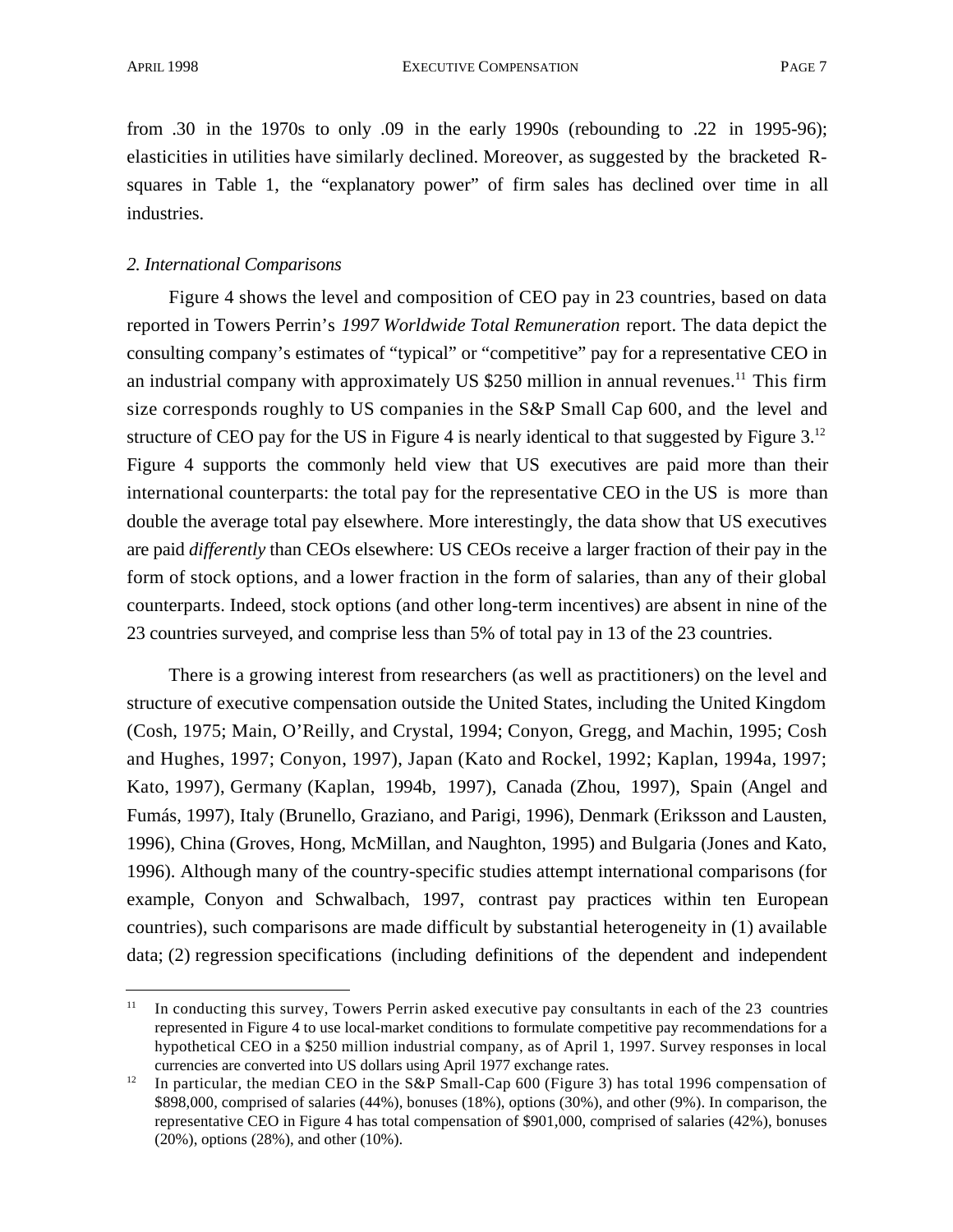variables); and (3) institutional details such as tax and exchange rates, and restrictions on insider trading. $13$ 

The most comprehensive international comparison to date in the academic literature is Abowd and Bognanno (1995), who use data from four international consulting firms to analyze 1984-1992 pay in twelve OECD countries (Belgium, Canada, France, Germany, Italy, Japan, the Netherlands, Spain, Sweden, Switzerland, the UK, and the US). They adjust for tax rates (on both direct pay and perquisites), purchasing power, and public benefits, and find that pay for US CEOs exceeds pay in other countries even after adjusting for these differences. Interestingly, they find that the "US premium" is limited to the CEO: there is no significant difference between US vs. international pay practices for lower-level executives and production workers.

Although our understanding of international differences in executive compensation practices is far from complete, several results emerge from the existing research. First, the elasticity of cash compensation to company size is remarkably constant across countries: Zhou (1997), for example, reports pay-size elasticities for the US, Japan, the UK, and Canada of .282, .247, .261, and .247, respectively. Second, the elasticity of cash compensation to stockprice performance, and the relation between CEO turnover and performance is roughly comparable in the US, Japan, and Germany (Kang and Shivdasani, 1995; Kaplan, 1994a, 1994b, 1997). Third, stock-based incentives from stock options and stock ownership are much higher in the US than in other countries (Abowd and Bognanno, 1995; Kaplan, 1997).

A final, but more speculative, result emerging from the existing data is that pay levels and structures are converging, reflecting an increasingly global market for managerial talent. Canadian and Mexican companies, for example, routinely now include US companies in peer groups used to determine competitive pay levels. US companies routinely export pay practices (including stock option grants) to executives of foreign subsidiaries, putting pressure on the pay policies of local competitors. And, foreign companies acquiring US subsidiaries face huge internal pay inequities, often resolved by increasing home-country executive pay. In addition, legal prohibitions on granting executive stock options in Japan were lifted in April 1997,

<sup>&</sup>lt;sup>13</sup> See Hebner and Kato (1997) for US vs. Japan comparison of the insider-trading component of executive compensation.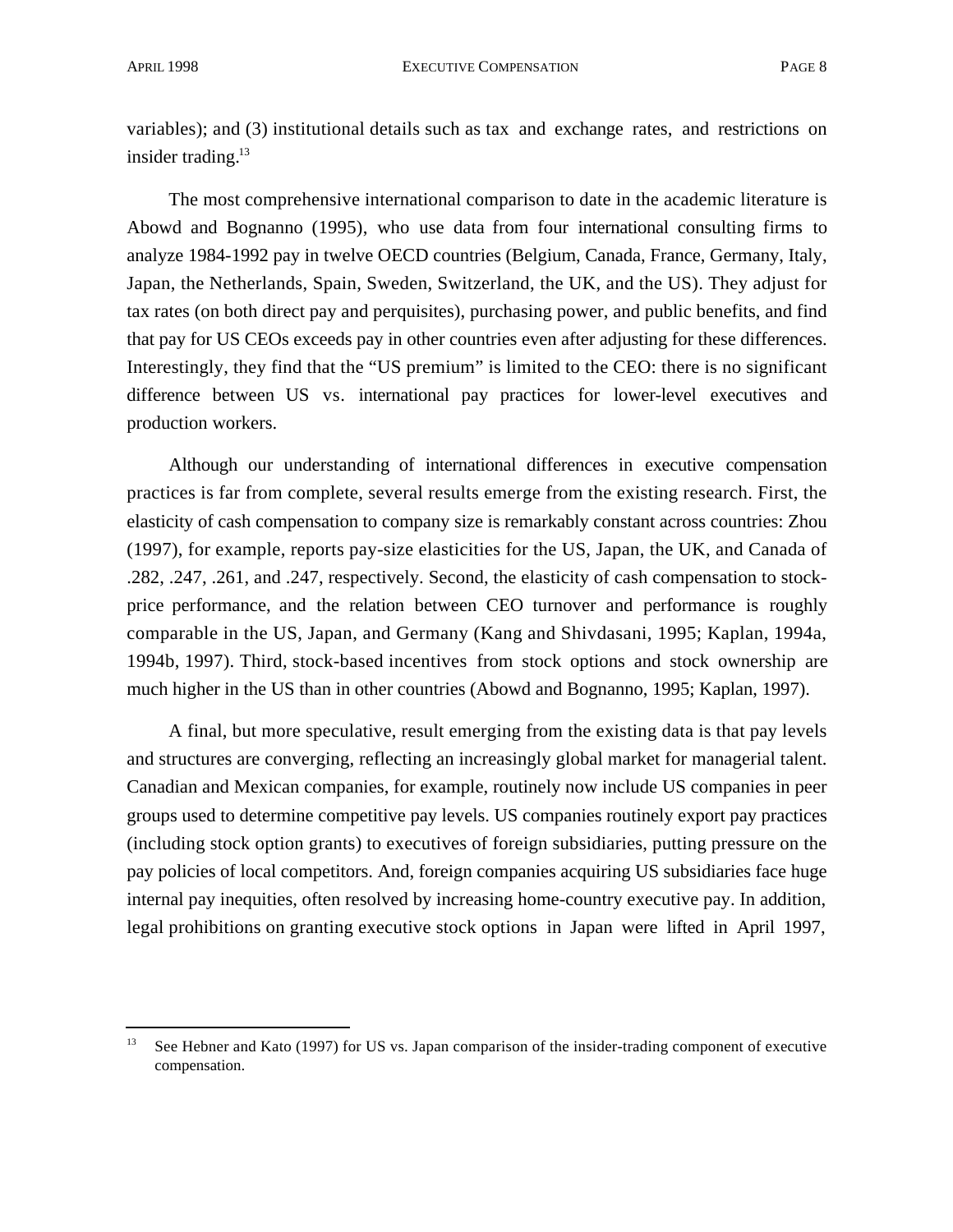resulting in (or from) a swell of interest in US-style compensation;<sup>14</sup> interest in stock options is exploding elsewhere in the Pacific Rim and in Europe and Latin America.<sup>15</sup>

## *3. The Components of CEO Pay*

## *3.1. Base Salaries*

l

Base salaries for CEOs are typically determined through competitive "benchmarking," based primarily on general industry salary surveys (except for utilities and financial institutions, which utilize industry-specific surveys), and supplemented by detailed analyses of selected industry or market peers. The surveys, which report a variety of pay percentiles (*e.g.,* 25th, 50th, 75th), typically adjust for company size either through size groupings or through simple log-linear regressions of Log(Salary) on Log(Size). Size is traditionally measured using company revenues, although market capitalization is increasingly used (especially in start-ups with low revenues but high capitalization).

The near-universal use of surveys in determining base salaries has several implications relevant to understanding levels and trends in CEO compensation. First, as suggested by Baker, Jensen, and Murphy (1988) and Rosen (1992), the size adjustments in the survey instruments both formalize and reinforce the observed relation between compensation and company size. Second, since salaries below the 50th percentile are often labeled "below market" while those between the 50th and 75th are considered "competitive," the surveys have contributed to a "ratchet" effect in base salary levels. Third, while the surveys adjust for company size and (less frequently) industry, they do not contain criteria many labor economists consider relevant for predicting earnings levels, including age, experience, education, and performance. Moreover, company size is at best an imperfect proxy for managerial skill requirements, job complexity, and span of control. Thus, to the extent that base salaries reflect any of these potentially important variables, they are reflected in discretionary adjustments in the target percentiles rather than incorporated as formal criteria.

Executives devote substantial attention to the salary-determination process, even though salaries comprise a declining percentage of total compensation. First, base salaries are a key component of executive employment contracts (which typically guarantee minimum increases in base salaries for the subsequent five years). Second, since base salaries represent the "fixed

<sup>&</sup>lt;sup>14</sup> Pressures to repeal the prohibition reflected, in part, perceptions in Japan that stock-based incentives in the US have contributed to its relatively robust stock-market performance. Ironically, as recently in 1991, trade negotiations between the US and Japan dissolved into accusations that US competitiveness was hindered by its "excessive" executive compensation practices (Murphy, 1995).

<sup>&</sup>lt;sup>15</sup> A notable exception is the UK, where stock option (or "share option") plans have declined in favor of accounting- and stock-based performance plans payable, in part, based on *relative* stock-market performance.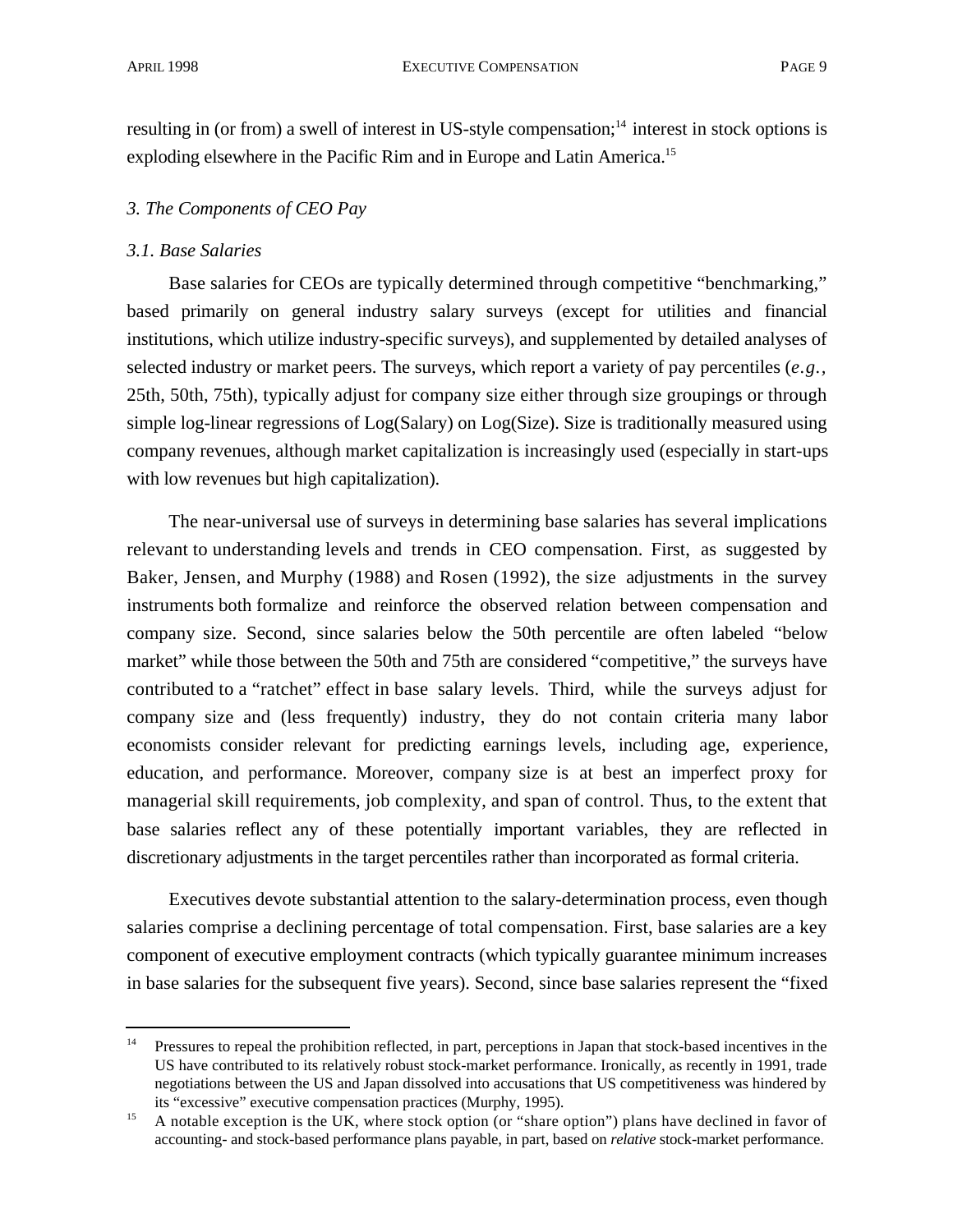component" in executive contracts, risk-averse executives will naturally prefer a dollar increase in base salary to a dollar increase in "target" bonus or variable compensation.<sup>16</sup> Finally, most components of compensation are measured relative to base salary levels. Target bonuses, for example, are typically expressed as a percentage of base salary, while option grants are expressed as a multiple of base salary. Defined pension benefits and severance arrangements also depend on salary levels. Consequently, each dollar increase in base salary has positive repercussions on many other compensation components.

#### *3.2. Annual Bonus Plans*

Virtually every for-profit company offers an annual bonus plan covering its top executives and paid annually based on a single-year's performance. In spite of their prevalence and importance, however, most descriptions of executive bonus plans in the literature are anecdotal, non-representative, or gleaned from voluntary (and non-random) disclosures in company proxy statements. In this section, I offer a systematic description of bonus plans, based on what I believe to be the most comprehensive data on annual incentive plans available.

My primary data source on bonus plan design is the "Annual Incentive Plan Design Survey" conducted in 1996-97 by Towers Perrin. The Towers Perrin survey, based on responses to an extensive questionnaire augmented by an analysis of company plan documents, contains detailed data on 264 annual incentive plans for top-level managers. Excluding private companies, foreign companies, and subsidiaries, and eliminating companies with incomplete data, results in a sample of bonus plans from 177 publicly traded US corporations.<sup>17</sup> The number of eligible participants in the sample plans varies from 1 to  $25,000$ (the median plan has 123 participants); coverage ranges from plans covering only the CEO to plans covering all company employees.

In spite of substantial heterogeneity across companies and industries, executive bonus plans can be categorized in terms of three basic components: performance measures, performance standards, and the structure of the pay-performance relation. Figure 5 illustrates these basic components for a "typical" bonus plan. Under the typical plan, no bonus is paid until a threshold performance (usually expressed as a percentage of the performance standard) is achieved, and a "minimum bonus" (usually expressed as a percentage of the target bonus) is paid at the threshold performance. Target bonuses are paid for achieving the performance standard, and there is typically a "cap" on bonuses paid (again expressed as a percentage or

<sup>&</sup>lt;sup>16</sup> For example, "exchange" programs in which executives accept a salary reduction in return for restricted stock or stock options typically include premiums of 20%-30% for restricted stock and 100%-200% for stock options, reflecting the increased riskiness of the stock-based instruments.

<sup>&</sup>lt;sup>17</sup> See Murphy (1998) for a more detailed description of this database, including a list of survey participants.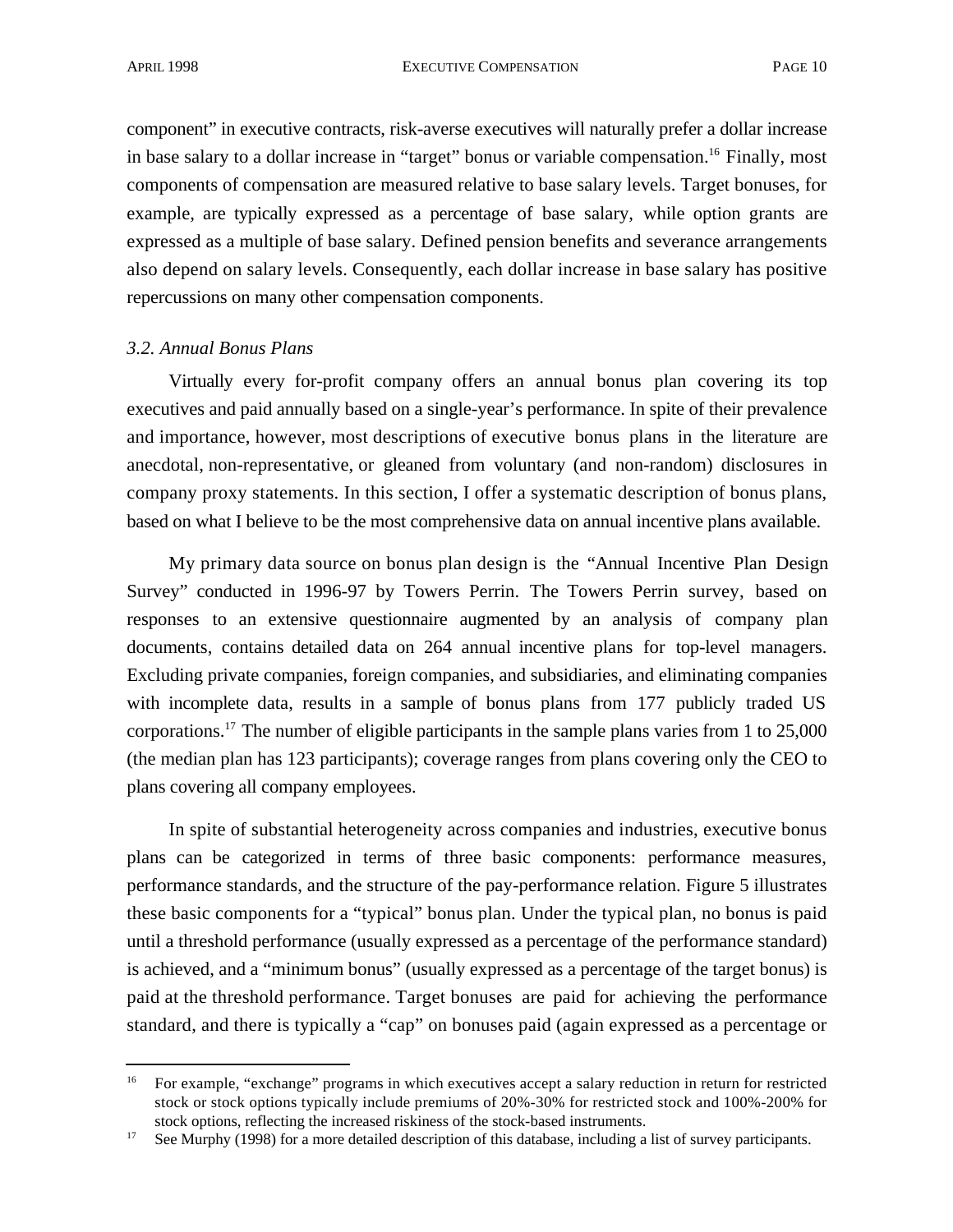multiple of the target bonus). The range between the threshold and cap is labeled the "incentive zone," indicating the range of performance realizations where incremental improvement in performance corresponds to incremental improvement in bonuses.

One result that emerges from the descriptive analysis below is that annual bonus contracts are largely explicit, with at most a limited role for discretion. Discretion in annual bonuses shows up in a variety of possible ways. In some firms, boards can exercise discretion in allocating a fixed bonus pool among participating executives, but the discretion in this case affects only individual allocations and not the overall amount of the payouts. In addition, the CEO (and other executives) will have some portion of their bonus depend on "individual performance." Although there is a subjective flavor here, individual performance often includes performance relative to some pre-determined objectives or strategic milestones; in any case, the weight on individual performance rarely exceeds about 25% of the executive's bonus. Finally, boards can also make discretionary "adjustments" to reported earning numbers.<sup>18</sup> In almost all cases, board-level discretion can generate small adjustments in bonus payments, but discretion is rarely the primary determinant.

PERFORMANCE MEASURES. Table 2 describes the performance measures used in the 177 annual incentive plans for companies divided into three industry groups: utilities (SIC 4900-4999), financial companies (SIC 6000-6999), and industrials (all other SIC categories). Less than half of the companies use a single performance measure in their incentive plan; most companies use two or more measures. In most cases, the multiple measures are "additive" and can essentially be treated like separate plans.<sup>19</sup> In other cases, the measures are multiplicative, in which the bonus paid on one performance measure might be increased or diminished depending on the realization of another measure.<sup>20</sup> In still other cases, bonus payments are determined by a "matrix" of performance measures.

While companies use a variety of financial and non-financial performance measures, almost all companies rely on some measure of accounting profits. Table 2 shows that 65 of the 68 sample companies using a single performance measure use an accounting measure, including revenues, net income, pre-tax income, operating profits (EBIT), or economic value added.<sup>21</sup> Accounting profits also account for 189 of the 307 measures  $(62%)$  used by

<sup>&</sup>lt;sup>18</sup> Dechow, Huson, and Sloan (1994), for example, show that boards seem to take "restructuring charges" out of payouts.

<sup>&</sup>lt;sup>19</sup> An example of additive measures is a plan in which 75% of the bonus is based on net income and 25% is based on sales growth, with a separate schedule relating bonus payments to each performance measure.

<sup>&</sup>lt;sup>20</sup> An example here would be a bonus pool equal to 5% of income if stock-price performance exceeds a median performance in a peer group, but only 3% if stock-price performance falls short of median.

<sup>&</sup>lt;sup>21</sup> The distribution of performance measures is consistent with that reported by Perry and Zenner (1997), who extracted measures from the compensation committee reports in recent proxy statements.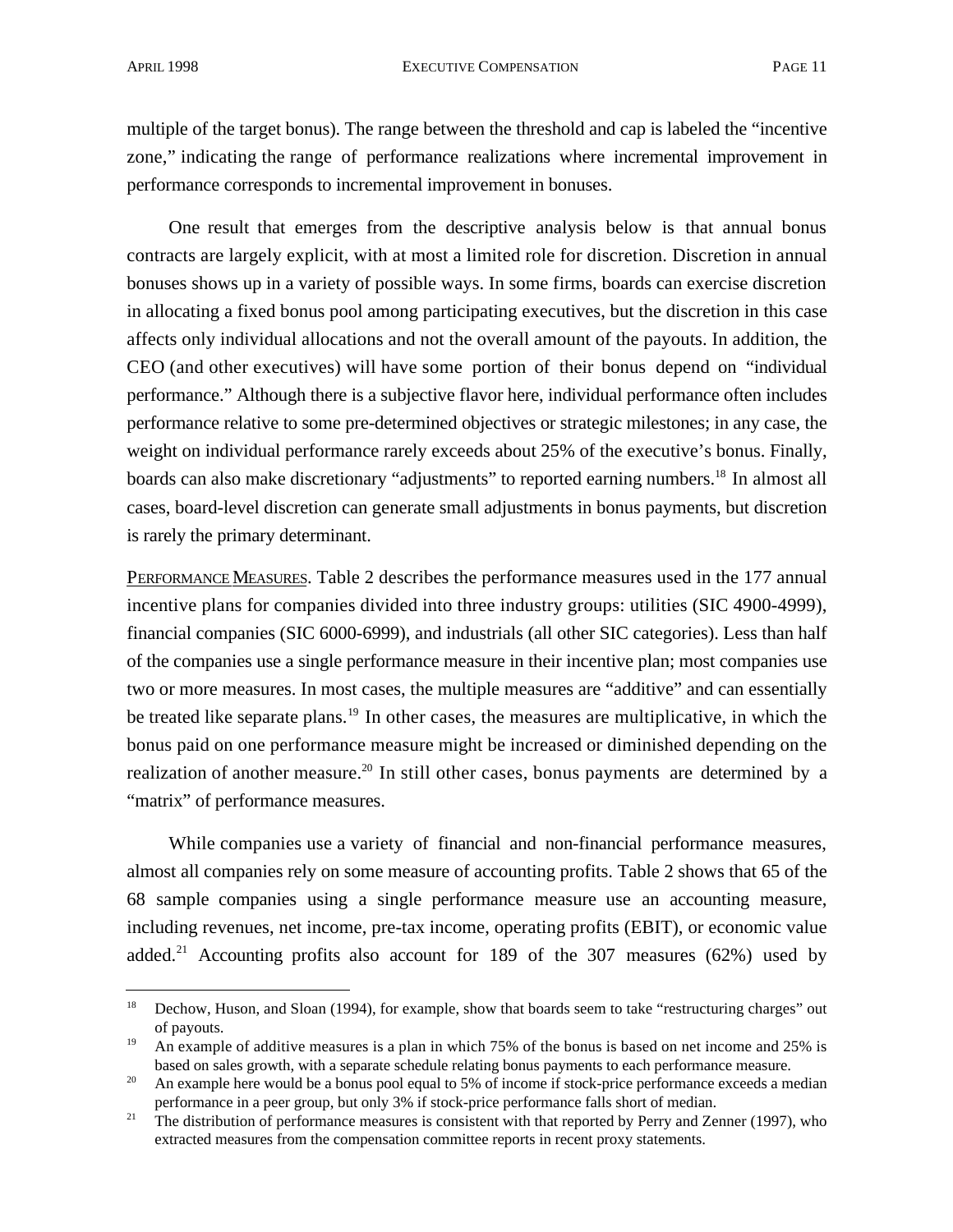companies with multiple measures. In fact, 161 of the 177 sample firms (91%) explicitly use at least one measure of accounting profits in their annual bonus plans.<sup>22</sup> As reported in the bottom panel, although bonuses often depend on the dollar-value of profits, they also frequently depend on profits measured on a per-share basis (*e.g.,* earnings per share, EPS) or as a margin or return (*e.g.,* income/sales, return on assets, return on equity). In addition, performance measures are often expressed as growth rates (*e.g.,* EPS growth).

The most common non-financial performance measure used in annual incentive plans is "Individual Performance," which includes performance measured relative to pre-established objectives as well as subjective assessments of individual performance. Other common nonfinancial measures include customer satisfaction, operational and/or strategic objectives (such as increasing plant capacity, bringing a new computer system on line by a particular date, reducing time-to-market, etc.) and measures of plant safety. Financial institutions are less likely to use non-financial measures than industrial firms, while utilities more often utilize nonfinancial performance measures.

PERFORMANCE STANDARDS. Table 3 describes the how performance standards are determined for each accounting-based performance measure in Table 2. For each performance measure used in the plan, respondents were asked which of several categories best describe the performance-standard determination process. "Budget" standards include plans based on performance measured against the company's annual budget goals (such as a budgeted-netearnings objective). "Prior-Year" standards include plans based on year-to-year growth or improvement (such as growth in sales or EPS, or improvement in operating profits). "Discretionary" standards include plans where the performance targets are set subjectively by the board of directors following a review of the company's business plan, prior-year performance, budgeted performance, and a subjective evaluation of the difficulty in achieving budgeted performance. "Peer Group" standards include plans based on performance measured relative to other companies in the industry or market (often a self-selected group of peer companies; see Section III.7 below). "Timeless Standards" include plans measuring performance relative to a fixed standard (such as an 10% return on assets, where the "10%" is constant across years, or moves in a predetermined way independent of actual performance). Finally, "Cost of Capital" refers to performance standards based on the company's cost of capital (such as a plan based on economic value added, EVA).

<sup>&</sup>lt;sup>22</sup> Bonuses are largely discretionary in the other 16 firms, but may of course be implicitly tied to accounting profits through the board's subjective assessment of performance. In addition, I categorized companies using "balanced scorecards" (Kaplan and Norton, 1995) as discretionary, even though all scorecards include at least one financial performance measure.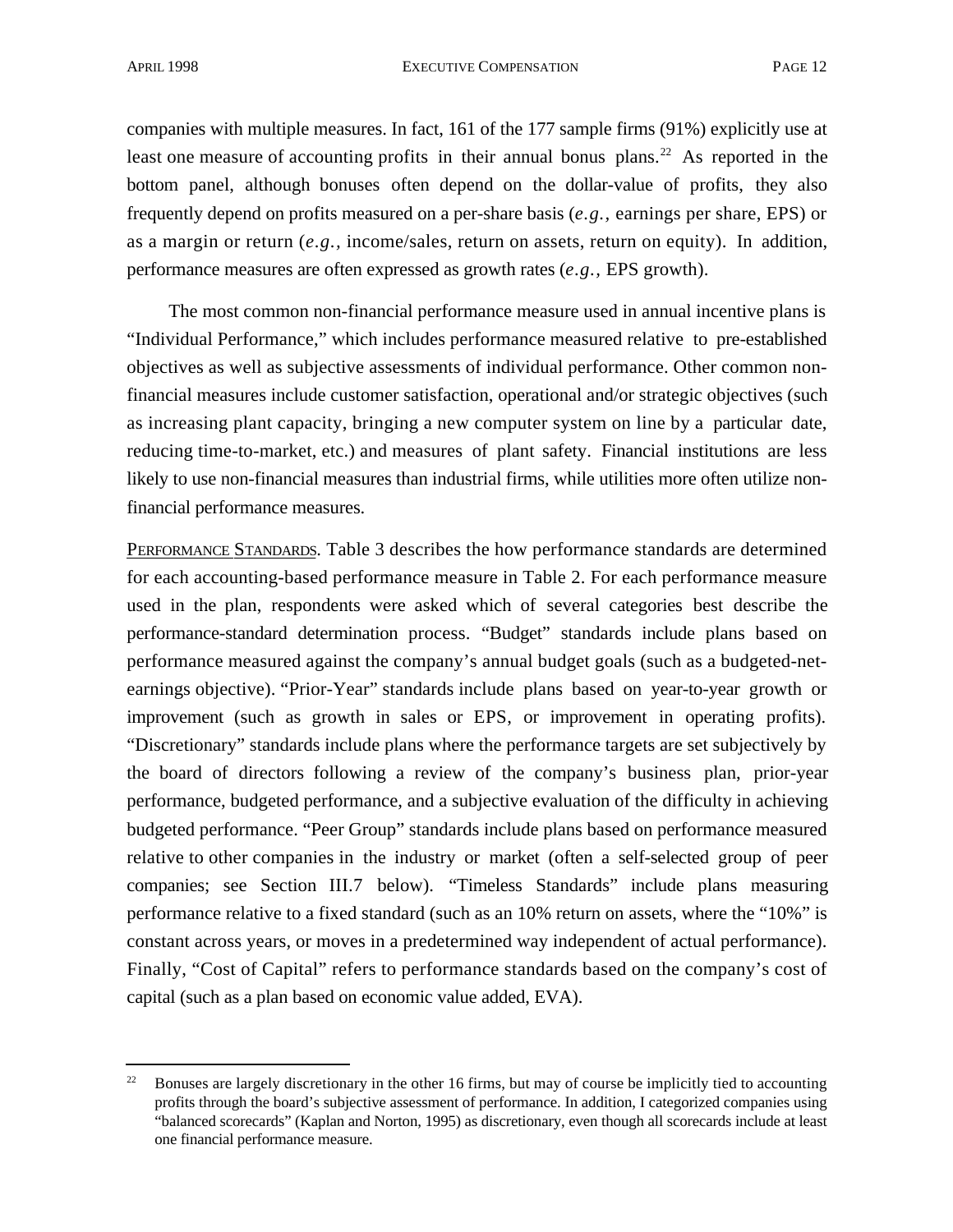Respondents could "check" as many categories as relevant, and could also write-in additional categories (although no respondents did so). In addition to these six survey responses, I inferred performance standards in two cases. First, when the performance measure in the plan was specified as a growth measure, I define the standard as prior-year performance. Second, when the performance measure is economic value added (EVA), I define the standard as the company's cost of capital.

Most performance standards for accounting-profit performance measures are based on a single criterion. For example, as reported in Table 3, the 125 industrial companies in the sample use a total of 240 accounting-based measures. The performance standards for 164 (68%) of these measures are based on a single criteria, including budgets (54%), prior-year performance (14%), board discretion (8%), peer-group comparisons (14%), timeless standards (4%), and cost of capital (6%). The performance standards for the remaining 76 measures are based on a combination of criteria, including budgets (70%), prior-year performance (66%), board discretion (59%), peer-group comparisons (16%), timeless standards (9%), and cost of capital (7%). The percentages here sum to 227%, implying that, conditional on using multiple criteria, an average of 2.3 criteria are used in setting performance standards.

PAY-PERFORMANCE STRUCTURES. Payouts from bonus plans are determined in a variety of different ways; the top panel of Table 4 documents the prevalence of various payout methods. The most common payout method (for all but financial companies) is the "80/120" plan illustrated in Figure 5. Under a strict 80/120 plan, no bonus is paid unless performance exceeds 80% of the performance standard, and bonuses are capped once performance exceeds 120% of the performance standard. Although 80 and 120 are the modal choice for the performance threshold and performance cap, other common combinations (in descending order of frequency) include 90/110, 95/100, 50/150, 80/110, 90/120, and 80/140 plans. For lack of a better descriptor (and consistent with industry jargon), I call all these plans "80/120" plans regardless of the specific values for threshold and caps. As reported in Table 4, 42% of industrial companies and 39% of utility companies adopt 80/120-type bonus plans. Overall, 67 of the 177 (38%) sample firms report using the 80-120 approach.

The next most common type of plan, used by 55 of the 177 (31%) sample firms, is called the "Modified Sum-of-Targets" approach. Under this method, each plan participant is assigned a target bonus, and the sum of the target bonuses across individual participants defines a target bonus pool. At year-end, the actual bonus pool is determined by modifying the target pool up or down depending on whether actual performance exceeds or falls short of the performance standard. The pool is set to zero unless threshold performance is reached, and the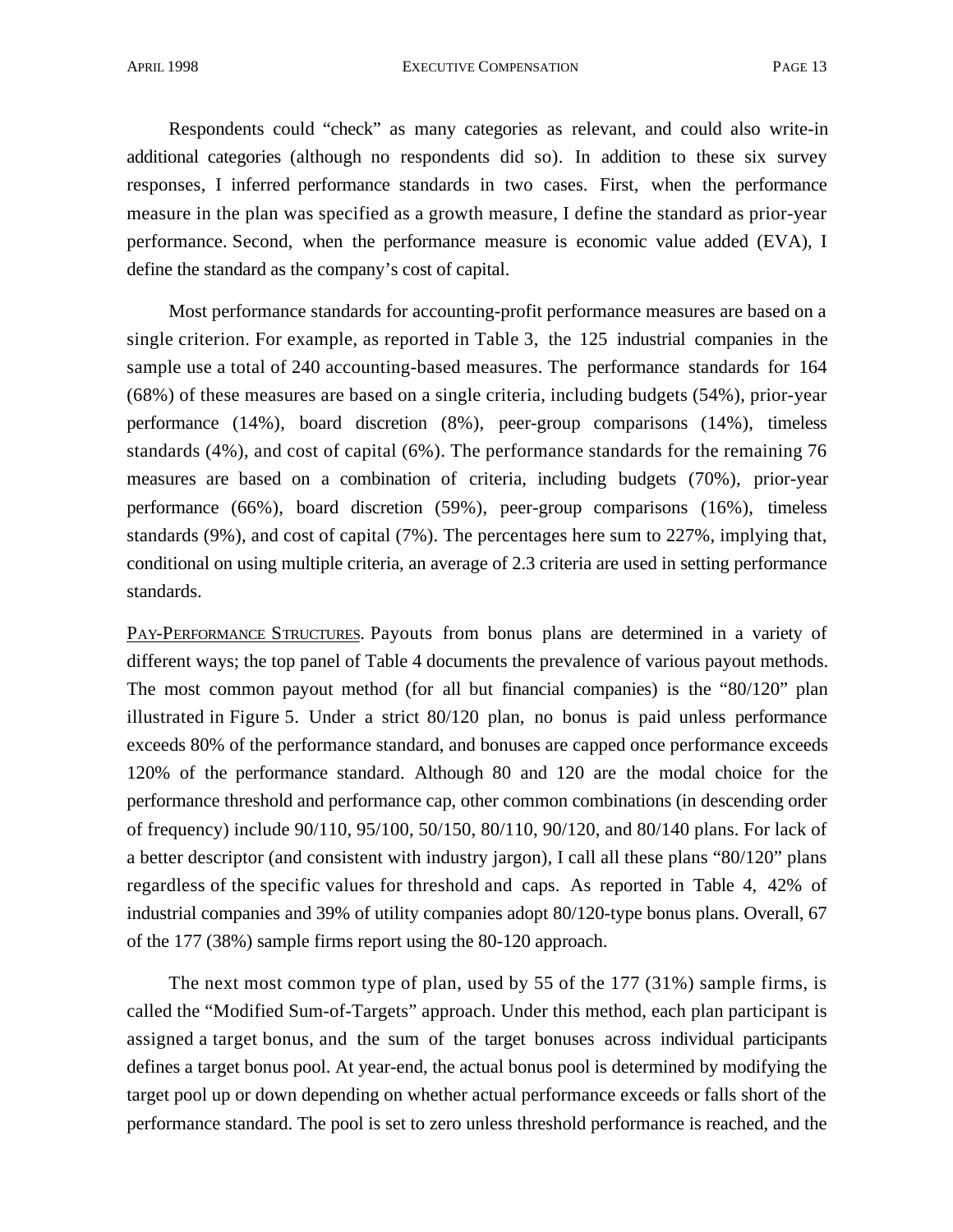pool is capped (typically at some multiple of the summed target bonuses). The bonus pool is typically divided among participants based on their individual target bonuses, although some portion of the pool may fund discretionary awards to recognize individual performance. Although mechanically different from 80/120 plans, the payout schedule from the sum-oftargets approach is qualitatively identical to that under the 80/120 approach and is therefore captured by the illustrative plan in Figure 5. These two payout methods account for about 70% of the plans in the sample.

The remaining payout methods include formula-based plans (accounting for only 16 of the 177 of the sample plans) and discretionary plans (8 of 177). The typical formula based plan determines a bonus pool which is allocated to individuals based on a combination of target bonuses and individual performance. Under the typical discretionary plan, the board meets at year-end to assess subjectively the organization's (or an individual's) performance based on a variety of financial and non-financial criteria, and determines the magnitude of the company's bonus pool.

Although the pay-performance relation depicted in Figure 5 is linear between the threshold and cap, the second panel of Table 4 shows that the incentive zone is more often convex in industrials and concave in utilities. Table 4 also shows that 56% of the general industry sample firms pay positive bonuses at the threshold, while only 14% pay zero bonuses (the remaining firms have discretionary thresholds and indeterminate payouts at threshold). Finally, consistent with the illustration in Figure 5, payout plans are capped in 154 of the 177 sample firms (87%). As shown in Table 4, plans in the financial sector are slightly less likely to be capped than in utilities and in industrials.

INCENTIVE IMPLICATIONS. Although virtually all annual bonus plans provide incentives to increase company profits, plans such as that illustrated in Figure 5 suggest a plethora of additional incentives, most conflicting with stated company objectives.

*Incentive effects of performance measures*. As documented in Table 2, the primary determinant of executive bonuses is accounting profits. Accounting data are verifiable and widely understood, and pass what practitioners call the "line of sight" criteria for acceptable performance measures: managers understand and can "see" how their day-to-day actions affect year-end profitability. However, it is important to note two fundamental problems with all accounting measures. First, accounting profits are inherently backward-looking and short-run, and managers focused only on accounting profits may avoid actions that reduce current profitability but increase future profitability, such as cutting R&D (Dechow and Sloan, 1991). Second, accounting profits can be manipulated, either through discretionary adjustments in "accruals" or by shifting earnings across periods (Healy, 1985).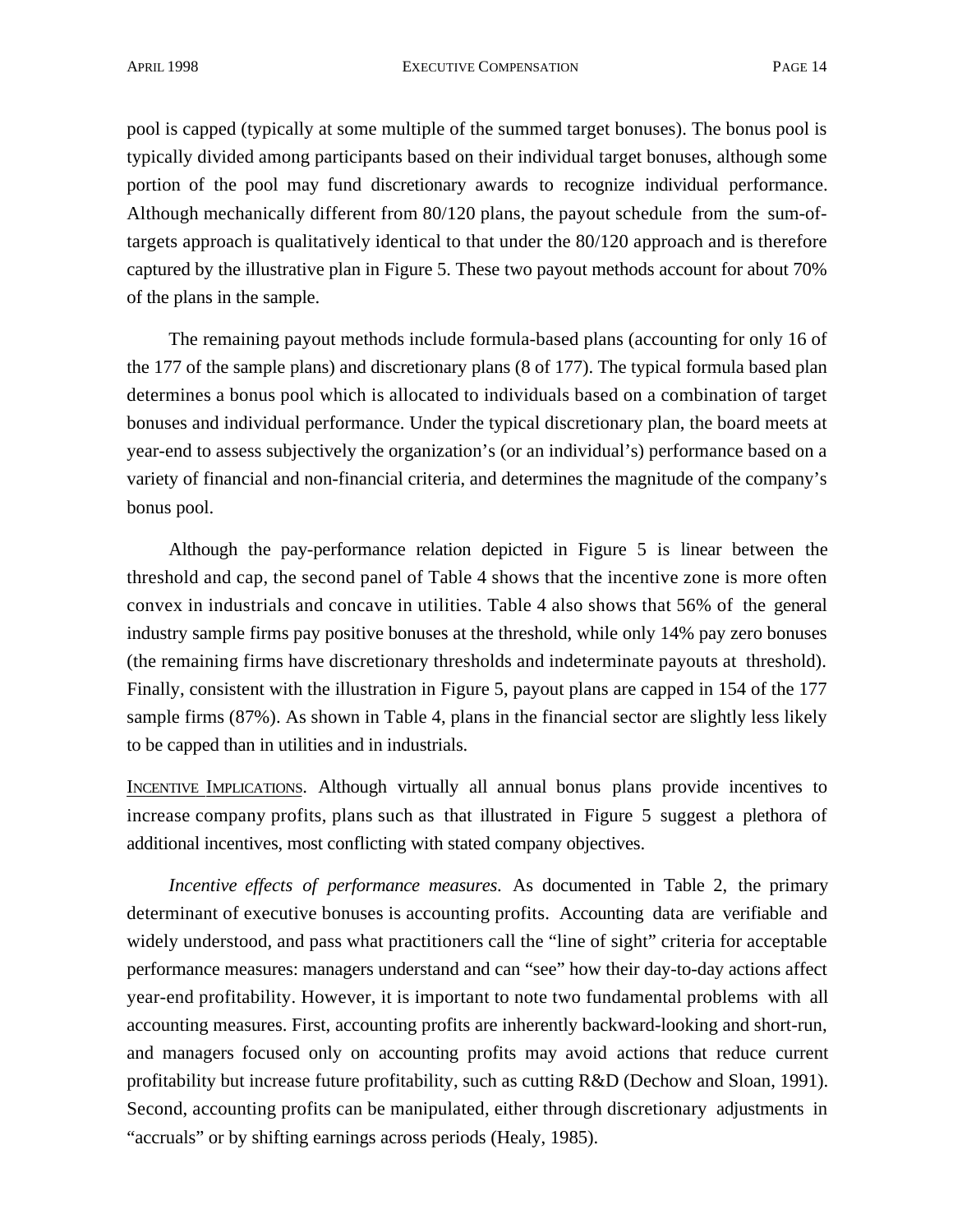*Incentive effects of performance standards*. Table 3 shows that performance standards are typically based on budgets and/or prior-year performance, and often allow for some boardlevel discretion. Performance standards cause problems whenever the employees measured relative to the standard have influence over the standard-setting process. Standards based on budgets and prior-year performance are particularly susceptible to this problem. Budget-based performance standards, for example, create incentives to "sandbag" the budget process and to avoid actions this year that might have an undesirable effect on next year's budget. Similarly, standards based on prior-year performance lead to the "ratchet effect" and shirking, since managers know that good current performance will be penalized in the next period through an increased performance standard. In contrast, timeless standards, standards based on the cost of capital, and standards based on the performance of an industry peer group are not as easily influenced by the participants in the bonus plan. However, even these standards are influenced to some degree, such as when the timeless standards are initially set or the external peer group initially defined. In Murphy (1998), I analyze the role of performance standards in more detail, and show that CEOs in companies using "externally determined" standards have stronger payperformance sensitivities and more highly variable bonuses than CEOs in companies with "internally determined" standards. In addition, I show that income smoothing is prevalent in companies using internal standards, but not in companies using external standards.

*Incentive effects of pay-performance structures*. As suggested by Figure 5 and documented in Table 4, the "incentive zone" in most annual incentive plans consists of a fairly narrow band of performance outcomes straddling the performance standard. Since bonuses are based on cumulative annual performance, and since managers can revise their daily effort and investment decisions based on assessments of year-to-date performance, the non-linearities in the typical bonus plan causes predictable incentive problems (Holmstrom and Milgrom, 1987). In particular, if year-to-date performance suggests that annual performance will exceed that required to achieve the bonus cap, managers will withhold effort and will attempt to "inventory" earnings for use in a subsequent year (Healy, 1985). Similarly, if expected performance is far *below* the incentive zone, managers will again discount the bonus opportunity, especially near the end of the year when achieving the threshold performance level seems highly unlikely. When expected performance is moderately below the incentive zone, the discontinuity in bonus payments at threshold yields strong incentives to achieve the performance threshold (through counterproductive earnings manipulation as well as through hard work), because the pay-performance slope at the threshold is effectively infinite.<sup>23</sup>

<sup>&</sup>lt;sup>23</sup> Healy (1985) assumed that bonuses were continuous at the performance threshold, and hypothesized that managers would take discretionary accruals (to shift earnings to a following period) whenever performance fell short of the threshold or exceeded the cap. Later work by Gaver, Gaver, and Austin (1995) and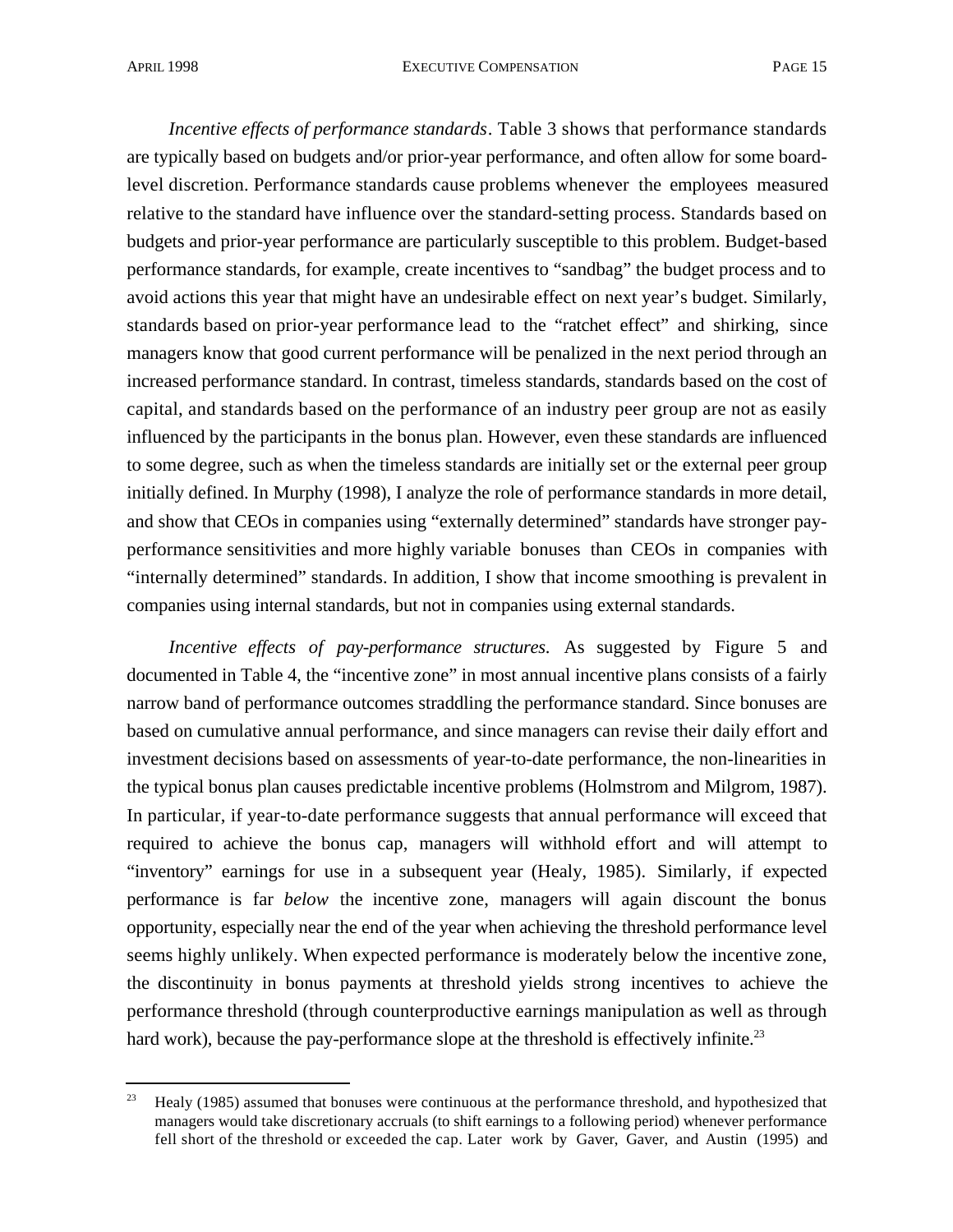## *3.3. Stock Options*

Stock options are contracts which give the recipient the right to buy a share of stock at a pre-specified "exercise" (or "strike") price for a pre-specified term. Executive options typically become "vested" (*i.e.,* exercisable) over time: for example, 25% might become exercisable in each of the four years following grant. Executive options are non-tradable, and are typically forfeited if the executive leaves the firm before vesting (although "accelerated vesting" is a commonly negotiated severance arrangement, especially following a change in control).

Conceptually, the parameters of an option contract suggest a multitude of design possibilities: for example, exercise prices could be "indexed" to the industry or market, options could be forfeited unless a performance "trigger" is reached, option terms could match the expected executive horizons, etc. In practice, however, there is little cross-sectional variation in granting practices: most options expire in ten years and are granted with exercise prices equal to the "fair market value" on date of grant. Table 5 documents these regularities, based on the option-grant practices of 1,000 large companies in 1992.<sup>24</sup> As reported, less than two thirds (627) of the CEOs in the 1,000 sample firms received options in 1992, but many of these 627 CEOs received multiple grants  $(853 \text{ total grants})$ .<sup>25</sup> Five companies canceled and replaced previously granted options subsequent to a large stock-price decline,<sup>26</sup> while 26 companies granted "reload" options (120 total grants) to replace shares used to finance the exercise of existing options.<sup>27</sup> Ignoring these special cases, 618 companies made 728 "regular" option grants to their CEOs during fiscal 1992.

Holthausen, Larcker, and Sloan (1995) confirm that managers manipulate earnings downward when the cap is exceeded, but actually manipulate earnings *upwards* when below the threshold. The authors interpret these findings as rejecting the hypothesis that managers manipulate earnings in response to their bonus plans. However, given that substantial bonuses are paid for meeting the threshold (with zero bonuses paid below the threshold, as in Figure 5), we expect that managers will manipulate earnings upward as long as there is a realistic chance of achieving the threshold.

<sup>&</sup>lt;sup>24</sup> The sample covered in Table 5, described in Murphy (1993, 1996), includes the 1,060 largest companies (ranked by 12/31/92 market capitalization) filing proxy statements between January and September 1993. The sample excludes 42 companies with 1992 initial public offerings, 13 companies where the CEO is paid by another company (usually the parent of a subsidiary), and 5 companies that merged or went bankrupt after December 1992, leaving 1,000 companies with fiscal closings from October 1992 through June 1993, with December 1992 market capitalization ranging from \$355 million to \$75.9 billion (median \$1.26) billion).

<sup>&</sup>lt;sup>25</sup> Of the 373 companies not granting options to the CEO in 1992, 120 made option grants to other proxylisted executives.

<sup>&</sup>lt;sup>26</sup> Although "repricing" options through cancellations and reissues has received substantial attention in both the business and academic press (see, as respective examples, Crystal and Foulkes, 1988 and Saly, 1994), repricing of executive options has been extremely rare since 1988, driven both by the bull market and increased SEC repricing disclosure requirements. Companies can currently circumvent the punitive disclosure requirements by repricing options for lower-level executives (without triggering disclosure) while issuing new options for senior managers (without canceling existing options).

<sup>&</sup>lt;sup>27</sup> Reload provisions issue new options to replace shares sold to pay the exercise price of exercised options. The new options are granted at fair market value with a term equal to the remaining term on the option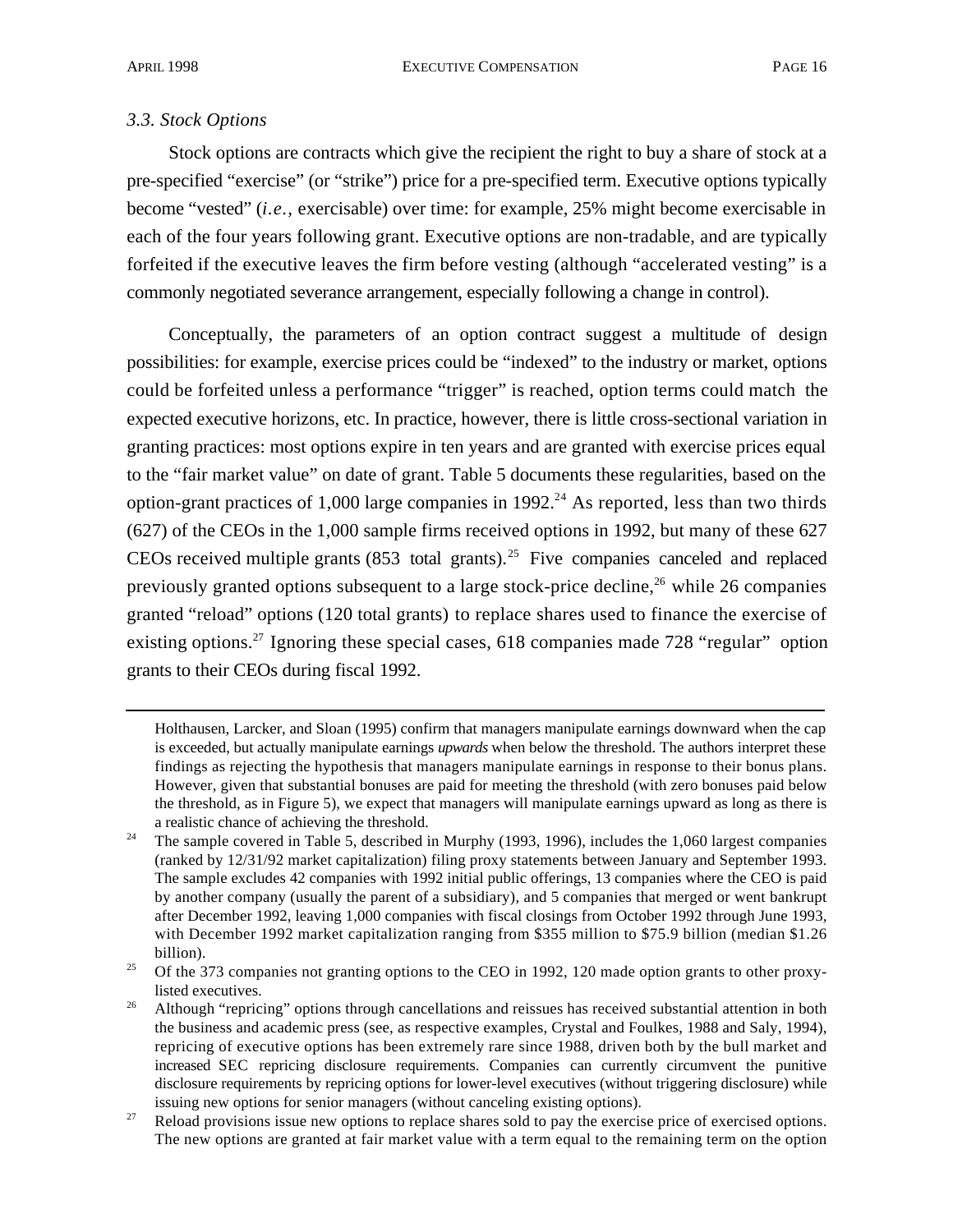As documented in Panel B of Table 5, the exercise price equals the grant-date fair market value in 95% of the regular option grants. About 3% of the grants were made with exercise prices below the grant-date price ("discount options") while half that many grants had exercise prices above the grant-date price ("premium options"). Out of the 1,000 sample firms, only one offered "indexed options" (where the exercise price varies with the return on a market or industry index), while another two firms had exercise prices that grew over time in a predetermined manner.

Panel C of Table 5 shows that about 83% of the grants had ten-year terms, while another 13% had terms less than ten years and 4% had terms exceeding ten years (including one firm with no expiration date). Two firms out of the 1,000 sample firms had "performance triggered" expiration dates. In one of these, the options were forfeited unless the stock price reached a pre-determined price hurdle *and* performance exceeded the market index within a specified period of time; in the other, the options had a five-year term unless performance exceeded a pre-determined price hurdle, in which case the term was extended to ten years.

Stock options reward only stock-price appreciation and not total shareholder return, since the latter includes dividends. As shown in Panel D of Table 5, a handful of companies offer "dividend protection" for executive stock options. Although dividend protection can be accomplished a variety of ways (including decreasing exercise prices when paying dividends or expressing stock prices on a pre-dividend basis), the most common approach is to pay the executive accumulated dividends (plus interest) upon exercise of the underlying options.

Yermack (1995) analyzes the determinants of option grants, and concludes that crosssectional patterns in grants are not well-explained by agency or financial contracting theory. Kole (1997) analyzes the "vesting schedule" of option grants, distinguishing between the "minimum wait" (the time from the grant-date until *any* options can be exercised) and the "average wait" (the average time until *all* options can be exercised). She finds that both the minimum and average wait times are longer in R&D-intensive firms, and are longer in chemicals, machinery, and producer firms than in metals, food and consumer firm.

INCENTIVE IMPLICATIONS. Stock options provide a direct link between managerial rewards and share-price appreciation, since the payout from exercising options increases dollar for dollar with increases in the stock price. The incentives from stock options do not, however, mimic the incentives from stock ownership, for several reasons. First, since options reward only

exercised. Since executives often exercise options from several prior grants (all with different remaining terms), reload provisions often result in what appears to be several simultaneous option grants, each with the same exercise price (fair market value) but with a variety of expiration dates. See Hemmer, Matsunaga, and Shevlin (1998) for an analysis of the valuation and optimal exercise for reload options.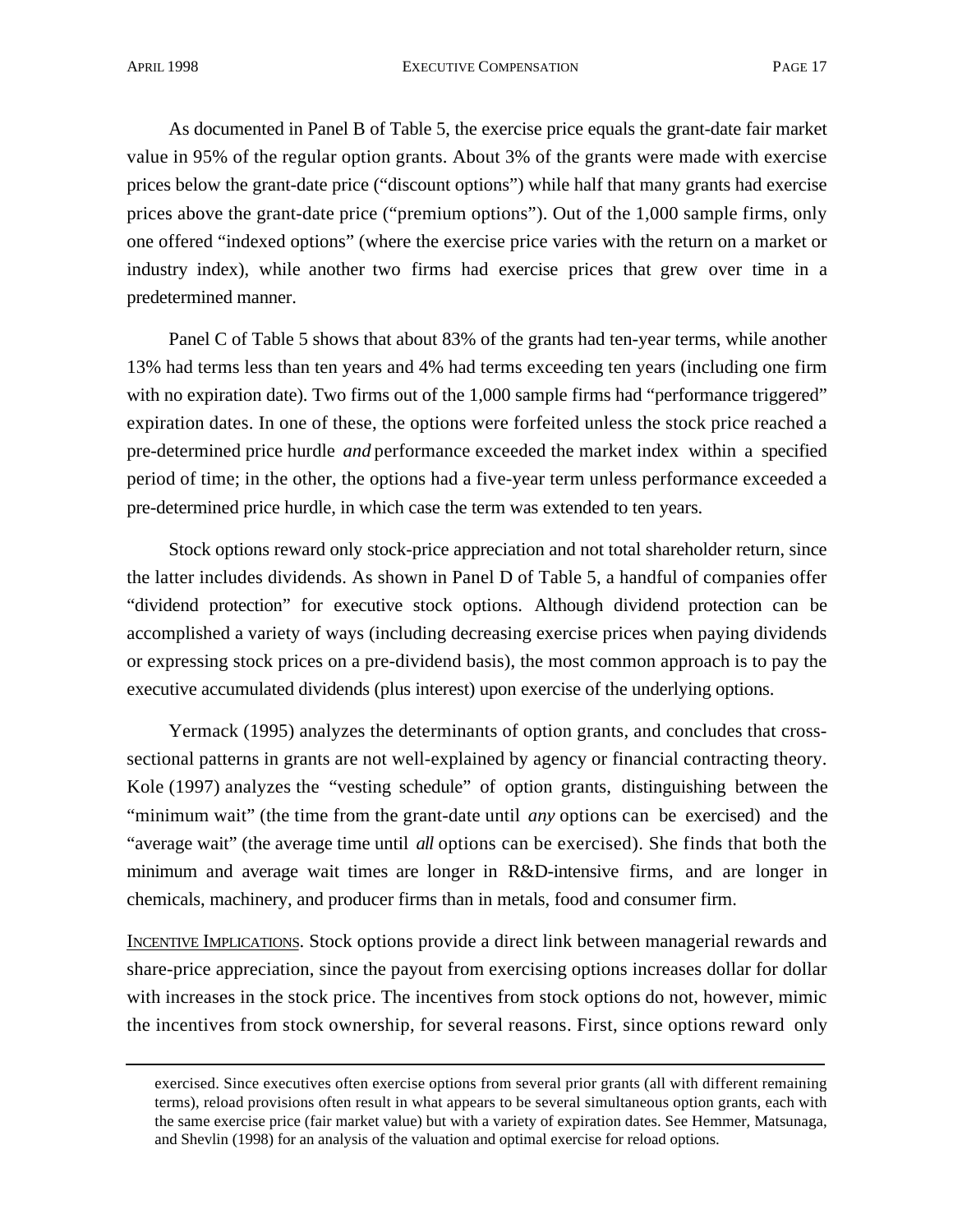stock-price appreciation and not total shareholder returns (which include dividends), executives holding options have incentives to avoid dividends and to favor share repurchases.<sup>28</sup> Second, since the value of options increase with stock-price volatility, executives with options have incentives to engage in riskier investments.<sup>29</sup> Finally, options lose incentive value once the stock price falls sufficiently below the exercise price that the executive perceives little chance of exercising: this "loss of incentives" is a common justification for option repricings following share-price declines.

VALUATION ISSUES. Most applications of executive stock options in both research and practice require placing a "value" on the options as of the grant date. In constructing such a value, it is important to distinguish between two often-confused but fundamentally different valuation concepts: the cost to the company of granting the option and the value to an executive from receiving the option. In this subsection, I demonstrate that options cost more to shareholders to grant than they are worth to executive-recipients, and should therefore only be granted if the "incentive effect" (*i.e.,* the increased performance created by improved stock-based incentives) exceeds the difference between the company's cost and the executive's value.

The company's "opportunity cost" of an option grant (ignoring, for the moment, the incentive effect) is appropriately measured as the amount an outside investor would pay for the option. The outside investor is generally free to trade or sell the option, and can also take actions (such as short-selling the underlying stock) to hedge away the risk of the option. Company executives, in contrast, cannot trade or sell their options, and are also forbidden from hedging the risks by short-selling company stock. In addition, while outside investors tend to be well-diversified (holding small amounts of stock in a large number of companies), company executives are inherently undiversified, with their physical as well as human capital invested disproportionately in their company. For these reasons, company executives will generally place a much lower value on company stock options than would outside investors.<sup>30</sup>

<sup>&</sup>lt;sup>28</sup> Lambert, Lanen, and Larcker (1989) find that "expected dividends" decrease following the initial adoption of top-management stock option plans. Lewellen, Loderer, and Martin (1987) find that dividend payout ratios are negatively (but not significantly) related to CEO stock-based compensation.

<sup>&</sup>lt;sup>29</sup> DeFusco, Johnson, and Zorn (1990) find that stock-price volatility increases, and traded bond prices decrease, after the approval of executive stock option plans. Similarly, Agrawal and Mandelker (1987) find that managers of firms whose return volatility is increased by an acquisition have higher option compensation than managers whose volatility declined. Hirshleifer and Suh (1992) argue that option plans (or other plans with "convex" payouts) help mitigate the effects of executive risk aversion by giving managers incentives to adopt rather than avoid risky projects.

<sup>&</sup>lt;sup>30</sup> However, to the extent that company executives have superior information regarding company prospects and can "time" their option grants accordingly (Yermack, 1997), executives may actually value options higher than would outside investors.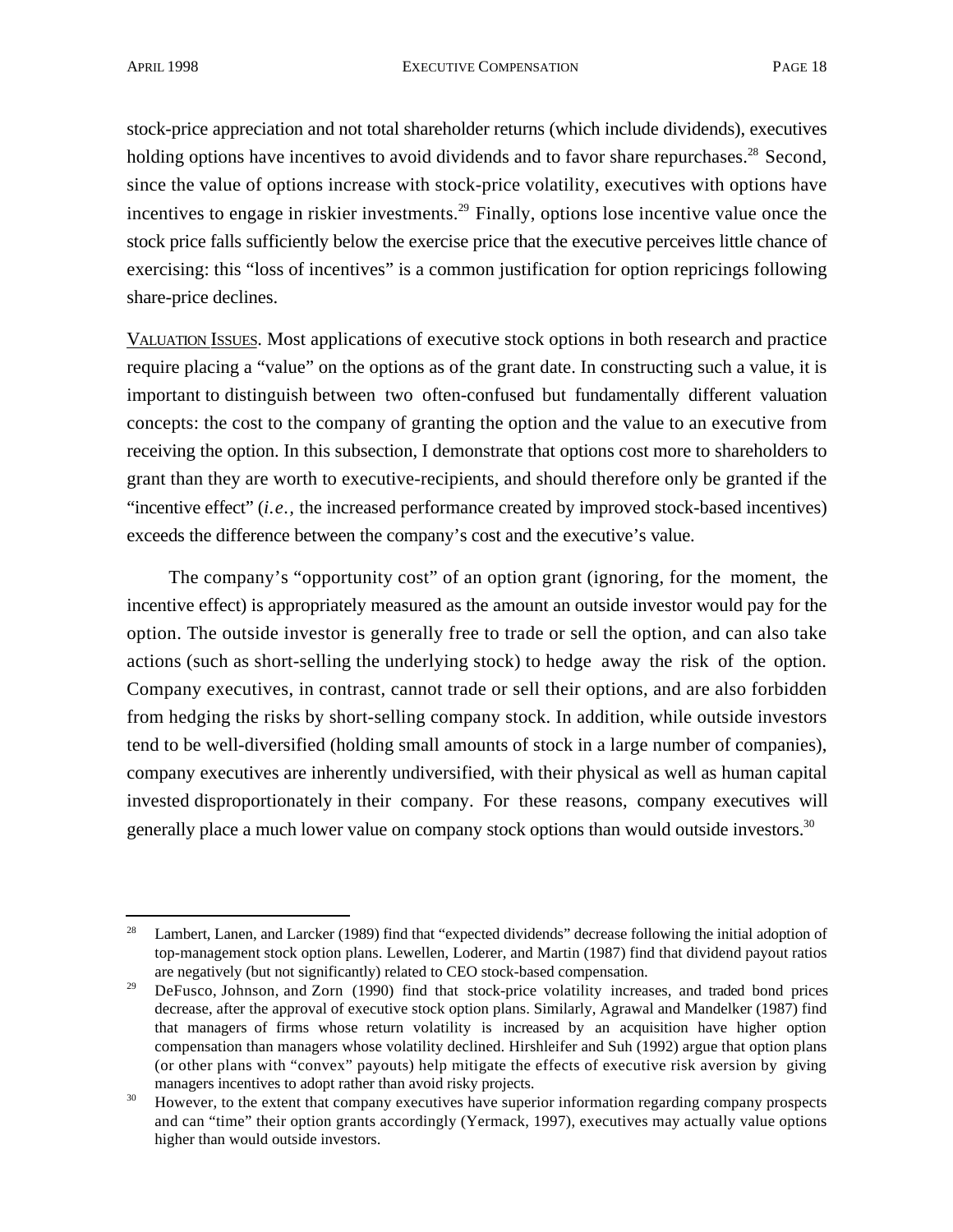The best known and most widely utilized method for calculating the company's cost of granting an executive stock option is the Black-Scholes (1973) formula, presented and discussed in the Appendix. Black and Scholes demonstrated that, since investors can hedge, options can be valued as if investors were risk neutral and all assets appreciate at the risk-free rate. Under the risk-neutrality assumption, option values can be estimated by computing the expected value of the option upon exercise (assuming that the expected return on the stock is the risk-free rate), and discounting this expected value to the grant date using the risk-free rate. This risk-neutrality assumption forms the basis of modern option pricing theory and is central to all option pricing models and methodologies, including binomial models, arbitrage pricing models, and Monte Carlo methodologies (Hull, 1993).

In spite of its prevalence in practice, there are many drawbacks to using the Black-Scholes formula in calculating the cost of an executive stock option. First, the Black-Scholes formula assumes constant dividend yields and stock-price volatilities, assumptions which seem sensible for short-term traded options (usually expiring in six months or less) but less sensible for options expiring in a decade. Second, executive stock options are subject to forfeiture if the executive leaves the firm prior to vesting; this probability of forfeiture reduces the cost of granting the option and thus implies that the Black-Scholes formula overstates option values. Finally, the Black-Scholes formula assumes that options can only be exercised at the expiration date, but executive options can be exercised immediately upon vesting, which typically occurs relatively early in the option's term. The opportunity to exercise early has ambiguous implications for the cost of granting options. On one hand, the right to exercise early increases the amount an outside investor would pay for the option, and hence increases the option's cost. On the other hand, risk-averse undiversified executives tend to exercise much earlier than would a rational outside investor, and these early exercise decisions reduce the company's cost of granting options.<sup>31</sup>

There is no accepted methodology, and little research, on estimating the value of a stock option to an executive-recipient.<sup>32</sup> Intuitively, the valuation will depend on the executive's risk aversion, his or her wealth, the fraction of that wealth invested in company stock, and the likelihood that the executive will remain with the company until the option is vested. Table 6 estimates the "certainty equivalent" value of stock options, calculated as the amount of cash the

<sup>&</sup>lt;sup>31</sup> See, for example, Huddart (1997). In essence, the appropriate valuation methodology is the usual binomial valuation (which allows for early exercise) but with a catch: the exercise decision is not made by the investor but rather by a "third party" (in this case, an executive who for a variety of reasons is not expected to make the same exercise decisions as an unrestricted outside investor). Carpenter (1998) argues that option valuation incorporating executive exercise patterns can be approximately replicated by adding exogenous "departure rates" to a conventional binomial analysis.

 $32$  One important exception is Lambert, Larcker and Verrecchia (1991).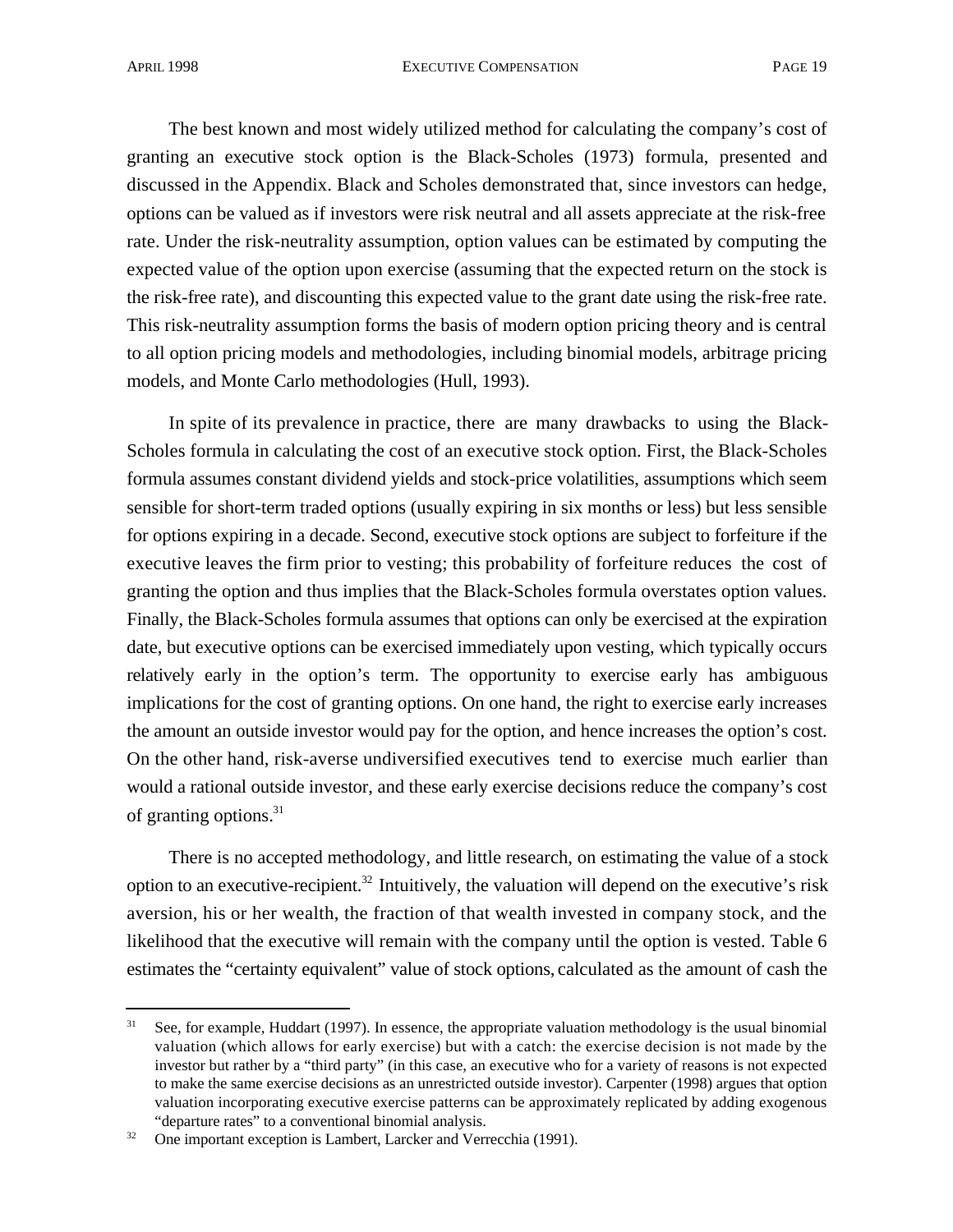executive would willingly give up to receive one option, assuming constant relative risk aversion and assuming the option and the rest of his portfolio is held for ten years. Three options are considered: a discount option with an exercise price of 50% of the grant-date market value, a fair market value (FMV) option, and a premium option with an exercise price of 200% of the grant-date value. In addition, the table estimates the value of a grant of restricted stock, which (ignoring dividends) is equivalent to a stock option with an exercise price of zero.

Table 6 shows how an option's value to the executive-recipient depends on the executive's risk aversion and diversification and on the riskiness of the option. For example, the table shows that a FMV 10-year option on a \$30 non-dividend-paying stock has a Black-Scholes value of \$17.60. Assuming that the executive holds 50% of his wealth in company securities (equally divided between stock and options), he would be willing to pay the full Black-Scholes value if his risk aversion was low (RRA=1.0), but would only pay \$7.80 and \$4.28 for relative risk aversion of 2.0 and 3.0, respectively. Similarly, assuming relative risk aversion of 2.0, the value of a FMV option falls from \$7.80 to \$3.57 as his stock holdings (as a fraction of his wealth) increase from 50% to 75%, and falls to \$1.62 when his stock holdings account for 90% of his wealth.

The risk premium demanded for accepting options in lieu of cash increases with the riskiness of the option, which in turn reflects (in part) the probability that the option will expire unexercised. Suppose, for example, that the executive has relative risk aversion of 2.0 and holds 50% of his wealth in company securities. As reported in Table 6, the executive would only be willing to give up \$19.94 to receive a share of restricted stock worth \$30, suggesting a risk premium of 50%. The similarly calculated risk premium for discount options, FMV options, and premium options is 79%, 125%, and 237%, respectively: the lower the probability of exercise, the higher the risk premium.

TAX AND ACCOUNTING ISSUES. Stock options seem a natural way to tie executive pay to company stock-price performance. However, in spite of the obvious incentive implications, the popularity of stock options reflects in large part their favorable tax and accounting treatment. In particular, stock options offer an attractive way to defer taxable income, and are largely invisible from corporate accounting statements.

Stock options represent a relatively unique form of deferred compensation in which the recipient has substantial discretion in determining when to realize taxable income. The granting of a stock option does not constitute a taxable event for either the company or the executiverecipient. What happens later depends on whether the stock options are "qualified" (called "Incentive Stock Options" or ISOs) or "non-qualified." For non-qualified options, the spread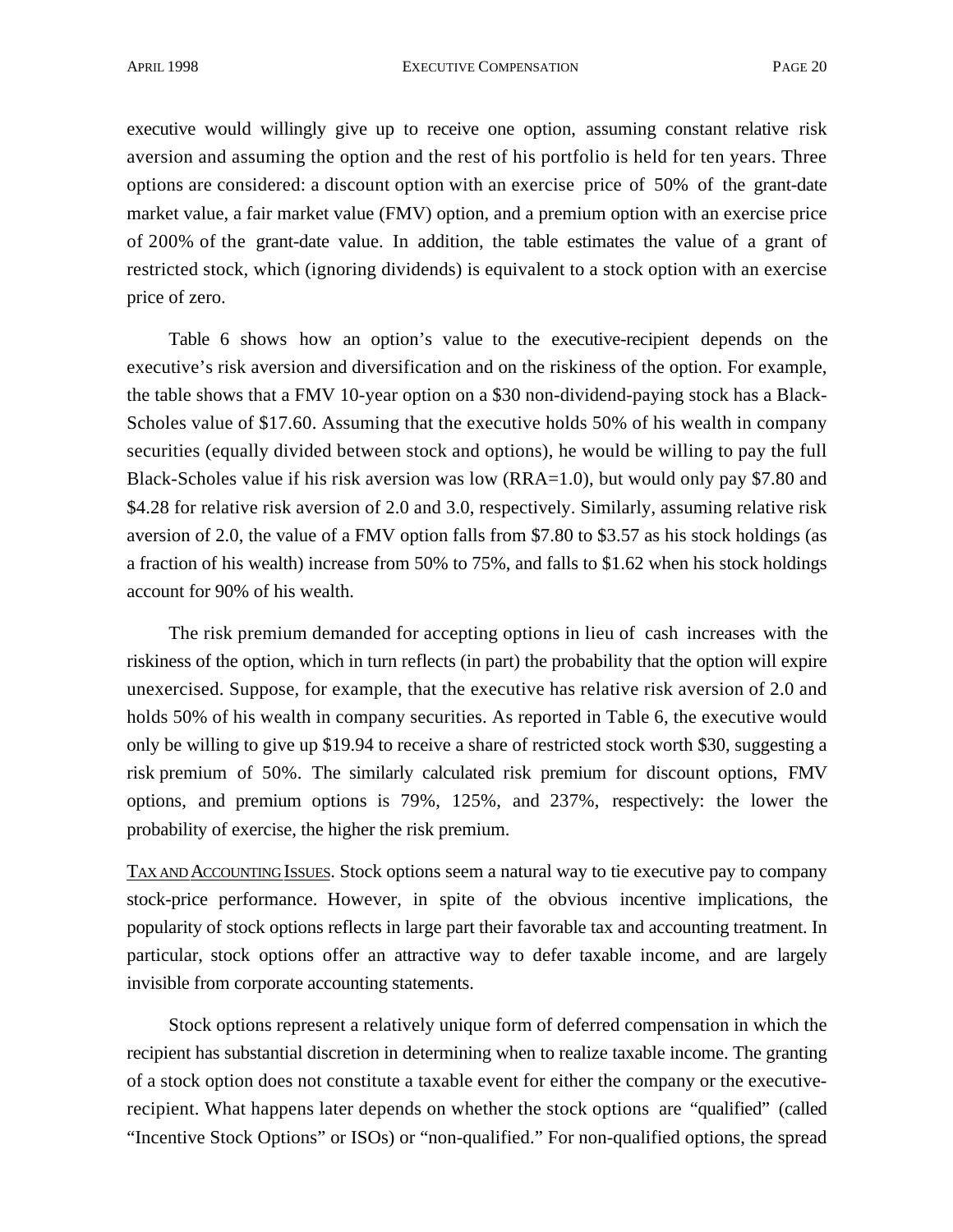between the market price upon exercise and the original exercise price constitutes taxable personal income to the executive, and a compensation-expense deduction for the company. For qualified options, the executive pays nothing upon exercise (provided that he continues to hold the stock), and pays capital gains taxes when he eventually sells the stock; the corporation, however, cannot deduct the gain on a qualified option as a compensation expense. Most option grants are non-qualified, although recent tax law changes (reducing the capital gains tax rate from 28% to 20% or less) have made granting qualified options relatively more attractive.<sup>33</sup>

As long as stock options have a pre-specified exercise price and expiration date, companies incur an accounting charge equal to the grant-date "spread" between the market price and the exercise price (amortized over the life of the option).<sup>34</sup> This "quirk" in the US financial accounting rules—which implies no accounting charge for fair-market-value and premium options—creates a gap between the economic and accounting costs of options. As demonstrated in the preceding subsection, options are an expensive way to convey compensation because risk-averse managers will demand large premiums for accepting risky options rather than safer cash. But, stock option compensation is essentially "free" from an accounting perspective, explaining (I believe) the popularity of "broad-based" company-wide option programs that are difficult to rationalize from an incentive standpoint.<sup>35</sup> In addition, the accounting rules apply only to options with fixed exercise prices and expiration terms, and not to indexed options, performance-triggered options, or options with variable terms. Thus, the accounting treatment explains in large part the tendency documented in Table 5 of granting only "regular" options, even when more exotic options would be beneficial from both an incentive and economic-cost perspective. Explaining why managers remain fixated on accounting rather than economic profit (apart from the obvious link to their bonus payments) is, however, beyond the scope of this paper.

WHY HAVE OPTIONS INCREASED OVER TIME? The most pronounced trend in executive compensation in the 1980s and 1990s has been the explosion in stock option grants, which on a Black-Scholes basis now constitute the single largest component of CEO pay. Although the

<sup>&</sup>lt;sup>33</sup> Prior to the recent reduction in capital gains rates, non-qualified options were jointly tax advantageous, since the loss in deductibility for the corporation more than offset the difference between personal income tax and capital gains rates. The recent reduction has narrowed the advantages somewhat, but not reversed them because (1) most executives sell the shares immediately following exercise of qualified options and do not meet the holding requirements for capital gains; (2) many executives exercising qualified options are subject to the "alternative minimum tax," and (3) there are restrictions on the granting and exercisability of qualified options which continue to be unattractive.

<sup>&</sup>lt;sup>34</sup> The current accounting rules for stock and options issued to employees are defined by APB Opinion No. 25, issued in October 1972. In the early 1990s, the Financial Accounting Standard Board (FASB) considered explicit accounting charges for options, but adopted instead enhanced footnote disclosure.

<sup>&</sup>lt;sup>35</sup> Although there is currently no accounting charge associated with granting options, outstanding options will lower a company's earnings per share when measured on a fully diluted basis.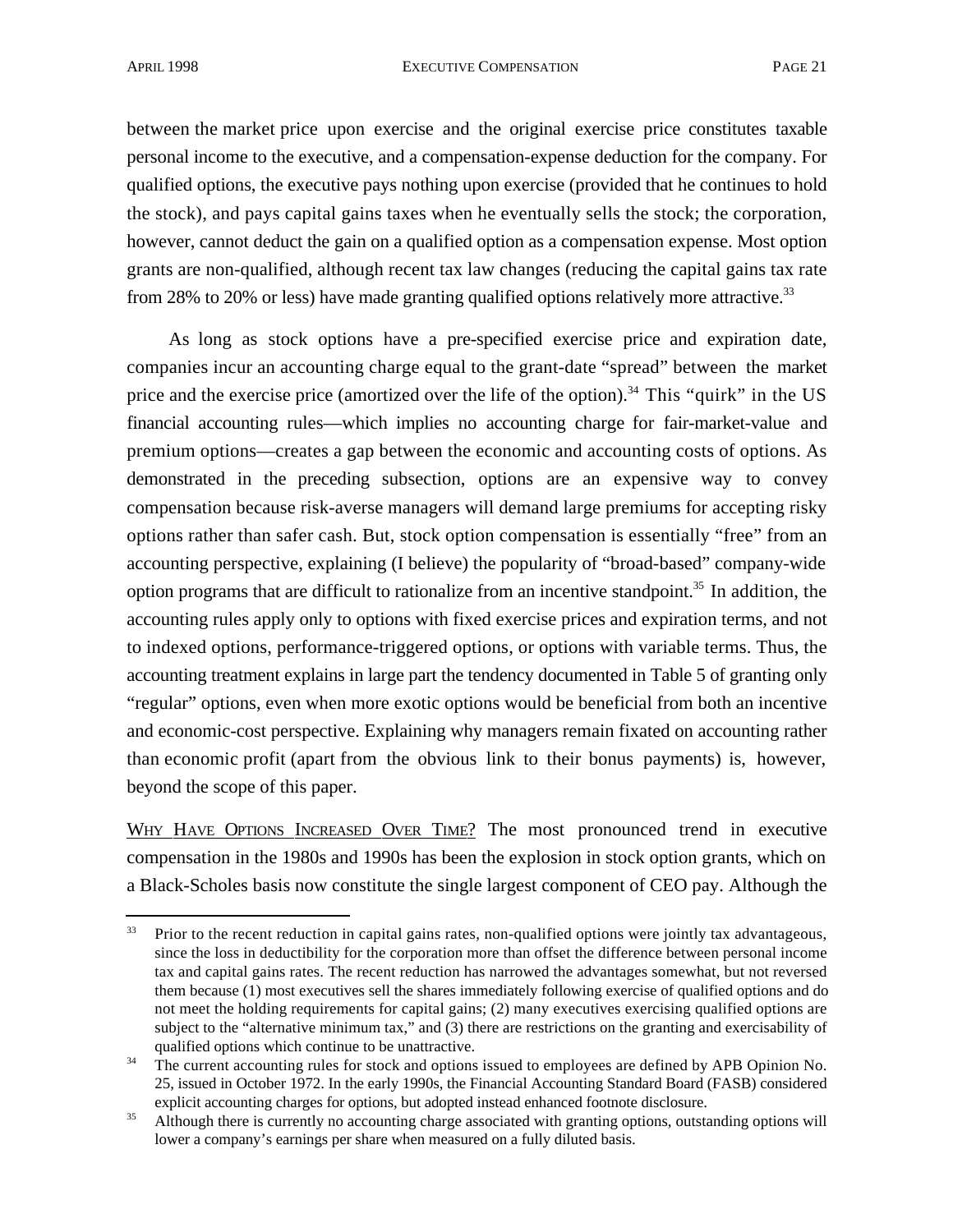forces underlying this trend have not been documented or established in the literature, I believe that political, economic, mechanical, and behavioral factors have all contributed to the trend.

The controversy over CEO pay in the early 1990s was caused by a combination of political and economic forces (Murphy, 1995, 1997). The political forces (described in more detail in Section V below) reflected an attack on wealth that followed the so-called "excesses of the 1980s," while the economic forces reflected that traditional executive pay practices established in the 1960s and 1970s were ill-suited for the 1980s and 1990s economies where creating shareholder value involves innovation and entrepreneurism in some sectors, and downsizing, layoffs, obtaining concessions from unions, and in extreme cases even exit in other sectors. Most shareholder and academic criticisms of CEO pay at the time focused on the lack of meaningful rewards for superior performance and meaningful penalties for failure. Similarly, although the populist attack was implicitly focused on reducing pay levels, it was couched in terms of increasing the relation between pay and performance. Both of these forces combined to facilitate more pay for performance, predominately in the form of stock options.

The mechanical explanation for the explosion in stock options is rooted in institutional details on granting practices and exacerbated by the recent bull market. According to a 1997 Towers Perrin survey, 40% of large companies grant options on a "fixed value" basis, 40% on a "fixed share" basis, and the remaining 20% use a variety of other methods. Under fixedvalue grants, the number of options granted is determined by dividing a dollar-value target award (typically determined using compensation surveys that express grant targets as a multiple of base salary) by the Black-Scholes option value.<sup>36</sup> Under fixed-share grants, the number of shares is determined at one date (using the same surveys), and fixed for several years. Thus, in periods of escalating stock prices, the Black-Scholes value of shares granted under fixed-share programs will also escalate. Moreover, since the companies with fixed-share programs participate in compensation surveys, the survey multiples will increase, which in turn will increase grants in companies with fixed-value programs. The net result is a ratcheting of option grants that corresponds to an escalating stock market.

The behavioral explanation for the stock option trend—which, by definition, will be unsatisfactory to economists—reflects an increased executive acceptance of stock options caused by nearly two decades of a sustained bull market. The current cohort of executives has not experienced a major market downturn: even the October 1987 crash was, in retrospect, a minor event for an executive holding long-lived stock options. The overwhelming majority of

<sup>&</sup>lt;sup>36</sup> For example, if the target award was \$200,000 and the Black-Scholes value was \$20, the CEO would receive options on 10,000 shares of stock. But, if the Black-Scholes value was \$10, the CEO would receive options on 20,000 shares of stock.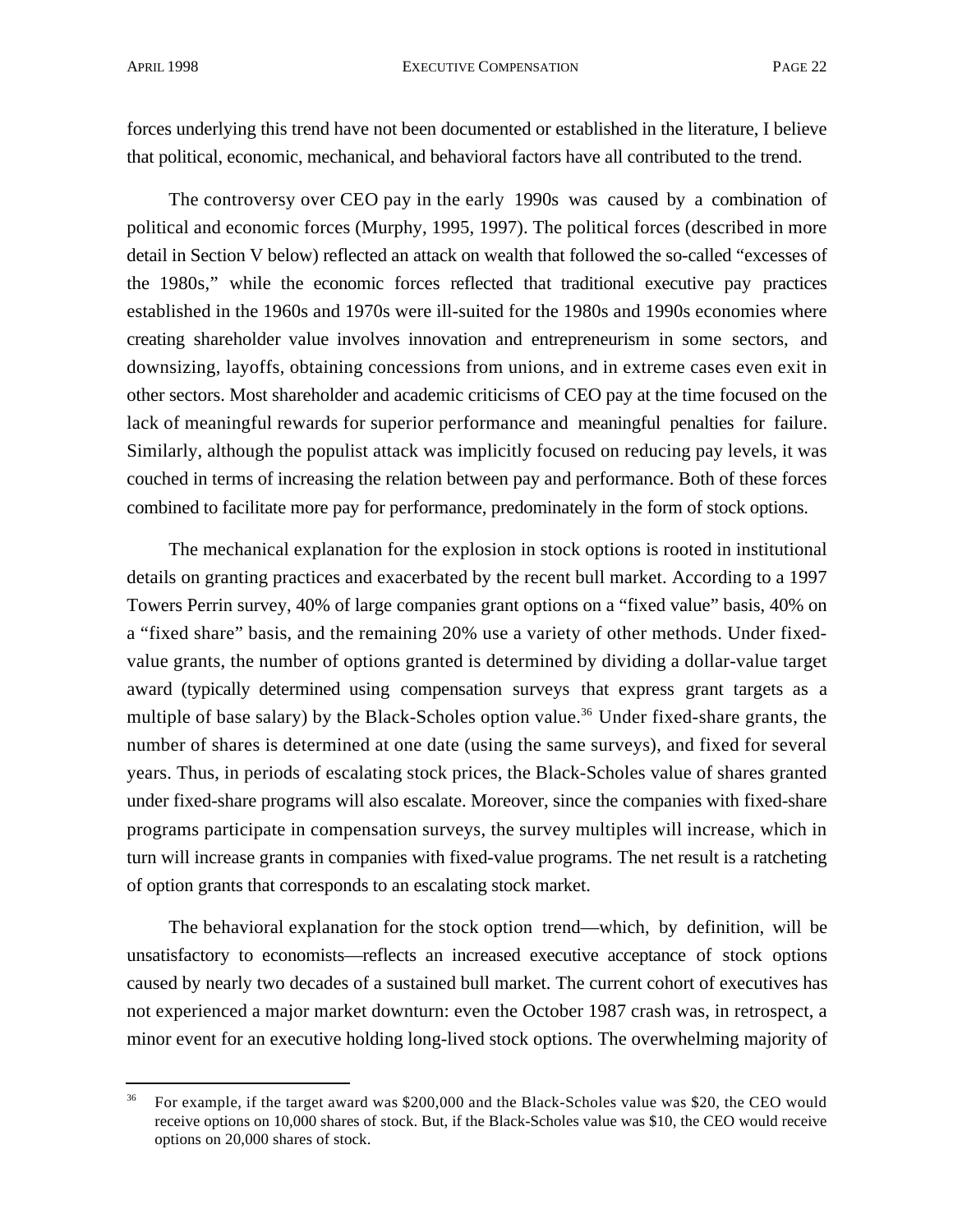stock options issued since 1980 have been exercised well in-the-money, creating substantial fortunes for many CEOs. Newly appointed CEOs were not around in the early 1970s during the last sustained decline in stock prices. During this period, companies systematically discontinued their "underwater" option programs and replaced them with accounting-based performance plans with higher likelihoods of payouts. Therefore, during prolonged market upturns it is not surprising that companies systematically scale back their accounting-based performance plans in favor of seemingly more-lucrative option programs.

## *3.4. Other Forms of Compensation*

RESTRICTED STOCK. Approximately 28% of the S&P 500 firms granted restricted stock to their CEOs in 1996; these grants account for an average of 6.1% of total compensation (and 22% of compensation for CEOs receiving grants). The grants are "restricted" in the sense that shares are forfeited under certain conditions (usually related to employee longevity). The forfeiture possibility allows favorable tax treatment (executives do not pay taxes on the shares until the restrictions lapse) and accounting treatment (the "cost" is amortized over the vesting period, and recorded as the grant-date stock price even if prices have increased since the grant).

Kole (1997) shows that restricted stock plans are more common in chemicals, machinery, and producer firms than in metals, food and consumer firms, and are more common in R&D-intensive firms than in non-R&D firms. Moreover, the average vesting period for restricted stock grants (*i.e.,* the average time until the restrictions are lifted) is longer in chemicals, machinery, and producer firms (averaging 50 months) than in metals, food and consumer firm (averaging 20 months).

LONG-TERM INCENTIVE PLANS. In addition to bonus plans based on annual performance, many companies offer "long-term incentive plans" (LTIPs), typically based on rolling-average threeor five-year cumulative performance. Approximately 27% of the S&P 500 CEOs received LTIP payouts in 1996; these payouts for 5.5% of 1996 total compensation (and 20% of compensation for those CEOs receiving payouts). The structure of the typical long-term incentive plans is similar to the structure of annual bonus plans illustrated in Figure 5.

RETIREMENT PLANS. In addition to participating in company-wide retirement programs, top executives routinely participate in supplemental executive retirement plans (SERPs). SERPs are non-qualified for tax purposes and can take a variety of different forms, including defined benefits based on "credited" years of service (which can deviate substantially from "actual" years of service) or variable benefits based on inflation or company performance. The compensation data in Figures 1 through 3 ignore retirement-related compensation because (1) it is difficult or ultimately arbitrary to convert the future payments into current annual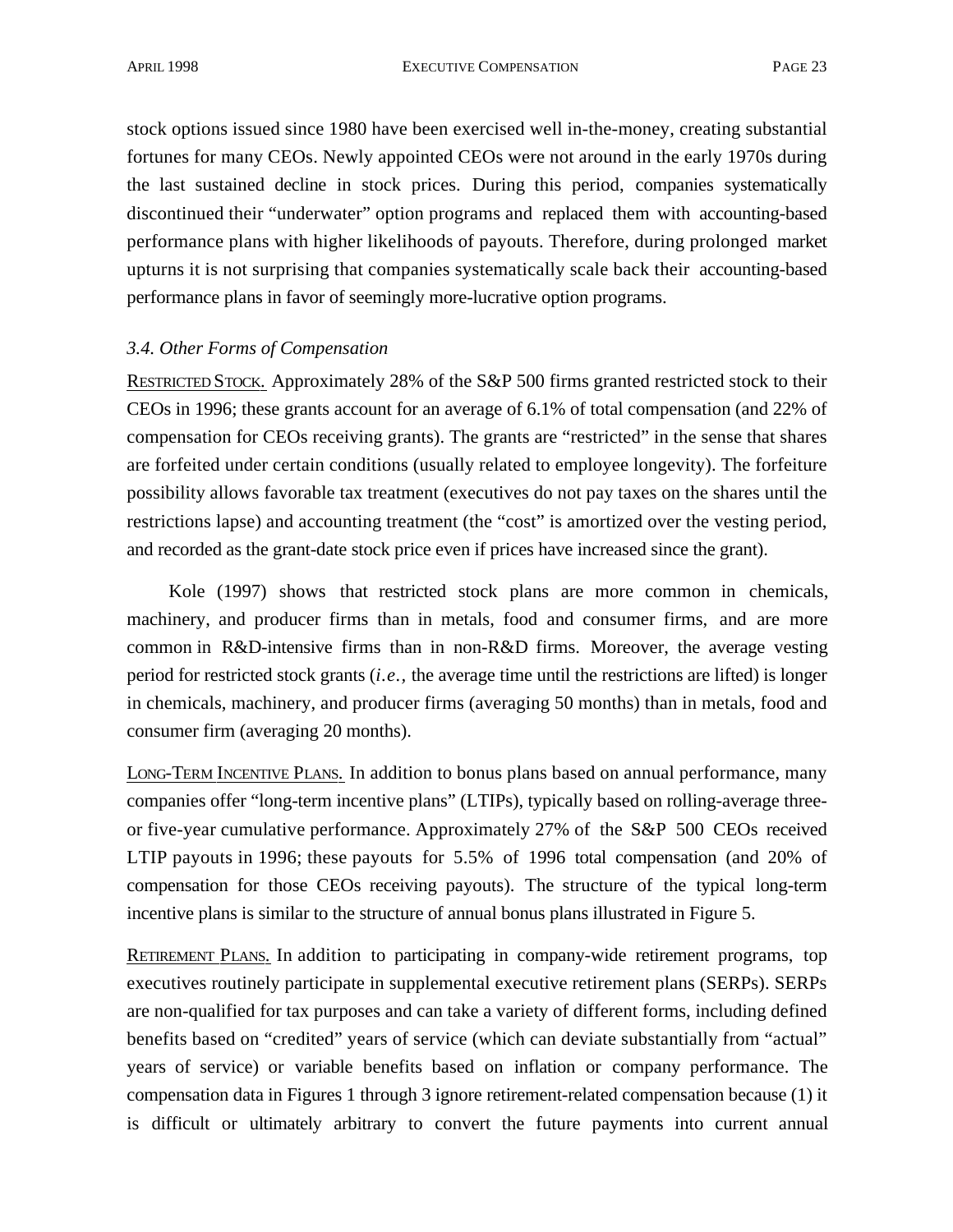compensation; (2) payouts from SERPs are not disclosed, because the retired recipients are no longer company executives, and (3) the discussion of retirement plans in publicly available proxy statements is insufficient to calculate the actual value of these plans. Indeed, the vagueness of disclosure, coupled with anecdotes of high payouts in a few publicized cases, have led some observers to call SERPs the ultimate form of "stealth compensation."

#### *4. Who Sets CEO Pay?*

Part of the controversy over CEO compensation reflects a perception that CEOs effectively set their own pay levels. In fact, in most companies, ultimate decisions over executive pay are made by outside members of the board of directors who are keenly aware of the conflicts of interest between managers and shareholders over the level of pay. There is no doubt, however, that CEOs and other top managers exert at least some influence on both the level and structure of their pay.

Most large US corporations have a compensation committee consisting of two or more "outside" directors.<sup>37</sup> Although all major decisions related to top-level pay are passed through this committee, the committee rarely conducts market studies of competitive pay levels or initiates or proposes new incentive plans, and only seldom retains its own compensation experts. Rather, initial recommendations for pay levels and new incentive plans typically emanate from the company's human resource department, often working in conjunction with outside accountants and compensation consultants.<sup>38</sup> These recommendations are usually sent to top managers for approval and revision before being delivered to the compensation committee for consideration. The CEO typically participates in all committee deliberations, except for discussions specifically dealing with the level of the CEO's pay. The committee either accepts the recommendations or sends them back for revision. If accepted, the committee passes its recommendations for the approval of the full board of directors.

The fact that initial recommendations are made by company management and not by the compensation committee does not necessarily imply corruption or a failure of corporate governance systems. Compensation committees, which typically meet only six to eight times a year, lack both the time and expertise to be involved in the minutia of pay design. Optimally,

<sup>&</sup>lt;sup>37</sup> "Outsiders" are typically defined as directors who are neither current nor past employees, and who have no strong business ties to the corporation. In fact, companies need such a committee to qualify for exemption under IRS §162(m), which places a \$1 million limit on the deductibility of compensation for the CEO and other "proxy-named" executives.

<sup>&</sup>lt;sup>38</sup> Executive compensation responsibility naturally varies with company size and complexity. Very large companies often have a fully staffed "Office of Executive Compensation," headed by a vice president who reports to either the Senior VP of Human Resources or to a VP of Compensation and Benefits (who, in turn, reports to the SVP of HR). In smaller companies, executive compensation responsibility typically rests with the executive responsible for human resources.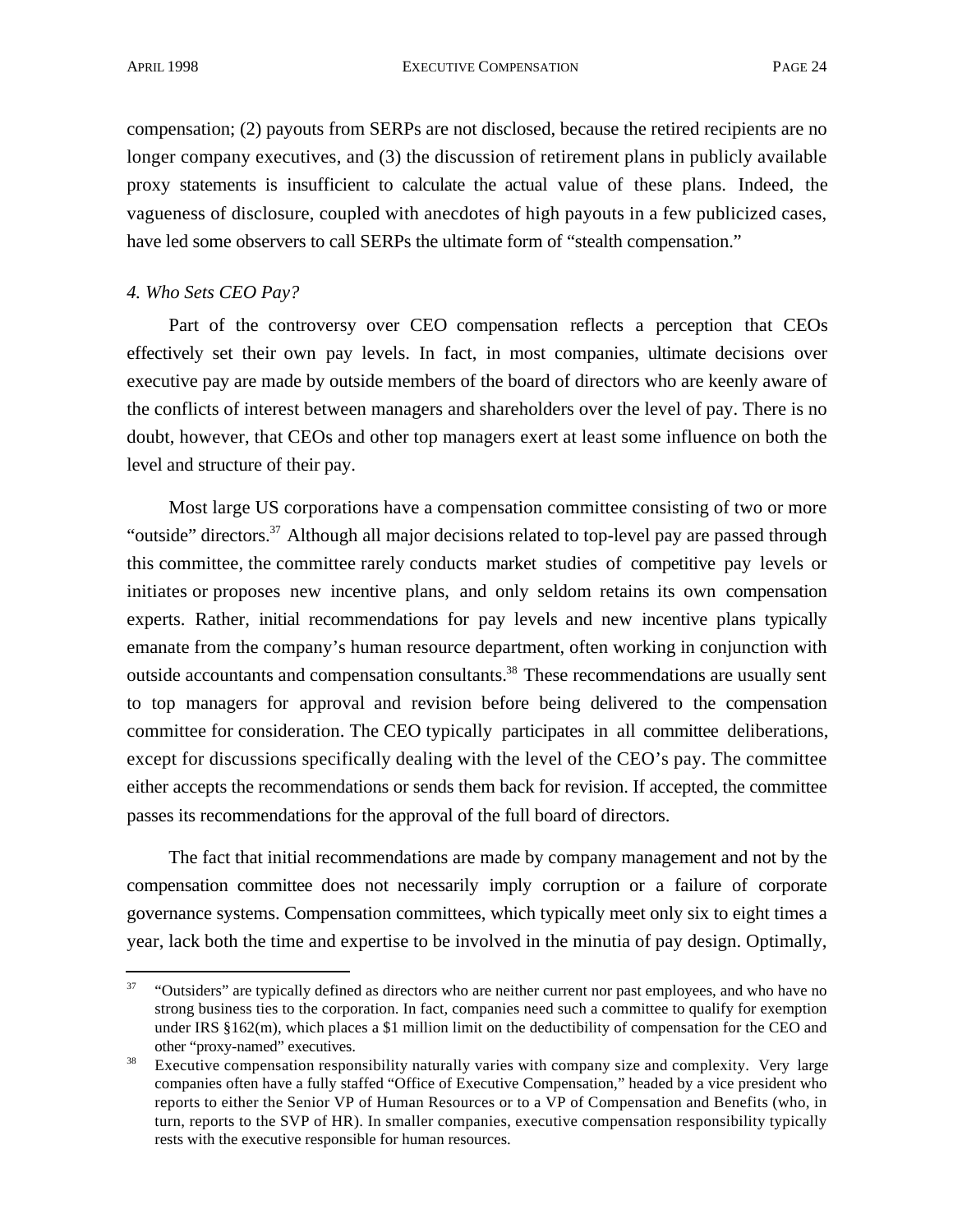the role of the committee is not to set pay levels and programs, but rather to define and enforce the company's compensation strategy, and to monitor the process while being mindful that executives (like other individuals) prefer more to less. The committee must also be prepared to thwart clear violations of shareholder interests, which in most cases means "pushing back" on seemingly excessive pay recommendations.

The empirical evidence on CEO influence over the compensation committee is somewhat mixed. In a sample of 105 firms from 1984, O'Reilly, Main, and Crystal (1988) analyze compensation-committee members who are themselves executives in other firms, and find that CEO pay is positively related to executive pay at the committee members' firms. Main, O'Reilly, and Wade (1995) investigate how CEOs "manage" their compensation committees in ways that result in higher pay, and conclude that outside board members act not as independent evaluators of CEO performance, but rather as partners in an effort to make the firm more successful. In a sample of 161 firms in 1993, Newman and Mozes (1997) finds that the level of CEO pay is significantly higher, and the pay-performance relation significantly lower, when the compensation committee contains at least one "insider." Anderson (1997) focuses on 50 CEOs who sit on their compensation committees (and are subsequently removed), and compares pay of these firms to a control sample. Based on 1985-94 proxy data, he finds that CEOs who sit on their own committees receive lower levels of pay and tend to have very high stock ownership, acting much more like manager/owners than self-serving agents.

Based on my own observation and extensive discussions with executives, board members, and compensation consultants, I tend to dismiss the cynical scenario of entrenched compensation committees rubber-stamping increasingly lucrative pay programs with a wink and a nod. Although there are undoubtedly exceptions, outside board members approach their jobs with diligence, intelligence, and integrity, regardless of whether they have social or business ties with the CEO. However, judgment calls tend systematically to favor the CEO. Faced with a range of market data on competitive pay levels, committees tend to error on the high side. Faced with a choice between a sensible compensation plan and a slightly inferior plan favored by the CEO, the committee will defer to management. Similarly, faced with a discretionary choice on bonus-pool funding, the committee will tend to over- rather than underfund. The amounts at stake in any particular case are typically trivial from a shareholder's perspective, but the overall impact of the bias has likely contributed to the ratcheting of pay levels evident in Figures 1 through 3.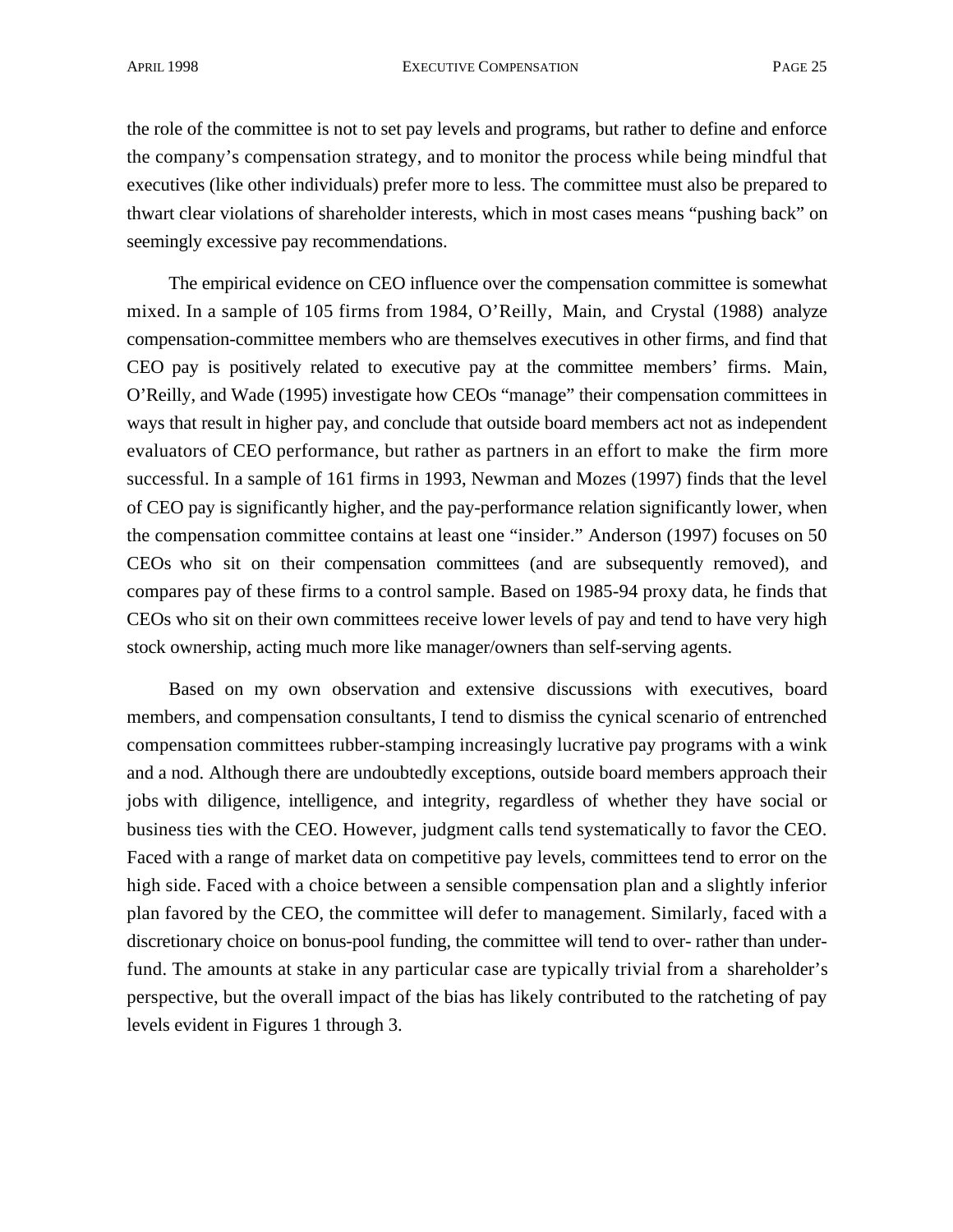### **III. The Relation Between Pay and Performance**

#### *1. Introduction*

l

Most research on the relation between executive compensation and company performance has been firmly (if not always explicitly) rooted in agency theory: compensation plans are designed to align the interests of risk-averse self-interested executives with those of shareholders. I begin this section by summarizing the traditional principal-agent framework based on unidimensional managerial actions, critique its limitations, and sketch intuitively the implications from a more general framework that acknowledges the complexity and unlimited scope of managerial actions. Next, I summarize the empirical evidence on the relation between pay and performance, distinguishing between *explicit* aspects (CEO pay is explicitly related to accounting returns through annual bonuses, and to stock-price appreciation through stock options and restricted stock) and *implicit* aspects (CEO pay may be implicitly tied to performance through year-to-year adjustments in salary levels, target bonuses, and option and restricted stock grant sizes). I then analyze the relation between CEO pay and *relative* performance. The section concludes with a summary of the evidence on whether increases in CEO pay-performance sensitivities affect subsequent company performance.

## *2. Principal-Agent Theory and Executive Compensation*

Providing a comprehensive survey of the optimal contracting literature is beyond the scope of this paper.<sup>39</sup> It is useful, however, to outline the framework and the insights emerging from the pioneering work by Mirrlees (1974, 1976), Holmstrom (1979), Grossman and Hart (1983), and others. In a typical "hidden action" model, the CEO is assumed to take actions, *a*, to produce stochastic shareholder value,  $x(a)$ , receiving compensation  $w(x, z)$  and utility  $u(w, a)$ , where z is a vector of other observable measures in the contract. The CEO's utility funciton and the production function linking the CEO's actions to output are common knowledge to both shareholders and the CEO, but only the CEO observes the actions taken. That is, the shareholders know precisely what actions they want the CEO to take but cannot directly observe the CEO's actions. The optimal contract,  $w(x, z)$ , maximizes the risk-neutral shareholders' objective, *x-w*, subject to an incentive compatibility constraint (the CEO chooses actions to maximize  $u(w, a)$ , and a participation constraint (the expected utility of the contract must exceed the CEO's reservation utility).

The fundamental insight emerging from the traditional principal-agent models is that the optimal contract mimics a statistical inference problem: the payouts depend on the likelihood that the desired actions were in fact taken. This "informativeness principle" introduced by

<sup>&</sup>lt;sup>39</sup> See Hart and Holmstrom (1987) for an excellent early survey on the contracting literature.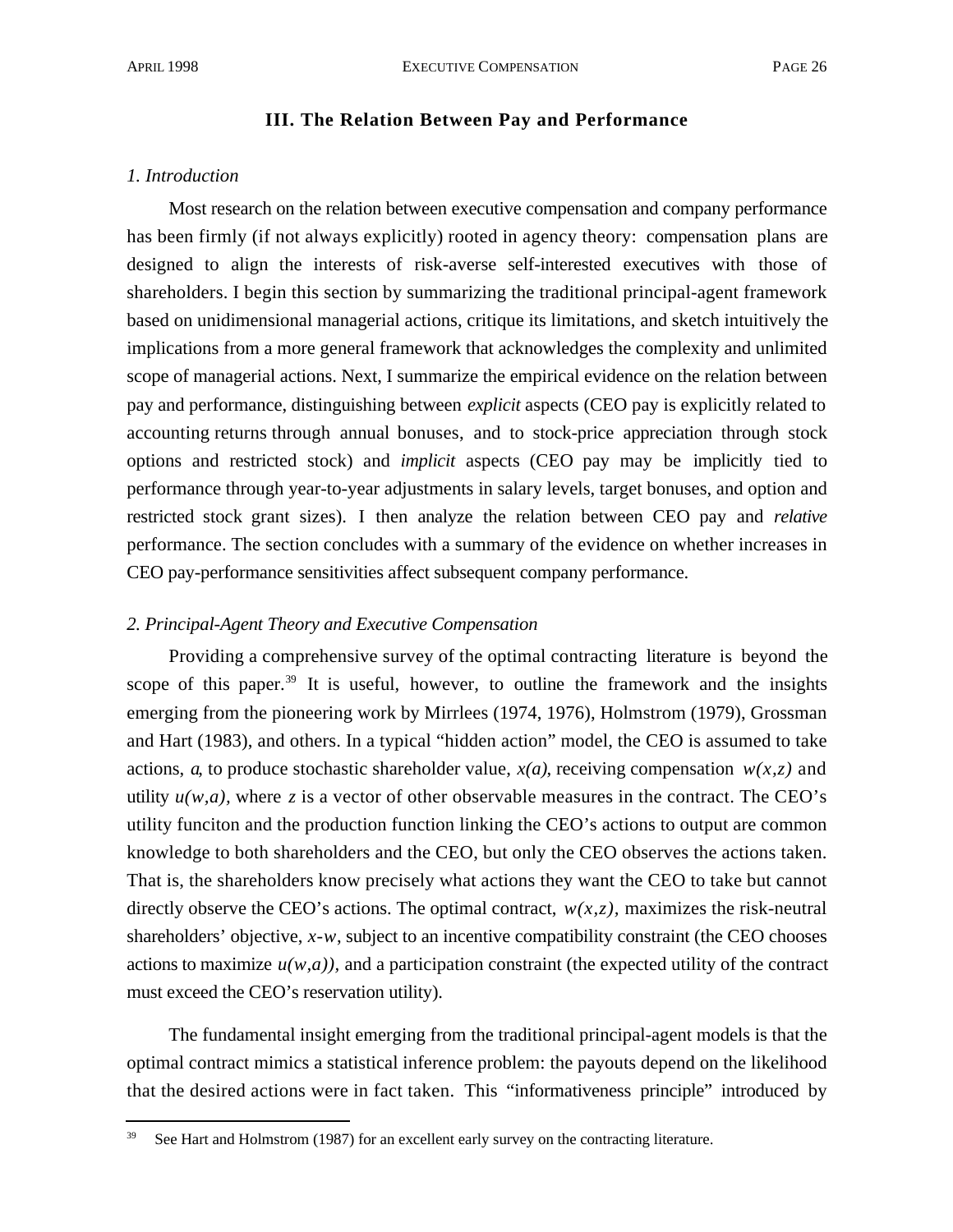Holmstrom (1979) suggests that payouts are based on stock-based measures, *x*, not because shareholders desire higher stock prices but rather because realizations of *x* provide information useful in determining which actions the CEO took. This formulation also makes clear the role for additional performance measures (such as accounting returns) in the CEO's incentive contract: non-stock-based measures will be used to the extent that they provide information relevant in assessing whether the CEO indeed took the desired action. In fact, if these other measures constitute a "sufficient statistic" for the CEO's actions, stock-based measures need not be used at all.

Taken literally, it is difficult to use the informativeness principle to construct empirically refutable hypotheses regarding the structure or shape of actual executive incentive contracts. While Section II shows that actual contracts are typically linear in stock prices (above an exercise price for stock options), the relation between pay and stock-price performance predicted by the informativeness principle can be convex, linear, concave, and need not be positive through its entire range.<sup>40</sup> In addition, while actual contracts are non-linearly related to a variety of non-stock-based measures (see Figure 5 and Table 2), the principle offers little guidance in determining which of these measures are "incrementally informative" about CEO actions.<sup>41</sup>

Taken less literally, the traditional principal-agent model yields several important and practical insights useful in understanding existing contracts (and, normatively, in designing better ones). In particular, the models highlight the trade-off between risk and incentives, as illustrated by the simple agency model.<sup>42</sup> Suppose that firm value is given by  $x = e +$ , where *e* is executive effort, and is (normally distributed) uncontrollable noise,  $N(0, 2)$ . Moreover, suppose that managerial contracts take the simple linear form  $w(x) = s + bx$ , where *s* is a fixed salary and *b* is the sharing rate (or "pay-performance sensitivity"). Assuming that

 $^{40}$  For example, suppose that unusually high realizations of stock prices could only come from sub-optimal actions (such as gambling all corporate assets in a Las Vegas casino). Then, the optimal contract would punish these high realizations while rewarding lower realizations.

<sup>&</sup>lt;sup>41</sup> The major empirical prediction of the informativeness principle has been to establish a role for relative performance evaluation (RPE) in incentive contracts; see the discussion in Section III.7 below. In addition, Banker and Datar (1989) use the informativeness principle to develop predictions regarding the trade-off between stock-based and accounting-based performance measures based on signal-to-noise ratios; see Lambert and Larcker (1988), Bushman and Indjejikian (1993), and Baiman and Verrecchia (1995) for empirical applications of the Banker and Datar approach.

<sup>&</sup>lt;sup>42</sup> Gibbons (1997) persuasively argues that existing contractual arrangements must reflect more than the tradeoff between risk and incentives. But, this trade-off lies at the heart of the publicly traded corporation: the comparative advantage of the corporate form of organization is precisely that well-diversified atomistic shareholders are better able than managers to bear risk.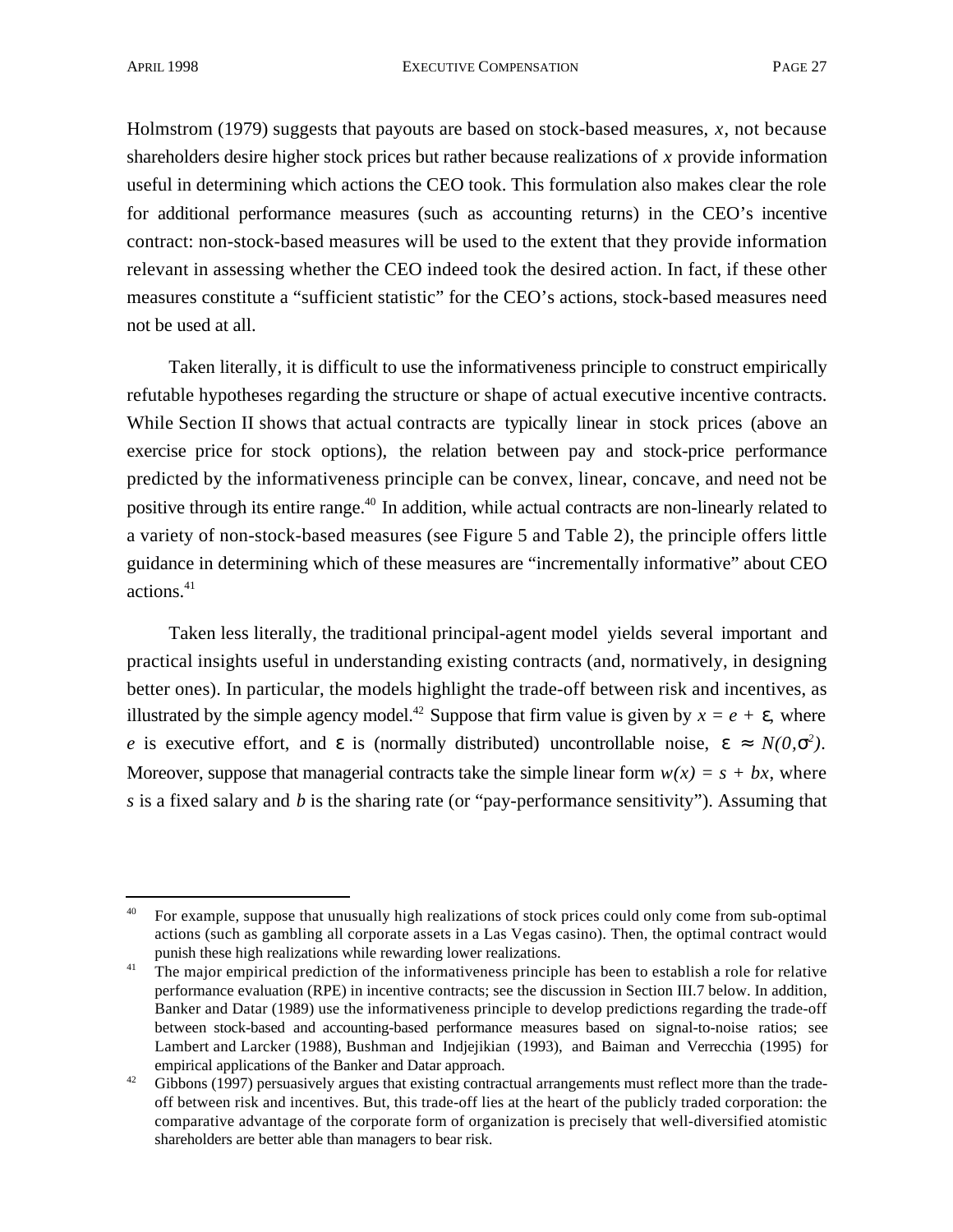the executive has exponential utility,  $U(x) = -e^{r(W-c(e))}$ , where *r* is the executive's absolute risk aversion and  $c(e)$  is the convex disutility of effort, the optimal sharing rate is given by: <sup>43</sup>

$$
b = \frac{1}{1 + r^{-2}c^{n}}.
$$
 (1)

Equation  $(1)$  implies that the optimal pay-performance sensitivity will equal  $b=1$  when output is certain ( $^2$  = 0) or executives are risk-neutral (r = 0). Incentives will be weaker for more riskaverse executives ( $b/r < 0$ ), and will also be weaker the greater the uncontrollable noise in firm value (b/ $^2$  < 0).

There are legitimate reasons not to take the informativeness principle literally. First, the traditional model assumes that the shareholders know which CEO actions maximize firm value: if actions were observable then a zero-risk forcing contract could be designed that induces the CEO to take the first-best actions. But the reason shareholders entrust their money to selfinterested CEOs is based on shareholder beliefs that CEOs have superior skill or information in making investment decisions. Unobservable actions cannot be the driving force underlying executive contracts: even if shareholders (or boards of directors) could directly monitor CEO actions, they could not tell whether the actions were appropriate given the circumstances. Shareholder uncertainty about the production function linking CEO actions to firm value leads naturally to contracts based on the principal's objective (*e.g.,* increasing shareholder wealth) rather than on measures that are incrementally informative of CEO actions (*e.g.,* accounting returns or direct monitoring of CEO actions).

Second, as stressed by Holmstrom (1992), CEOs can choose from a much richer set of actions than contemplated under the original principal-agent framework. Although the CEO's "action space" is typically defined as unidimensional effort, it is widely acknowledged that the fundamental shareholder-manager agency problem is not getting the CEO to work harder, but rather getting him to choose actions that increase rather than decrease shareholder value. In general, increasing shareholder wealth involves investing in positive net present value projects, increasing profits on existing capital, and diverting resources from negative net present value projects. There is a wide array of actions that affect shareholder value, including defining the business strategy, choosing between debt and equity financing, making dividend and repurchase decisions, identifying acquisition and divestiture targets, selecting industries and markets to enter or exit, allocating capital across business units, setting budgets for developing new products and businesses, hiring productive (and firing unproductive) subordinates, and

<sup>&</sup>lt;sup>43</sup> For similar derivations of the optimal pay-performance sharing rate, see Lazear and Rosen (1981), Holmstrom and Milgrom (1991), Gibbons and Murphy (1992a), Milgrom and Roberts (1992), and Gibbons and Waldman (this volume).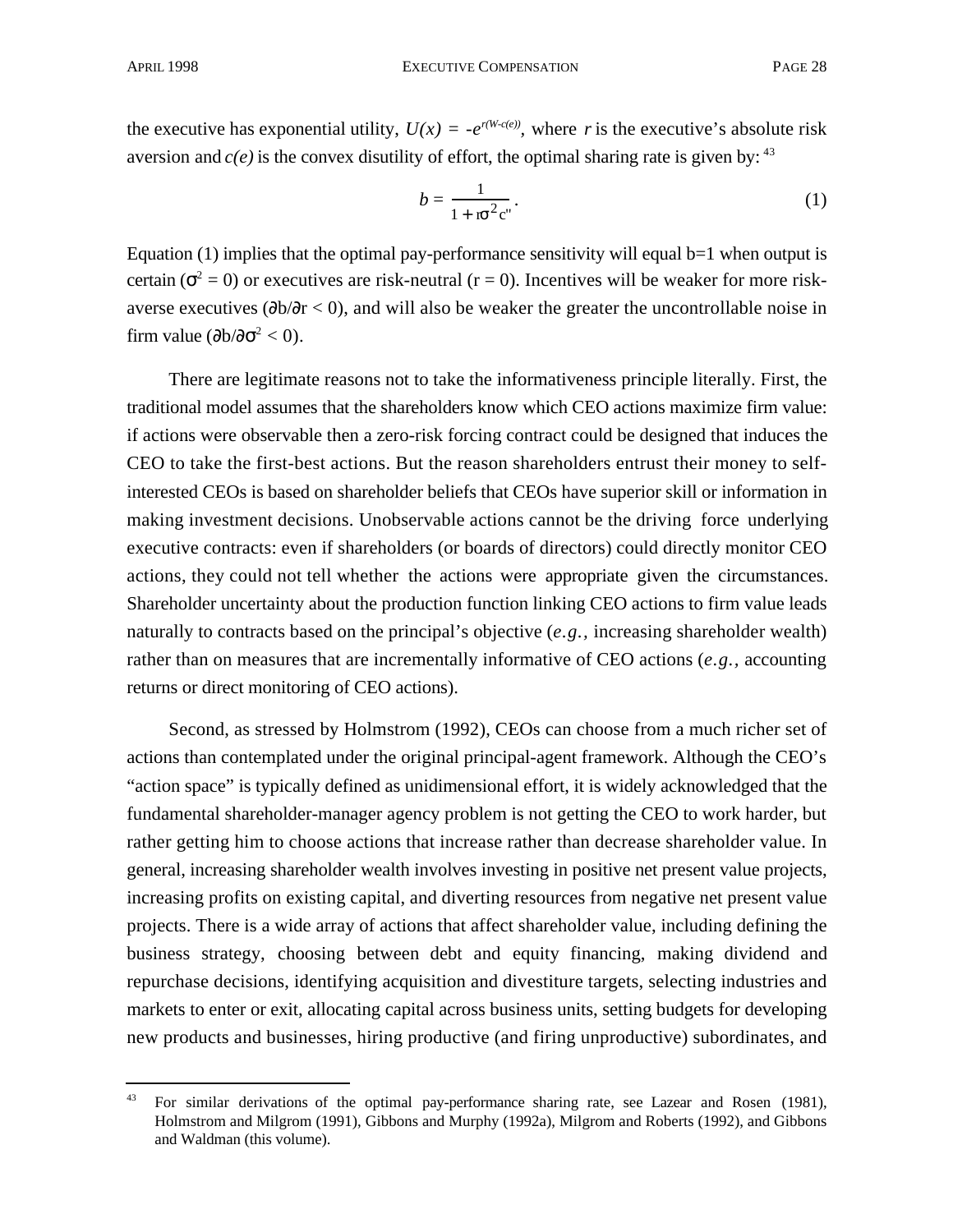designing, implementing, and maintaining the nexus of implicit and explicit contracts that defines the organization. Expanding the set of potential actions that affect shareholder value diminishes the role for "informativeness" and increases the benefit of tying pay to the principal's objective rather than to measures of inputs.

Allowing managers to choose from an unlimited action space also has implications for the use of other performance measures and standards, *z*, in the contract. Payments based on incrementally informative  $z$ 's can distort incentives when managers allocate their efforts across a variety of different tasks.<sup>44</sup> They can sandbag the budget process to achieve performance targets. $45$  They can attenuate the benefits of relative performance evaluation by taking unproductive actions that lower the performance of the peer group.<sup>46</sup> They can shift accounting returns across periods by accelerating or delaying revenues and costs.<sup>47</sup> They can monitor year-to-date performance and adjust actions daily to maximize bonuses based on cumulative annual performance.<sup>48</sup> They can make accounting choices that artificially inflate or deflate reported earnings.<sup>49</sup> They can make investment choices (such as cuts in  $R&D$ ) that increase short-run profits at the expense of long-run profitability.<sup>50</sup> These unintended but predictable side effects of manipulable measures and standards are a cost that must be weighed against "informativeness" when determining the components and structure of the incentive contract.

Expanding the managerial action set has two primary implications for optimal incentive contracts. First, the payouts are predicted to be positively related to the principal's objective (increasing shareholder value) and to other "less noisy" measures that provide imperfect incentives to take actions generally consistent with value maximization. Accounting measures, for example, should be used most strongly when (i) accounting returns contain less noise than stock prices (Banker and Datar, 1989), and (ii) the actions that affect accounting returns are closely correlated with the actions that affect stock prices (Baker, 1992). Second, expanded managerial actions lead naturally to incentive structures that are linear rather than convex or concave (Holmstrom and Milgrom, 1987; Hart and Holmstrom, 1987). For example, when contracts are linear and constant across periods, managers have fewer incentives to adjust effort based on year-to-date performance or to shift earnings across periods to maximize

l

<sup>&</sup>lt;sup>44</sup> Holmstrom and Milgrom (1991), Baker (1992).<br>Murphy (1998)

 $^{45}$  Murphy (1998).

<sup>46</sup> Gibbons and Murphy (1990). See also Lazear (1989) on sabotaging the peer group, Dye (1984) and Mookherjee (1984) on unproductive collusion, Carmichael (1988), Dye (1992) and Lewellen, Park, and Ro (1996) on the choice of a reference group.

<sup>&</sup>lt;sup>47</sup> Oyer (1997) and Murphy (1998).

<sup>&</sup>lt;sup>48</sup> Holmstrom and Milgrom (1987).<br><sup>49</sup> Healy (1985) Gaver Gaver and

<sup>&</sup>lt;sup>49</sup> Healy (1985), Gaver, Gaver, and Austin (1995) and Holthausen, Larcker, and Sloan (1995)<br><sup>50</sup> Deabour and Sloan (1991) and Gibbons and Murphy (1992b)

Dechow and Sloan (1991) and Gibbons and Murphy (1992b).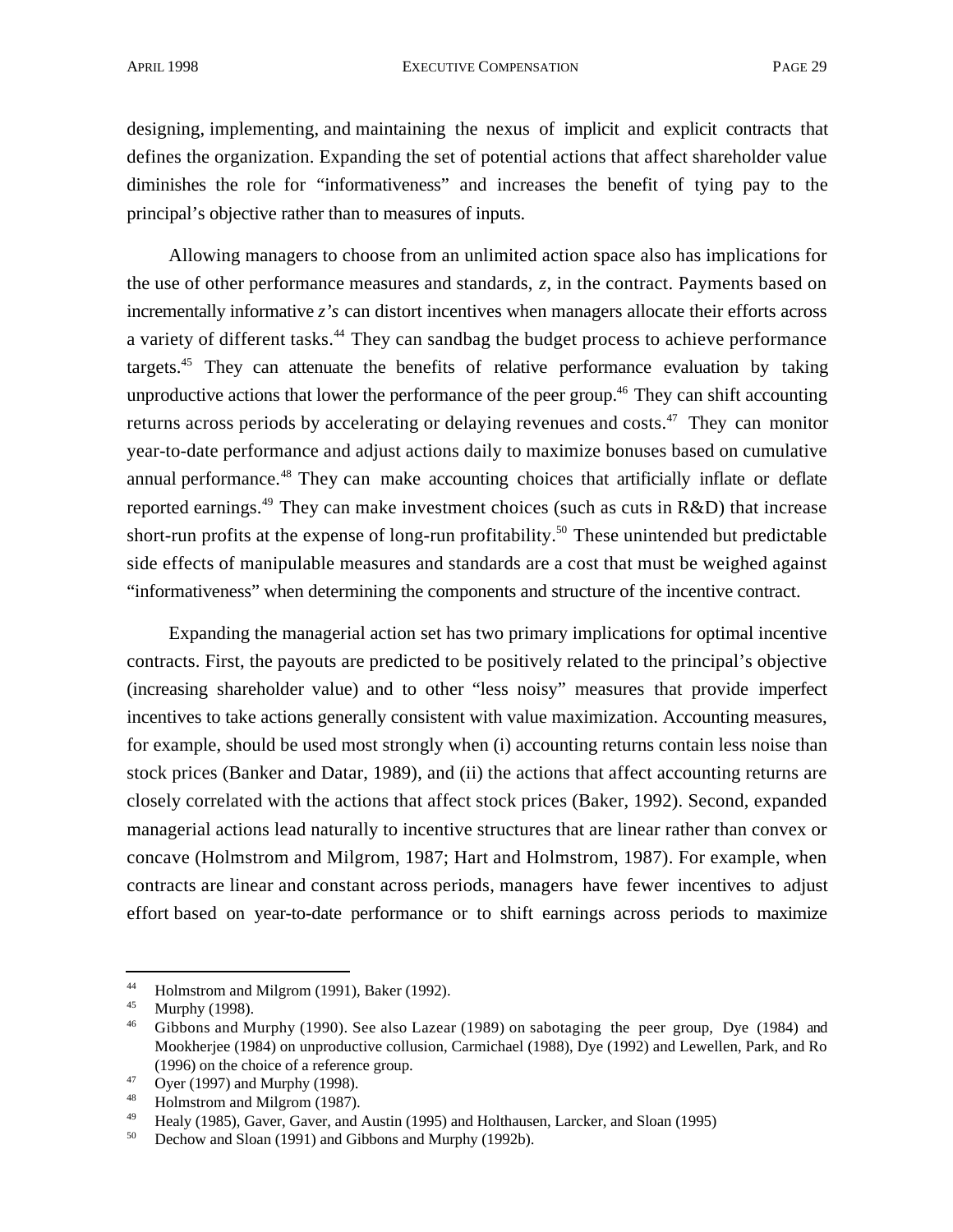current bonuses, because decisions that increase current earnings at the expense of future earnings will have a symmetric consequence for executive bonuses.

## *3. The Implicit Relation Between Pay and Shareholder Wealth*

An executive's wealth is *explicitly* (and mechanically) tied to the principal's objective (creating shareholder wealth) through his holdings of stock, restricted stock, and stock options. In addition, CEO wealth is *implicitly* tied to stock-price performance through accounting based bonuses (reflecting the correlation between accounting returns and stockprice performance) and through year-to-year adjustments in salary levels, target bonuses, and option and restricted stock grant sizes.

The CEO pay literature has yet to reach a consensus on the appropriate methodologies and metrics to use in evaluating the implicit relation between CEO pay and company stockprice performance. However, following Jensen and Murphy (1990b), Murphy (1993), and Hall and Liebman (1997), the analysis below shows that virtually all of the sensitivity of pay to corporate performance for the typical CEO is attributable to the explicit rather than the implicit part of the CEO's contract. Consequently, the methodological dispute related to measuring CEO pay-performance relations is largely second-order, and I will describe only briefly the different approaches and issues involved.

Year-to-year performance-related changes in total compensation are typically modeled as:

$$
(CEO Pay)it = i + i t + i(Performance),
$$
\n(2)

where  $\frac{1}{1}$  is a CEO or firm-specific effect that varies across CEOs but does not vary over time for a given CEO,  $\frac{1}{1}$  is a CEO or firm-specific time trend, "Performance" is a vector of contemporaneous and lagged performance measures, and  $\mathbf{a}_i$  is the corresponding vector of coefficients.

Conceptually, (2) could be estimated directly for each executive, though doing so requires a prohibitively long time series in most cases.<sup>51</sup> Instead, most researchers assume that time trends and pay-performance relations are constant across executives  $(i =$  and  $(i = 1)$ , and estimate (2) using fixed-effect methodologies or first-differences:

$$
(CEO Pay)it = + (Performance)it.
$$
 (3)

The methodological issues in estimating (3) involve choosing which components of compensation to include, and choosing the performance measures and lag structures. In

<sup>51</sup> Lambert and Larcker (1988), Janakiraman, Lambert, and Larcker (1992), and Jensen and Murphy (1990b) estimate separate regressions, by executive.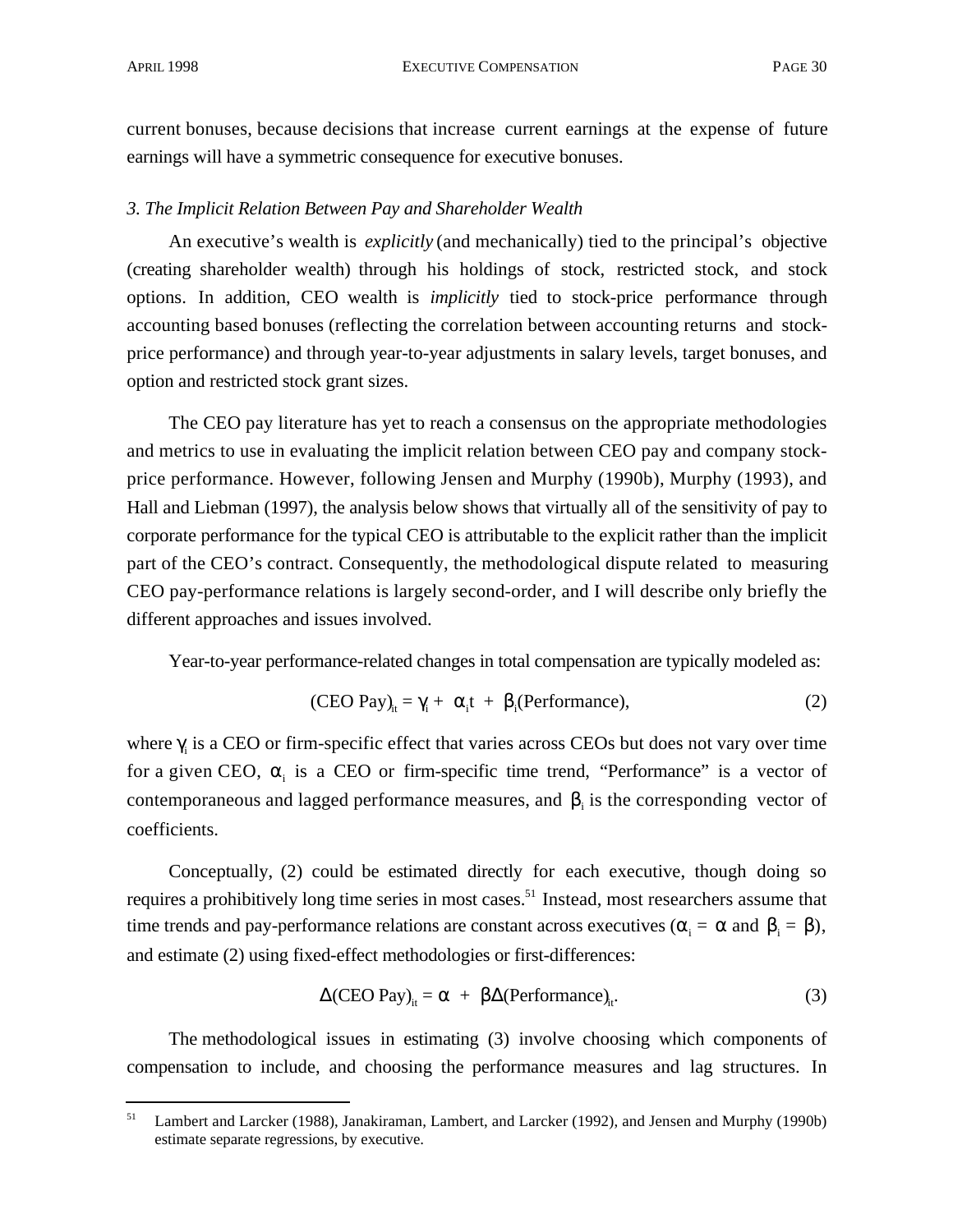addition, researchers must choose whether to measure pay in dollars or logarithms, and whether to measure performance in dollars or in rates of return. These latter choices determine whether the regression coefficients are interpreted as "pay-performance sensitivities" or "payperformance elasticities." For example, the specification used by Jensen and Murphy (1990a) to analyze pay-performance sensitivities for cash compensation is

(Cash Compensation)<sub>it</sub> = 
$$
a + b
$$
 (Shareholder Value)<sub>it</sub>, (4)

where (Shareholder Value), is defined as the rate of return realized by shareholders,  $r_t$ , multiplied by the beginning-or-period market value,  $V_{t-1}$ . In contrast, the specification used by Coughlan and Schmidt (1985) and Murphy (1986) is:

$$
ln(Cash\text{Comparison})_{it} = + ln(Shareholder\text{ Value})_{it}, \qquad (5)
$$

where  $\ln(S$ hareholder Value)<sub>t</sub> ignores share issues or repurchases and therefore equals the continuously accrued rate of return on common stock,  $r_t$ . The estimated coefficient is the elasticity of cash compensation with respect to shareholder value (or, following Rosen, 1992, the "semi-elasticity" of pay with respect to the rate of return).

Neither the sensitivity nor elasticity approach strictly dominates the other. The primary advantage of the elasticity approach is that it produces a better "fit" in the sense that rates of return explain more of the cross-sectional variation of ln(CEO Pay) than changes in shareholder value explain of (CEO Pay). In addition, while pay-performance sensitivities vary monotonically with firm size (larger firms having smaller b's), the elasticity is relatively invariant to firm size (Gibbons and Murphy, 1992a).

The primary advantage of the sensitivity approach is that sensitivities have a more natural economic interpretation. The pay-performance sensitivity represents the executive's "share" of value creation. Since agency costs arise when agents receive less than 100% of the value of output, the "sharing rate" seems a natural measure of the severity of the agency problem; elasticities have no corresponding agency-theoretic interpretation. Moreover, sensitivities are directly analogous to the executive's fractional stockholdings and, indeed, sensitivities and fractional holdings can be added together to form a more comprehensive measure of how the CEO's wealth varies with company performance. The elasticity counterpart to "full" payperformance sensitivity (including stock and option holdings)—the elasticity of the CEO's wealth with respect to firm value—require unavailable data on non-firm-related CEO wealth.

Table 7 shows the estimated pay-performance sensitivities and elasticities for S&P 500 CEOs grouped by industry and by decade, based on pooled cross-sectional time-series regressions of (4) and (5). All data are adjusted for inflation; cash compensation (including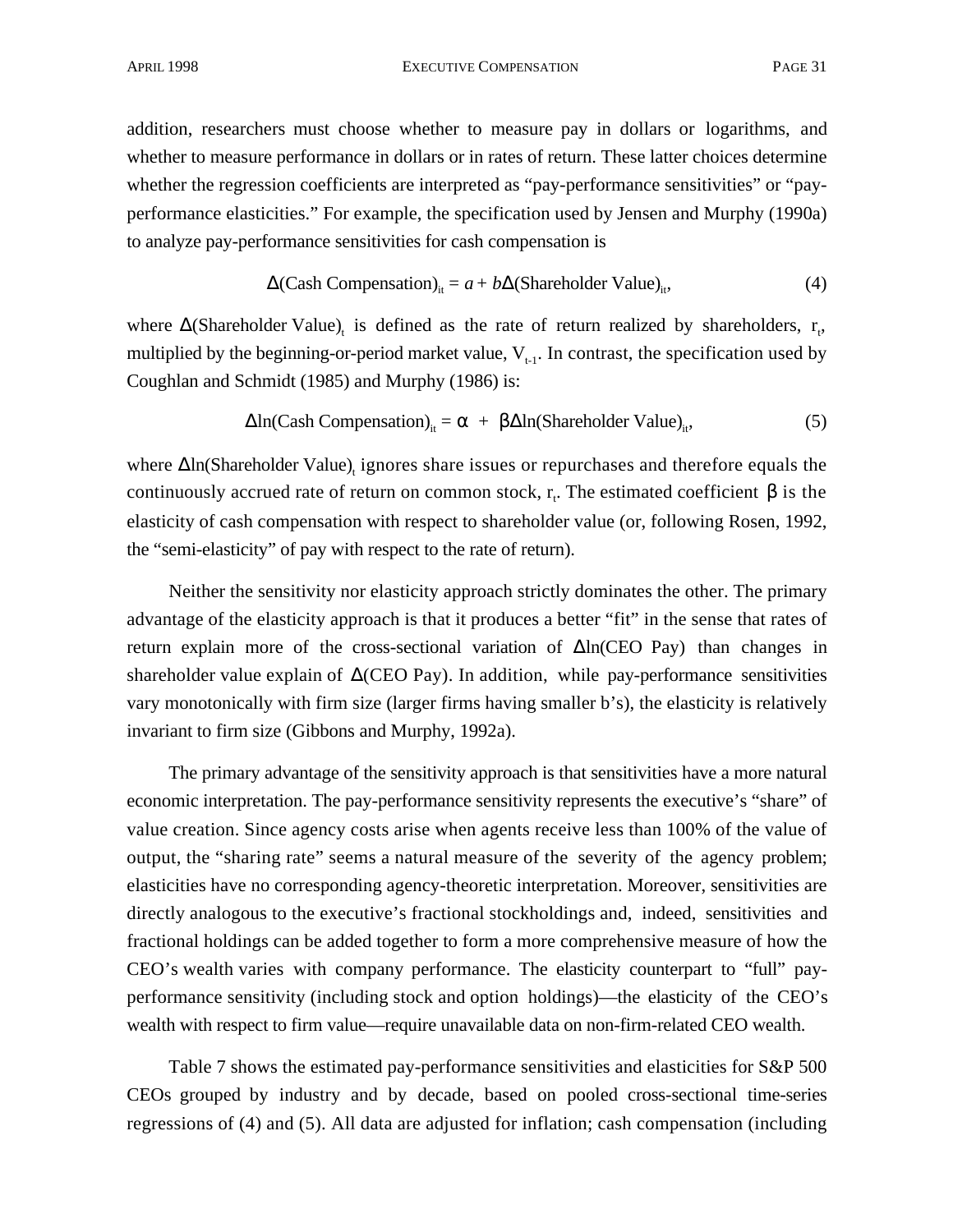salaries, bonuses, and small amounts of other cash pay) is in thousands of 1996-constant dollars, while the change in shareholder wealth is in millions of 1996-constant dollars. Panel A, based on S&P 500 Industrials, shows that pay-performance elasticities have nearly tripled from  $=$ .09 in the 1970s to  $=$ .26 during the first seven years of the 1990s. Over the same time period, pay-performance sensitivities have more than tripled from b=.004 (representing a .4¢ change in CEO salary and bonus for each \$1,000 change in shareholder wealth) to b=.014  $(1.4¢$  per \$1,000). Panels B and C, based respectively on financial services firms and utilities, shows equally dramatic increases in pay-performance sensitivities and elasticities for cash compensation.

Figure 6 shows graphically the estimated pay-performance sensitivities and elasticities for S&P 500 CEOs based on annual regressions of (4) and (5) from 1971 through 1996. Two facts emerge. First, replicating the result from Table 7, there has been a general increase in the relation between cash compensation and company stock-price performance over the past 25 years, measured either by sensitivities or elasticities. Second, there appears to be more year-toyear variation in pay-performance sensitivities and than elasticities, and the variance in both appears to have increased in the 1990s.

The definition of CEO pay in (4) and (5) includes realized bonuses, which (recalling Table 2) are explicitly related to accounting profitability but only implicitly related to stockprice performance. Recognizing the explicit nature of bonuses provides insights into existing empirical results on the relation between cash compensation and stock-price performance. For example, several researchers, including Jensen and Murphy (1990a), Joskow and Rose (1994) and Boschen and Smith (1995), have explored the relation between (CEO Pay) and lagged shareholder return and concluded that the coefficient on contemporaneous return is large and significant, the coefficient on lagged performance smaller but still significant, with mixed (but generally insignificant) results for prior lags. Since bonuses are based on accounting returns and not stock prices, the results in the literature are likely explained by the time-series correlations between accounting and stock returns. Since stock returns are forward-looking, in the sense that current announcements of events that affect future profitability will be immediately impounded into stock prices, it is not surprising that contemporaneous accounting returns are correlated with contemporaneous and lagged shareholder returns, with the correlation decreasing with additional lags. Ultimately, the (as-of-yet unwritten) definitive study of the lag structure of CEO pay and performance must acknowledge the explicit nature of bonuses and therefore begin with a careful analysis of the time-series properties and correlations of shareholder and accounting returns.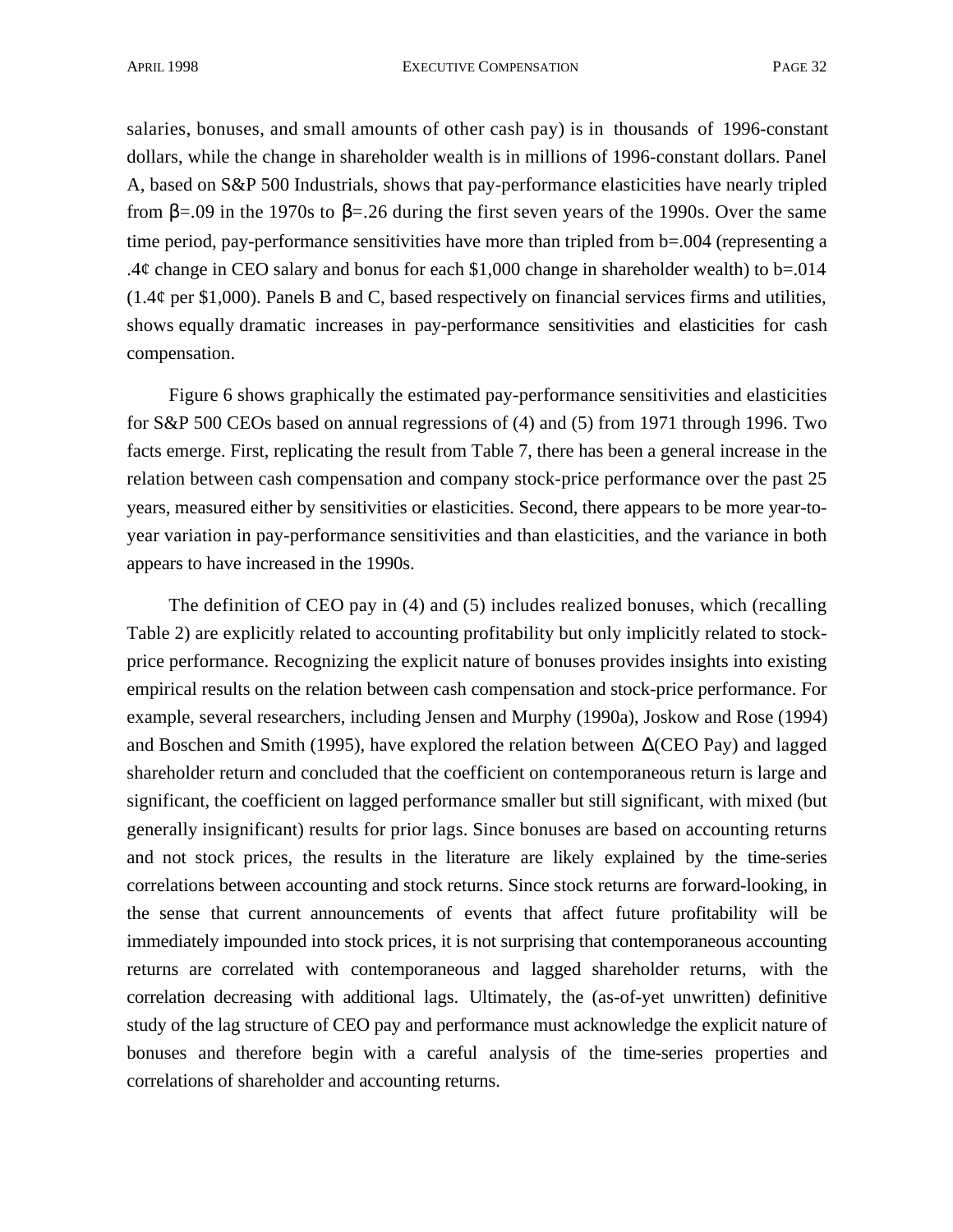#### *4. The Explicit Relation Between Pay and Shareholder Wealth*

Executive wealth is explicitly related to stock-price performance through performancerelated changes in the value of the executives' holdings of stock, restricted stock, and stock options. As noted in the preceding subsection, pay-performance sensitivities represent the CEO's "share" of value creation. When shareholder wealth increases by one dollar, the value of the CEO's restricted and unrestricted stockholdings increase by the CEO's fractional ownership of company shares. For example, if the CEO holds 5% of the company's stock, his wealth from stock will increase by  $5¢$  for every \$1 increase in shareholder value, and his payperformance sensitivity will equal his fractional ownership,  $b^{stock} = .05$ .

Calculating pay-performance sensitivities for the CEO's option holdings is slightly more difficult than for stock holdings, because option values do not change dollar-for-dollar with changes in the stock price. If the CEO holds options on 5% of the company's stock, each \$1 increase in shareholder wealth will increase the CEO's wealth from options by  $b^{\text{options}} = .05 \, \text{V}_{\text{P}}$ , where  $\, \text{V}_{\text{P}}$  <1 is the change in the Black-Scholes value of the option with respect to changes in the stock price.<sup>52</sup> Figure 7 illustrates how  $V_{P}$  (called the option's "delta;" see the Appendix) varies with the stock price and exercise price. As shown in the figure, the slope of the Black-Scholes value is approximately  $\sqrt{p} = .60$  when the stock price is close to the exercise price, suggesting that an at-the-money option increases in value by about 60 $\varphi$  whenever stock prices increase by \$1.00. The slope is substantially lower than .60 for out-of-the-money options, and (ignoring dividends) approaches  $V_P = 1.00$  for deep inthe-money options.

Calculating pay-performance sensitivities for options requires exercise price and expiration-term information each outstanding option grant. As a practical matter, the sensitivity for current grants can be computed precisely (because the required data are publicly disclosed), but the sensitivity for prior grants must be approximated. In particular, in the following sensitivity calculations I treat options granted in prior years as a single grant with five years remaining and an exercise price equal to the year-end stock price less the "intrinsic value" (*i.e.,* the current "spread" between the stock price and exercise price) per share of the unexercised options.<sup>53</sup> Pay-performance sensitivities for both current and prior grants are then calculated as

<sup>52</sup> More formally, suppose that the CEO holds N stock options, and suppose that shareholder wealth increases by \$1. If there are S total shares outstanding, the stock price P will increase by  $P=\frac{1}{S}$ 1/S, and the value of the CEO's options will increase by N  $P(V/P)$ , where V is the Black-Scholes value of each option. Substituting for P, the pay-performance sensitivity for stock options is given by  $(N/S)(V/P)$ , or the CEO's options held as a fraction of total shares outstanding multiplied by the "slope" of the Black-Scholes valuation. For examples of this approach, see Jensen and Murphy (1990b), Murphy (1993), and Yermack (1995).

<sup>&</sup>lt;sup>53</sup> Proxy statements provide information on the number and intrinsic value of options held at the end of the fiscal year (based on the fiscal year-end stock price, P). The number (N) and intrinsic value (Y) of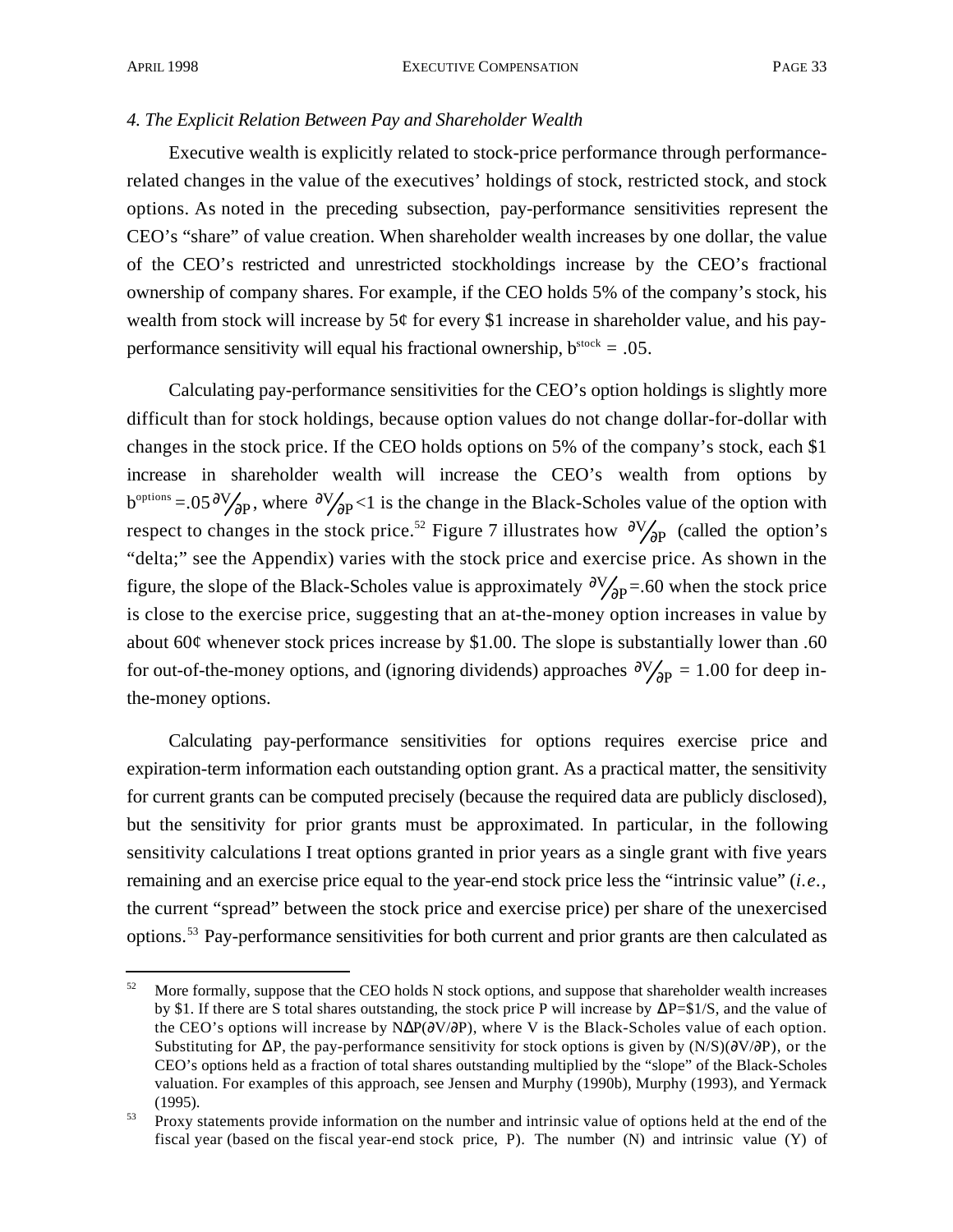(Options Granted)/(Shares Outstanding))• (OptionVal) P , using the actual exercise price and term for current grants, and the approximate price and term for prior grants. Apart from the approximation for prior grants, the calculation can be made at a point in time based on data from a single-year's proxy statement.

#### *5. Total Pay-Performance Sensitivities*

Figure 8 shows median pay-performance sensitivities for S&P 500 CEOs, by industry, from 1992 through 1996. Sensitivities are scaled to reflect changes in CEO wealth per \$1,000 change in shareholder wealth. The explicit sensitivities for stock, restricted stock, and stock options are calculated as described in the preceding subsection. Implicit sensitivities for cash compensation are determined by first estimating pay-performance elasticities for each year and for each of the four major industry groups in Figure 8. This industry-level elasticity is converted into a company-specific pay-performance sensitivity by multiplying by the CEO's salary and bonus, and dividing by the market value of the company's common stock (in \$1000s). The pay-performance sensitivity for accounting-based long-term incentive plans is determined by dividing the LTIP payment received by the CEO in each year by the change in shareholder wealth over the period covered by the plan.<sup>54</sup>

Several stylized facts emerge from Figure 8. First, pay-performance sensitivities are driven primary by stock options and stock ownership, and not through other forms of compensation (see also Jensen and Murphy, 1990b; Murphy 1993; Hall and Liebman 1997). For example, 95% of the estimated 1996 pay-performance sensitivity for CEOs in manufacturing companies reflects stock options (64%) and stock (31%). This result is not sensitive to the methodology for estimating pay-performance relations for cash compensation and LTIPs, since the magnitude of these compensation components are small relative to yearto-year variance in the dollar value of options and stock. Second, pay-performance sensitivities vary across industries, and are particularly lower in regulated utilities. Third, pay-performance sensitivities have become larger from 1992 to 1996. Finally, the increase in pay-performance sensitivities has been driven almost exclusively by stock option grants.

Figure 9 depicts the effect of company size on firm pay-performance sensitivities for industrial companies, and illustrates another stylized fact: pay-performance sensitivities are

previously granted options is calculated by subtracting new grants from total outstanding options, and adjusting the year-end intrinsic value of the new grants from the total intrinsic value. I treat the previously granted options as a single prior grant with exercise price X, where  $N(P-X)=Y$ , or  $X=P-(Y/N)$ .

<sup>54</sup> For example, the LTIP sensitivity for companies using three-year performance is determined by dividing the payout in year t by the change in shareholder wealth in t, t-1, and t-2. To avoid negative sensitivities and to mitigate the effects of large LTIP awards paid for poor stock-price performance, the LTIP sensitivity is assumed to be zero whenever shareholder returns failed to exceed 5% annually over the performance period.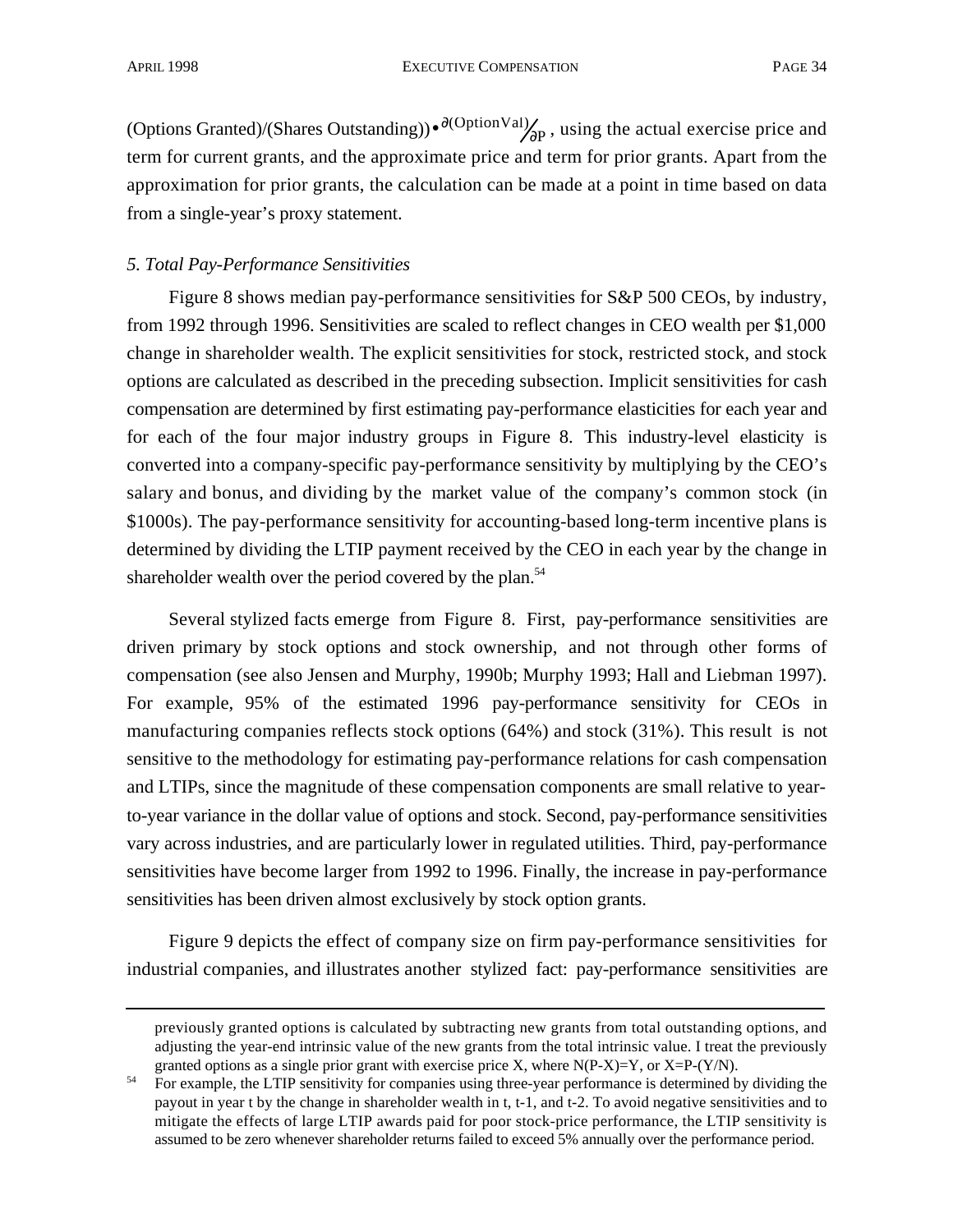smaller in larger firms. The 1996 median pay-performance sensitivity for the largest half of the S&P 500 is \$4.36 per \$1,000 (reflecting an effective ownership share of about b=.44%), compared to \$7.69 per  $$1,000$  (b=.77%) for the smaller S&P 500 firms. The median payperformance sensitivities for S&P Mid-Cap and Small-Cap firms are \$15.38 per \$1,000  $(b=1.54\%)$  and \$28.23 per \$1,000 ( $b=2.82\%$ ), respectively. Moreover, Figure 9 suggests that the increase in pay-performance sensitivities documented in Figure 8 is largely a phenomenon associated with large S&P 500 companies, and not with mid-size and smaller companies.

The inverse relation between company size and pay-performance sensitivities is not surprising, since risk-averse and wealth-constrained CEOs of large firms can feasibly "own" only a tiny fraction of the company cash flows through their stock, options, and incentive compensation. Nor does the inverse relation invalidate pay-performance sensitivities as a meaningful metric for measuring CEO incentives; rather, the result merely underscores that increased agency problems are a cost of company size that must be weighed against the benefits of expanded scale and scope. The inverse relation does suggest, however, the importance of allowing for size-related heterogeneity when making comparisons across industry groups, time periods, or countries.

Company size is the most important but not the only source of heterogeneity in calculated pay-performance sensitivities. The distributions of both stock and option ownership are highly skewed, and *average* sensitivities are much higher than the *median* sensitivities depicted in Figures 8 and 9. Indeed, an important advantage of analyzing explicit incentives (based on actual contracts) rather than implicit incentives (based on pooled cross-sectional time-series data) is that the explicit approach better identifies the heterogeneity. The next step, of course, is *explaining* the cross-sectional heterogeneity in pay-performance sensitivities.<sup>55</sup>

Jensen and Murphy (1990a) conclude that CEO pay-performance sensitivities are "low" in the sense that they correspond to a median sharing rate of only about .325% for their sample of *Forbes* executives from 1970-1988. The analysis in Figure 8, although based on the S&P 500 rather than the *Forbes* 800, shows that pay-performance sensitivities have nearly doubled to .6% by 1996. In spite of the sensitivity increase, however, there remains a large gap between the interests of managers and shareholders. For example, each \$10 million of perquisite consumption (*e.g.,* a new headquarters building, or pet acquisition, or a corporate jet) costs the CEO only about \$60,000 (or, based on the median annual compensation in Figure 2 of \$3.2 million, one week's compensation). Similarly, resisting a hostile takeover attempt

<sup>55</sup> Garen's (1994) analysis of agency-theoretic heterogeneity is a promising start; see also Aggarwal and Samwick (1998). However, much of the variation in sensitivities is driven by CEO stockholdings, outside of the control of shareholders and therefore outside the scope of the traditional principal-agent framework. See Himmelberg, Hubbard, and Palia (1998) for an analysis of the determinants of managerial ownership.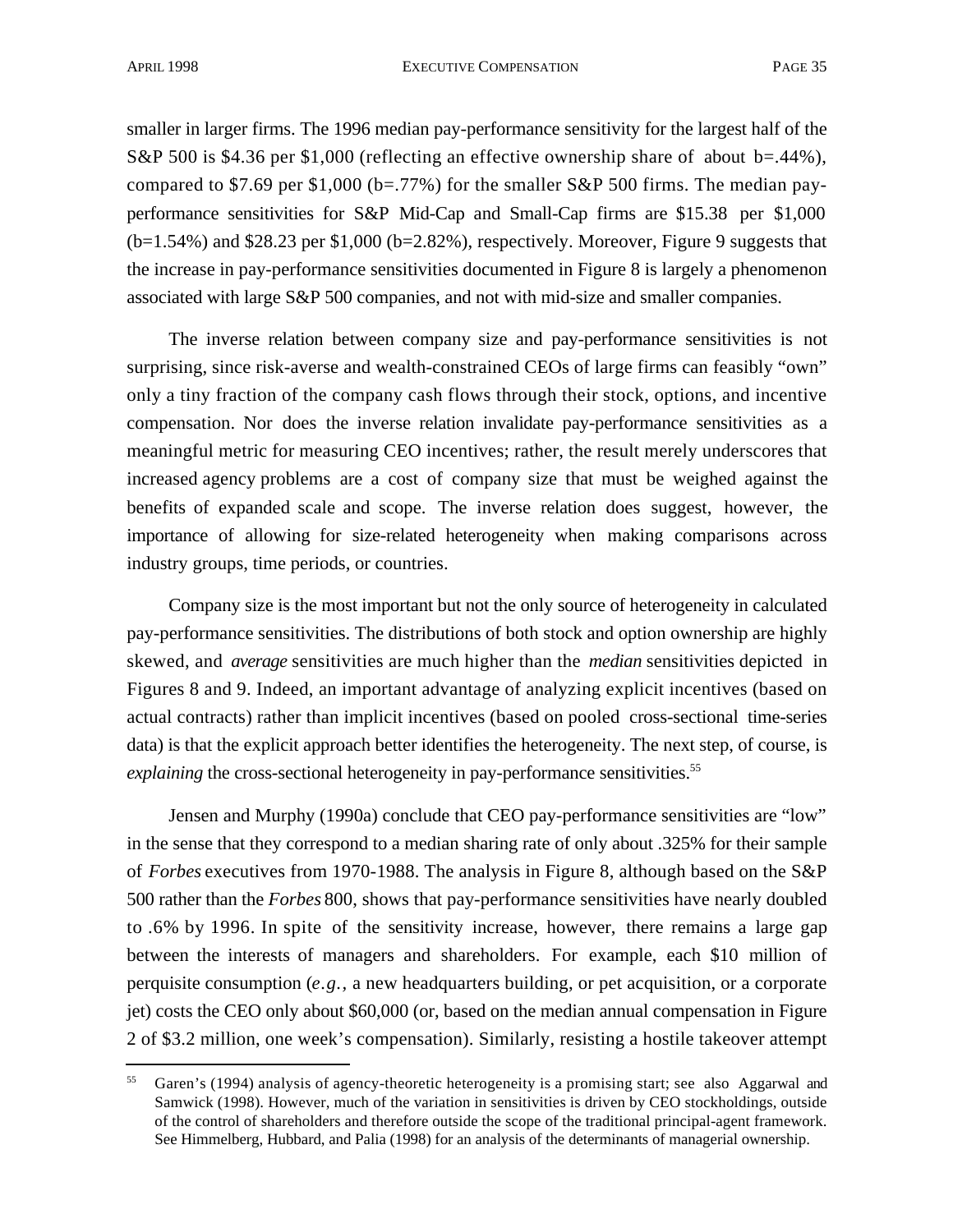promising a \$500 million premium to shareholders will personally "cost" the typical CEO about a year's compensation, which is substantial, but likely small compared to the lost power and prestige of running a large corporation.

Several researchers have disputed the Jensen-Murphy estimates on econometric and theoretic grounds. The econometric criticisms are easily dismissed, since there are no econometric issues involved in determining the performance measure or estimating the explicit relation between performance and the value of an executive's stock and option holdings. The theoretic criticisms, however, clearly have merit. Haubrich (1994), for example, correctly points out that the Jensen-Murphy estimates, however low, may well be consistent with the predictions of agency theory for sufficiently risk-averse executives. Moreover, as emphasized by Hall and Liebman (1997) and others, modest movements in shareholder returns can lead to large swings in executive wealth even when the pay-performance sensitivity is small: b V can be large even when b is small, for sufficiently large V. For example, a 10% shareholder return for a \$10 billion company will increase the median CEO's wealth by \$6 million (assuming b=.6%). However, while factors such as executive risk aversion and company size and volatility can "explain" low pay-performance sensitivities, these factors exacerbate rather than mitigate the large conflict of interest between managers and shareholders.

## *6. Trends in CEO Stock Ownership*

l

Stock ownership provides the most direct link between shareholder and CEO wealth. Figure 10 describes CEO stock ownership *ignoring stock options* from 1987 through 1996 and documents a curious result of the prolonged bull market: the *value of stock* held by S&P 500 CEOs has increased substantially over the past decade, while the *percentage of shares* held by the CEO has been declining. For example, among S&P 500 manufacturing firms, median CEO ownership has increased from \$3.5 million to over \$6 million, while median percentage ownership has fallen from .14% to .11%.<sup>56</sup> Similarly, the median percentage ownership in financial services companies increased from .07% to .12% between 1987 and 1989, and fallen slightly since 1989. In contrast, the dollar value of median stock ownership in financial firms has increased tenfold from \$1.3 million to over \$11 million from 1987 to 1996.<sup>57</sup> Median ownership in utilities has nearly doubled from \$0.7 million to \$1.5 million from 1987 to 1996, while median percentage ownership has fallen from .05% to .03%. Finally, median ownership in "all other S&P 500 industries" has increase from \$5.0 million to \$6.9 million, while median percentage ownership has fallen from .35% to .14%. In part, these trends reflect the increasing

<sup>&</sup>lt;sup>56</sup> The average ownership has increased from \$19 million to \$74 million over this same time period, while the average percentage ownership has fallen from over 1.1% to .8%.

<sup>&</sup>lt;sup>57</sup> Average ownership in financial firms has increased from \$8 million to \$110 million over the same period.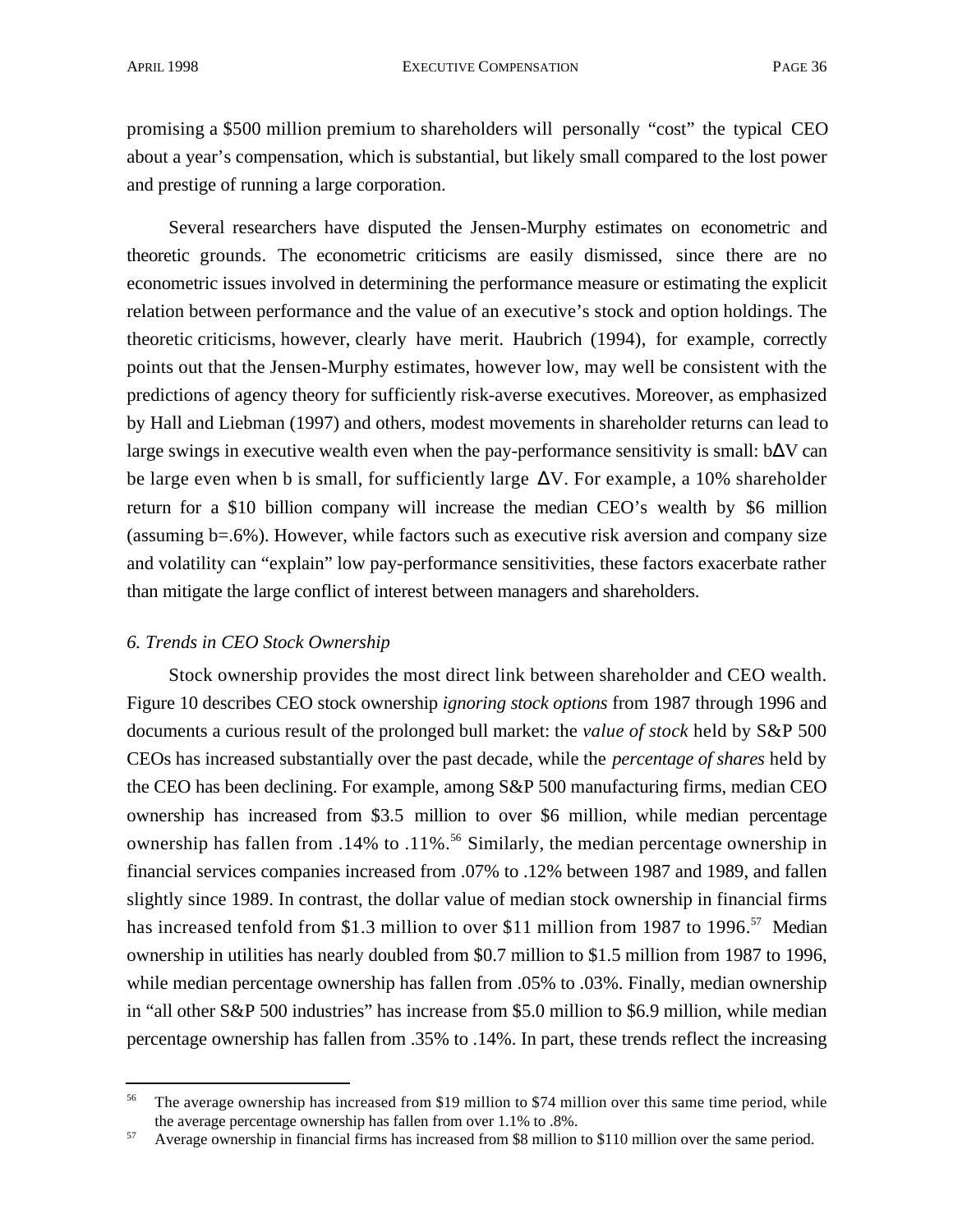prevalence of "stock ownership guidelines" (*i.e,* board-level mandates stipulating ownership targets expressed in dollars, or as a multiple of base salary). When stock prices are increasing, executives can sell stock and still achieve the guideline.

Researchers as well as practitioners would likely be split on whether the evidence in Figure 10 implies that incentives from stock ownership have increased or decreased over the past decade. The only meaningful measure of CEO incentives and the severity of the agency problem is, however, the percentage ownership (that is, the pay-performance sensitivity) and *not* the dollar value of ownership. As an example to illustrate the distinction, suppose that a CEO is considering perquisites (headquarters, pet acquisitions, corporate jets) that he personally values at \$1 million but costs shareholders \$100 million. The CEO's decision will depend solely on his percentage ownership and not his dollar ownership.<sup>58</sup> Alternatively, suppose that a risk-averse CEO is considering a risky project that has a small but positive net present value. The CEO will be less likely to adopt the project when his dollar ownership is higher, since dollar holdings essentially measures the extent to which the CEO is undiversified. Therefore, in terms of the conflicts of interest between managers and shareholders, increases in percentage ownership holding dollar ownership constant reduces agency problems related to perquisite consumption, while increasing dollar ownership holding percentage ownership constant increases agency problems related to risk taking.<sup>59</sup>

In interpreting the results of Figure 10, it is important to note that the definition of stock ownership ignores outstanding options. As suggested by Figures 8 and 9, the "fully diluted" percentage of stock owned by executives has increased substantially over the past decade, even though direct stock ownership has declined. Consistent with Ofek and Yermack (1997), the results in Figure 10 suggest that executives with large stock option holdings rationally reduce their unrestricted stock holdings, likely reflecting both a desire to diversify and to consume. Moreover, the fact that declines in ownership have been more than offset by increases in option grants underscores the importance of recognizing options in studies of the relation between management ownership and corporate performance (*e.g.,* Morck, Shleifer, and Vishny, 1988; McConnell and Servaes, 1990; Himmelberg, Hubbard, and Palia, 1998)

<sup>&</sup>lt;sup>58</sup> In particular, he will adopt the project if he owns less than 1% of the company's stock, and reject it if he owns more, independent of the dollar value of his holdings. Of course, to the extent that perquisites such as corporate jets and pet projects have income elasticities exceeding unity, we expect that *wealthier* managers will be more likely to pursue perquisites, *ceteris paribus*.

<sup>&</sup>lt;sup>59</sup> Note that management-led leveraged buyouts, in which existing managers buy the company from shareholders using debt and proceeds from selling their old shares, are an example of how managers can substantially increase percentage ownership while holding dollar ownership constant.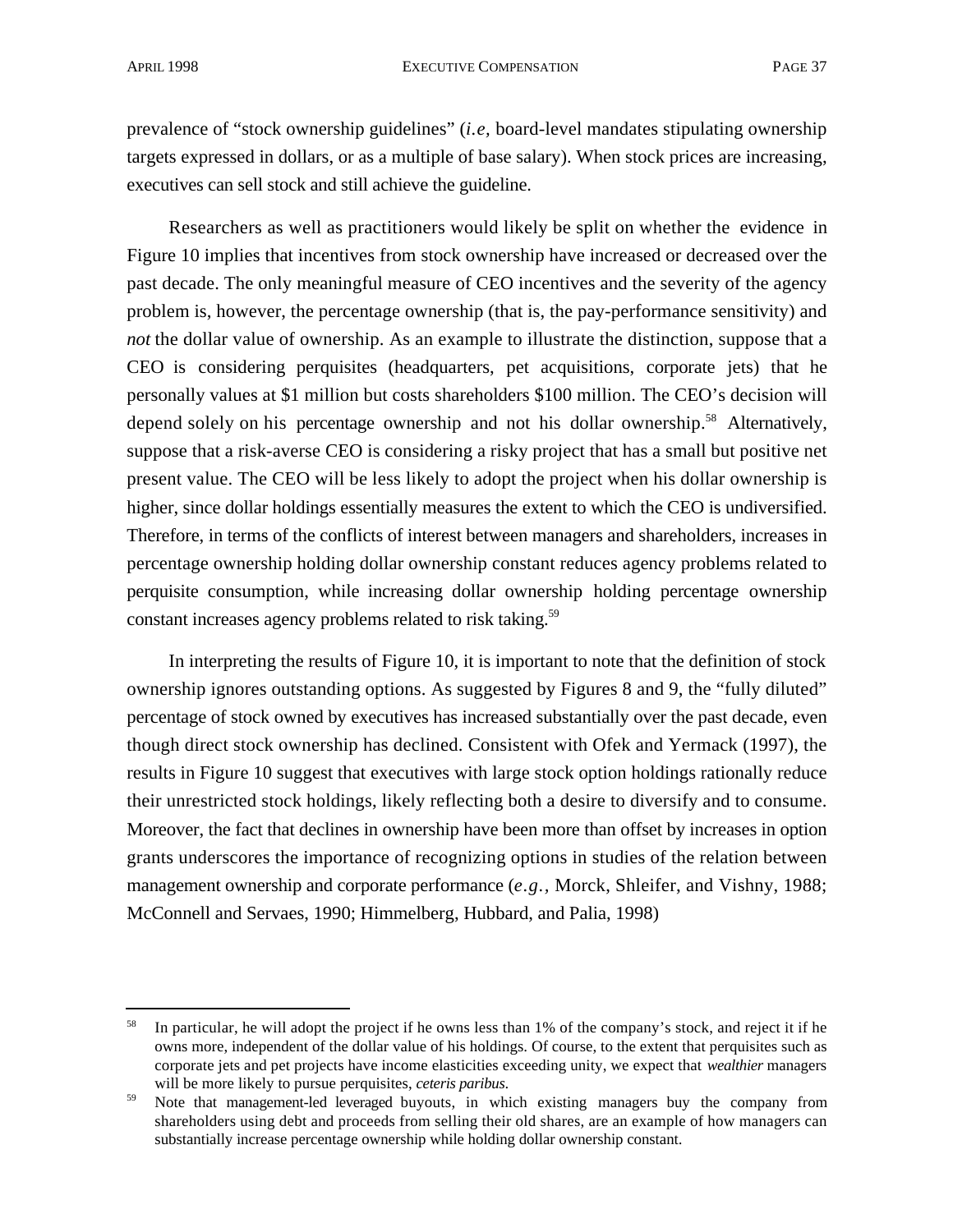# *7. Relative Performance Evaluation (RPE)*

A major empirical prediction of agency theory concerns the use of relative performance evaluation (RPE) in incentive contracts (Holmstrom, 1982). RPE is a direct implication of the informativeness principle with unidimensional executive actions: if the stochastic component of company performance contains an industry or market effect as well as an idiosyncratic effect, then "taking out the noise" through RPE is incrementally informative in assessing the actions taken by the CEO. Relative performance evaluation remains a strong prediction of the model after expanding the managerial action set, since paying based on relative performance provides essentially the same incentives as paying based on absolute performance, while insulating riskaverse managers from the common shocks.

IMPLICIT RELATIVE PERFORMANCE EVALUATION. Existing studies of RPE have focused on the implicit relation between CEO cash compensation, company performance, and market and/or industry performance.<sup>60</sup> Gibbons and Murphy (1990) document the strongest support for the RPE hypothesis, finding that changes in CEO pay are positively and significantly related to firm performance, but negatively and significantly related to industry and market performance, *ceteris paribus*. In addition, Gibbons and Murphy find that CEO performance is more likely to be evaluated relative to aggregate market movements than relative to industry movements. Table 8 replicates and updates their analysis based on the following pooled cross-sectional time-series regression for companies grouped according to major industry and decade:

 $ln(CEO Pay) = + (Shareholder Return) + (Industry and/or Market Return).$ 

Panel A of Table 8 shows that CEO pay in S&P 500 industrials is positively and significantly related to firm performance but negatively related to two-digit SIC industry performance (columns (1), (4), and (7)) and market performance (columns (2), (5), and (8)). Columns (3), (6), and (9) include both industry and market performance as explanatory variables. The market-return coefficient is negative and significant in all three regressions, suggesting that market risks are partially filtered out of executive compensation after controlling for industry returns. Holding market returns constant, however, CEO pay growth is negatively and significantly related to two-digit industry returns only in the 1980s, and insignificantly related to industry performance over earlier and later time periods. These results support the Gibbons-Murphy conclusion that performance is more likely to be evaluated relative to aggregate market movements than relative to industry movements. The results also suggest that RPE among S&P 500 industrials was less important in the 1970s than in the 1980s and 1990s.

<sup>60</sup> See, for example, Coughlan and Schmidt (1985), Murphy (1985), Antle and Smith (1986), Gibbons and Murphy (1990), Janakiraman, Lambert, and Larcker (1992), and Sloan (1993).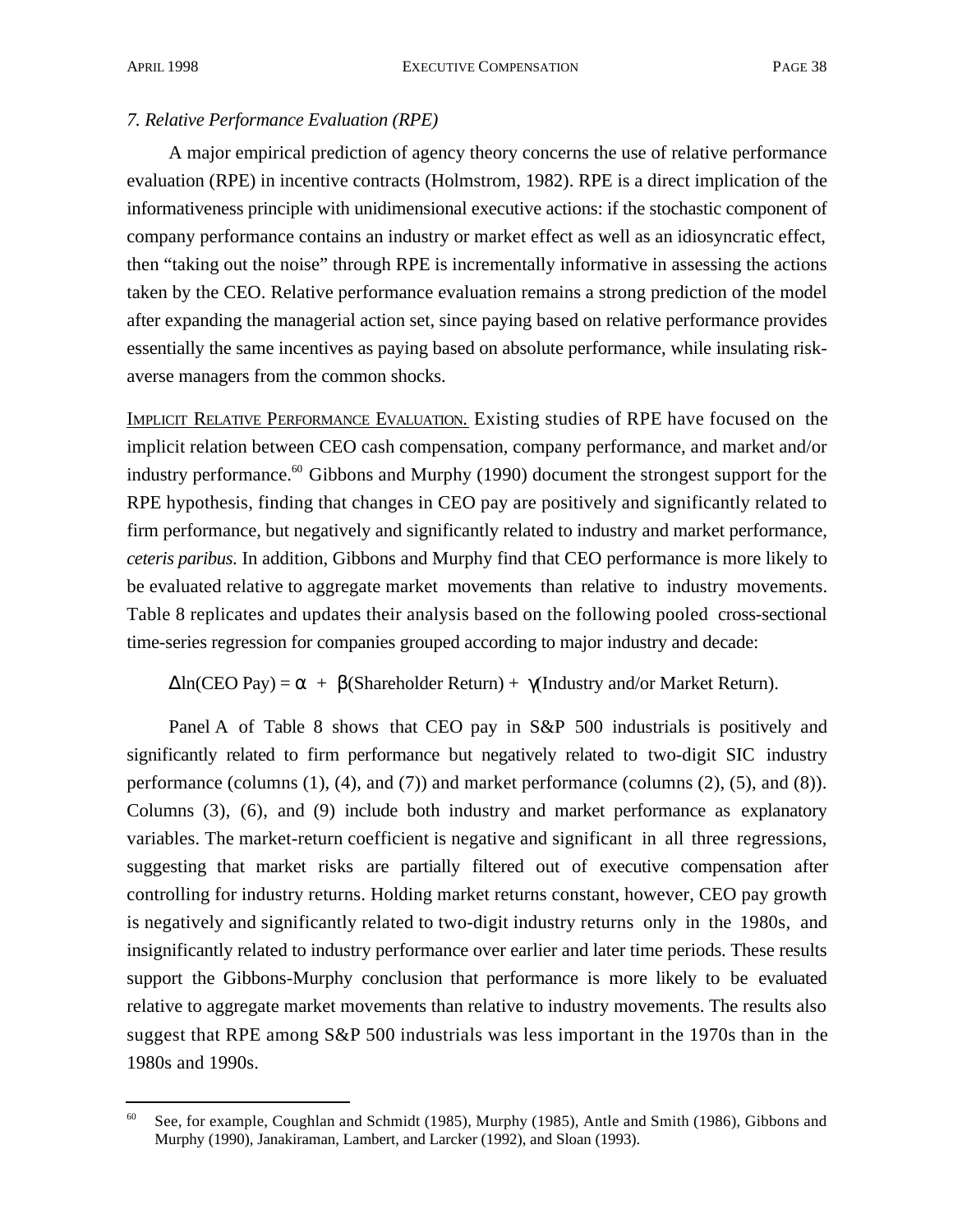Panel B of Table 8 finds little evidence of RPE among S&P 500 financial services companies in the 1970s or 1980s. The results for the 1990s is similar to the results from industrial companies: CEO pay in financial services is more likely to be evaluated relative to aggregate market movements than industry movements. Finally, Panel C of Table 8 finds no evidence for RPE among S&P 500 utilities in any time period.

EXPLICIT RELATIVE PERFORMANCE EVALUATION The descriptive analysis of CEO pay contracts in Section II suggests that the scope for RPE in actual explicit contracts is rather limited. Although stock options could theoretically be indexed to industry or market movements, indexed options are virtually nonexistent in practice. Similarly, the payouts from restricted stock (as well as stock directly held without restriction) are based solely on absolute returns and not relative returns. Payouts from annual bonus plans could be based on relative returns, but, as documented in Table 3, only a minority of industrial companies utilize external peergroups in determining performance standards.

Table 9 describes the use of relative performance evaluation in annual bonus plans, based on the Towers Perrin survey of 177 large US companies described in detail in Section II.3.2. Just over one-fifth of the 125 surveyed industrials companies use some form of RPE in annual bonus plans. However, while agency theory predicts measuring performance relative to the mean or median of the peer group, companies using RPE tend to use it somewhat differently. In particular, among the industrial companies using RPE, only five (19%) evaluate performance relative to the mean or median of the industry or market. More frequently, bonuses are based on a percentile ranking of performance (*e.g.,* a schedule indicating the bonuses paid for achieving 25th, 50th, and 75th percentile performance relative to a peer group). Ten respondents (representing 38% of industrial companies using RPE) indicated that peer-group performance was considered in the standard-determination process, but did not specify how it was used. In most cases, RPE is based on the performance of specific industry peers identified and selected by the company; this peer group may or may not correspond to the peer group used in the company proxy statements.<sup>61</sup>

Table 9 shows that explicit RPE is used more extensively in financial-services firms and utilities than in industrial companies: 57% of the financial-services firms, and 42% of the utilities report using RPE in their annual bonuses, compared to only 21% of the industrials. Similar to the results for industrials, RPE is based on the performance of specific industry

 $61$  As part of the enhanced SEC proxy disclosure requirements introduced in October 1992, companies must provide a chart showing their five-year stock-price performance measured relative to the market and to an "industry peer group" which may be either self-selected or a published industry index.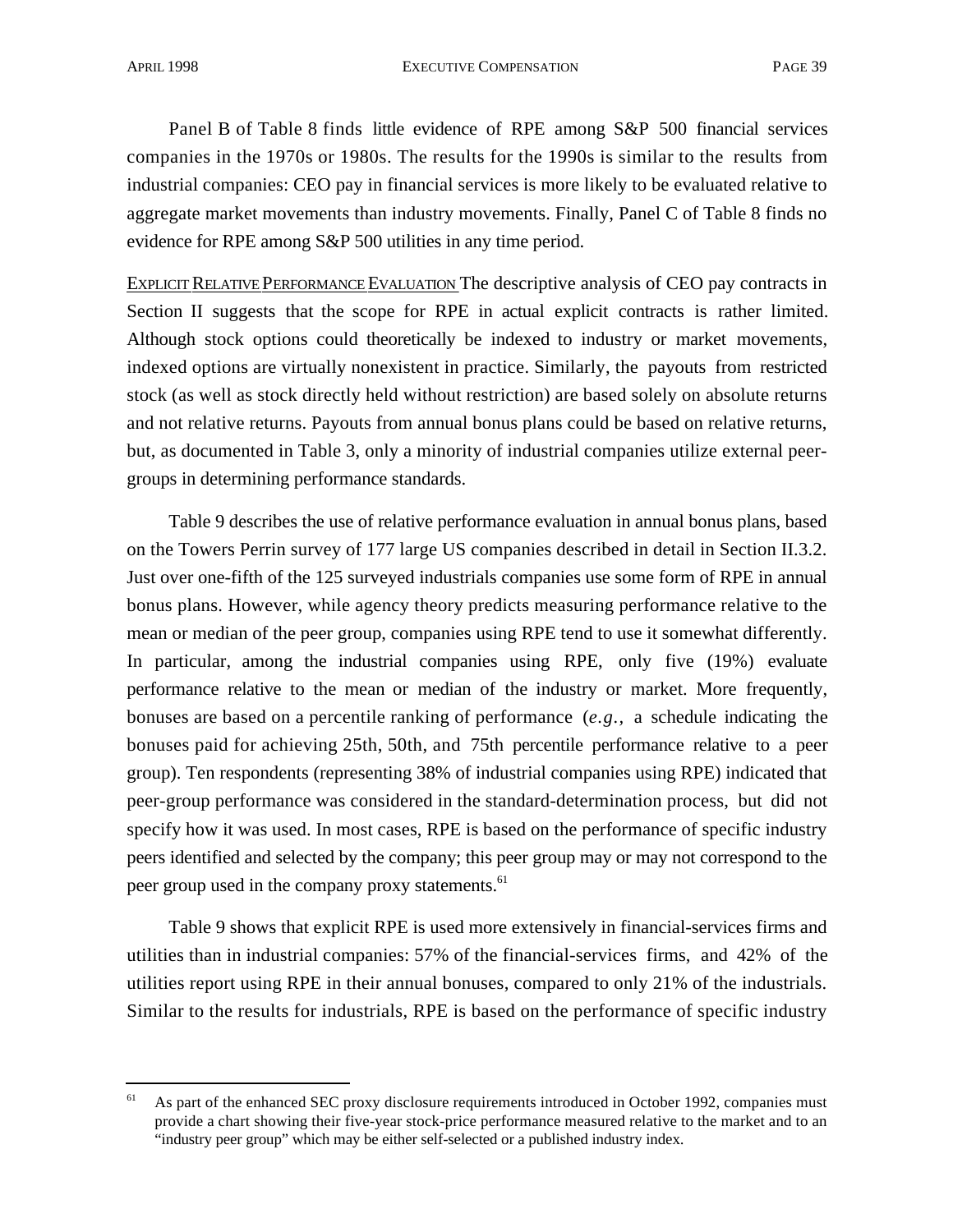peers, and RPE-based bonuses typically depend on percentile performance (rather than performance measured relative to the peer-group mean or median).

The results on explicit RPE in Table 9 seem at odds with the results on implicit RPE in Table 8. In particular, while Table 8 suggests that relative performance is an important determinant of year-to-year changes in cash compensation, Table 9 suggests that few industrial companies explicitly tie pay to relative performance. In addition, while Table 8 shows that implicit RPE is most likely based on the market rather than the industry, Table 9 shows than companies using RPE seldom use broad-based market peer groups. Finally, while Table 8 provides stronger support for the RPE hypothesis for industrials than for utilities and financial services companies, Table 9 shows that the prevalence of explicit RPE contracts is actually higher in utilities and financial services than in industrials.

The differences in Tables 8 and 9 may be explained by differences in sample composition and time periods analyzed. More important, I believe, is the fact that the implicit RPE relations in Table 9 are based on relative stock-market performance, and yet annual bonuses are directly tied to accounting profits and not stock-market returns. Sloan (1993) shows that accounting profits are more closely correlated with "market-adjusted returns" than with raw returns. Thus, the market effect documented by Gibbons and Murphy (1990) and replicated in Table 8 may simply reflect the correlation between accounting profits and market-adjusted stock returns.

As discussed in Section II.3.3, the absence of indexed stock option plans reflects, in part, both unfavorable accounting consequences and the fact that fully indexed options expire worthless half of the time. Still, the paucity of RPE in options and other components of executive compensation remains a puzzle worth understanding. One potential explanation concerns the costs of obtaining performance data for industry peers: relative accounting data are only available at annual (or at best quarterly) intervals, and only then with a substantial lag. However, while their are problems in measuring relative accounting performance, relative stock-price data are available instantaneously at trivial cost. Another explanation for the paucity of RPE is that executives can construct RPE on their own account, by "selling short" industry or market portfolios commensurate with their stock and option holdings. However, there is to my knowledge no evidence (including anecdotal accounts) supporting this investment behavior, and it seems unlikely that executives have the financial resources available to offset fully their holding in company stock and options. Similarly, although companies might avoid RPE in anticipation of executives "undoing" RPE through long positions in industry or market portfolios, it is unclear why executives would want to undo RPE. Finally, there may be strategic reasons (such as covert collusion) why companies avoid RPE (Aggrawal and Samwick, 1997).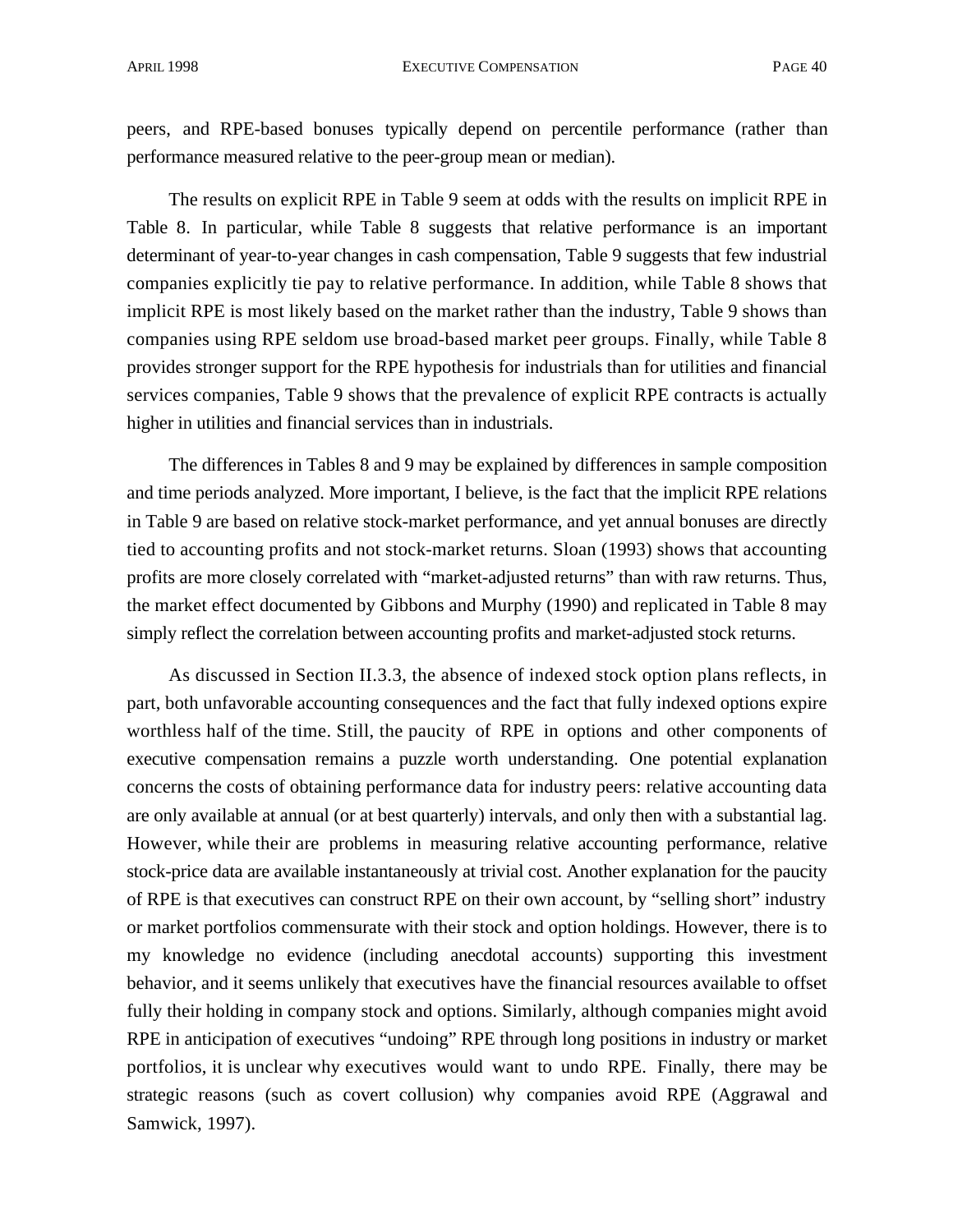# *8. Do Incentives Matter?*

Over the past decade, academics, institutional shareholders, and shareholder-activist groups have called for tying CEO pay more directly to changes in shareholder wealth. These pressures have played at least some role in the increasing prevalence of stock ownership guidelines and the recent explosion in stock option grants. Underlying the push towards increasing the sensitivity of CEO pay to stock-price performance is the belief that such policies will improve management incentives and subsequent company performance. Unfortunately, although there is a plethora of evidence on dysfunctional consequences of poorly designed pay programs, there is surprisingly little direct evidence that higher pay-performance sensitivities lead to higher stock-price performance.<sup>62</sup> In this subsection, I comment on the difficulty of conducting this seemingly straightforward experiment, and then describe some of the approaches taken by researchers to address this important question.

EXPERIMENTAL DIFFICULTY: EFFICIENT CAPITAL MARKETS. The scarcity of empirical evidence linking stock-based compensation to shareholder returns reflects financial economists' belief in efficient capital markets: the current stock price reflects all publicly available (and some privately available) information. Information on managements' pay-performance sensitivities is publicly available and thus already incorporated into stock prices. For example, suppose there are two firms, Firm A with high pay-performance sensitivities and Firm B with low sensitivities. Investors, realizing that Firm A has better managerial incentives, will bid up the price of Firm A until the expected risk-adjusted returns from investing in Firm A are exactly equal to the expected risk-adjusted returns from Firm B. An experiment that measures payperformance sensitivities at a point in time, and examines shareholder returns over subsequent years will, therefore, find no difference in the average returns based on initial stockholdings.

The result that current incentives have no effect on expected subsequent returns does not mean incentives are unimportant. In fact, managers in Firm A are predicted to be working harder, smarter, and more in the interest of shareholders than managers of Firm B. In addition, the scenario described assumes that markets are completely efficient and incorporate all relevant information regarding managerial incentives. Subsequent stock returns can clearly be affected when relevant information is non-public (such as the details of annual bonus plans, or unannounced commitments for future option grants) or when shareholders misestimate or misinterpret compensation's impact on managerial behavior.

Another experimental difficulty is that aggressive and innovative incentive plans are often introduced as a "last resort" by troubled companies. Gilson and Vetsuypens (1993), for

<sup>62</sup> Exceptions include Masson (1971) and Abowd (1990), who offer evidence suggesting that stock-based incentives improve subsequent stock-price performance.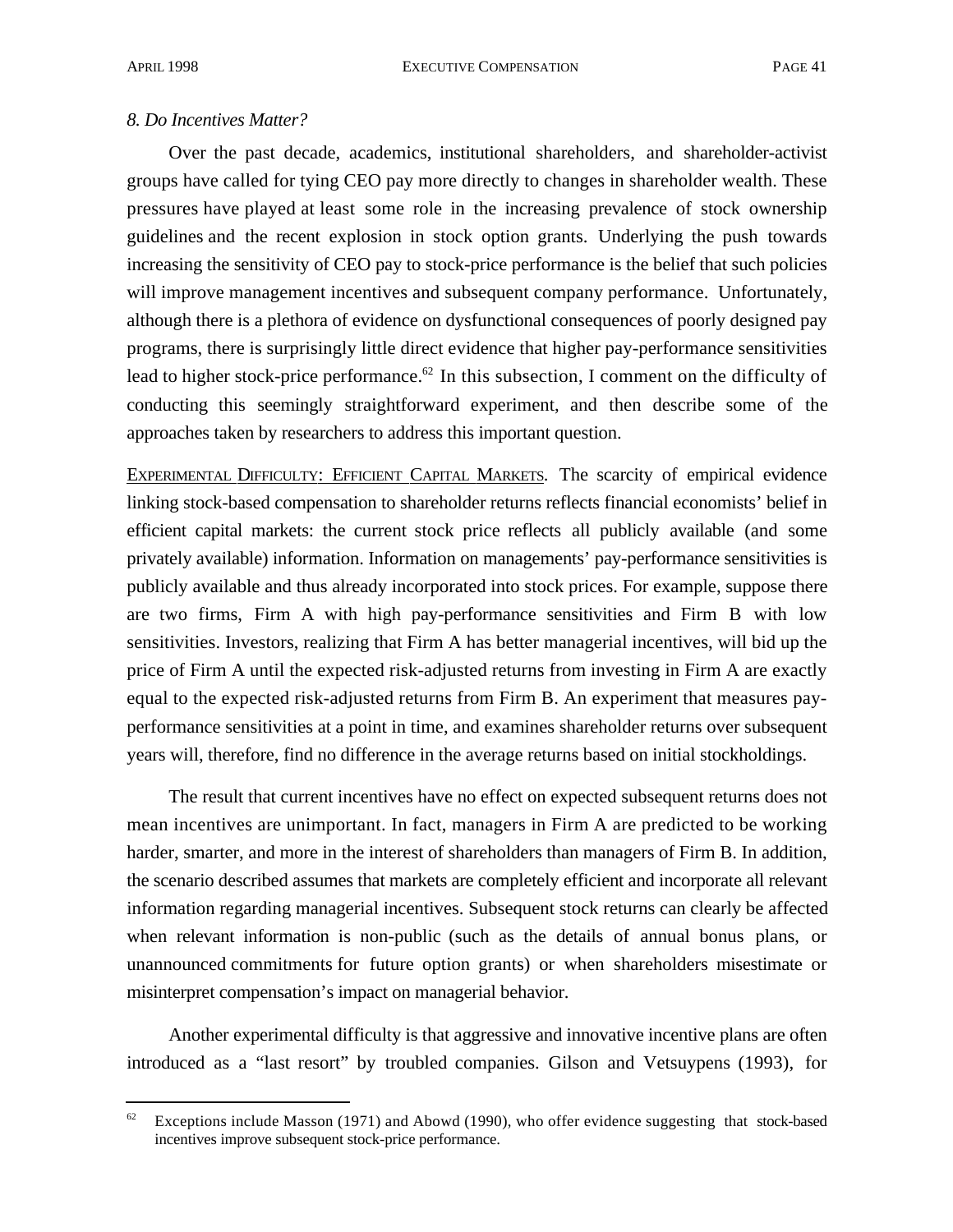example, document significant increases in stock-option compensation for companies in financial distress. Dial and Murphy (1995) document significant increases in stock-based compensation at General Dynamics and other defense firms forced into decline and financial jeopardy following the end of the Cold War. In contrast, many historically successful companies (*e.g.,* General Electric) adopt mundane and traditional compensation plans characterized by large base salaries with modest bonus and option opportunities. One hypothesis is that aggressive pay plans are not needed in rapidly growing and successful organizations, because growth provides ample promotion opportunities and because pay tends to rise with company size. In any case, cross-sectional comparisons of pay structures and company performance will lead to misleading conclusions about the impact of managerial incentives.

EVENT-STUDY ANALYSES. Under the efficient-markets hypothesis, the effect of increased managerial incentives—through increased stock ownership or introduction of new stock-based compensation plans—will be incorporated into the stock price upon announcement. Therefore, the natural test for analyzing the effect of managerial incentives is to analyze the stock-price reaction to announcements of stock-based plans and increased managerial shareholdings. The general problem in identifying this effect is that the announcement "dates" are often ambiguous. The appropriate date for increased shareholdings, for example, might be the date the transaction was anticipated, or actually made, or disclosed in insider-transaction filings with the SEC. Similarly, the appropriate "announcement date" for new compensation plans might be the date management passed the proposal to the board for approval, the date the board agreed on the plan, the date the plan was printed in the proxy statement, the release date for the proxy, the SEC-stamp date for the proxy, or the date the proxy was actually delivered to shareholders and the media.

An relevant early study is Brickley, Bhagat, and Lease (1985) who document a 2.4% abnormal return (that is, return after factoring out all market effects) for firms adopting stockbased compensation plans. The authors carefully screen for other announcements made in the proxy, and consider a variety of possible announcement dates. More recently, Yermack (1997) finds that stock prices increase after (non-publicly announced) grants of executive stock options. In both cases, the results are consistent with reduced agency costs but are also consistent with a more sinister hypothesis: executives push to adopt options programs, and time option grants, in anticipation of announcements likely to boost stock prices.<sup>63</sup>

<sup>63</sup> Yermack (1997) assumes that executives control the timing of option grants, and receive grants just prior to the release of favorable information. I believe a more sensible interpretation of Yermack's data is that option grants are largely exogenous, and executives "time" the release of the favorable information until after the exogenous option grant. This interpretation is based on the facts that (1) most large corporations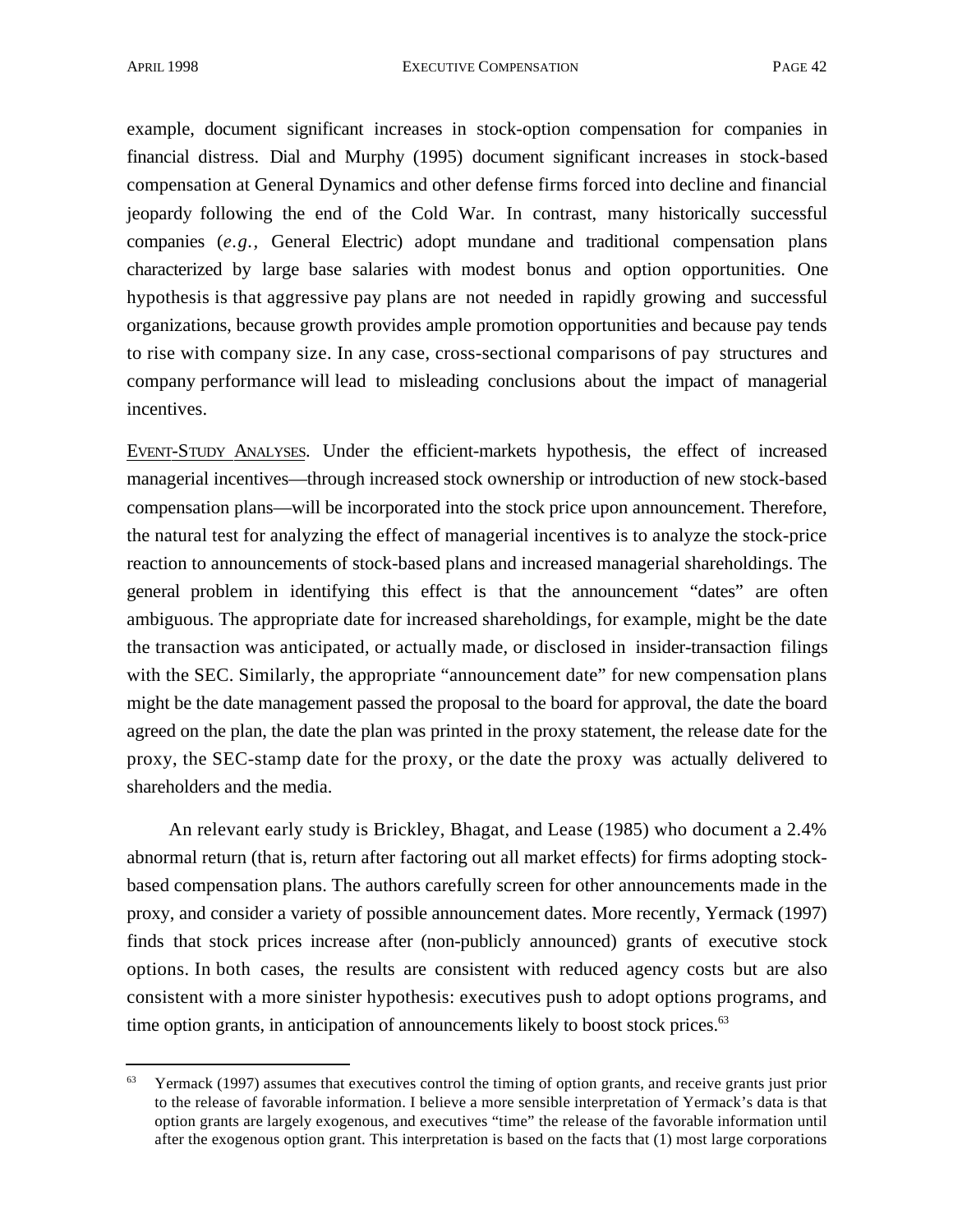EVIDENCE ON MANAGERIAL STOCKHOLDINGS AND Q-RATIOS. Several researchers have attempted to circumvent the implications of efficient capital markets by examining the relation between management stockholdings and company performance as measured by Tobin's Q-Ratio, defined as the market value of the firm divided by the replacement costs of the assets. The earliest and best-known study of management holdings and Q-Ratios is Morck, Shleifer, and Vishny (1988). They find that firm performance increases with managerial holdings when managers hold between 0% and 5% of the outstanding stock. They document a negative (but weak) relationship between management holdings and performance when managers hold between 5% and 25% of the stock (which they attribute to an "entrenchment effect"), and a renewed positive relation for holdings exceeding 25%. McConnell and Servaes (1990) reexamine the evidence on managerial stockholdings and firm value, and find that Q's increase as share ownership becomes concentrated in the hands of the managers and boardmembers until insider ownership exceeds 40% or 50% of the outstanding shares. More recently, Mehran (1995) finds that firm performance (measured by Tobin's Q and return on assets) is positively related to the percentage of executive compensation that is stock-based, and the percentage of equity held by management. However, Himmelberg, Hubbard, and Palia (1998) control for the endogeneity of ownership, and find little evidence that changes in managerial ownership affect performance.

EVIDENCE FROM LBOS AND MANAGEMENT BUYOUTS. Leveraged management buyouts are a natural testing ground for stock-based incentives, since (for the most part) the same managers are managing the same assets and employees before and after the restructuring, and the primary differences are changes in the incentives (derived from increased equity holdings, increased stock-based compensation, the discipline of debt, and the increased monitoring from the LBOassociation). Kaplan (1989, 1991) finds that, subsequent to LBO transactions, CEO holdings increase from about 1% of the firm to 6.4%, while the holdings for the top-management team increase to over 20%. He also finds that operating income increases by more than 20% by the third post-buyout year (relative to the pre-buyout period) and that cash flows increase by 80%. Pre-buyout public shareholders earn an average 38% market-adjusted return at the buyout. For LBO companies making the "round trip" back to public ownership, Kaplan estimates an additional market-adjusted return of 42% for the investors in the post-buyout capital.

In addition to Kaplan's large-scale data analysis, there have been numerous case studies that describe the effects of incentives in highly leveraged organizations. For example, an LBO l

make option grants at a fixed time each year (*e.g*., following the March compensation committee meeting), and (2) Yermack finds no evidence that executives receive larger quantities of options prior to favorable announcements. Option exercises may also be unrelated to timing: Carpenter and Remmers (1998) find no evidence that options are exercised in advance of unfavorable announcements (or adverse stock-price performance).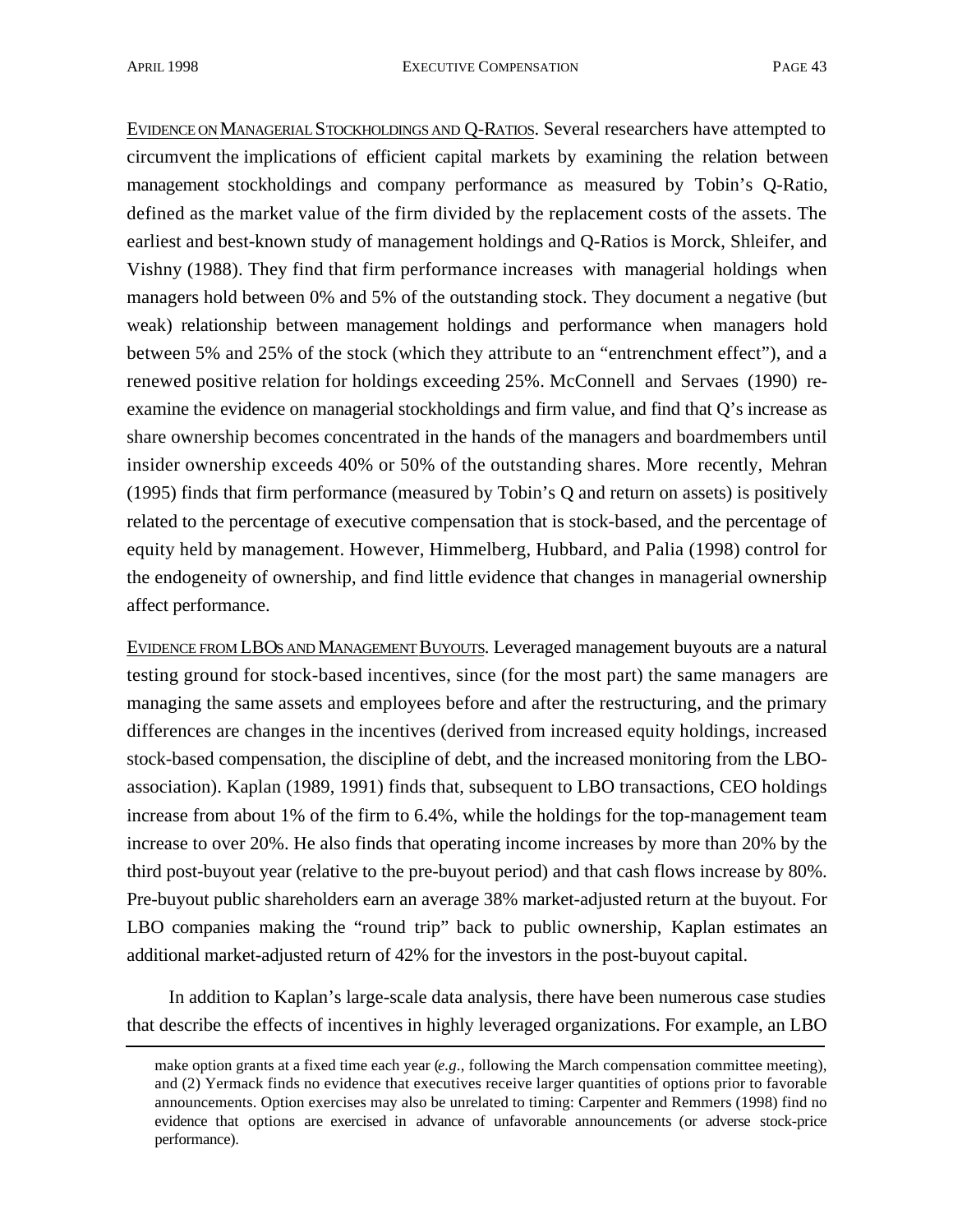at Cain Chemical produced a 100% return in nine months (Jensen and Barry, 1991) and O. M. Scott's LBO produced similar results (Baker and Wruck, 1989). Leveraged recapitalizations at Sealed Air and other firms have produced spectacular increases in shareholder value (Wruck, 1994). In all of these studies and cases, the authors document systematic changes in managerial behavior consistent with the changes in stock-based managerial incentives.

Overall, the evidence is consistent with the hypothesis that stock-based incentives are important drivers of managerial actions and corporate performance. There remains little direct evidence, however, on the returns a company can expect from introducing aggressive performance-based compensation plans. The evidence is, at best, suggestive, and I believe that fully analyzing and documenting the effect of executive incentives on subsequent performance is a fruitful, if not critical, direction for future research in executive compensation.

# **IV. Executive Turnover and Company Performance**

Closely related to research on executive compensation is the growing body of research on company financial performance surrounding CEO turnover (Murphy and Zimmerman, 1993). Several stylized facts regarding CEO turnover emerge from the literature. First, as documented in the pioneering studies by Coughlan and Schmidt (1985) and Warner, Watts, and Wruck (1988), there is an inverse relation between net-of-market performance and the probability of management turnover.<sup>64</sup> Second, the magnitude of the turnover-performance relation is strongest in companies dominated by independent outside directors (Weisbach, 1988). Third, companies performing poorly relative to their industry are most likely to hire a replacement CEO from outside the firm (Parrino, 1997). Fourth, following management changes there are greater frequencies of asset write-offs (Strong and Meyer, 1987; Elliott and Shaw, 1988), income-reducing accounting method changes (Moore, 1973), income-reducing accounting accruals (Pourciau, 1993), and divestitures of previous acquisitions (Weisbach, 1992).<sup>65</sup>

<sup>64</sup> See also Weisbach (1988), Gilson (1989), Jensen and Murphy (1990), Gibbons and Murphy (1990), Murphy and Zimmerman (1993), Kaplan (1994a, 1994b), Denis and Denis (1995), Hadlock and Lumar (1997), Parrino (1997), Mikkelson and Partch (1997), and Huson, Parrino, and Starks (1998). International comparisons of executive turnover include Kang and Shivdasani (1995), Kaplan (1994a, 1994b, and 1997).

<sup>&</sup>lt;sup>65</sup> The post-turnover behavior has generally been interpreted as incoming managers boosting future earnings at the expense of transition-year earnings by writing off unwanted operations and unprofitable divisions (that is, by taking an earnings "bath" that can be blamed on their predecessors). Murphy and Zimmerman (1993), however, control for the endogeneity of CEO turnover and show that post-turnover behavior is driven primarily by pre-turnover deteriorating performance rather than by managerial discretion.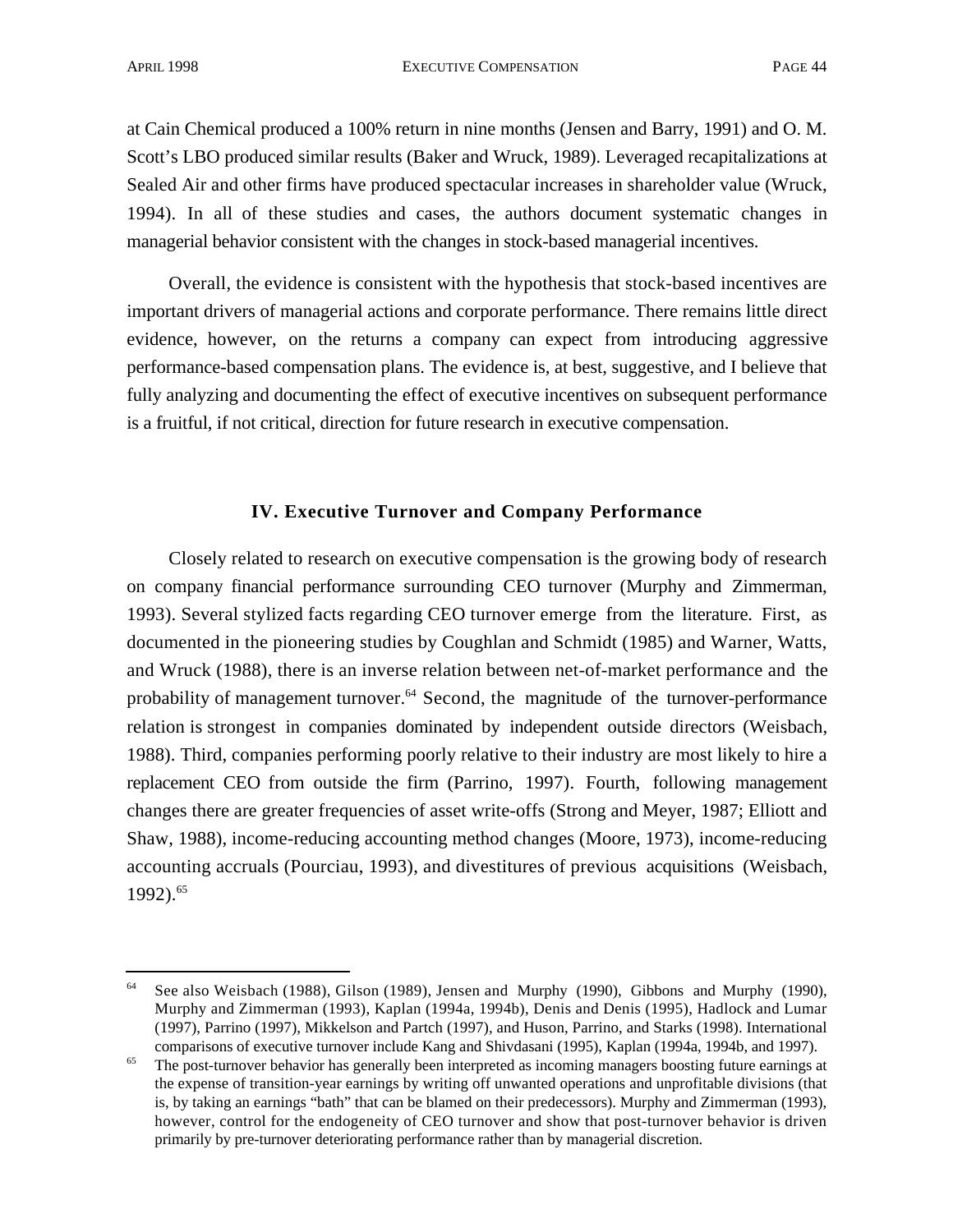The negative relation between stock-price performance and subsequent turnover has generally been interpreted as evidence that boards fire poorly performing CEOs. However, until very recently, managers were rarely openly fired from their positions. Warner, Watts, and Wruck (1988), for example, analyzed 272 firms from 1963-78 and found only a single case of an outright firing and only 10 cases in which poor performance was cited as one of the reasons for the separation. Weisbach (1988) examined 286 management changes for 1974-83 and found only nine cases in which boards mention performance as a reason why the CEO was replaced. These data seem at odds with the highly publicized recent management changes at companies such as American Express, Apple Computer, Digital, Eastman Kodak, IBM and Westinghouse, suggesting that forced resignations have become more commonplace, and indicating a potential "regime shift" in disciplinary management turnover in the 1990s.

Two recent studies, Mikkelson and Partch (1997) and Huson, Parrino, and Starks (1998), have analyzed secular changes in turnover-performance relations. Mikkelson and Partch compare the relation between CEO turnover and company performance for approximately 200 firms during two periods: an "active takeover market" from 1984-88 and an "inactive takeover market" from 1989-93. They document a slight decrease in "CEO departure rates" across the two five-year periods: 39% of their sample CEOs left their firms in the earlier period, compared to 34% in the later period.<sup>66</sup> Moreover, for their 1984-88 sample they find that CEOs performing in the lowest quartile of performance (measured by industry-relative operating performance) are significantly more likely to depart than CEOs performing in the top quartile. However, they find no relation between CEO departure rates and quartile performance over the 1989-93 period. They conclude that disciplinary management turnover has declined, and suggest that this decline is associated with the decline in takeover activity.

Huson, Parrino, and Starks (1998) analyze 1,316 CEO successions from 1971 to 1994. They divide their sample into four six-year periods, 1971-76, 1977-82, 1983-88, and 1989- 94. In addition to analyzing the performance-determinants of period-by-period departure rates, the authors distinguish between "forced" and "voluntary" departures and examine whether the replacement CEO is promoted from within the company or appointed from outside the company.<sup>67</sup> In contrast to the Mikkelson-Partch results, Huson, Parrino, and Starks document that frequencies of forced turnover and outside succession have increased over time, and

This difference is not statistically significant. However, when the authors analyze "complete management" changes," defined as changes in three job titles (often held by the same individual)—CEO, President, and Chairman—they find a significant secular decline in management departures.

<sup>67</sup> The authors define forced departures as (1) public firings reported in the *Wall Street Journal* and (2) departures in which the incumbent CEO is younger than 60 and does not leave for health reasons or for other employment. Outside replacements are defined as executives serving in the firm less than one year prior to being appointed CEO.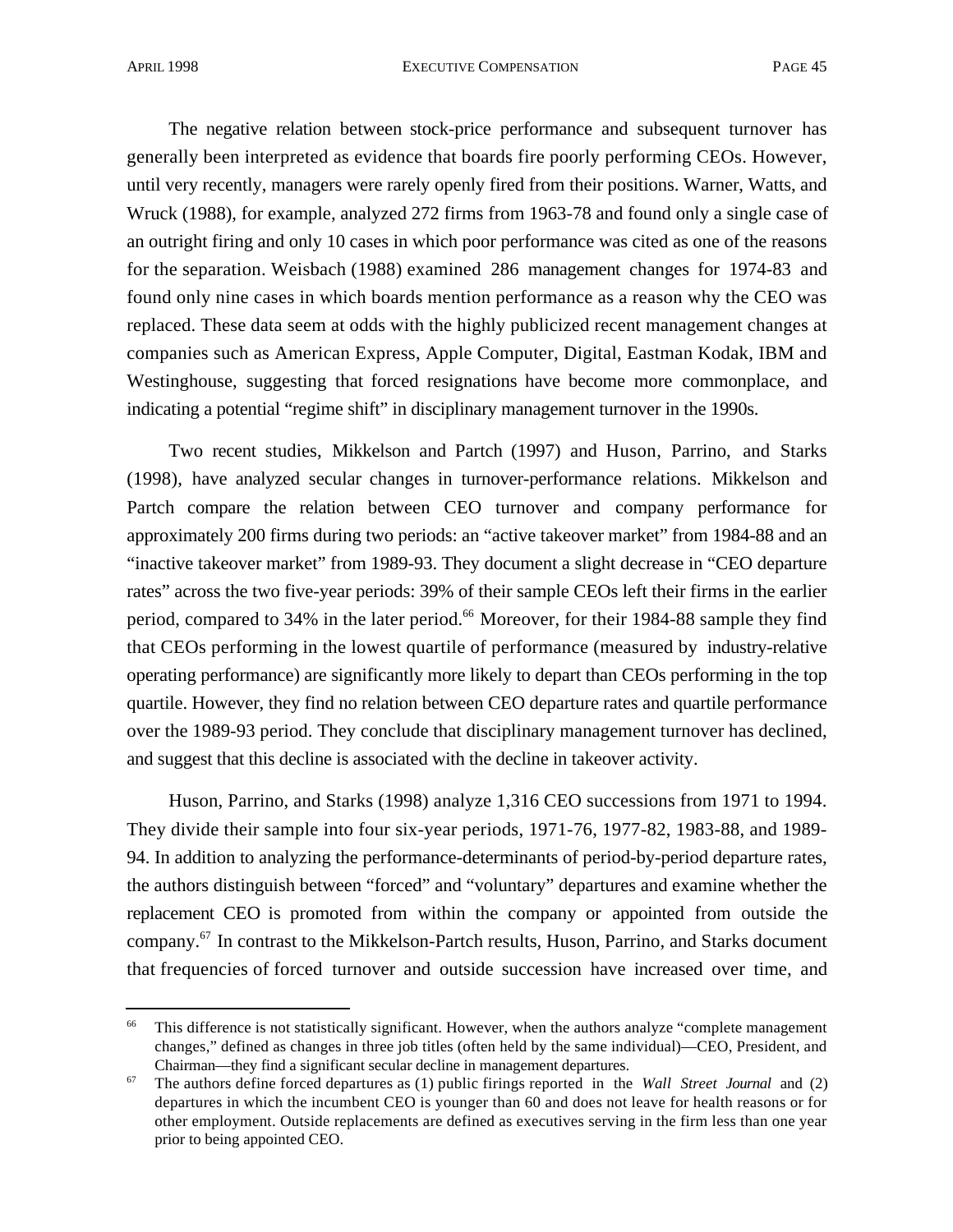conclude that internal monitoring by boards of directors has become more effective in recent years, in spite of the decline in takeover activity. Resolving the differences between the results in these two studies is beyond the scope of this paper. $68$  However, in the remainder of this section, I will describe some basic facts and trends in CEO departure and turnoverperformance sensitivities to help reconcile these results and to encourage future research in this important area.

Figure 11 shows year-by-year departure rates for S&P 500 CEOs grouped according to whether company performance over the prior two years fell below or above the bottom quartile of performance for S&P 500 companies. For purposes of this analysis, departure rates are defined as the percentage of CEOs serving in their last fiscal year, and performance is defined as the two-year return to shareholders minus the value-weighted two-year return of all Compustat companies in the same two-digit SIC industry. Departure rates for poorly performing CEOs range from 22.5% in 1971 to 7.7% in 1976 (averaging 15.0%) while departure rates for better-performing CEOs range from 15.6% in 1970 to 8.0% in 1986 (averaging 10.8%). Departure rates for poorly performing CEOs exceeded those for betterperforming CEOs in all but three of the 26 years in the sample, suggesting that the probability of CEO departure is higher following bad performance than following good.

Most studies of CEO turnover have attempted to distinguish between "normal" retirements and abnormal separations driven by poor performance. The natural proxy for normal retirement is the executive's age, since older CEOs are likely to leave their positions for reasons having nothing to do with performance. Figure 12 describes the distribution of CEO age-at-departure, for S&P 500 CEOs grouped by decade and by whether their net-of-industry stock performance is below or above the bottom quartile. The figure is based on 1,089 CEO departures from 1970 through 1995, and illustrates the well-documented result that CEOs are most likely to leave their firm at ages 64 or 65. In fact, across the 26-year sample, 32.8% of the CEOs left their firms at ages 64 or 65, and 62% of the CEOs left the firm between the ages of 60-66. However, the figure shows that the prevalence of departing upon "normal retirement" has diminished over time. In particular, the percentage of good performers retiring at age 64 or 65 (*i.e.,* the right-hand column of Figure 12) fell from 39% in the 1970s to 35% in the 1980s to only 29% in the 1990s.

<sup>&</sup>lt;sup>68</sup> Huson, Parrino, and Starks conclude that the differences may reflect secular changes in the measures used by boards to evaluate CEO performance. In particular, while Mikkelson and Partch find a decline in the relation between turnover and industry-relative accounting profits, Huson, Parrino, and Starks replicate this finding in their data, but find an increased relation between turnover and the *change* in industry-relative accounting profits.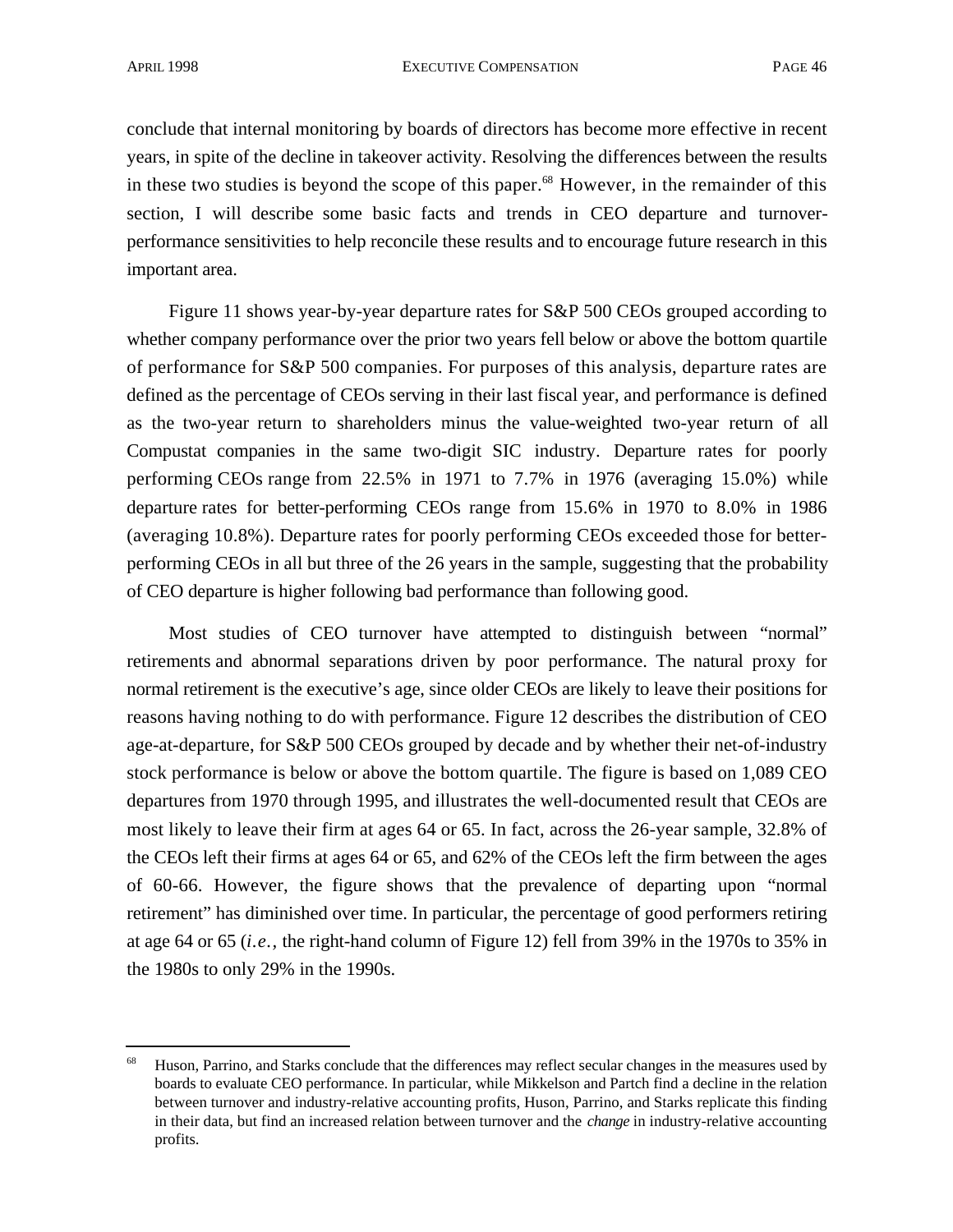Figure 12 also shows that the prevalence of normal retirement varies with company performance. In particular, 35% of the 780 CEOs performing above the bottom quartile retired at ages 64 or 65, compared to only 28% of the 309 poor performing CEOs. Executives in poor-performing companies tend to depart at younger ages: 34% of the poor-performing CEOs left before age 60, compared to only 24% of the CEOs from better-performing companies. Prior research on management turnover has generally interpreted these results as reflecting CEOs who were implicitly (but rarely publicly) fired for poor performance before reaching normal retirement ages.

Table 10 reports coefficients from ordinary least-squares regressions predicting the annual probability of CEO turnover as a function of firm performance and a dummy variable for retirement-aged CEOs.<sup>69</sup> In order to test whether performance-related dismissals have increased in recent years, I estimate the following regression for the 1970s, 1980s, and for 1990-95:

$$
Prob(Turnover) = a + b \quad \begin{array}{l} \text{Dummy} = 1 \\ \text{if age} \quad 64 \end{array} + c_1 \quad \begin{array}{l} \text{net - of - industry} \\ \text{return} \end{array} + c_2 \quad \begin{array}{l} \text{lagged net - of -} \\ \text{industry return} \end{array} \tag{6}
$$

The dependent variable is equal to 1 if the CEO is serving in his last full fiscal year and 0 otherwise. Column (1) reports "pooled" 1970-95 results for S&P 500 Industrials (which exclude utilities and financial services). The regression intercept of .0784 implies that a young executive in an average-performing firm (*i.e.*, realizing zero net-of-industry returns) has a departure probability of about 7.9%. The positive and significant coefficient on the retirementage dummy of .2849 implies that an average-performing old CEO (*i.e.,* over 63 years old) has an annual departure probability of about 36.3% (that is, .0784 + .2849). The negative and significant coefficient on contemporaneous net-of-industry performance of -.0188 implies that a young executive realizing returns 30% below the industry average (roughly corresponding to the bottom quartile) has a departure probability of 8.5%. Thus, consistent with prior research, column (1) shows that poor performance increases departure probabilities, although the *economic significance* of the turnover-performance relation (measured by the increased departure probability associated with poor performance) is fairly small (Jensen and Murphy, 1990a).

Columns (2), (3), and (4) of Table 10 compare the results from turnover-performance regressions for S&P 500 CEOs in the 1970s, 1980s, and 1990-95, respectively. The coefficient on the retirement-age dummy remains positive and significant in all three regressions, but diminishes over time (consistent with Figure 12). The coefficient on

<sup>69</sup> I also estimated turnover probabilities using logistic methodologies and obtained qualitatively identical results; I focus on the OLS results because of efficiencies in interpretation and exposition.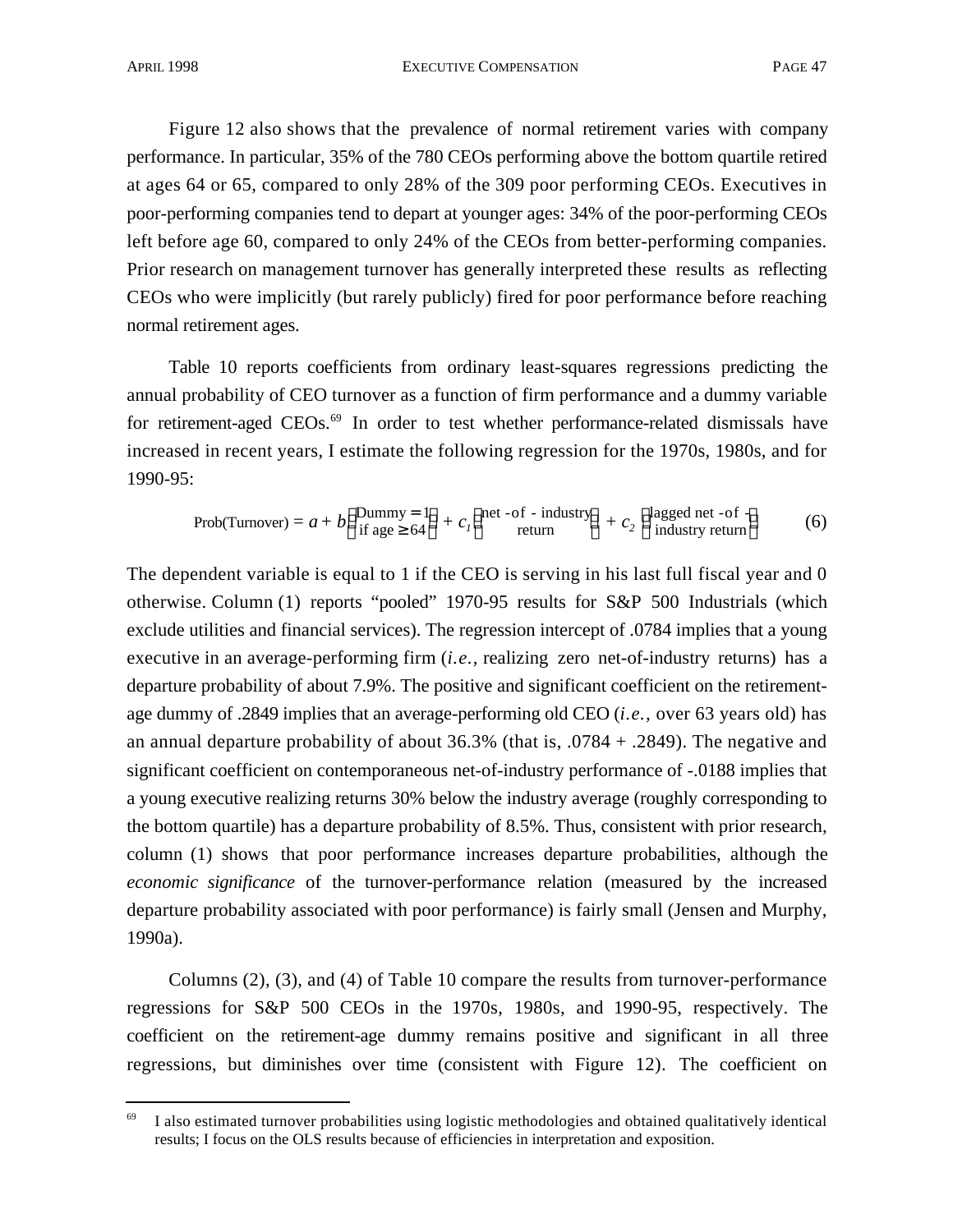contemporaneous net-of-industry performance increases (in absolute value) from -.0514 in the 1970s to -.0769 in the 1980s, but then falls to an insignificant -.0042 in the 1990s. The coefficient on lagged performance falls monotonically (in absolute value), but is statistically insignificant in all three regressions. Therefore, consistent with the Mikkelson-Partch results, I find that the relation between management turnover and stock-price performance has declined since the 1980s. Moreover, even when statistically significant, the effect is economically small: it is difficult to conclude that the "threat of termination" provided meaningful CEO incentives in the 1970s and 1980s; this conclusion is even more difficult to reach based on 1990s data.

Columns (5) through (8) of Table 10 show how the relation between performance and turnover varies with company size for CEOs in industrial companies in the S&P 500, the S&P Mid-Cap 400, and the S&P Small-Cap 600, based on 1992-95 data from Compustat's ExecuComp database. The coefficient on the retirement-age dummy variable is monotonically increasing in company size: annual departure probabilities for average-performing "old" CEOs are 42.2% for large S&P 500 firms, 27.5% for small S&P 500 firms, 17.4% for Mid-Cap firms, and 15.3% for Small-Cap firms. The coefficient on current net-of-industry performance is statistically significant only for Small-Cap firms. Taken together, the results suggest that turnover is driven by executive age and not performance in the largest firms, and by performance and not (primarily) executive age in smaller firms.

Although most research on CEO turnover focuses on the characteristics of *departing* CEOs, Parrino (1997) and Huson, Parrino, and Starks (1998) analyze the relation between company performance and the characteristics of the *newly appointed* CEO. These papers find that poorly performing companies often replace CEOs through external appointments rather than internal promotions. In addition, Huson, Parrino, and Starks document that the prevalence of outside appointments has increased substantially since the late 1980s.

Figure 13 describes the distribution of tenure-in-company for new CEOs, for S&P 500 companies grouped by decade and by whether their net-of-industry stock performance is below or above the bottom quartile. The figure is based on 1,005 CEO hires among S&P 500 companies from 1971 through 1996, and replicates the Huson-Parrino-Starks finding that outside hiring is more commonplace in the 1990s. In particular, in the 1970s only 31 of 373 new hires (8.3%) came from outside of the company. During the 1980s, 36 of the 347 (10.4%) new hires came from outside the company. During the first seven years of the 1990s, 54 of 285 new hires (18.9%) were new to the company. Over the same time period, the percentage of "seasoned executives" (defined as executives with tenure exceeding 20 years) promoted to CEOs fell from 58% to 46%.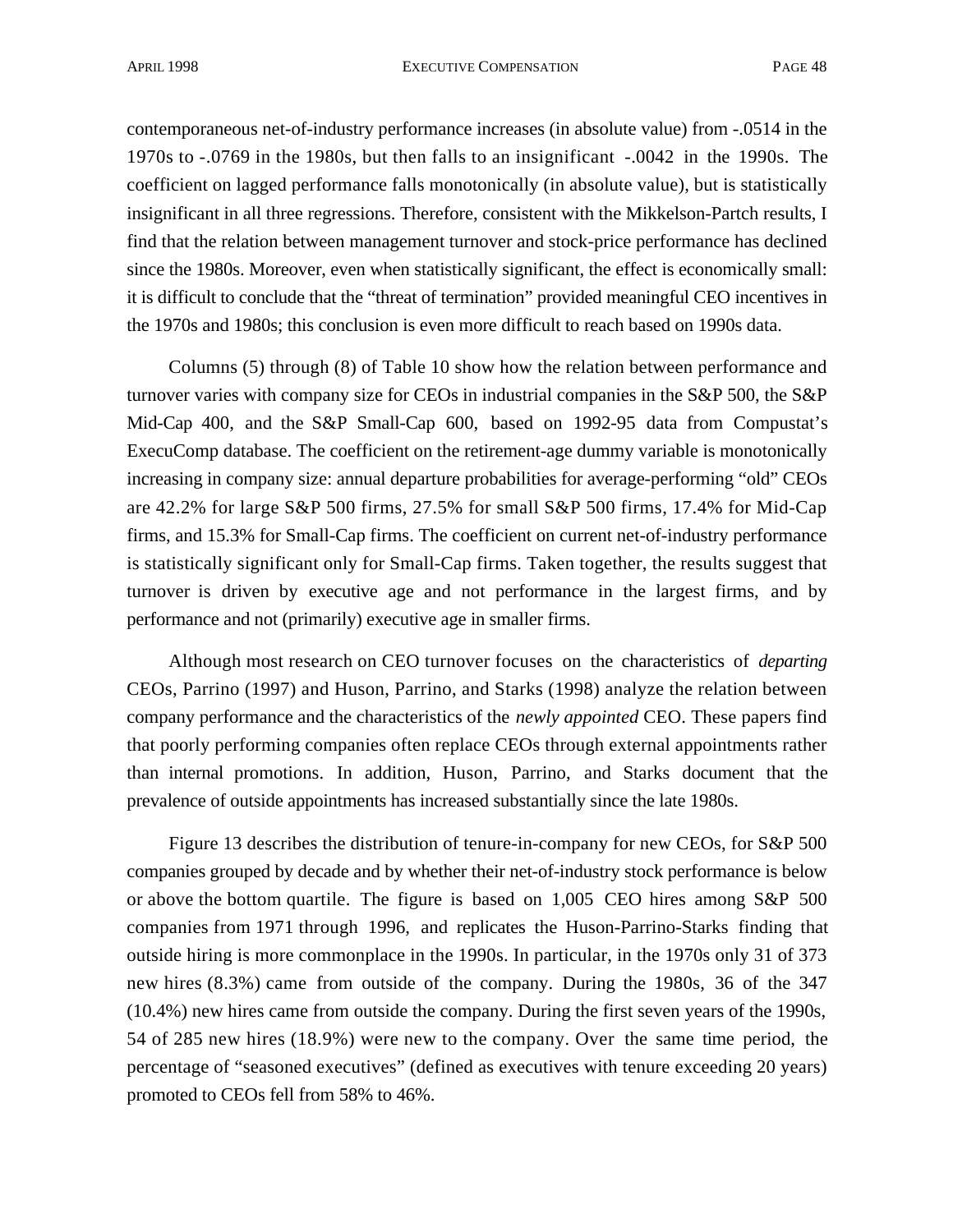Figure 13 also replicates the finding that outside hires are more likely following poor performance than following good performance. In particular, across the 26-year sample, 15.8% of the new hires in poorly performing firms came from outside, compared to 10.6% for companies performing above the bottom quartile of net-of-industry stock-price performance. However, the difference in outside hiring prevalence explained by poor performance has diminished over time. For example, in the 1970s, 14% of new CEOs in poor performing firms came from outside, compared to only 6% in good performing firms. In the 1980s, the percentage of outside hires among poor performance remained at 14%, while the prevalence of outside hiring among good performers grew to 9%. By the 1990s, the percentage of outside hires in poor and good performing firms was, respectively, 21% and 18%.

The year-by-year prevalence of outside hiring is explored in Figure 14. The figure shows outside hiring percentages for S&P 500 companies above and below the bottom performance quartile. Outside hiring for poorly performing CEOs ranges from 0% (in six years) to over 45% in 1996 (averaging 14.6%). Outside hiring in better-performing companies ranges from 0% (in three years) to 21% in 1991 and 1995 (averaging 10.1%). Outside hiring percentages for poorly performing CEOs exceeded those for better-performing CEOs in 15 of the 26 sample years.

Taken together, the results in Table 10 and Figures 11 through 14 offer mixed support for the regime shift in executive turnover suggested by a few highly publicized management changes. On one hand, performance-related turnover has diminished rather than increased in recent years, and turnover among S&P 500 CEOs in the 1990s is statistically unrelated to stock-price performance. On the other hand, there has been a dramatic increase in replacing CEOs through external hires rather than internal promotions. Although the causes and consequences of this shift is left to future research, I believe the increased prevalence of outside hiring reflects a regime shift with important implications for management incentives and organizational performance.

#### **V. The Politics of Pay**

No survey of executive compensation is complete without some discussion regarding the political factors that influence the level and structure of CEO pay. As emphasized by Jensen and Murphy (1990a), CEO pay contracts are not a private matter between a principal and an agent. The public disclosure of executive pay required by the Securities and Exchange Commission (SEC) virtually guarantees that third parties such as rank-and-file employees,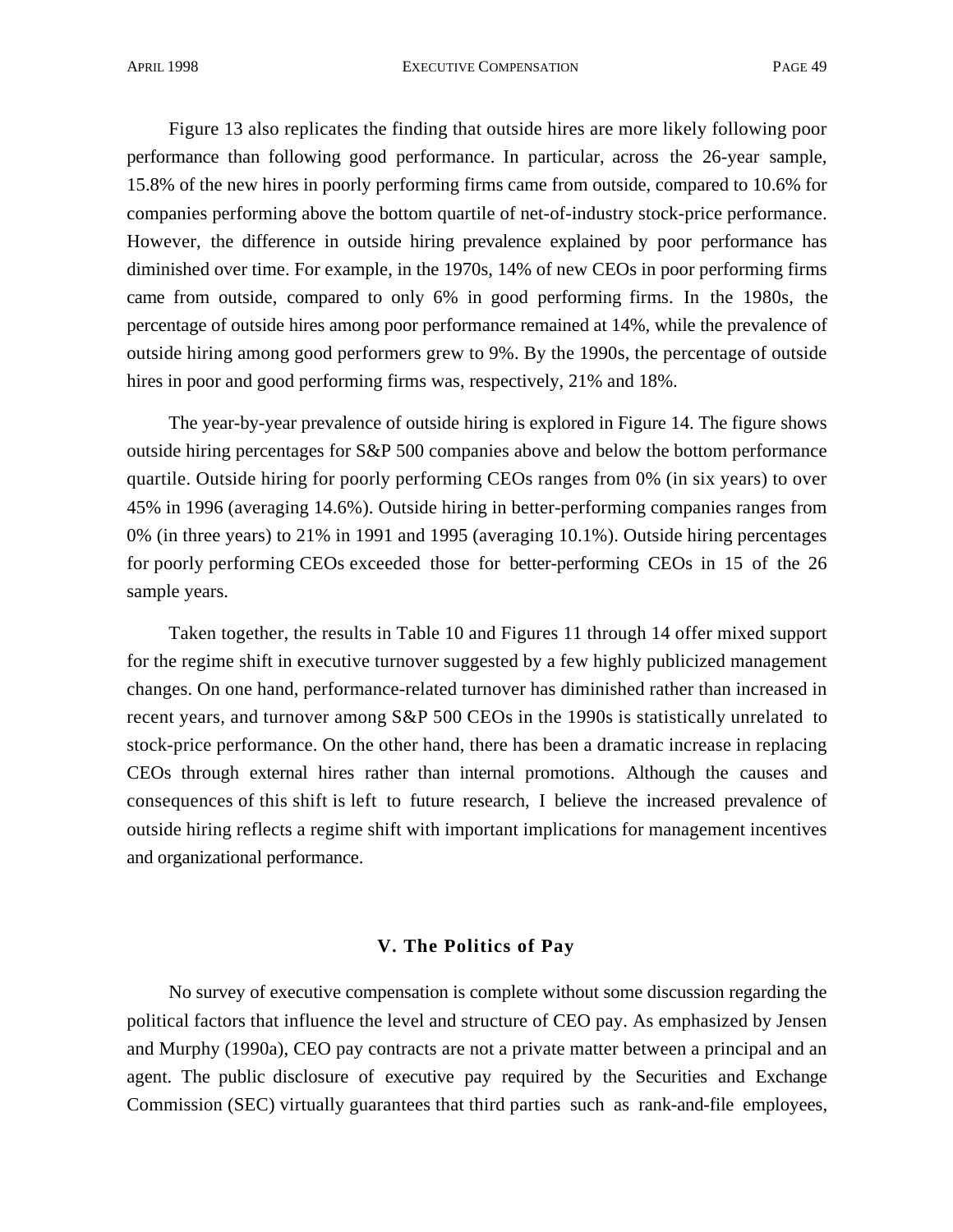labor unions, consumer groups, Congress, and the media affect the type of contracts written between management and shareholders.

Although the business press had followed CEO pay for decades,<sup>70</sup> CEO pay did not really become a public "issue" until 1991. Feature stories on CEO pay aired on the nightly news broadcasts of the three major networks in the Spring of 1991, and CNN, *60 Minutes* and *Nightline* devoted segments to CEO pay. The controversy heightened with the November 1991 introduction of Graef Crystal's (1991) expose on CEO pay, *In Search of Excess*, and exploded following President George Bush's ill-timed pilgrimage to Japan in January 1992, accompanied by an entourage of highly paid US executives. What was meant to be a plea for Japanese trade concessions dissolved into accusations that US competitiveness was hindered by its excessive executive compensation practices as attention focused on the "huge pay disparities between top executives in the two countries."<sup>71</sup>

Consistent with *Time* magazine's labeling of CEO pay as the "populist issue that no politician can resist,"<sup>72</sup> CEO pay became a major political issue. High CEO salaries emerged as a bipartisan campaign issue among the leading candidates in the 1992 presidential election.<sup>73</sup> Legislation had been introduced in the House of Representatives disallowing deductions for compensation exceeding 25 times the lowest-paid worker, and the "Corporate Pay Responsibility Act" was introduced in the Senate to give shareholders' more rights to propose compensation-related policies.<sup>74</sup> The SEC preempted the pending Senate bill in February 1992 by requiring companies to include non-binding shareholder resolutions about CEO pay in company proxy statements, $7<sup>5</sup>$  and announced sweeping the new rules affecting the disclosure of top executive compensation in the annual proxy statement in October 1992. In 1993, the Internal Revenue Service defined non-performance-related compensation in excess of \$1 million as "unreasonable" and therefore not deductible as an ordinary business expense for

<sup>&</sup>lt;sup>70</sup> *Forbes*, for example, began its annual survey of executive compensation in 1971.<br><sup>71</sup> **SEC to push for Data on Pay of Executives** *Nall Street Journal* (January 2)

<sup>71</sup> "SEC to push for Data on Pay of Executives," *Wall Street Journal* (January 21, 1992). An interesting postscript to Bush's 1991 trip is that, by 1997, Japanese executives were claiming that *Japan's* competitiveness was hindered by its out-dated executive compensation practices, and pushed for government reforms to allow US-style stock options for Japanese executives.

<sup>72</sup> Thomas McCarroll, "The Shareholders Strike Back: Executive Pay," *Time* (May 5, 1992).

<sup>73</sup> "Politics and Policy—Campaign '92: From Quayle to Clinton, Politicians Are Pouncing on the Hot Issue of Top Executive's Hefty Salaries," *Wall Street Journal*, January 15, 1992. Bill Clinton promised to "end the practice of allowing companies to take unlimited tax deductions for excessive executive pay;" Dan Quayle warned that corporate boards should "curtail some of these exorbitant salaries paid to corporate executives that are unrelated to productivity;" Bob Kerry called it "unacceptable" for corporate executives to make millions of dollars while their companies are posting losses; Paul Tsonga argued that "excessive pay is hurting Americas ability to compete in the international market;" and Pat Buchanen argued "you can't have executives running around making \$4 million while their workers are being laid off."

<sup>74</sup> "Executive Pay (A Special Report)," *Wall Street Journal*, April 22, 1992.

<sup>75</sup> "Shareholder Groups Cheer SEC's Moves On Disclosure of Executive Compensation," *Wall Street Journal* (February 14, 1992).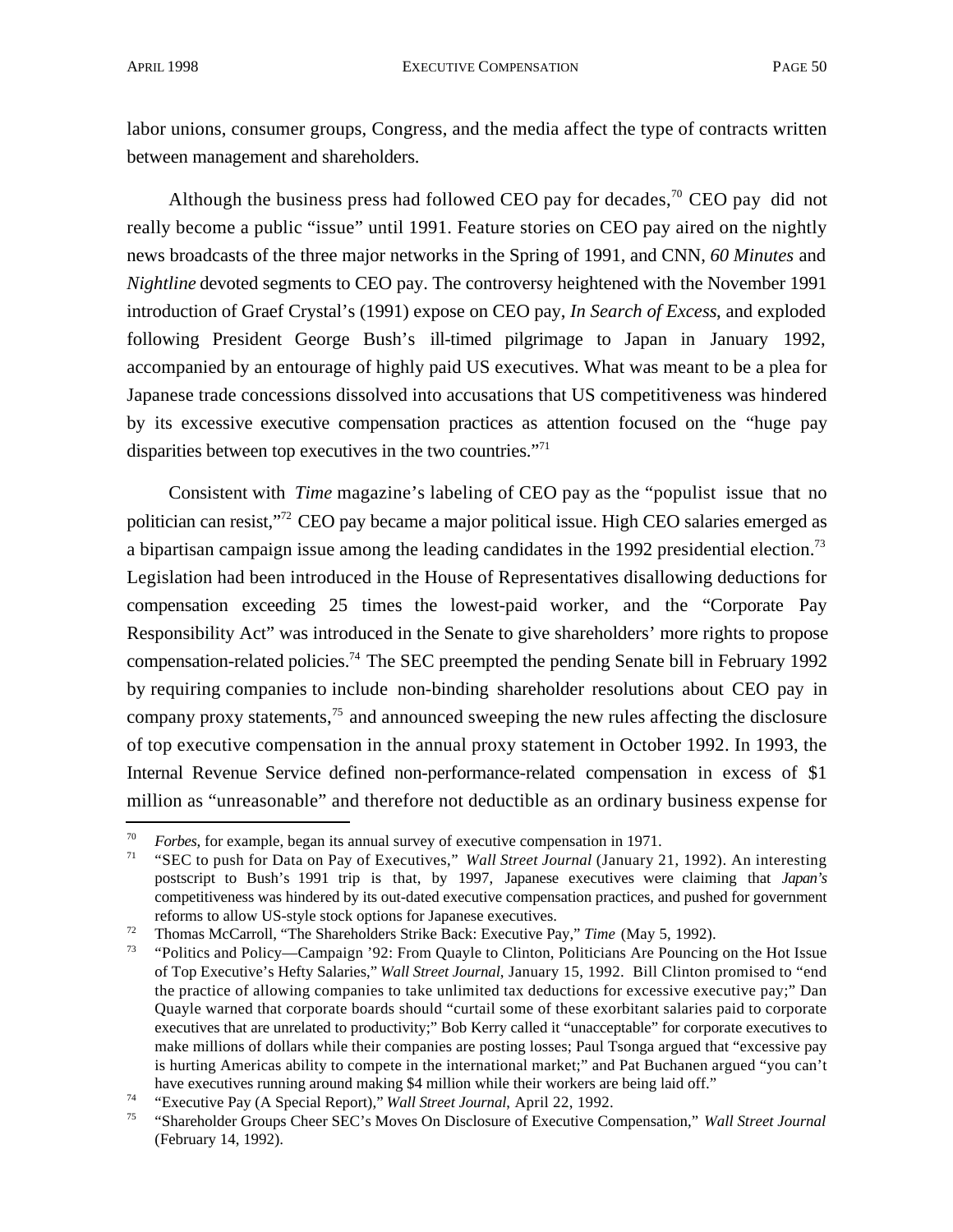corporate income tax purposes, and the Financial Accounting Standards Board proposed deducting the value of stock options upon grant from corporate earnings.

By the mid-1990s, media and political attention focused on the growing disparity between CEO pay and average worker pay, and on escalating CEO pay in downsizing companies. *Newsweek* ran a February 1996 cover story on "Corporate Killers: The Hitmen," which identified CEOs both by their salaries and by how many employees had been fired in recent restructurings. In September 1996 a national coalition of labor, religious, student, and community groups called "Jobs With Justice" held rallies and marches in 33 cities "to denounce corporations that downsized and cut wages and benefits for working people while increasing compensation for corporate executives." In 1997, the AFL-CIO launched a website focusing exclusively on "exorbitant pay schemes that have created unprecedented inequities in the American workplace" and described as a "working families' guide to monitoring and curtailing the excessive salaries, bonuses and perks in CEO compensation packages."<sup>76</sup>

Figure 15 illustrates relative trends in CEO pay and worker compensation contributing to the ongoing controversy over CEO pay levels. In 1970, the average S&P 500 CEO made about 30 times more than the average production worker.<sup>77</sup> By 1996, the average S&P 500 CEO received cash compensation nearly 90 times greater than the average earnings for production workers, and total realized compensation (including gains from exercising stock options) of *210 times* the earnings for production workers. Moreover, since downsizing increases stock prices in industries saddled with excess capacity (Jensen, 1993), layoff announcements have generally increased the value of executive stock options, further fueling resentment among disgruntled and displaced workers.

Jensen and Murphy (1990a,b) predicted that the populist attack on CEO pay would lead to both lower pay levels and lower pay-performance sensitivities. However, as documented in this paper, both the level of CEO pay and the sensitivity of CEO wealth to stock-price performance have increased substantially since the pay controversy "peaked" in the early 1990s. The increase in pay levels and sensitivities, reflecting in large part the recent explosion in stock option grants, is consistent with the Jensen-Murphy normative prescriptions (that companies should increase pay sensitivities regardless of the political cost) but inconsistent with their "implicit regulation" hypothesis.

<sup>76</sup> Quotes taken from the AFL-CIO website, http://aflcio.paywatch.org/ceopay. This website also discusses Teamsters publications titled *America's Least Valuable Directors* and *Runaway Executive Pay at Union Pacific and the Clubby Board of Directors Responsible for It*.

<sup>&</sup>lt;sup>77</sup> Production worker pay calculated as  $52*(avg$ . weekly hours of production workers)\*(avg. hourly earnings of production workers), based on data from the Current Employment Statistics, Bureau of Labor Statistics.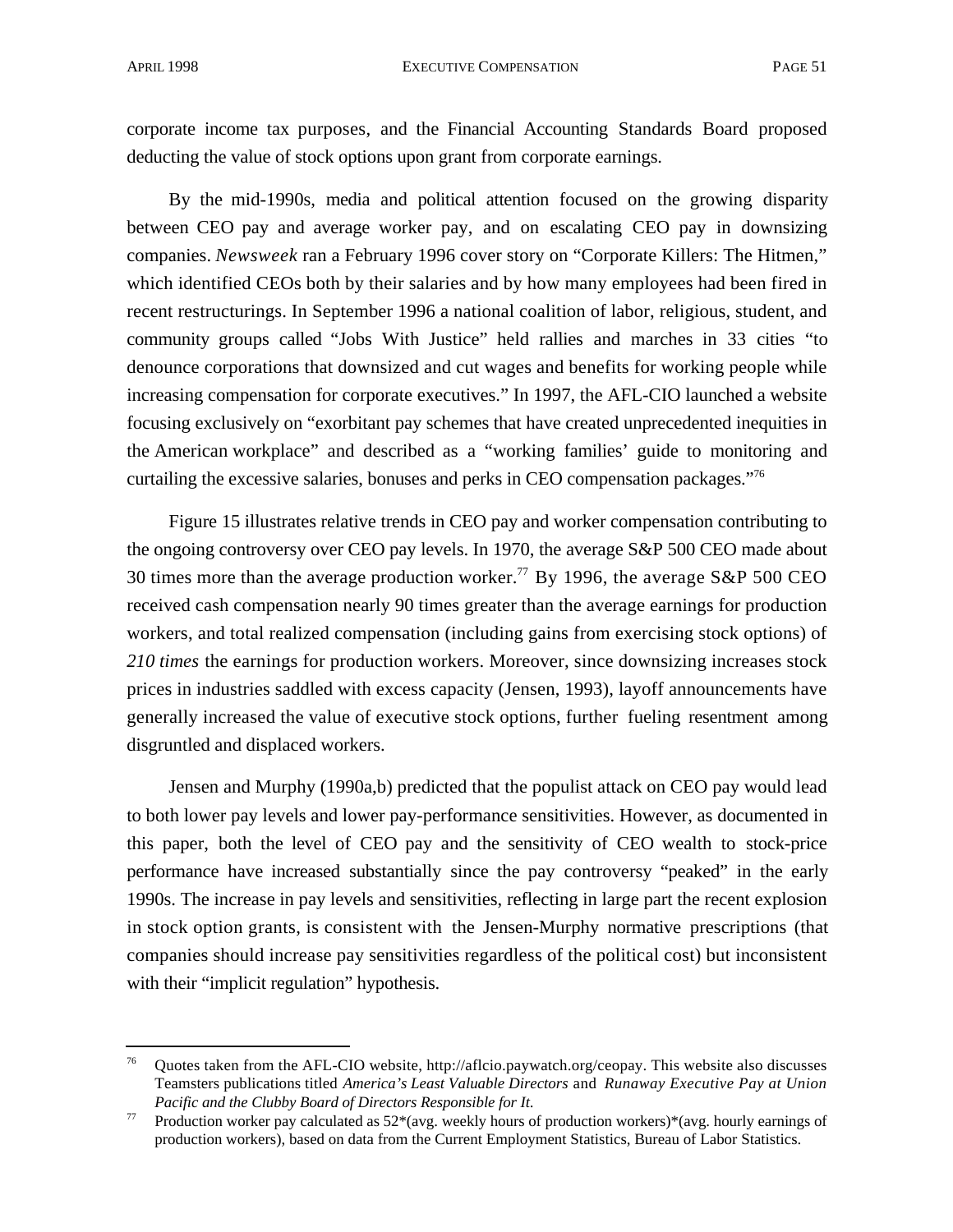One interpretation of the recent trends in CEO pay is that a bull market is the "best defense" against political pressure. The US Congress cannot effectively regulate CEO pay without widespread shareholder consent, and shareholders in a bull market are relatively complacent. Still, there is ample evidence that politics and public perception play an important role in determining the structure and level of executive compensation, even in a bull market. DeAngelo and DeAngelo (1991), for example, study the US steel industry in the 1980s and document that CEOs receive lower cash compensation in union-negotiation years than in other years, interpreting these cuts as representing "symbolic sacrifices that encourage all stakeholders to participate in the concessions needed to salvage the firm." Joskow, Rose, and Wolfram (1996) analyze the relation between CEO pay and firm characteristics in the electric utility industry, and conclude that political pressures constrain CEO pay levels in that industry. Murphy (1996) finds that managers adopt disclosure methodologies that reduce reported or perceived compensation, interpreting this evidence as supporting the hypothesis that managers bear nonpecuniary costs from high reported levels of compensation. Dial and Murphy (1995) document the political pressures on pay at General Dynamics, leading the company to replace a controversial bonus plan with conventional stock options. Zenner and Perry (1997) and Rose and Wolfram (1997) analyze the impact of the \$1 million "cap" on deductibility of nonperformance-pay, finding that companies subject to the cap have reduced relative levels of base salaries, while increasing stock options and other performance-related pay.

Organizational Behaviorists have focused on the potential political costs of wage disparities among the top management group and between executives and lower level workers.<sup>78</sup> From an economic perspective, high pay disparity across hierarchical levels can strengthen incentives for employees in promotion tournaments (Lazear and Rosen, 1981). However, from an sociological and psychological perspective, perceived "pay inequities" lead to lower productivity and product quality, decreased employee morale, and increased turnover.<sup>79</sup> Understanding the effects of pay inequities in organizations, and understanding more generally the role of politics in shaping compensation practices, seems a natural direction for future research in executive compensation.

<sup>&</sup>lt;sup>78</sup> See, for example, Cowherd and Levine (1992), Finkelstein (1996), O'Reilly C., Wade, and Pollock (1998), and Hambrick and Siegel (1998).

<sup>&</sup>lt;sup>79</sup> See O'Reilly C., Wade, and Pollock (1998) for a survey of the extensive literature on social comparison theory (Festinger, 1954) as applied to employees and executives. In addition, see Lazear (1989) for an economic model incorporating the effects of such social comparisons in organizations.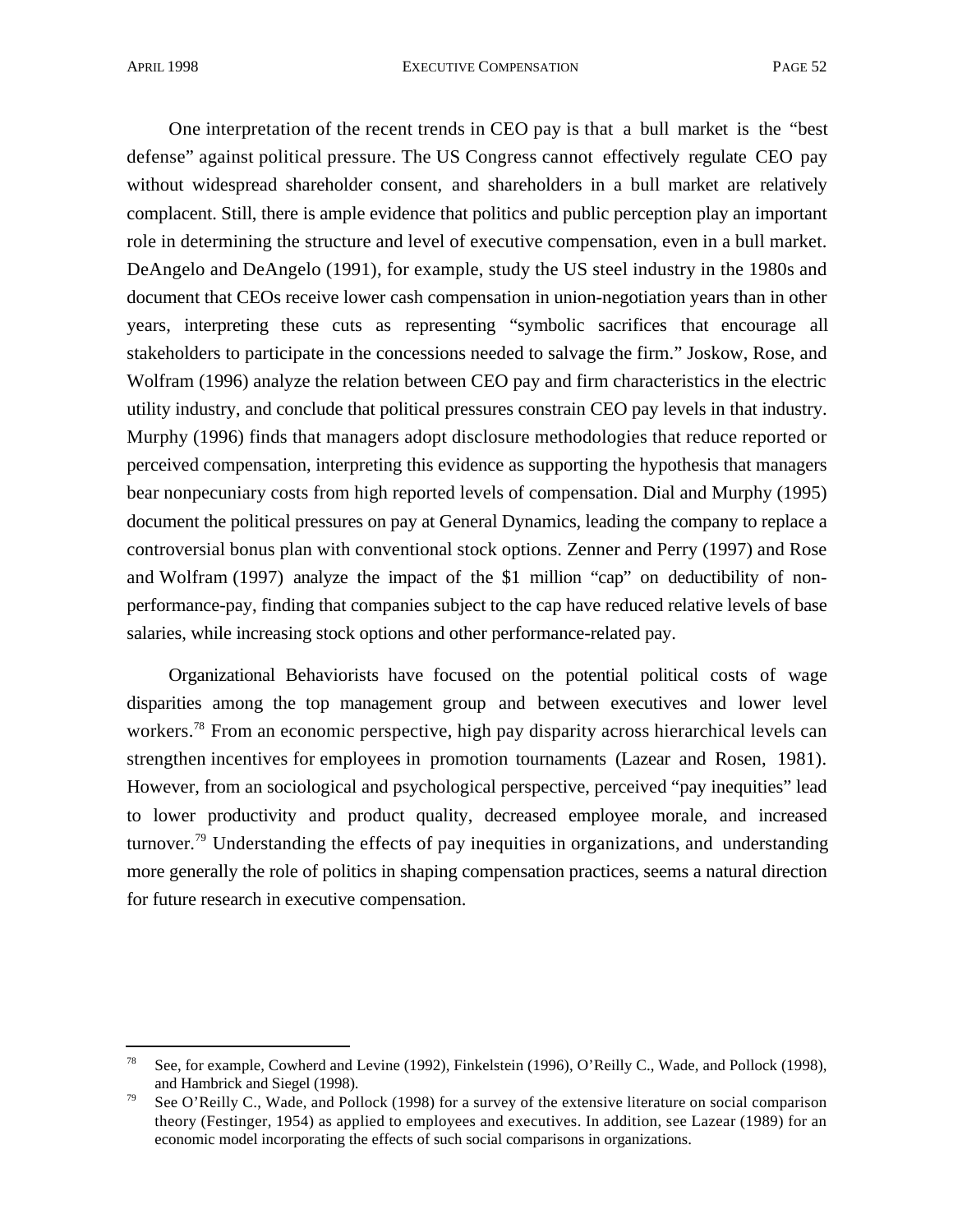#### **VI. Conclusion**

The objective of this paper is to encourage research in executive compensation by equipping potential researchers with a comprehensive description of pay practices and a representative summary of the empirical and theoretical research. The paper is largely descriptive, and focused on the explicit rather than the implicit aspects of executive incentive contracts.

This paper has documented and updated several cross-sectional stylized facts, and has shown how executive compensation practices vary with company size, industry, and country. For example, the analysis has shown that (1) levels of pay are higher, and pay-performance sensitivities are lower, in larger firms; (2) levels of pay and pay-performance sensitivities are lower in regulated utilities than in industrial firms; (3) levels of pay and pay-performance sensitivities are higher in the US than in other countries. The analysis has also documented that pay-performance sensitivities are driven primary by stock options and stock ownership and not through other forms of compensation.

The paper has also documented several recent trends in executive compensation and turnover. In particular, levels of pay and pay-performance sensitivities in the US have increased substantially over the past decade, driven primarily by an explosion in stock-option compensation. In addition, although the relation between company performance and executive turnover has weakened over the past decade, CEOs in the 1990s are less likely to depart at "normal" retirement ages than in earlier years, and are more likely to be replaced through outside hires rather than through internal promotions.

Although the theoretical and empirical literature on executive compensation is fairly well developed, it is far from complete and there are many issues worthy of continued research. For example, while the recent increase in CEO pay levels is well documented, the factors underlying the trend (*e.g.,* the bull market and a "ratchet effect" caused by compensation surveys) are not. Why have stock options become such an important part of the compensation package in recent years? Why are US executives paid more than their foreign counterparts? Are international practices converging? And, what are causes and consequences of the effects of the growing disparity between CEO and rank-and-file pay?

The parameters of the executive contract also merit additional attention. Why are executive bonus contracts inherently non-linear while stock-based pay is inherently linear? Why are performance standards in bonus plans typically based on annual budgets rather than on external measures such as the cost of capital or peer-group performance? Why is there *so little* variation in option parameters (*e.g.,* exercise prices, expiration terms) across companies?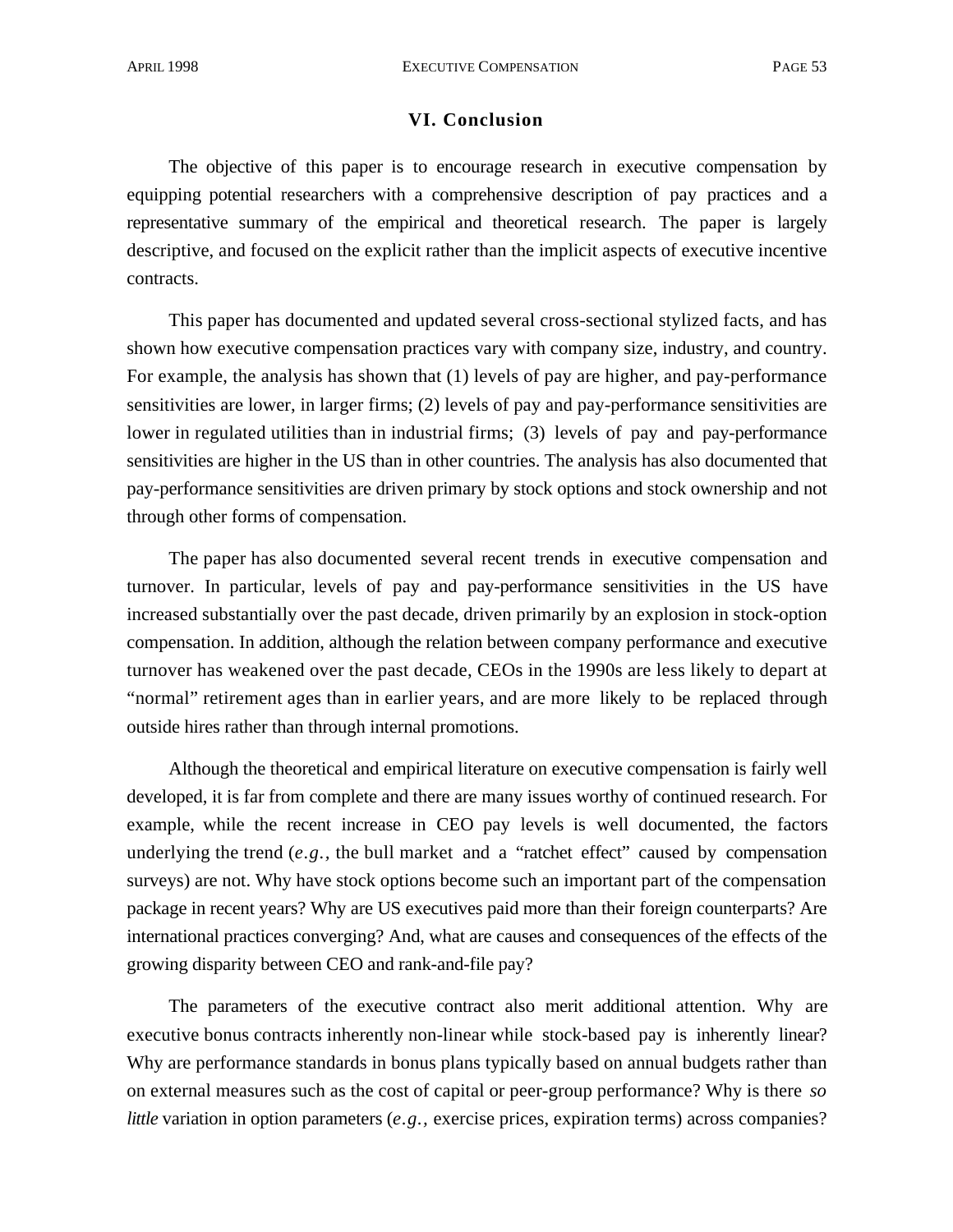Why are executives allowed, if not encouraged, to exercise options immediately upon vesting rather than holding them until expiration? Why is RPE scarce, and observed only for accounting returns and not stock returns?

Perhaps the most important area for future research is on the effect of CEO incentives on subsequent company performance. Although there is ample evidence that CEOs (and other employees) respond predictably to dysfunctional compensation arrangements, it is more difficult to document that the increase in stock-based incentives has led CEOs to work harder, smarter, and more in the interest of shareholders. Do executives understand how their actions affect shareholder value? Has the increase in stock-based incentives contributed to the recent bull market, or resulted from it? Do increases in broad-based stock incentives for lower-level employees lead to improved stock-price performance?

Finally, I believe our understanding of the relative importance of accounting-based bonuses and stock-based compensation is far from complete. The fact that stock-based compensation accounts for most of the variation in executive wealth (see, for example, Figures 8 and 9) does not imply that executive incentives are driven primarily by stock rather than accounting performance. Many CEOs understand how their actions affect accounting profits, but do not understand how their actions affect shareholder value. Rational managers will naturally focus on increasing accounting bonuses and devote less attention to stock prices if they know how to affect the former but not the latter.

Labor economists have traditionally focused on markets rather than firms, not because labor inside organizations is unimportant but rather because data inside organizations are unavailable and inherently messy. The managerial labor market offers a unique and data-rich environment to analyze many concepts central to labor economics, including incentives, marginal productivity, contracts, promotions, separations, and careers. Even when results for executives cannot be easily extrapolated to other labor groups, the results are important in their own right: top managers are critical and highly visible inputs into the corporate production function, and understanding better their role can enrich our understanding of both incentives and organizations.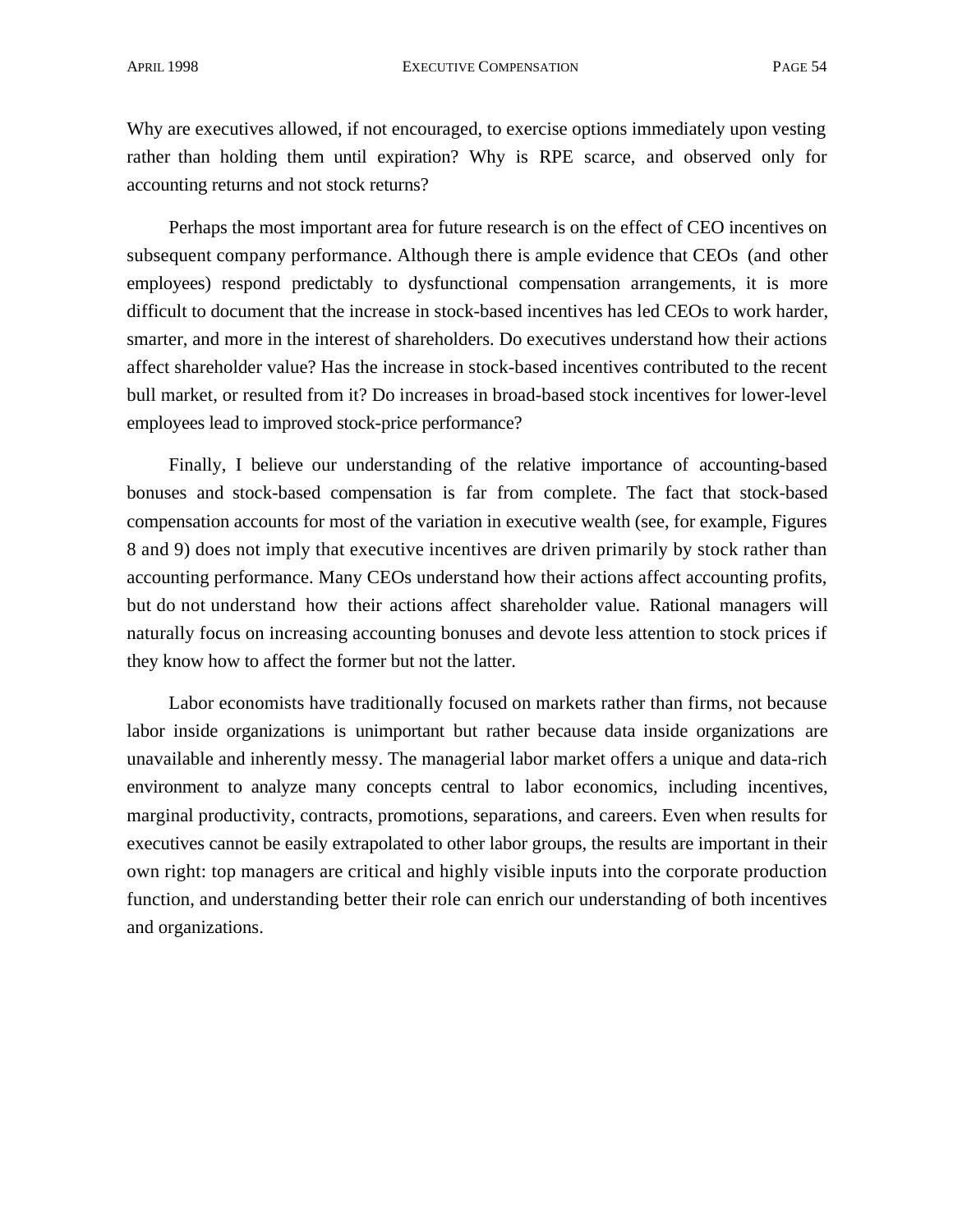#### **Appendix**

#### **Option Valuation and the Black-Scholes Formula**

The Black-Scholes option valuation formula, modified to incorporate continuous dividend payments, is given by

Option Value = Pe<sup>-
$$
ln(1+d)T
$$</sup> N(z) – Xe<sup>- $ln(1+r)T$</sup>  N(z –  $\sqrt{T}$ ),

where:

 $X =$ Exercise price

 $T =$  Expiration term (years)

$$
d =
$$
Annualized dividend yield

= Annual stock-price volatility

 $r =$ Risk-free interest rate

$$
z = \frac{\ln(P/X) + (\ln(1+r) - \ln(1+d) + \frac{2}{2})T}{\sqrt{T}}
$$

 $N() = Cumulative normal distribution function.$ 

The risk-free rate (for options denominated in US dollars) is typically defined as the annualized yield US Treasury securities maturing on the option's expiration date. Conceptually, dividend yields and stock-price volatilities correspond to anticipated yields and volatilities over the option term. As a practical matter, however, these parameters are typically computed based on historical data. For example, volatilities are most often defined as  $\sqrt{12}$  times the standard deviation of ln(1+Monthly Return), measured over the prior 36, 48, or 60 months. Similarly, dividend yields are typically measured as the annualized yield over the past one, two, or three years. In both cases, outliers are omitted; ExecuComp's "modified" Black-Scholes involves adjusting volatility and yield estimates towards their historical mean.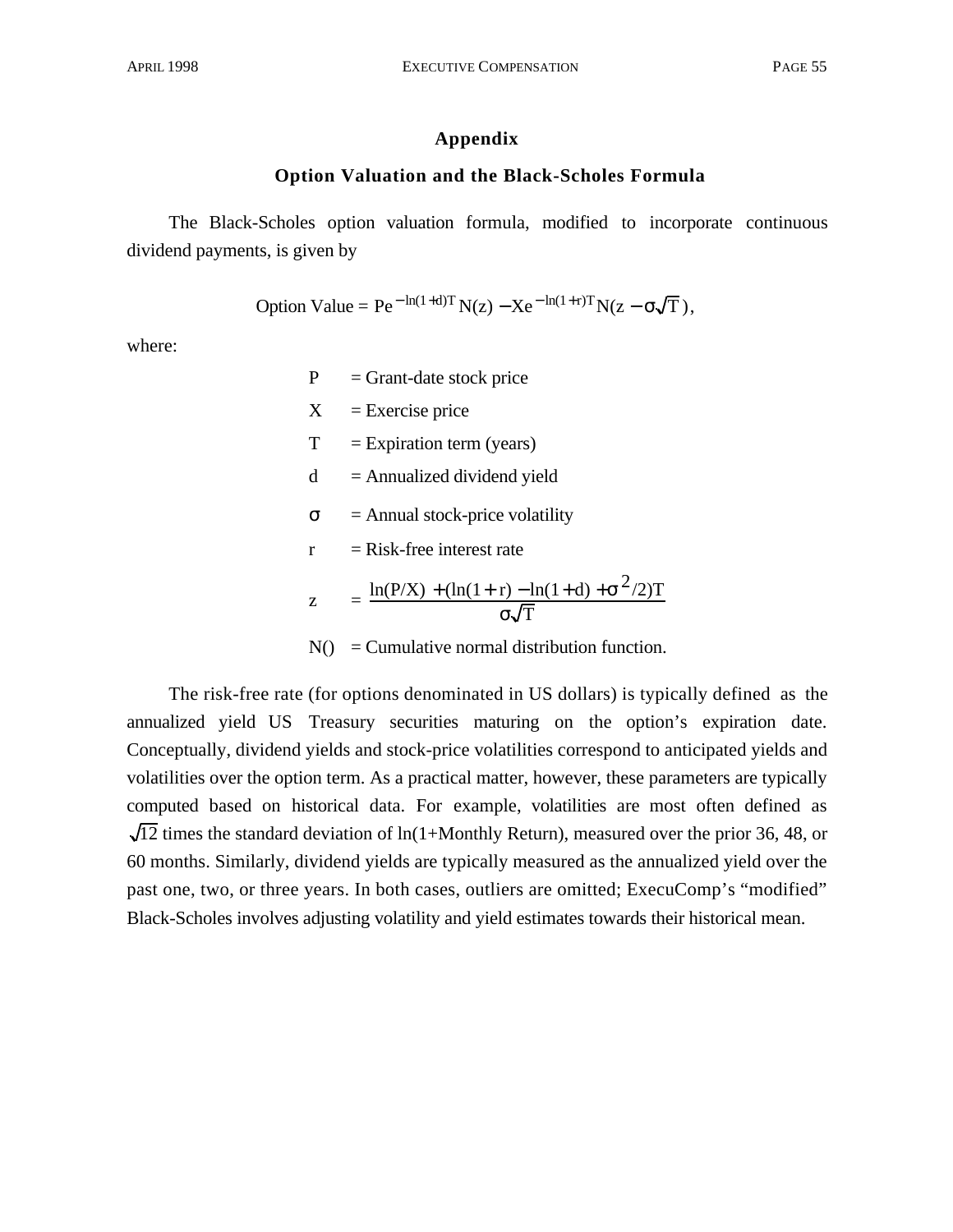# **References**

- Abowd, J. (1990), "Does Performance-Based Managerial Compensation Affect Corporate Performance?" *Industrial and Labor Relations Review*, 43(3), S52-73.
- Abowd, J., and M. Bognanno (1995), "International Differences in Executive and Managerial Compensation," in R. Freeman, and L. Katz, ed., *Differences and Changes in Wage Structures*, Chicago: The University of Chicago Press, 67-103.
- Aggarwal, R. and A. Samwick (1997), "Executive Compensation, Strategic Competition, and Relative Performance Evaluation: Theory and Evidence," Dartmouth College.
- Aggarwal, R. and A. Samwick (1998), "The Other Side of the Tradeoff: The Impact of Risk on Executive Compensation," Dartmouth College.
- Agrawal, A. and G. Mandelker (1987), "Managerial Incentives and Corporate Investment and Financing Decisions," *Journal of Finance*, 42(4), 823-37.
- Agrawal, A. and R. Walkling (1994), "Executive Careers and Compensation Surrounding Takeover Bids," *Journal of Finance*, 49(3), 985-1014.
- Anderson, R. (1997), "Compensation Committees: It Matters Who Sets Pay." Washington and Lee University.
- Angel, P. and V. Fumás (1997), "The Compensation of Spanish Executives: A Test of a Managerial Talent Allocation Model." *International Journal of Industrial Organization*, 15(4), 511-531.
- Antle, R. and A. Smith (1986), "An Empirical Investigation of the Relative Performance Evaluation of Corporate Executives," *Journal of Accounting Research*, 24(1), 1-39.
- Baiman, S. and R. Verrecchia (1995), "Earnings and Price-Based Compensation Contracts in the Presence of Discretionary Trading and Incomplete Contracting," *Journal of Accounting and Economics*, 20(1), 93-121.
- Baker, G., M. Jensen and K. J. Murphy (1988), "Compensation and Incentives: Practice vs. Theory," *Journal of Finance*, 43(3), 593-616.
- Baker, G. (1992), "Incentive Contracts and Performance Measurement." *Journal of Political Economy* 100, 598-614.
- Baker, G. and K. Wruck (1989), "Organizational Changes and Value Creation in Leveraged Buyouts: The Case of O.M. Scott & Sons Company," *Journal of Financial Economics,* 25, 163-190.
- Banker, R. and S. Datar (1989), "Sensitivity, Precision, and Linear Aggregation of Accounting Signals," *Journal of Accounting Research*
- Barro, R. and J. Barro (1990), "Pay, Performance, and Turnover of Bank CEOs," *Journal of Labor Economics*, 8(4), 448-481.

Baumol, W. (1959), *Business Behavior, Value and Growth*, New York.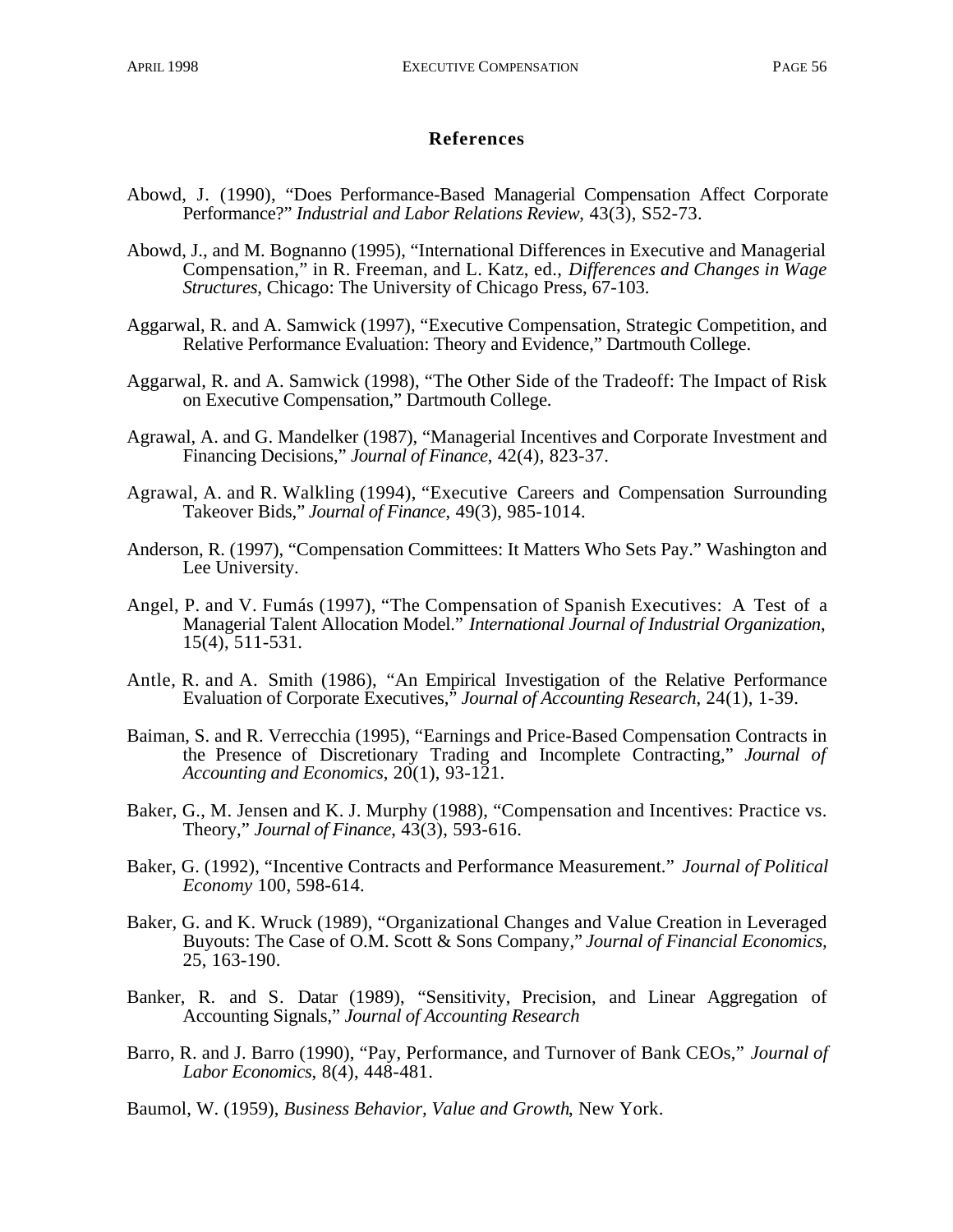- Berle, A. A. and G. C. Means (1932), *The Modern Corporation and Private Property*, New York.
- Bizjak, J., J. Brickley and J. Coles (1993), "Stock-Based Incentive Compensation and Investment Behavior," *Journal of Accounting and Economics*, 16(1-2-3), 349-72.
- Black, F. and M. Scholes (1973), "The Pricing of Options and Corporate Liabilities," *Journal of Political Economy*, 81, 637-59.
- Boeker, W. (1992), "Power and Managerial Dismissal: Scapegoating at the Top," *Administrative Science Quarterly*, 37, 400-421.
- Boschen, J. and K. Smith (1995), "You Can Pay Me Now and You Can Pay Me Later: The Dynamic Response of Executive Compensation to Firm Performance," *Journal of Business*, 68(4), 577-608.
- Brickley, J., S. Bhagat and R. Lease (1985), "The Impact of Long-range Managerial Compensation Plans on Shareholder Wealth," *Journal of Accounting and Economics*, 7(1-3), 115-29.
- Brunello, G., C. Graziano, and B. Parigi (1996), "Executive Compensation and Firm Performance in Italy," University of Udine.
- Bushman, R. and R. Indjejikian (1993), "Accounting Income, Stock Price, and Managerial Compensation," *Journal of Accounting and Economics*, 16(1-2-3), 3-23.
- Bushman, R., R. Indjejikian, and A. Smith (1996), "CEO Compensation: The Role of Individual Performance Evaluation," *Journal of Accounting and Economics*, 21(2), 161-193.
- Campbell, T., Y. Chan, and Marino, A. (1989), "Incentive contracts for Managers who Discover and Manage Investment Projects," *Journal of Economic Behavior and Organizations*, 12, 353-364.
- Carmichael, H. L. (1988), "Incentives in Academia: Why Is There Tenure?" *Journal of Political Economy*, 96(3), 453-473.
- Carroll, T. and D. Ciscel (1982), "The Effects of Regulation on Executive Compensation,"
- Carpenter, J. (1998), "The Exercise and Valuation of Executive Stock Options," *Journal of Financial Economics* 48(2).
- Carpenter, J. and B. Remmers (1998), "Stock Price Performance Following Insider Option Exercise," Stern School of Business, New York University.
- Ciscel, D. and T. Carroll (1980), "The Determinants of Executive Salaries: An Econometric Survey," *Review of Economics and Statistics*, 62(1), 7-13.
- Conyon, M., P. Gregg, and S. Machin (1995), "Taking Care of Business: Executive Compensation in the United Kingdom." *The Economic Journal*, 105, 704-714.
- Conyon, M. (1997), "Corporate Governance and Executive Compensation." *International Journal of Industrial Organization*, 15(4), 493-510.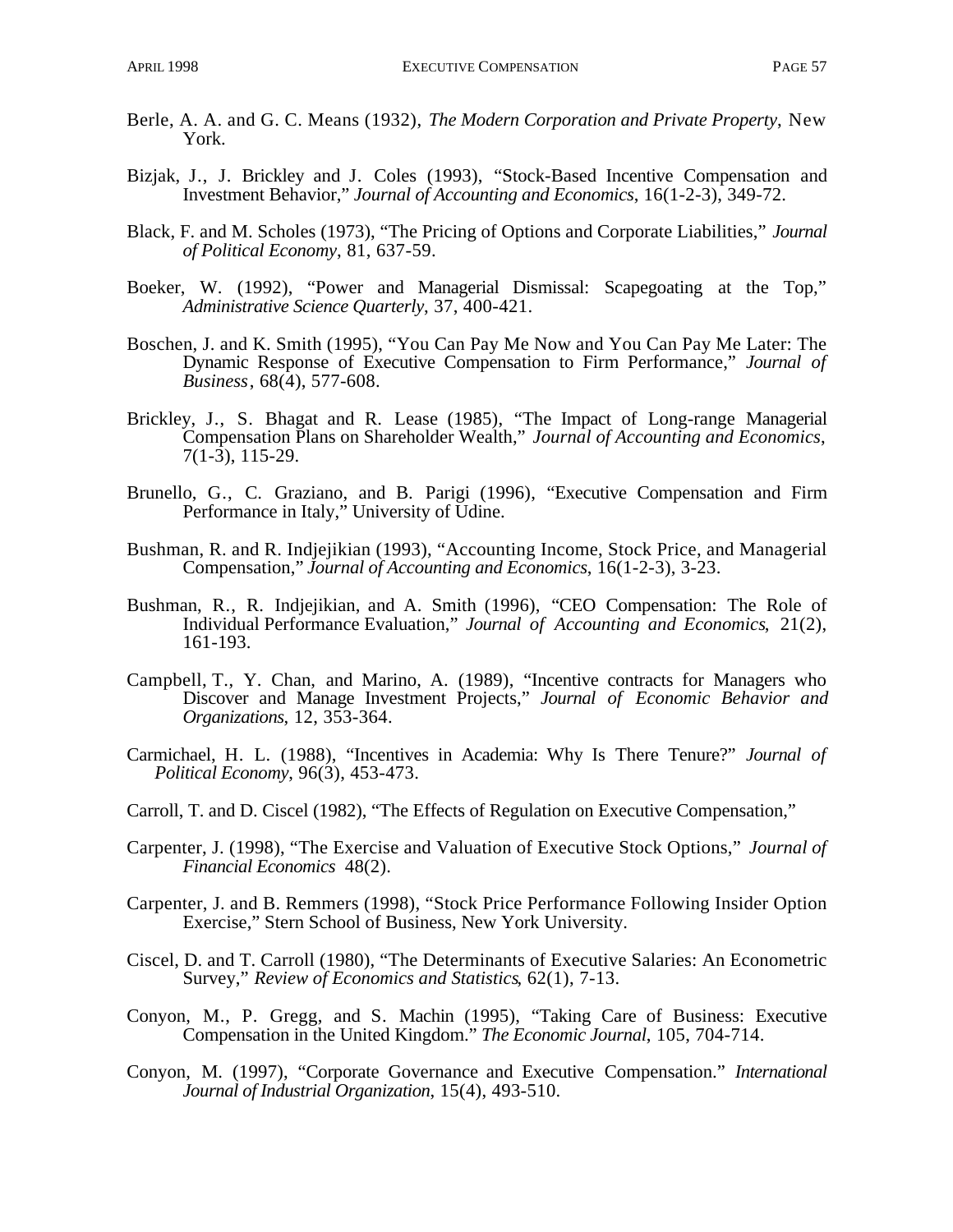- Conyon, M. and J. Schwalbach (1997), "European Differences in Executive Pay and Corporate Governance," Warwick Business School.
- Cosh, A. (1975), "The Remuneration of Chief Executives in the United Kingdom," *Economic Journal*, 85, 75-94
- Cosh, A and A. Hughes (1997), "Executive Remuneration, Executive Dismissal and Institutional Shareholdings." *International Journal of Industrial Organization*, 15(4), 469-492.
- Coughlan, A. and R. Schmidt (1985), "Executive Compensation, Management Turnover, and Firm Performance: An Empirical Investigation," *Journal of Accounting and Economics*, 7(1-3), 43-66.
- Cowherd, D. and D. Levine (1992), "Product Quality and Pay Equity Between Lower-Level Employees and Top Management: An Investigation of Distributive Justice Theory," *Administrative Science Quarterly*, 37, 302-320.
- Crawford, A., J. Ezzell and J. Miles (1995), "Bank CEO Pay-Performance Relations and the Effects of Deregulation," *Journal of Business*, 68(2), 231-56.
- Crystal, G. and F. Foulkes (1988), "Don't Bail Out Underwater Options," *Fortune* (March 14).
- Crystal, G. (1991), *In Search of Excess: The Overcompensation of American Executives,* W. W. Norton & Company: New York.
- DeAngelo, H. and L. DeAngelo (1991), "Union Negotiations and Corporate Policy: A Study of Labor Concessions in the Domestic Steel Industry during the 1980s," *Journal of Financial Economics*, 30(1), 3-44.
- Dechow, P. and R. Sloan (1991), "Executive Incentives and the Horizon Problem," *Journal of Accounting and Economics*, 14(1), 51-89.
- Dechow, P., M. Huson and R. Sloan (1994), "The Effect of Restructuring Charges on Executives' Cash Compensation," *Accounting Review*, 69(1), 138-56.
- DeFusco, R., R. Johnson, and T. Zorn (1990), "The Effect of Executive Stock Option Plans on Stockholders and Bondholders," *Journal of Finance* 45(2), 617-627.
- Denis, D. R. and D. K. Denis (1995), "Performance Changes Following Top Management Dismissals," *Journal of Finance*, 50, 1029-1057.
- Dial, J. and K. J. Murphy (1995), "Incentives, Downsizing, and Value Creation at General Dynamics," *Journal of Financial Economics*, 37(3), 261-314.
- Dye, R. (1984) "The Trouble with Tournaments," *Economic Inquiry*, 22(1), 147-49.
- Dye, R. (1984), "Relative Performance Evaluation and Project Selection." Journal of Accounting Research, 30(1), 27-52.
- Elliott, J., and W. Shaw (1988), "Write-offs as accounting procedures to manage perceptions," *Journal of Accounting Research* (Supplement) 26, 91-119.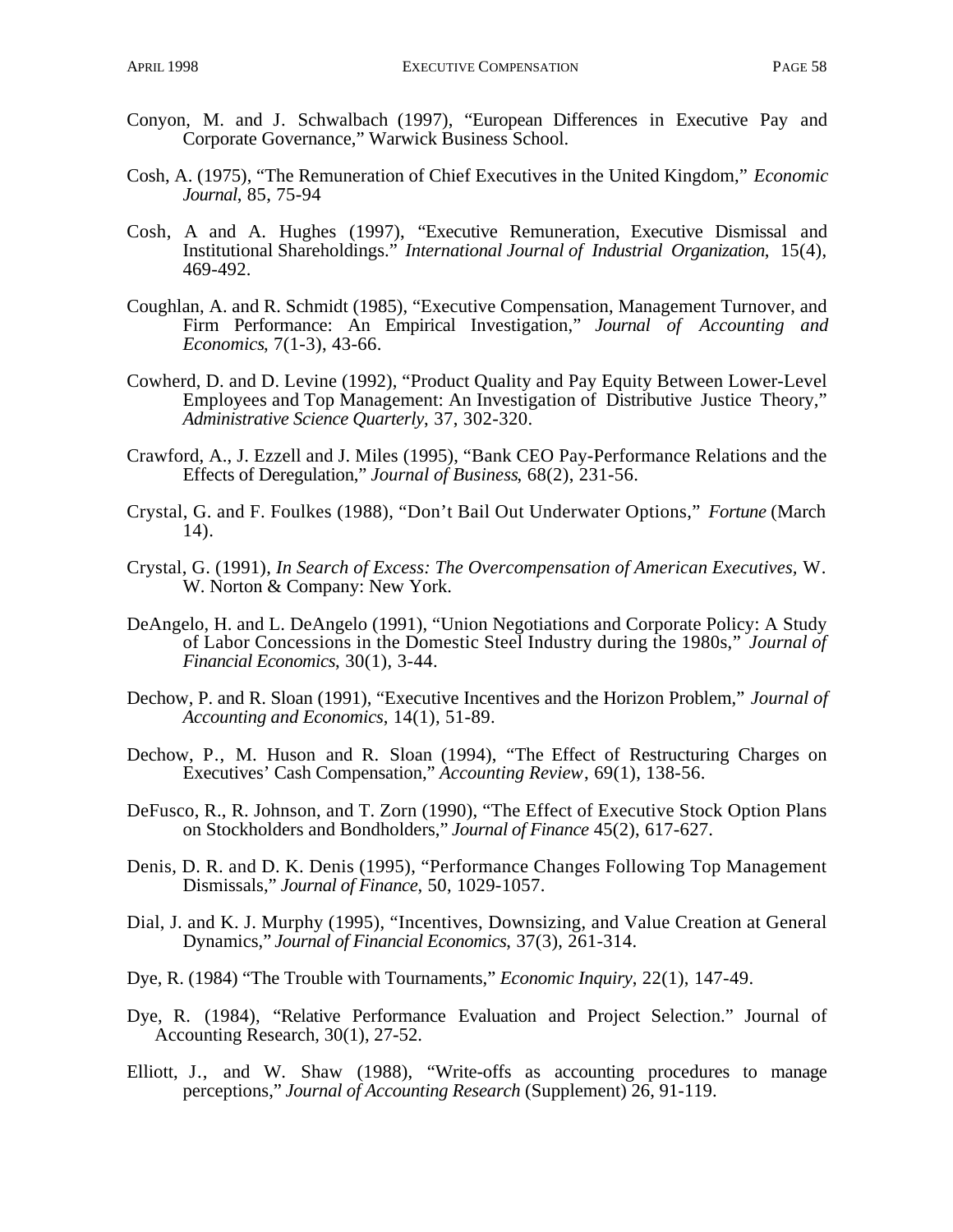- Eriksson, T. and M. Lausten (1996), "Managerial Pay and Firm Performance: Danish Evidence," Aarhus Business School.
- Fama, E. (1980), "Agency Problems and the Theory of the Firm," *Journal of Political Economy*, 88(2), 288-307.
- Festinger, L. (1954), "A Theory of Social Comparison Processes," *Human Relations*, 7, 117- 140.
- Finkelstein, S. (1996), "Understanding Pay Dispersion within Top Management Teams: A Social Comparison Perspective," Amos Tuck School of Business, Dartmouth College.
- Garen, J. (1994), "Executive Compensation and Principal-Agent Theory," *Journal of Political Economy*, 102(6), 1175-1199.
- Gaver, J., K. Gaver and J. Austin (1995), "Additional Evidence on Bonus Plans and Income Management," *Journal of Accounting and Economics*, 19(1), 3-28.
- Gibbons, R. (1997), "Incentives and Careers in Organizations," in D. Kreps and K. Wallis, eds, *Advances in Economic Theory and Econometrics* (Cambridge University Press) 1- 37.
- Gibbons, R. and K. J. Murphy (1990), "Relative Performance Evaluation for Chief Executive Officers," *Industrial and Labor Relations Review*, 43(3), 30s-51s.
- Gibbons, R. and K. J. Murphy (1992a), "Optimal Incentive Contracts in the Presence of Career Concerns: Theory and Evidence," *Journal of Political Economy*, 100(3), 468- 505.
- Gibbons, R. and K. J. Murphy (1992b), "Does Executive Compensation Affect Investment?" *Journal of Applied Corporate Finance* , Vol. 5, No. 2.
- Gibbons, R. and M. Waldman (1998), "Careers in Organizations: Theory and Evidence," in O. Ashenfelter and D. Card (eds.), *Handbook of Labor Economics,* vol. 3, North-Holland.
- Gilson, S. (1989), "Management Turnover and Financial Distress," *Journal of Financial Economics*, 25, 241-262.
- Gilson, S. and M. Vetsuypens (1993), "CEO Compensation in Financially Distressed Firms: An Empirical Analysis," *Journal of Finance*, 48(2), 425-58.
- Grossman, S. and O. Hart (1983), "An Analysis of the Principal-Agent Problem," *Econometrica*, 51, 7-45.
- Groves, T. Y. Hong, J. McMillan, and B. Naughton (1995), "China's Evolving Managerial Labor Market," *Journal of Political Economy*, 103(4), 873-892.
- Hadlock, C. and G. Lumar (1997), "Compensation, Turnover, and Top Management Incentives: Historical Evidence," *Journal of Business* 70, 153-187.
- Hall, B. and Leibman, J. (1997). "Are CEOs Really Paid Like Bureaucrats?" Harvard University, July.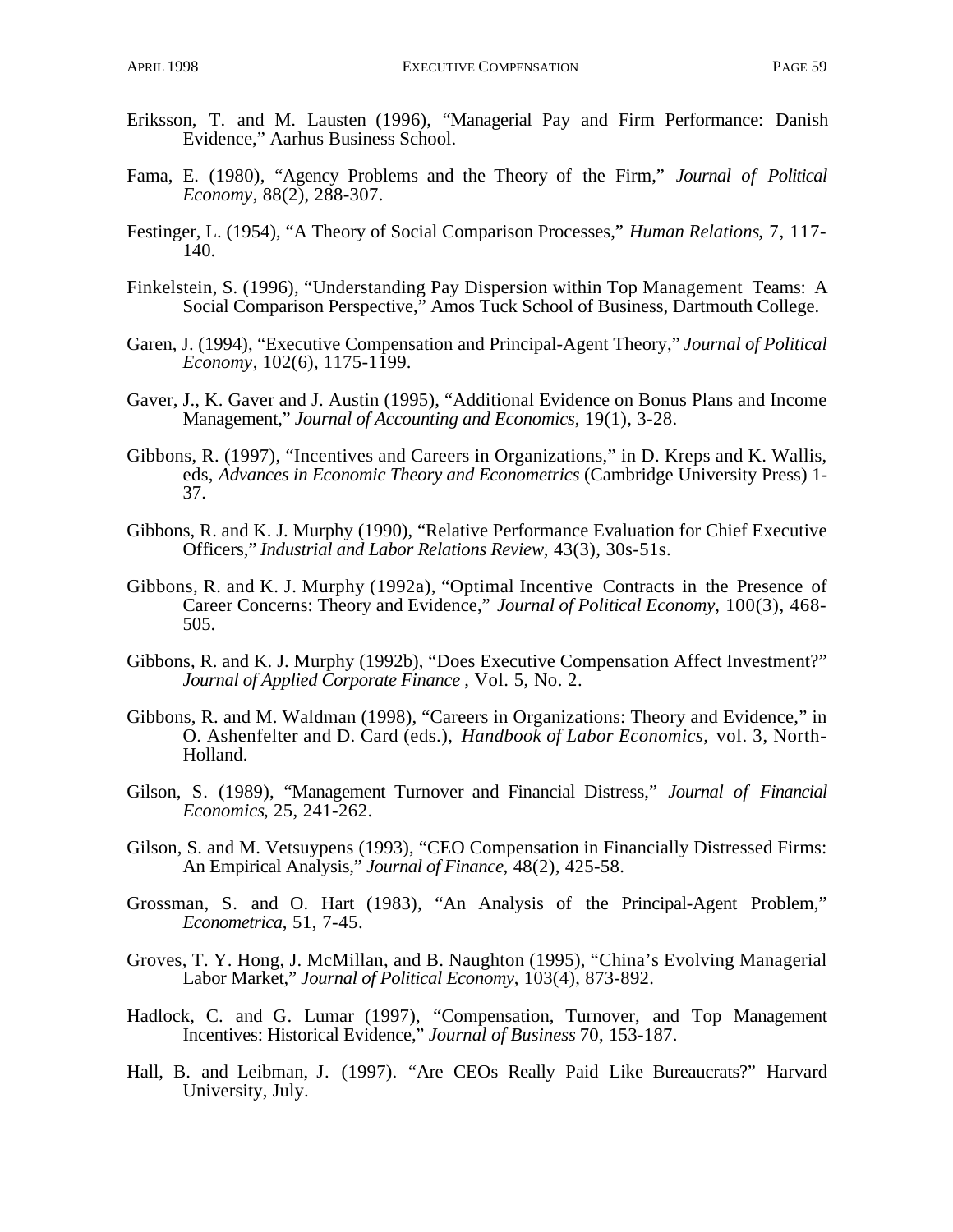- Hallock, K. and K. J. Murphy (1998), *The Economics of Executive Compensation*, Edward Elgar Publishing Limited (forthcoming).
- Hambrick, D. and A. Cannella (1993), "Relative Standing: A Framework for Understanding Departures of Acquired Executives," *Academy of Management Journal*, 36(4), 733- 762.
- Hambrick, D. and P. Siegel (1998), "Pay Dispersion within Top Management Groups: Evidence of its Harmful Effects on Performance of High-Technology Firms." Columbia University.
- Hart, O. and B. Holmstrom (1987), "The Theory of Contracts." In T. Bewley (ed.), *Advances in Economic Theory, Fifth World Congress*. Cambridge: University Press.
- Haubrich, J. (1994), "Risk Aversion, Performance Pay, and the Principal-Agent Problem," *Journal of Political Economy*, 102(2), 258-76.
- Healy, P. (1985), "The Effect of Bonus Schemes on Accounting Decisions," *Journal of Accounting and Economics*, 7, 85-107*.*
- Hebner, K. and T. Kato (1997), "Insider Trading and Executive Compensation: Evidence from the US and Japan," *International Review of Economics and Finance*, 6(3), 223- 37.
- Hemmer, T., S. Matsunaga, and T. Shevlin (1998), "Optimal Exercise and the Cost of Granting Employee Stock Options with a Reload Provision," *Journal of Accounting Research* (forthcoming).
- Himmelberg, C., R. G. Hubbard, and D. Palia (1998). "Understanding the Determinants of Managerial Ownership and the Link Between Ownership and Performance," Columbia University.
- Hirshleifer, D. and R. Suh (1992), "Risk, Managerial Effort, and Project Choice," *Journal of Financial Intermediation*, 2, 308-345.
- Holmstrom, B. (1979), "Moral Hazard and Observability," *The Bell Journal of Economics*, 10, 74-91.
- Holmstrom, B. (1982), "Moral Hazard in Teams," *The Bell Journal of Economics*, 13(2), 324-40.
- Holmstrom, B. (1992), "Contracts and the Market for Executives: Comment," in *Contract Economics*, edited by Lars Wein and Hans Wijkander, Blackwell Publishers.
- Holmstrom, B. and P. Milgrom (1987), "Aggregation and Linearity in the Provision of Intertemporal Incentives" *Econometrica*, 55, 303-328.
- Holmstrom, B. and P. Milgrom (1991), "Multitask Principal-Agent Analyses: Incentive Contracts, Asset Ownership, and Job Design*." Journal of Law, Economics, and Organization*, 7, pp. 24-52.
- Holthausen, R., D. Larcker and R. Sloan (1995), "Annual Bonus Schemes and the Manipulation of Earnings," *Journal of Accounting and Economics*, 19(1), 29-74.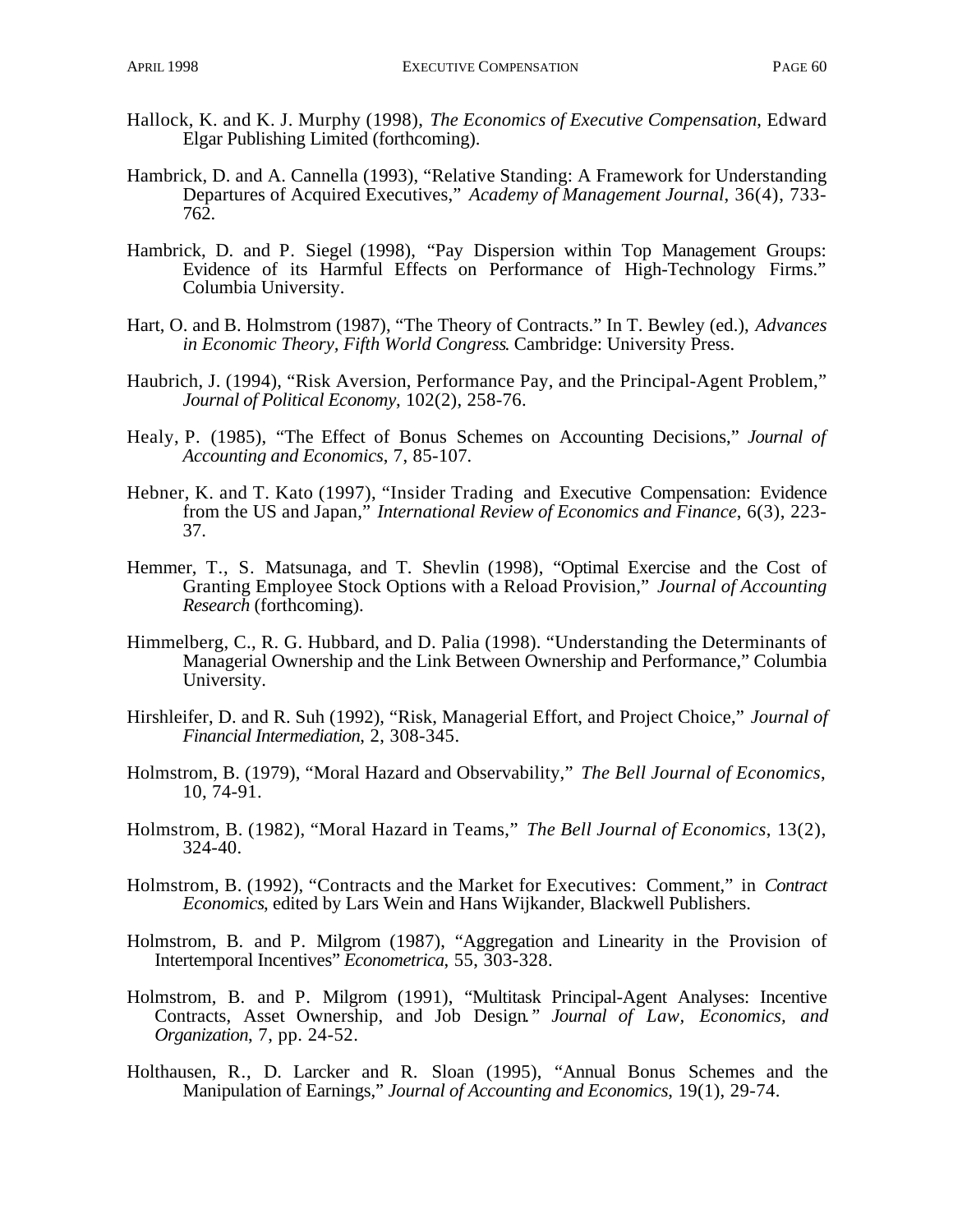- Holthausen, R., D. Larcker and R. Sloan (1995), "Business Unit Innovation and the Structure of Executive Compensation," *Journal of Accounting and Economics*, 19(2-3), 279- 313.
- Hubbard, R. and D. Palia (1995), "Executive Pay and Performance: Evidence from the US Banking Industry," *Journal of Financial Economics*, 39(1), 105-30.
- Huddart, S. (1997), "Patterns of Stock Option Exercise in the United States," Duke University.
- Hull, J. (1993), *Options, Futures, and Other Derivative Securities*, 2nd Edition, Prentice Hall: New Jersey.
- Huson, M., R. Parrino and L. Starks (1998), "The Effectiveness of Internal Monitoring Mechanisms: Evidence from CEO Turnover Between 1971 and 1994," University of Texas.
- Janakiraman, S., R. Lambert and D. Larcker (1992), "An Empirical Investigation of the Relative Performance Evaluation Hypothesis," *Journal of Accounting Research*, 30(1), 53-69.
- Jensen, M. (1993). "The Modern Industrial Revolution, Exit, and the Failure of Internal Control Systems," *Journal of Finance*, 48(3), 831-857.
- Jensen, M. and B. Barry (1991). "Gordon Cain and the Sterling Group (A)." HBS Case 9- 492-021.
- Jensen, M. and K. J. Murphy (1990a), "Performance Pay and Top-Management Incentives," *Journal of Political Economy*, 98(2), 225-64.
- Jensen, M. and K. J. Murphy (1990b), "CEO Incentives: It's Not *How Much*, but *How*," *Harvard Business Review*. (May/June)
- Jensen, M. and W. Meckling (1976), "Theory of the Firm: Managerial Behavior, Agency Costs and Ownership Structure," *Journal of Financial Economics*, 3, 305-360.
- John, T. and K. John (1993), "Top-Management Compensation and Capital Structure," *Journal of Finance*, 48(3), 949-74.
- Jones, D. and T. Kato (1996), "The Determinants of Chief Executive Compensation in Transitional Economies: Evidence from Bulgaria," *Labour Economics*, 3(3), 319-336.
- Joskow, P. and N. Rose (1994), "CEO Pay and Firm Performance: Dynamics, Asymmetries, and Alternative Performance Measures." NBER Working Paper No. 4976.
- Joskow, P., N. Rose and C. Wolfram (1996), "Political Constraints on Executive Compensation: Evidence from the Electric Utility Industry," *Rand Journal of Economics*, 27(1), 165-82.
- Kang, J. and A. Shivdasani (1995), "Firm Performance, Corporate Governance, and Top Executive Turnover in Japan," *Journal of Financial Economics*, 38(1), 29-58.
- Kaplan, R. and D. Norton (1992), "The Balanced Scorecard: Measures That Drive Performance," *Harvard Business Review*. (January/February), 71-79.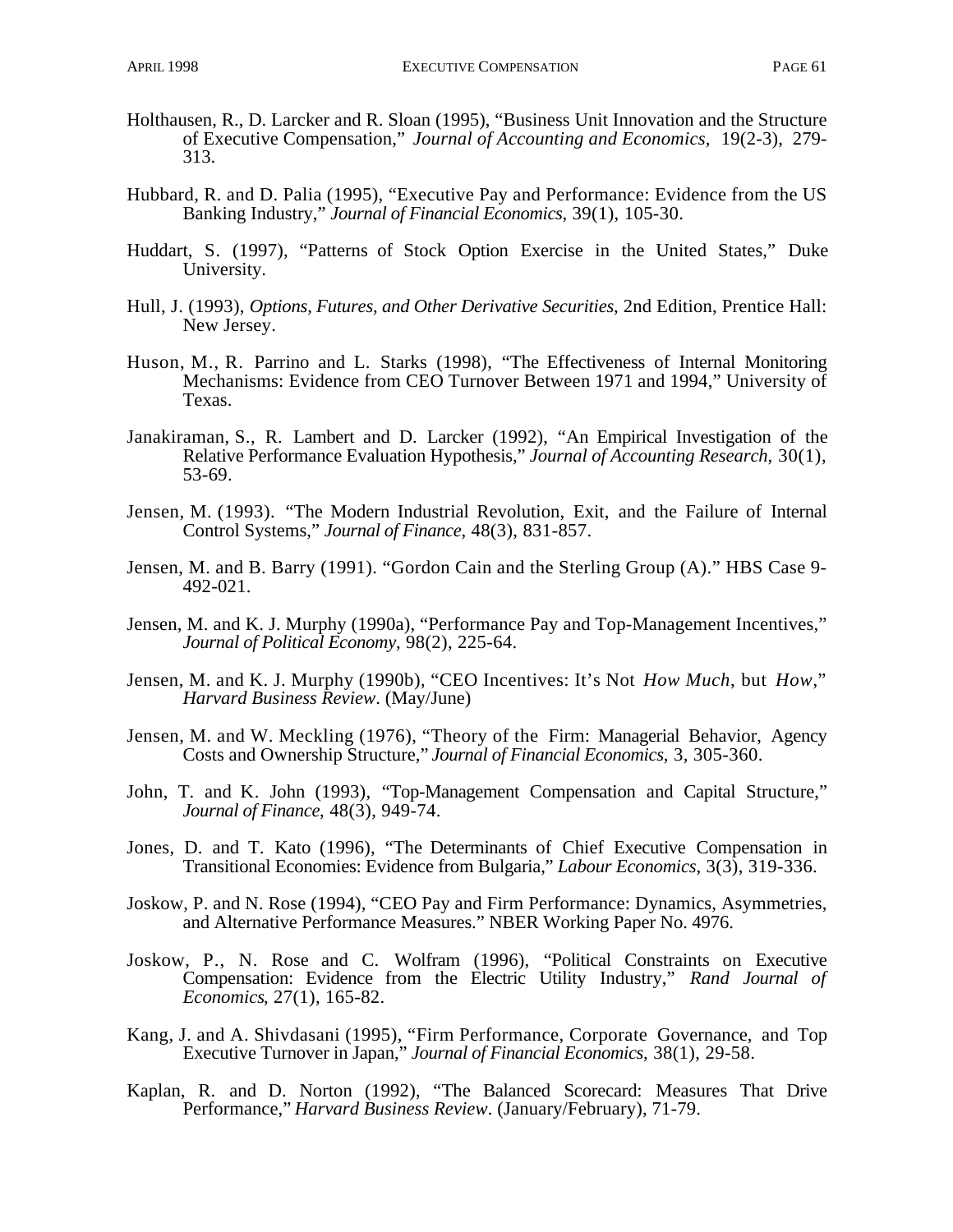- Kaplan, S. (1989), "The Effects of Management Buyouts on Operating Performance and Value," *Journal of Financial Economics*, 24(2) (October), pp. 217-254.
- Kaplan, S. (1991), "The Staying Power of Leveraged Buyouts," *Journal of Financial Economics*, 29(2), 287-314.
- Kaplan, S. (1994a), "Top Executive Rewards and Firm Performance: A Comparison of Japan and the United States," *Journal of Political Economy*, 102(3), 510-46.
- Kaplan, S. (1994b), "Top Executives, Turnover, and Firm Performance in Germany," *Journal of Law, Economics and Organization*, 10(1), 142-59.
- Kaplan, S. (1997), "Top Executive Incentives in Germany, Japan, and the US: A Comparison," University of Chicago.
- Kato, T. and M. Rockel (1992). "Experiences, Credentials, and Compensation in the Japanese and US Managerial Labor Markets: Evidence from New Micro Data," *Journal of the Japanese and International Economy*, 6(1) 30-51.
- Kato, T. (1997), "Chief Executive Compensation and Corporate Groups in Japan: New Evidence from Micro Data." *International Journal of Industrial Organization*, 15(4), 493-510.
- Kedia, S. (1997). "Strategic Interactions in Executive Compensation Contracts," Harvard University.
- Kole, S. (1997). "The Complexity of Compensation Contracts," *Journal of Financial Economics*, 43(1), 79-104.
- Kostiuk, P. (1990), "Firm Size and Executive Compensation," *Journal of Human Resources*, 25(1), 90-105.
- Lambert, R. (1986), "Executive Effort and the Selection of Risky Projects," *Rand Journal of Economics*, 17(1), 77-88.
- Lambert, R., W. Lanen, and D. Larcker (1989), "Executive Stock Option Plans and Corporate Dividend Policy," *Journal of Financial and Quantitative Analysis*, 24(4), 409-425.
- Lambert, R. and D. Larcker (1988), "An Analysis of the Use of Accounting and Market Measures of Performance in Executive Compensation Contracts," *Journal of Accounting Research*, 25, 85-129.
- Lambert, R., D. Larcker and R. Verrecchia (1991), "Portfolio Considerations in Valuing Executive Compensation," *Journal of Accounting Research*, 29(1), 129-49.
- Lazear, E. and S. Rosen (1981), "Rank-Order Tournaments as Optimum Labor Contracts," *Journal of Political Economy*, 89(5), 841-864.
- Lazear, E. (1989), "Pay Equality and Industrial Politics," *Journal of Political Economy*, 97, 561-80.
- Leonard, J. (1990), "Executive Pay and Firm Performance," *Industrial and Labor Relations Review*, 43(3), S13-29.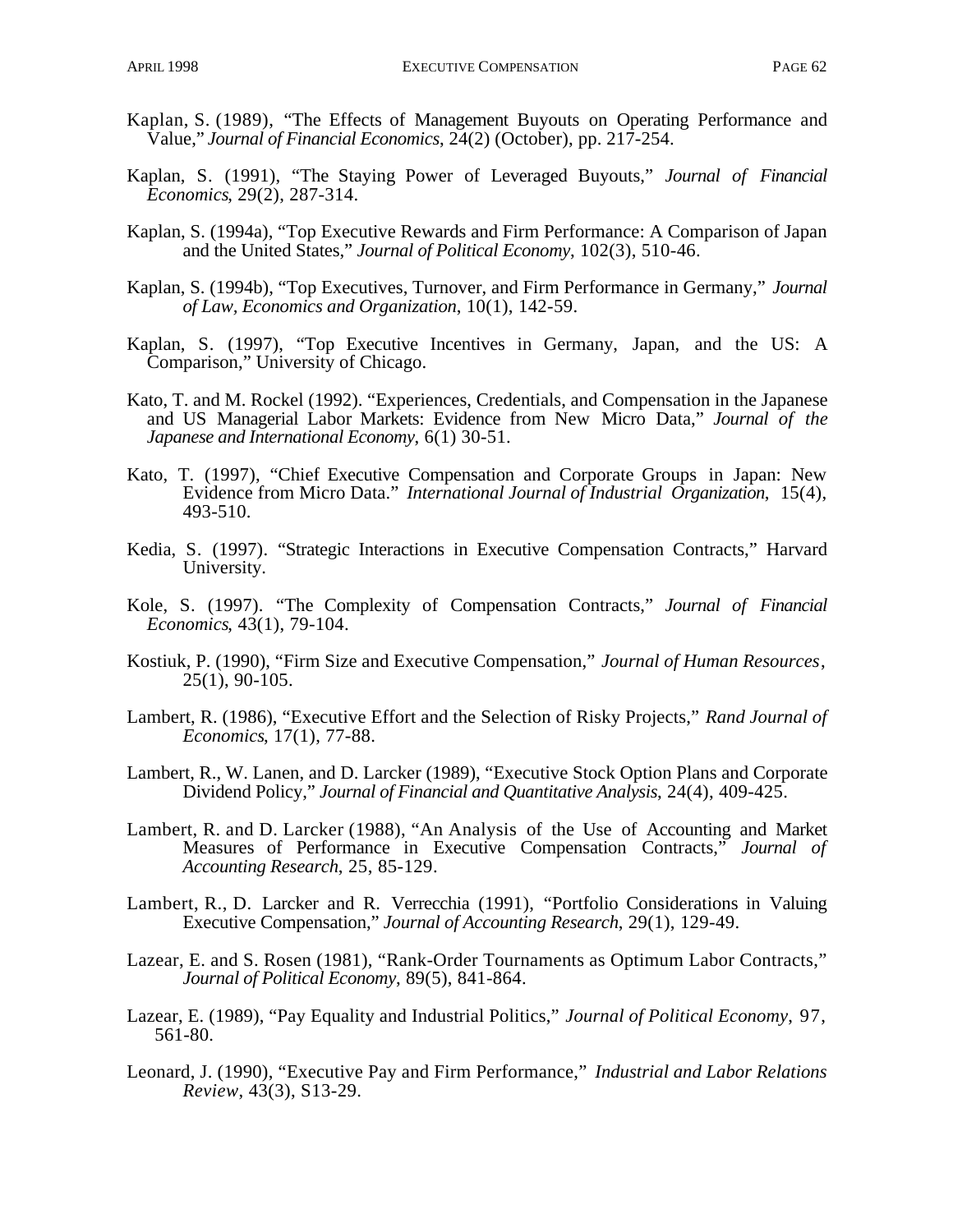- Lewellen, W. and B. Huntsman (1970), "Managerial Pay and Corporate Performance," *American Economic Review*, 60(4), 710-20.
- Lewellen, W., C. Loderer, and K. Martin (1987), "Executive Compensation and Executive Incentive Problems: An Empirical Analysis," *Journal of Accounting and Economics*, 9, 287-310.
- Lewellen, W., T. Park, and B. Ro (1996), "Self-Serving Behavior in Managers' Discretionary Information Disclosure Decisions," *Journal of Accounting and Economics*, 21(2) 227-252.
- Main, G., C. O'Reilly, and J. Wade (1995). "The CEO, the Board of Directors, and Executive Compensation: Economic and Psychological Perspectives," *Industrial and Corporate Change*, 11, 606-628.
- Main, G., C. O'Reilly, and G. Crystal (1994). "Over Here and Over There: A Comparison of Top Executive Pay in the UK and the USA," *Contributions to Labour Studies*, 4, 115- 127.
- Masson, R. (1971), "Executive Motivations, Earnings, and Consequent Equity Performance," *Journal of Political Economy*, 79(6), 1278-1292.
- McConnell, J. and H. Servaes (1990), "Additional Evidence on Equity Ownership and Corporate Value," *Journal of Financial Economics*, 27(2) (October), pp. 595-612.
- Mehran, H. (1995), "Executive Compensation Structure, Ownership, and Firm Performance," *Journal of Financial Economics*, 38(2), 163-84.
- Mehran, H., G. Nogler, and K. Schwartz (1998), "CEO Incentive Plans and Corporate Liquidation Policy" *Journal of Financial Economics*, (forthcoming).
- Mikkelson, W. and M. Partch (1997), "The Decline of Takeovers and Disciplinary Turnover," *Journal of Financial Economics*, 44, 205-228.
- Milgrom, P. and J. Roberts (1992), *Economics, Organizations, and Management*, New Jersey: Prentice Hall.
- Mirrlees, J. (1974), "Notes on Welfare Economics, Information, and Uncertainty," in M. Balch, D. McFadden, and S. Wu, eds, *Essays on Economic Behavior Under Uncertainty* (North Holland, Amsterdam).
- Mirrlees, J. (1976), "The Optimal Structure of Incentives and Authority within an Organization," *Bell Journal of Economics*, 7, 105-131.
- Mookherjee, D. (1984) "Optimal Incentive Schemes with Many Agents," *Review of Economic Studies*, 51(3), 433-446.
- Moore, M. (1973), "Management Changes and Discretionary Accounting Decisions," *Journal of Accounting Research* 11, 100-107.
- Morck, R., A. Shleifer and R. Vishny (1988), "Management Ownership and Market Valuation: An Empirical Analysis," *Journal of Financial Economics*, 20, 293-316.
- Murphy, K. J. (1985), "Corporate Performance and Managerial Remuneration: An Empirical Analysis," *Journal of Accounting and Economics*, 7(1-3), 11-42.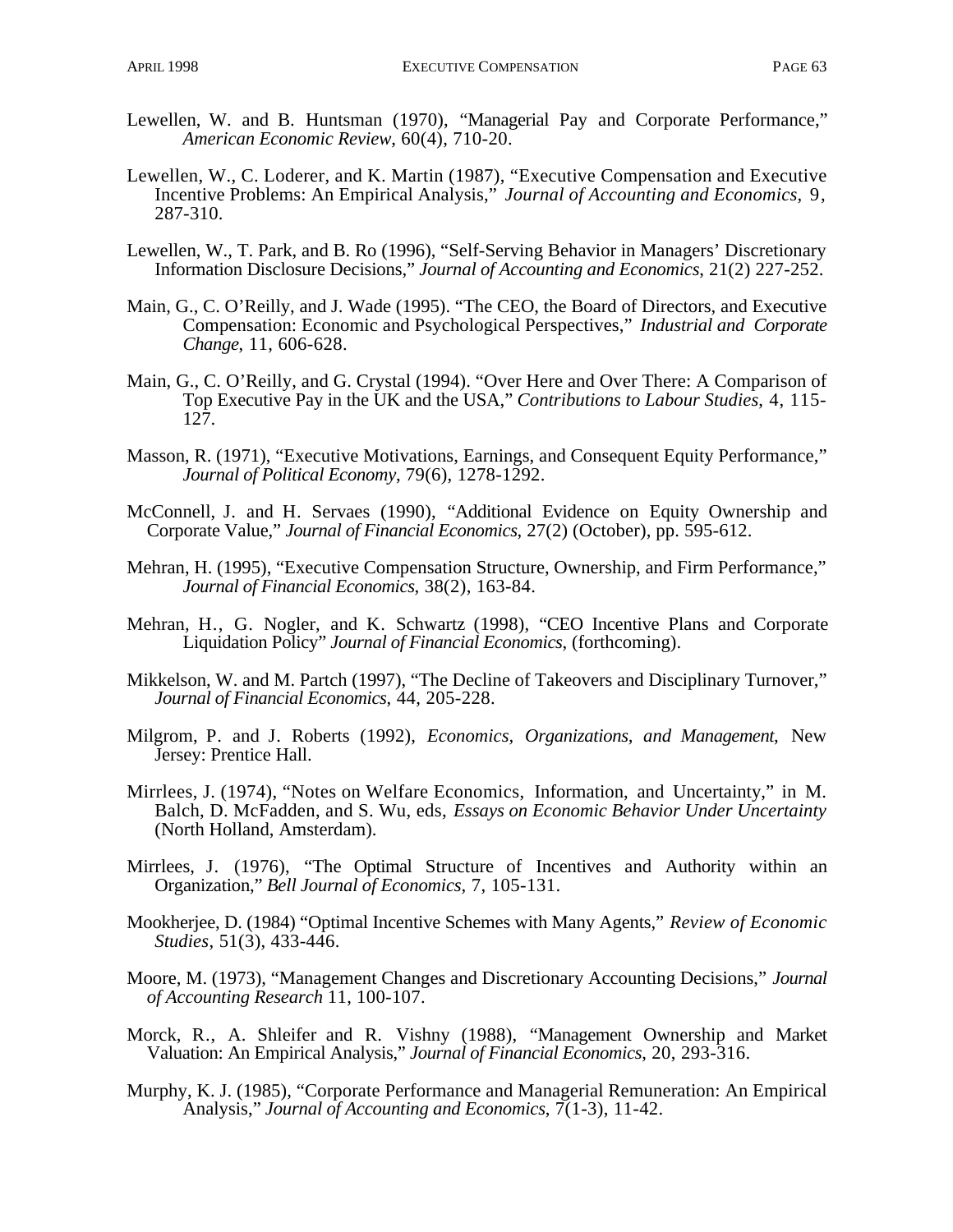- Murphy, K. J. (1986), "Incentives, Learning, and Compensation: a Theoretical and Empirical Investigation of Managerial Labor Contracts," *Rand Journal of Economics*, 17(1), 59- 76.
- Murphy, K. J. (1987), "Executive Compensation in Regulated Utilities," University of Rochester.
- Murphy, K. J. (1993), "Executive Compensation in Corporate America 1993," United Shareholders Association.
- Murphy, K. J. (1995), "Politics, Economics, and Executive Compensation," *University of Cincinnati Law Review*, 63(2).
- Murphy, K. J. (1996), "Reporting Choice and the 1992 Proxy Disclosure Rules," 11(3), 497- 515.
- Murphy, K. J. (1997), "Executive Compensation and the Modern Industrial Revolution." *International Journal of Industrial Organization*, 15(4), 417-426
- Murphy, K. J. (1998), "Performance Standards in Incentive Contracts," University of Southern California.
- Murphy, K. J. and J. Zimmerman (1993), "Financial Performance Surrounding CEO Turnover," *Journal of Accounting and Economics*, 16(1-2-3), 273-315.
- Newman, H. and H. Mozes (1997), "Compensation Committee Composition and its Influence on CEO Compensation Practices," Fordham University.
- Ofek, E. and D. Yermack (1997), "Taking Stock: Does Equity-Based Compensation Increase Managers' Ownership?" Stern School of Business, New York University.
- O'Reilly, C., B. Main and G. Crystal (1988), "CEO Compensation as Tournament and Social Comparison: A Tale of Two Theories," *Administrative Science Quarterly*, 33, 257- 274.
- O'Reilly, C., J. Wade, and T. Pollock (1998), "Overpaid CEOs and Underpaid Managers: Equity and Executive Compensation." Stanford University.
- Oyer, P. (1997), "Fiscal Year Ends and Non-Linear Incentive Contracts: The Effect on Business Seasonality," *Quarterly Journal of Economics* (forthcoming).
- Parrino, R. (1997). "CEO Turnover and Outside Succession: A Cross-Sectional Analysis," *Journal of Financial Economics*, 46, 165-197.
- Perry, T., and M. Zenner (1997), "Pay for Performance? Government Regulation and the Structure of Compensation Contracts." University of North Carolina.
- Pourciau, S. (1993), "Earnings Management and Nonroutine Executive Changes," *Journal of Accounting and Economics*, 16(1-2-3), 317-36.
- Roberts, D. (1956), "A General Theory of Executive Compensation Based on Statistically Tested Propositions," *Quarterly Journal of Economics*, 70(2), 270-294.
- Rose, N. and C. Wolfram (1997), "Regulating CEO Pay: Assessing the Impact of the Tax-Deductibility Cap on Executive Compensation," MIT (December).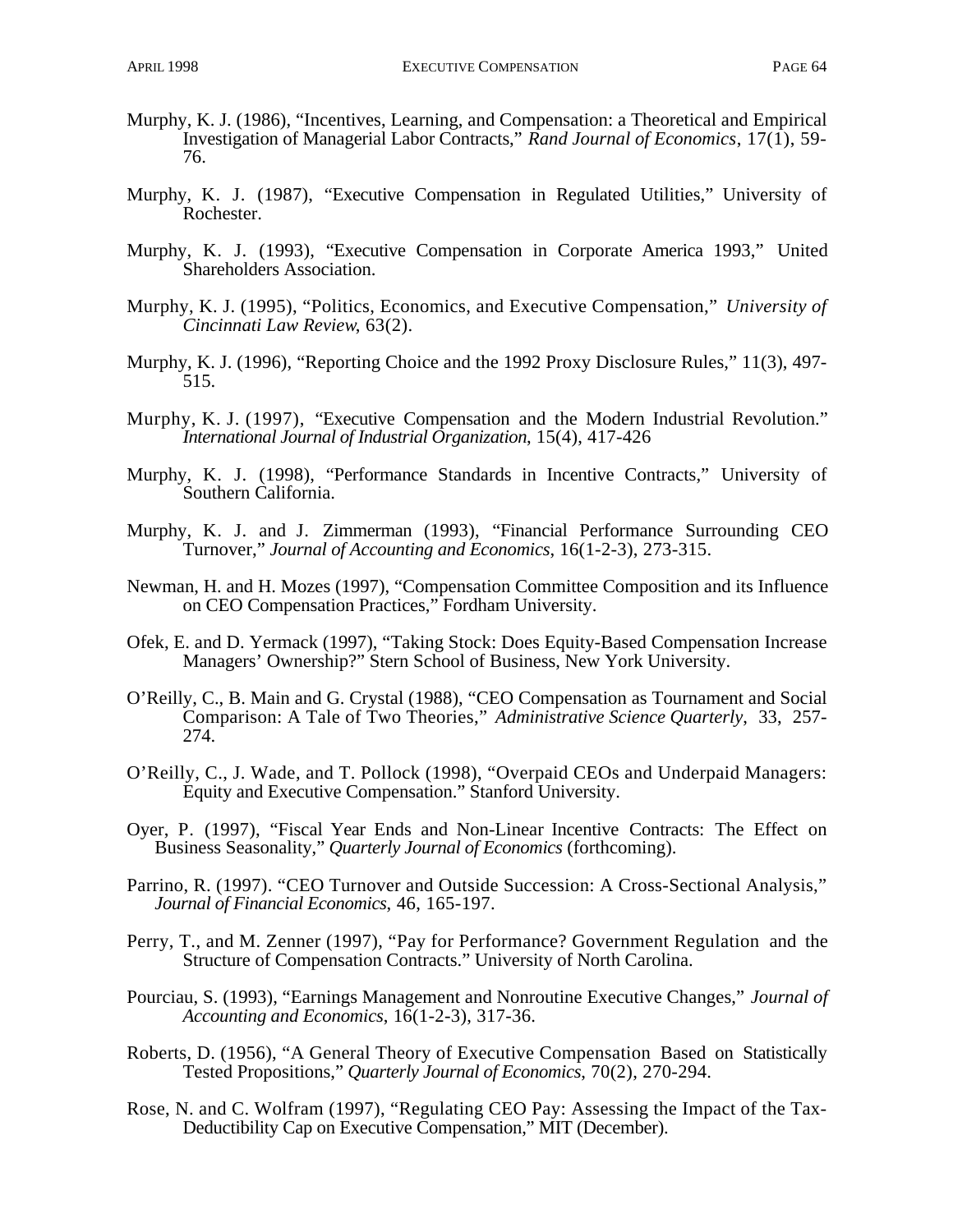- Rosen, S. (1982), "Authority, Control, and the Distribution of Earnings," *The Bell Journal of Economics*, 13(2), 311-323.
- Rosen, S. (1992), "Contracts and the Market for Executives," in *Contract Economics*, edited by Lars Wein and Hans Wijkander, Blackwell Publishers.
- Ross, S. (1973), "The Economic Theory of Agency: The Principal's Problem," *American Economic Review*. 63, 134-39.
- Saly, J. (1994), "Repricing Executive Stock Options in a Down Market," *Journal of Accounting and Economics,* 18(3), 325-356.
- Sloan, A. (1996) "Corporate Killers: The Hitmen," *Newsweek* (February 26).
- Sloan, R. (1993), "Accounting Earnings and Top Executive Compensation," *Journal of Accounting and Economics*, 16(1-2-3), 55-100.
- Smith, C. and R. Watts (1992), "The Investment Opportunity Set and Corporate Financing, Dividend, and Compensation Policies," *Journal of Financial Economics*, 32(3), 263- 92.
- Strong, J., and J. Meyer (1987), "Asset writedowns: managerial incentives and security returns," *Journal of Finance* 20, 643-663.
- Tosi, H. and L. Gomez-Mejia (1989), "The Decoupling of CEO Pay and Performance: An Agency Theory Perspective," *Administrative Science Quarterly*, 34, 169-189.
- Tosi, H. and L. Gomez-Mejia (1994), "CEO Compensation Monitoring and Firm Performance," *Academy of Management Journal*, 37(4), 1002-1016.
- Virany, B., M. Tushman, and E. Romanelli (1992), "Executive Succession and Organization Outcomes in Turbulent Environments: An Organization Learning Approach," *Organization Science*, 3(1) 72-91.
- Warner, J., R. Watts and K. Wruck (1988), "Stock Prices and Top Management Changes," *Journal of Financial Economics*, 20, 461-92.
- Weisbach, M. (1988), "Outside Directors and CEO Turnover," *Journal of Financial Economics*, 20(1-2), 461-60.
- Weisbach, M. (1993), "The CEO and the Firm's Investment Decisions," *Journal of Financial Economics*, 37(2), 159-188.
- Wruck, K. (1994), Financial Policy, Internal Control, and Performance: Sealed Air Corporation's Leveraged Special Dividend, *Journal of Financial Economics*, volume 36, pp. 157-192.
- Yermack, D. (1995), "Do Corporations Award CEO Stock Options Effectively?" *Journal of Financial Economics*, 39(2-3), 237-69.
- Yermack, D. (1997), "Good Timing: CEO Stock Option Awards and Company News Announcements," *Journal of Finance*, 52(2), 449-476
- Zhou, X. (1997), "CEO Pay, Firm Size, and Corporate Performance: Evidence from Canada," University of Toronto.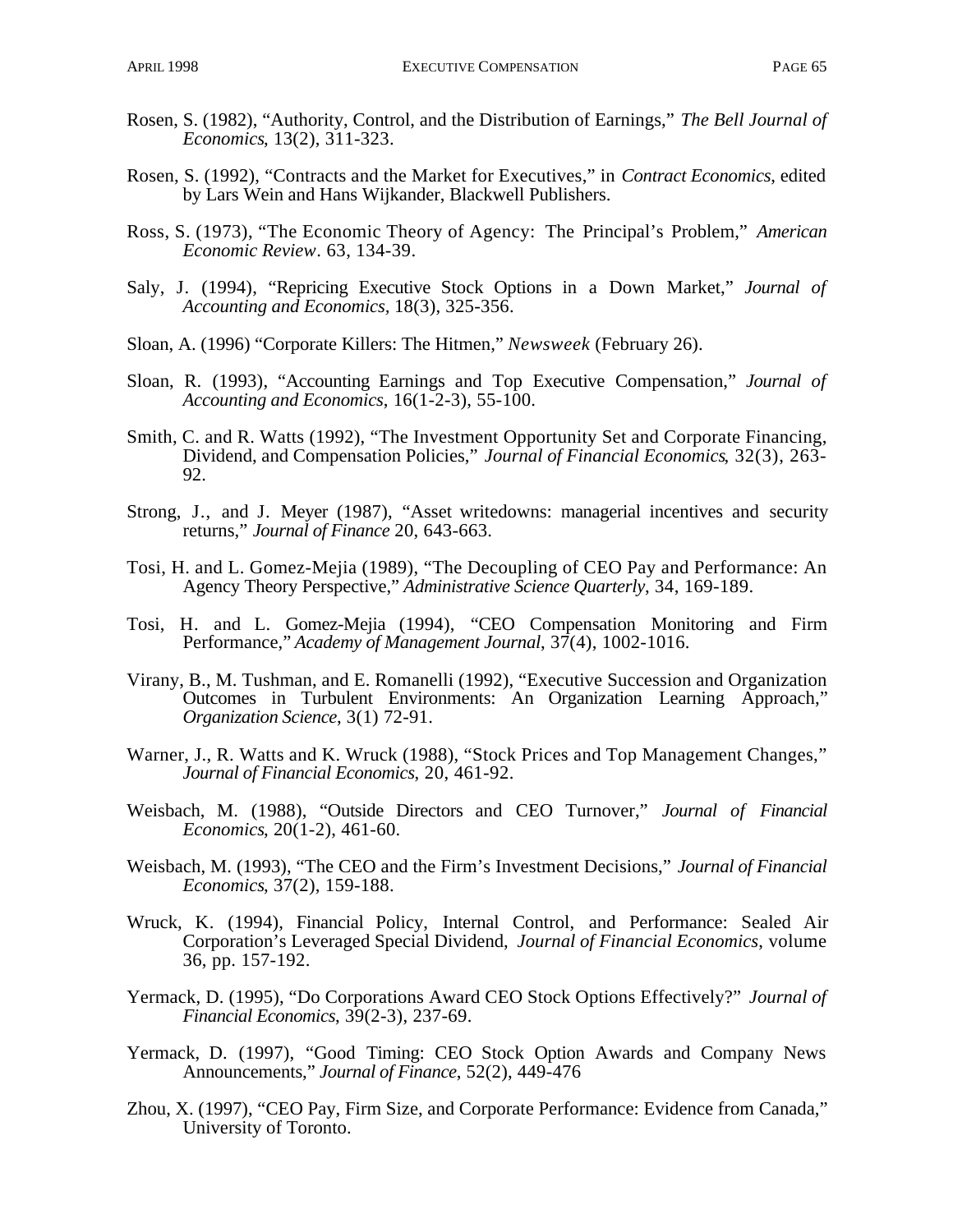|                  | Year    |         |         |         |         |         |  |
|------------------|---------|---------|---------|---------|---------|---------|--|
| Industry         | 1970-   | 1975-   | 1980-   | 1985-   | 1990-   | 1995-   |  |
|                  | 1974    | 1979    | 1984    | 1989    | 1994    | 1996    |  |
| Mining $&$       | .246    | .251    | .222    | .225    | .263    | .323    |  |
| Manufacturing    | $[.37]$ | $[.40]$ | $[.30]$ | $[.24]$ | [.30]   | $[.18]$ |  |
| Financial        | .299    | .293    | .262    | .269    | .091    | .220    |  |
| <b>Services</b>  | $[.48]$ | $[.48]$ | $[.42]$ | $[.28]$ | $[.02]$ | $[.08]$ |  |
| <b>Utilities</b> | .344    | .341    | .283    | .234    | .219    | .211    |  |
|                  | [.33]   | $[.29]$ | $[.17]$ | $[.11]$ | $[.16]$ | $[.13]$ |  |
| Other            | .244    | .191    | .150    | .130    | .186    | .198    |  |
|                  | [.33]   | $[.23]$ | $[.15]$ | $[.06]$ | $[.10]$ | $[.11]$ |  |

# **Table 1 Estimated Elasticity of CEO Salary and Bonus with Respect to Firm Revenues, 1970-1996**

Note:  $R^2$  in brackets. Elasticities computed from regressions of Log(Salary & Bonus) on Log(Sales) for S&P 500 companies,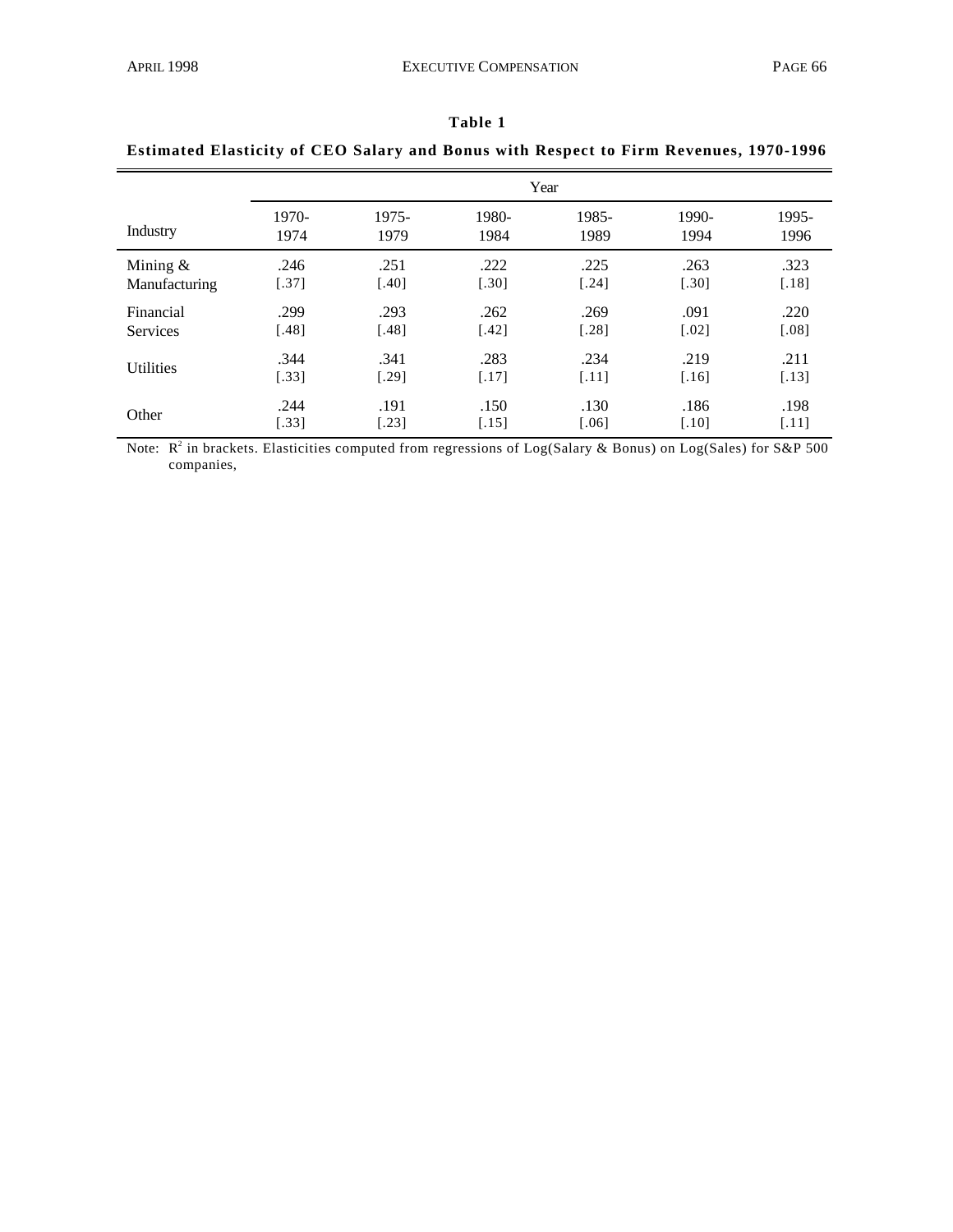### **Table 2**

## **Performance Measures Used in Annual Incentive Plans in 177 Large U. S. Corporations**

|                                                                                                         | Industrials<br>$(n=125)$                                                                                                                                                                                          |                                                                                | Finance & Insurance<br>$(n=21)$                                                                  |                                  | <b>Utilities</b><br>$(n=31)$                                                                                                                                                                                         |                                                                                   |  |
|---------------------------------------------------------------------------------------------------------|-------------------------------------------------------------------------------------------------------------------------------------------------------------------------------------------------------------------|--------------------------------------------------------------------------------|--------------------------------------------------------------------------------------------------|----------------------------------|----------------------------------------------------------------------------------------------------------------------------------------------------------------------------------------------------------------------|-----------------------------------------------------------------------------------|--|
| Firms with a Single<br>Performance Measure                                                              | 50                                                                                                                                                                                                                |                                                                                | 11                                                                                               |                                  | 7                                                                                                                                                                                                                    |                                                                                   |  |
| Performance Measures<br>(Number of Firms)                                                               | Earnings <sup>a</sup><br>$EBIT^b$<br>EVA <sup>c</sup><br>Discretionary<br>Indiv. Perform<br>Other Financial                                                                                                       | (32)<br>(7)<br>(5)<br>(2)<br>(2)<br>(2)                                        | Earnings <sup>a</sup><br>$EBIT^b$<br>Discretionary                                               | (8)<br>(2)<br>(1)                | Earnings <sup>a</sup><br>EVA <sup>c</sup>                                                                                                                                                                            | (6)<br>(1)                                                                        |  |
| Firms with Two or More<br>Performance Measure                                                           | 75                                                                                                                                                                                                                |                                                                                | 10                                                                                               |                                  |                                                                                                                                                                                                                      | 24                                                                                |  |
| Are Measures Additive?                                                                                  | Yes=83%                                                                                                                                                                                                           |                                                                                | Yes=70%                                                                                          |                                  |                                                                                                                                                                                                                      | Yes=67%                                                                           |  |
| Performance Measures<br>(Number of Firms)                                                               | Earnings <sup>a</sup><br>$EBIT^b$<br>Indiv. Perform<br><b>Sales</b><br>Cust. Satisf.<br><b>Strategic Goals</b><br><b>Stock Price</b><br>Discretionary<br>Op. Objective<br>EVA <sup>c</sup><br>Other:<br>Financial | (80)<br>(32)<br>(25)<br>(21)<br>(6)<br>(5)<br>(5)<br>(4)<br>(4)<br>(3)<br>(11) | Earnings <sup>a</sup><br>Indiv. Perform<br><b>Sales</b><br>Op. Objectives<br>Other:<br>Financial | (19)<br>(3)<br>(1)<br>(1)<br>(1) | Earnings <sup>a</sup><br>Costs<br>Op. Objectives<br>Cust. Satisf.<br>$EBIT^b$<br><b>Sales</b><br>Safety<br><b>Strategic Goals</b><br>Indiv. Perform<br><b>Stock Price</b><br>EVA <sup>c</sup><br>Other:<br>Financial | (23)<br>(9)<br>(7)<br>(6)<br>(6)<br>(3)<br>(3)<br>(3)<br>(2)<br>(2)<br>(1)<br>(3) |  |
|                                                                                                         | Non-Financial                                                                                                                                                                                                     | (13)                                                                           | Non-Financial                                                                                    | (0)                              | Non-Financial                                                                                                                                                                                                        | (5)                                                                               |  |
| Is accounting performance<br>measured in absolute dollars,<br>expressed as a return (e.g.,              | Dollar Value<br>Margin/Return<br>Per Share                                                                                                                                                                        | 44%<br>20%<br>19%                                                              | Dollar Value<br>Margin/Return<br>Per Share                                                       | 19%<br>52%<br>26%                | Dollar Value<br>Margin/Return<br>Per Share                                                                                                                                                                           | 22%<br>32%<br>34%                                                                 |  |
| ROE), measured per-share<br>(e.g., EPS), and/or measured<br>as the growth or change<br>from prior year? | <b>Growth Rates:</b><br>Dollar Value<br>Margin/Return<br>Per Share                                                                                                                                                | 10%<br>1%<br>6%                                                                | <b>Growth Rates:</b><br>Dollar Value                                                             | 4%                               | <b>Growth Rates:</b><br>Dollar Value<br>Per Share                                                                                                                                                                    | 5%<br>5%                                                                          |  |

Source: Data extracted from Towers Perrin's *Annual Incentive Plan Design Survey*, 1997.

<sup>a</sup>Earnings includes net income, pre-tax net income, and returns on assets, equity, and capital.

<sup>b</sup>EBIT (Earnings before Interest and Taxes) includes Operating Income, EBITDA, and other cash flow measures.

c EVA (Economic Value Added) generally equals a measure of operating income less a charge for capital.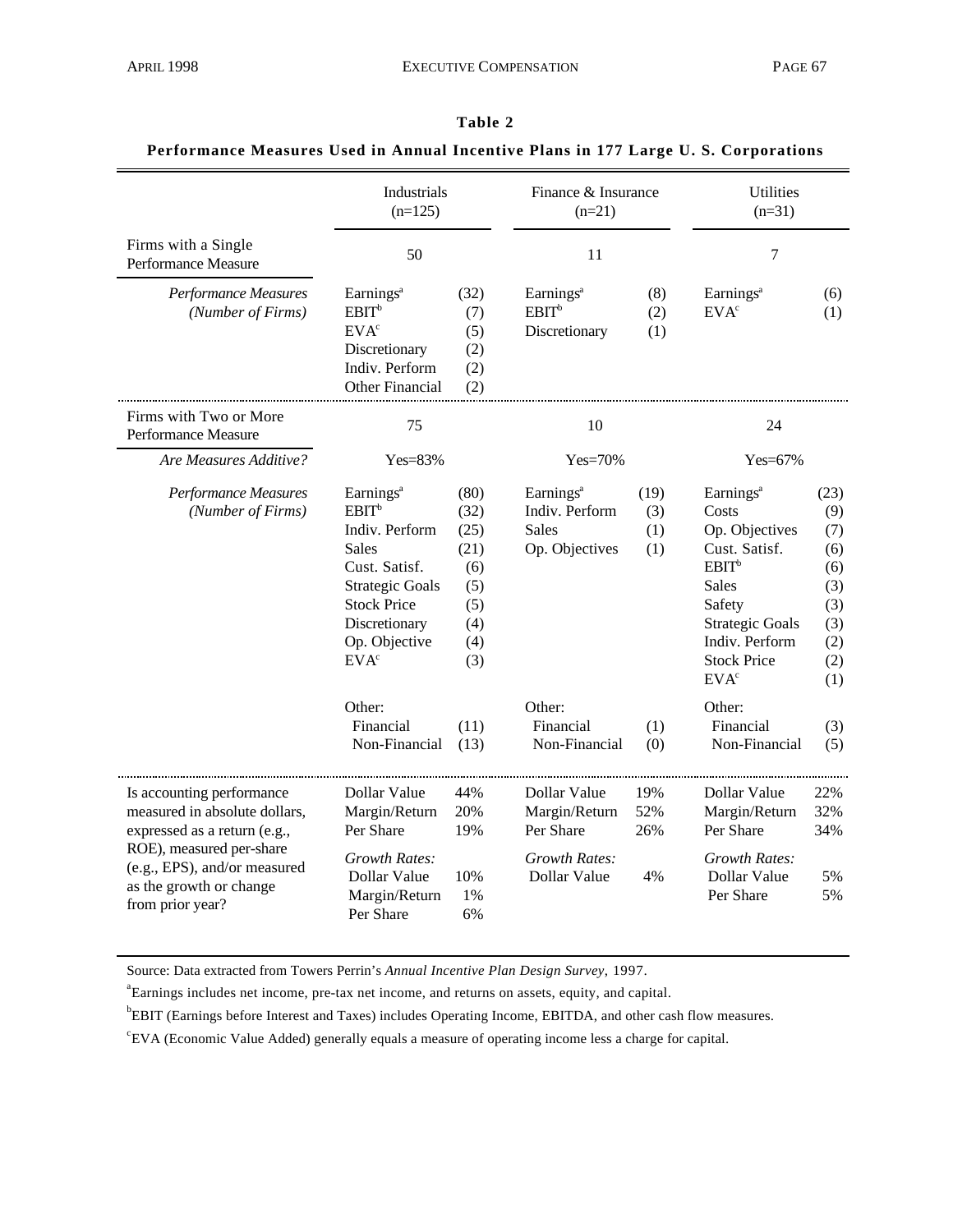#### **Table 3**

#### Industrials  $(n=125)$ Finance & Insurance  $(n=21)$ **Utilities**  $(n=31)$ Performance Standards Based on a Single Criterion *Number of Earnings-Based Measures* 164 24 23 *Performance Standards (% of Measures)* Budget 54% Prior-Year 14% Discretionary 8% Peer Group 14% Timeless Std 4% Cost of Capital 6% Budget 38% Prior-Year 8% Discretionary 4% Peer Group 46% Timeless Std 4% Cost of Capital 0% Budget 35% Prior-Year 9% Discretionary 30% Peer Group 26% Timeless Std 0% Cost of Capital 0% Performance Standards Based on Multiple Criteria *Number of Earnings-Based Measures* <sup>76</sup> <sup>15</sup> <sup>23</sup> *Performance Standards (% of Measures)* Budget 70% Prior-Year 66% Discretionary 59% Ext. Peer Group 16% Timeless Std 9% Cost of Capital 7% Budget 87% Prior-Year 47% Discretionary 47% Ext. Peer Group 53% Timeless Std 0% Cost of Capital 0% Budget 70% Prior-Year 48% Discretionary 74% Ext. Peer Group 17% Timeless Std 9% Cost of Capital 9%

### **Performance Standards Used in Annual Incentive Plans in 177 Large U. S. Corporations**

Source: Data extracted from Towers Perrin's *Annual Incentive Plan Design Survey*, 1997. Earnings-based measures include sales, operating income, EVA, cash flow, EBIT, pre-tax income, and net income.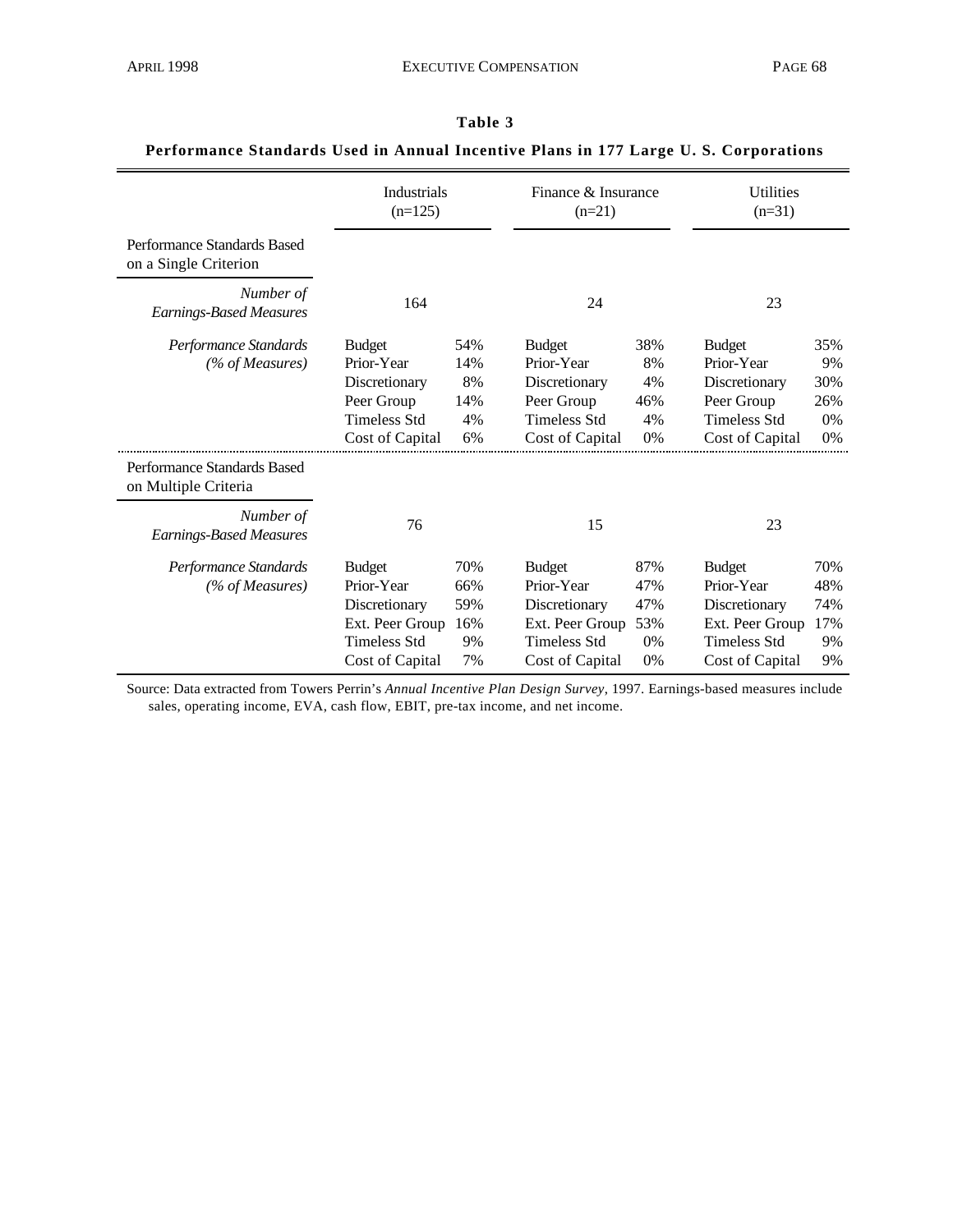|                                           | Industrials<br>$(n=125)$ | Finance & Insurance<br>$(n=21)$ | <b>Utilities</b><br>$(n=31)$ |
|-------------------------------------------|--------------------------|---------------------------------|------------------------------|
| Type of Payouts:                          |                          |                                 |                              |
| "80/120" Plans <sup>a</sup>               | 42%                      | 14%                             | 39%                          |
| Formula-Based Pool <sup>b</sup>           | 10%                      | 14%                             |                              |
| Modified "Sum-of-Targets"                 | 29%                      | 43%                             | 32%                          |
| Discretionary Poold                       | 5%                       | 10%                             | 3%                           |
| Other                                     | 15%                      | 19%                             | 26%                          |
| Shape of Payouts in<br>"Incentive Zone":  |                          |                                 |                              |
| Convex                                    | 27%                      | 14%                             | 13%                          |
| Linear                                    | 16%                      | 38%                             | 16%                          |
| Concave                                   | 15%                      | 10%                             | 23%                          |
| Mixture $(2+Measures)$                    | 9%                       |                                 | 3%                           |
| Discretionary/Other                       | 33%                      | 38%                             | 45%                          |
| Bonus Paid at "Threshold"<br>Performance? |                          |                                 |                              |
| Yes                                       | 56%                      | 48%                             | 58%                          |
| N <sub>o</sub>                            | 14%                      |                                 | 7%                           |
| Discretionary/Other                       | 30%                      | 52%                             | 36%                          |
| <b>Bonus Capped?</b>                      |                          |                                 |                              |
| Yes                                       | 87%                      | 81%                             | 90%                          |
| N <sub>o</sub>                            | 13%                      | 19%                             | 10%                          |

# **Table 4 Pay-Performance Relations in Annual Incentive Plans in 177 Large U. S. Corporations**

Source: Data extracted from Towers Perrin's *Annual Incentive Plan Design Survey*, 1997. Payout-shapes based on earnings-based performance measures, including sales, operating income, EVA, cash flow, EBIT, pre-tax income, and net income.

<sup>a</sup>Plan depicted in Figure 5 in which threshold performance is defined in terms of some percentage (typically 80%) of target performance, and the bonus cap is reached at some higher percentage (typically 120%) of target performance.

<sup>b</sup>A typical formula-based pool is "5% of Net Income in excess of 12% Return on Equity." Once determined, the pool is allocated to individuals based on formula and/or discretion.

<sup>c</sup>The bonus pool under a "sum-of-targets" approach equals the sum of each participant's target bonus, modified up or down depending on company performance. The pool is then allocated to individuals based either on formula or discretion.

<sup>d</sup>Under a typical discretionary pool, top managers and the compensation committee review a variety of year-end performance measures, and subjectively determine the magnitude of the bonus pool.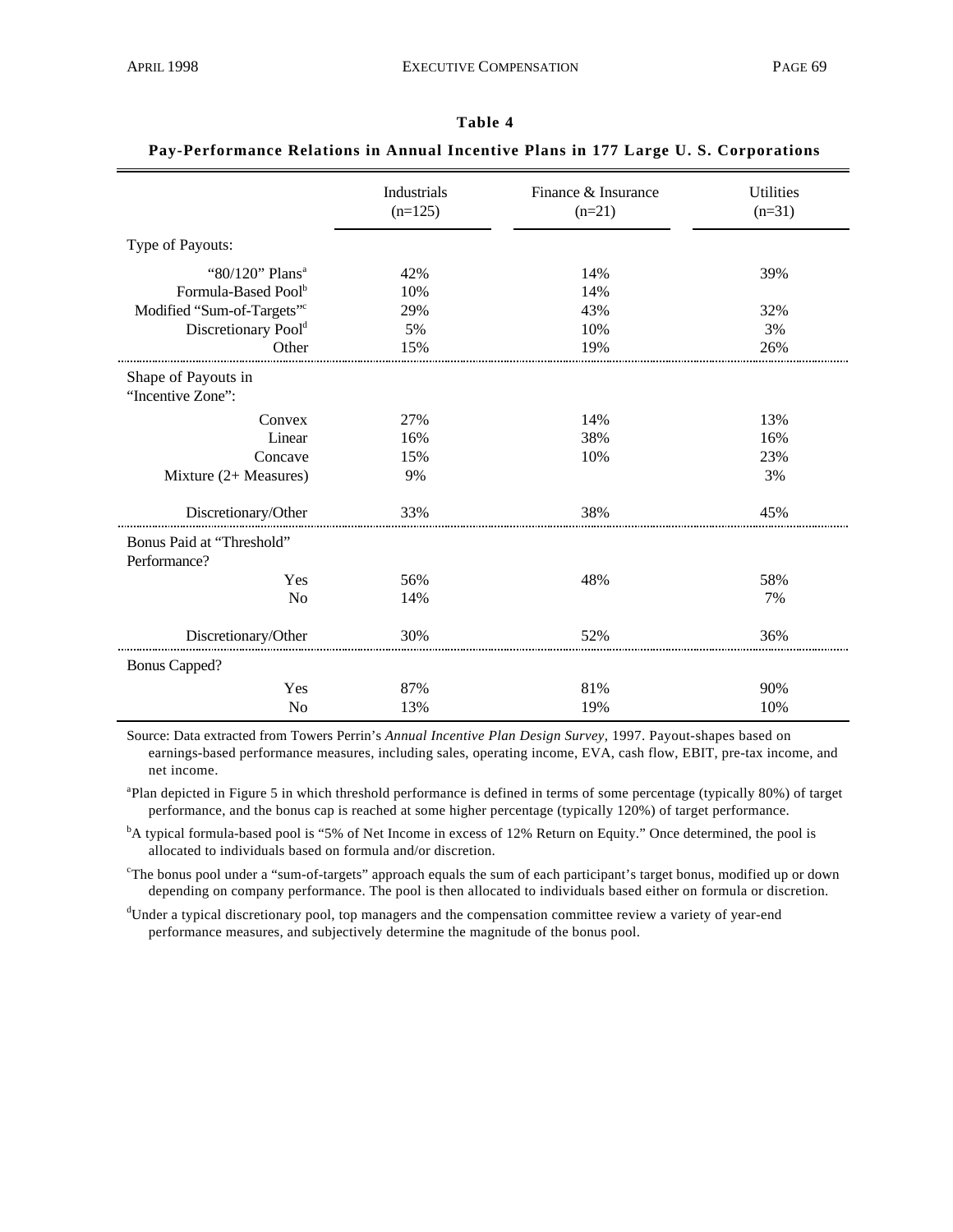#### **Table 5**

# Type of Option Grant Number of Companiesb Number of Grants CEO received *no* options in fiscal 1992 373 CEO received options in fiscal 1992 627 853 *A. Type of Option* Replacement Options<sup>c</sup> 5 5 Reload Options<sup>d</sup> 26 120 Regular Option Grants 618 618 728 *B. Exercise Prices (Regular Grants)* Exercise price is Fair Market Value (FMV) 601 692 "Discount" (Exercise Price < FMV) 21 22 "Premium" (Exercise Price > FMV) 6 11 Exercise Price increases over time 2 2 2 2 Exercise Price indexed to market or peers 1 1 *C. Term of Option (Regular Grants)* Term < 5 years 14 14  $Term = 5 \text{ years}$  36 41  $5 \text{ years} < \text{Term} < 10 \text{ years}$  36 41  $Term = 10 \text{ years}$  528 602  $Term > 10 \text{ years}$  23 27 Term depends on Performance 2 2 2 *D. Dividend Protection (Regular Grants)* Yes 7 8 No 611 720

#### **Distribution of CEO Option Grants for 1,000 Companies in Fiscal 1992a**

<sup>a</sup> Data extracted from company proxy statements (see Murphy, 1993, 1995). Fiscal 1992 includes sample firms with fiscal closings from October 1992 through June 1993.

<sup>b</sup> Totals do not add to 1,000 because some firms grant options in multiple categories.

 $c$  Replacement options are previously granted options that are reissued at lower exercise prices following large declines in the company's stock price.

<sup>d</sup> Reload options are new options granted to replace shares used to finance exercise of existing options.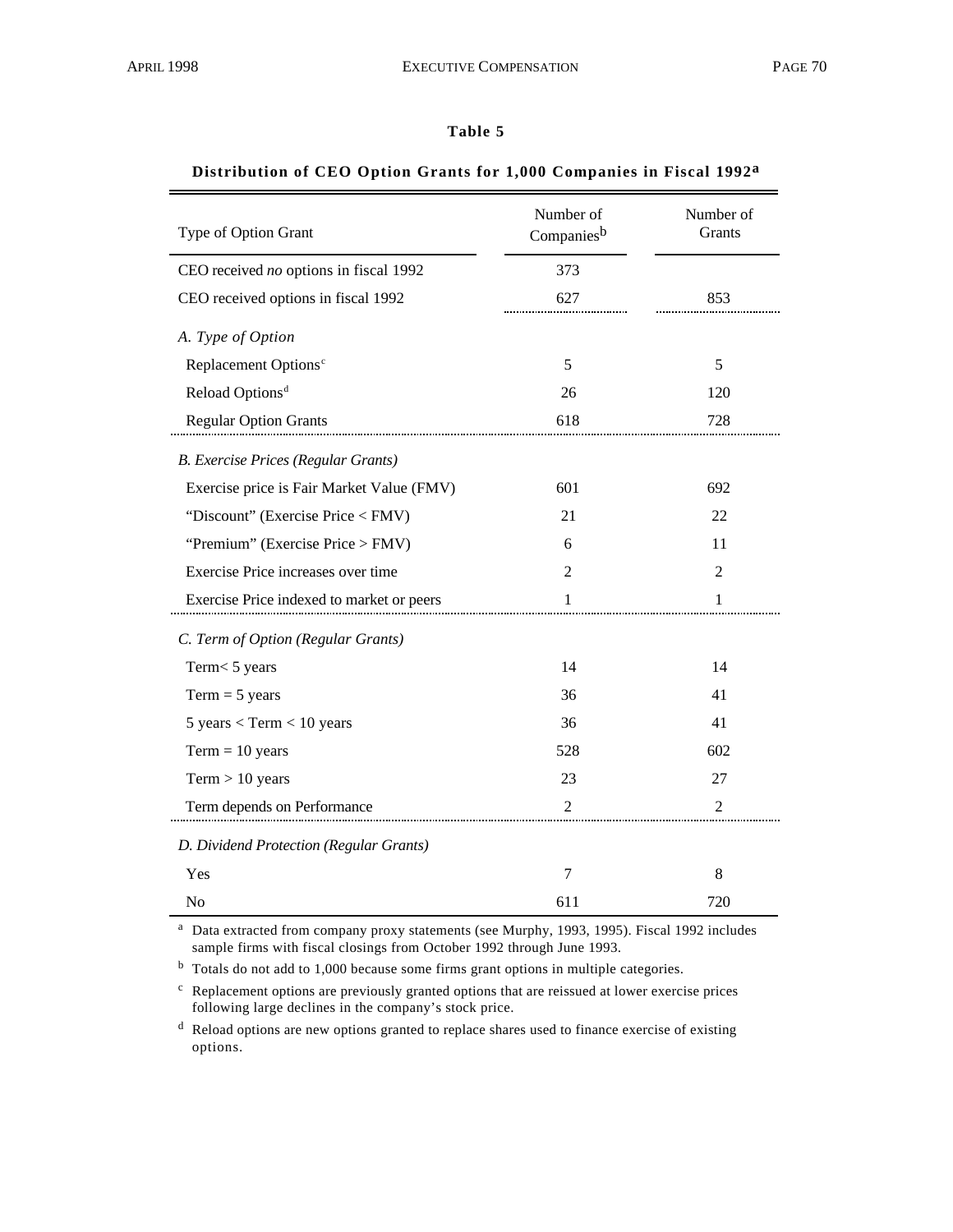|                                  |                        | Restricted<br>Stock | Discount<br>Option | <b>FMV</b><br>Option | Premium<br>Option |
|----------------------------------|------------------------|---------------------|--------------------|----------------------|-------------------|
|                                  | <b>Stock Price:</b>    | \$30.00             | \$30.00            | \$30.00              | \$30.00           |
| <b>Exercise Price:</b>           |                        | \$0                 | \$15.00            | \$30.00              | \$60.00           |
| <b>Black-Scholes Value:</b>      |                        | \$30.00             | \$22.88            | \$17.60              | \$11.12           |
| <b>Relative Risk</b><br>Aversion | % of Wealth<br>in Firm |                     |                    |                      |                   |
| 1.0                              | 50%                    | \$30.00             | \$22.88            | \$17.60              | \$11.12           |
| 1.0                              | 75%                    | \$27.03             | \$17.46            | \$13.43              | \$6.51            |
| 1.0                              | 90%                    | \$22.90             | \$13.38            | \$7.88               | \$4.43            |
| 2.0                              | 50%                    | \$19.94             | \$12.76            | \$7.80               | \$3.30            |
| 2.0                              | 75%                    | \$14.31             | \$7.42             | \$3.57               | \$1.17            |
| 2.0                              | 90%                    | \$10.73             | \$4.33             | \$1.62               | \$0.45            |
| 3.0                              | 50%                    | \$15.67             | \$8.63             | \$4.28               | \$1.27            |
| 3.0                              | 75%                    | \$10.90             | \$4.31             | \$1.36               | \$.25             |
| 3.0                              | 90%                    | \$7.84              | \$2.04             | \$0.39               | \$0.05            |

| Table 6                                                                               |  |  |  |  |  |  |  |
|---------------------------------------------------------------------------------------|--|--|--|--|--|--|--|
| Certainty-Equivalent Values of Stock Options to Undiversified, Risk-Averse Executives |  |  |  |  |  |  |  |

Note: The certainty equivalent is calculated as the amount of cash the executive would willingly give up to receive one option, assuming constant relative risk aversion and assuming that all stock and options are held for ten years. Wealth invested in firm is assumed to be divided between (non-dividend-paying) stock and options; wealth invested elsewhere is assumed to grow at the risk-free rate,  $r_f = 7\%$ . The distribution of stock prices in 10 years is assumed to be lognormal with volatility = 31 and expected value  $(r_f + (r_m - r_f) - \frac{2}{2})T$ , where T=10,  $r_m$ =13%, and =1.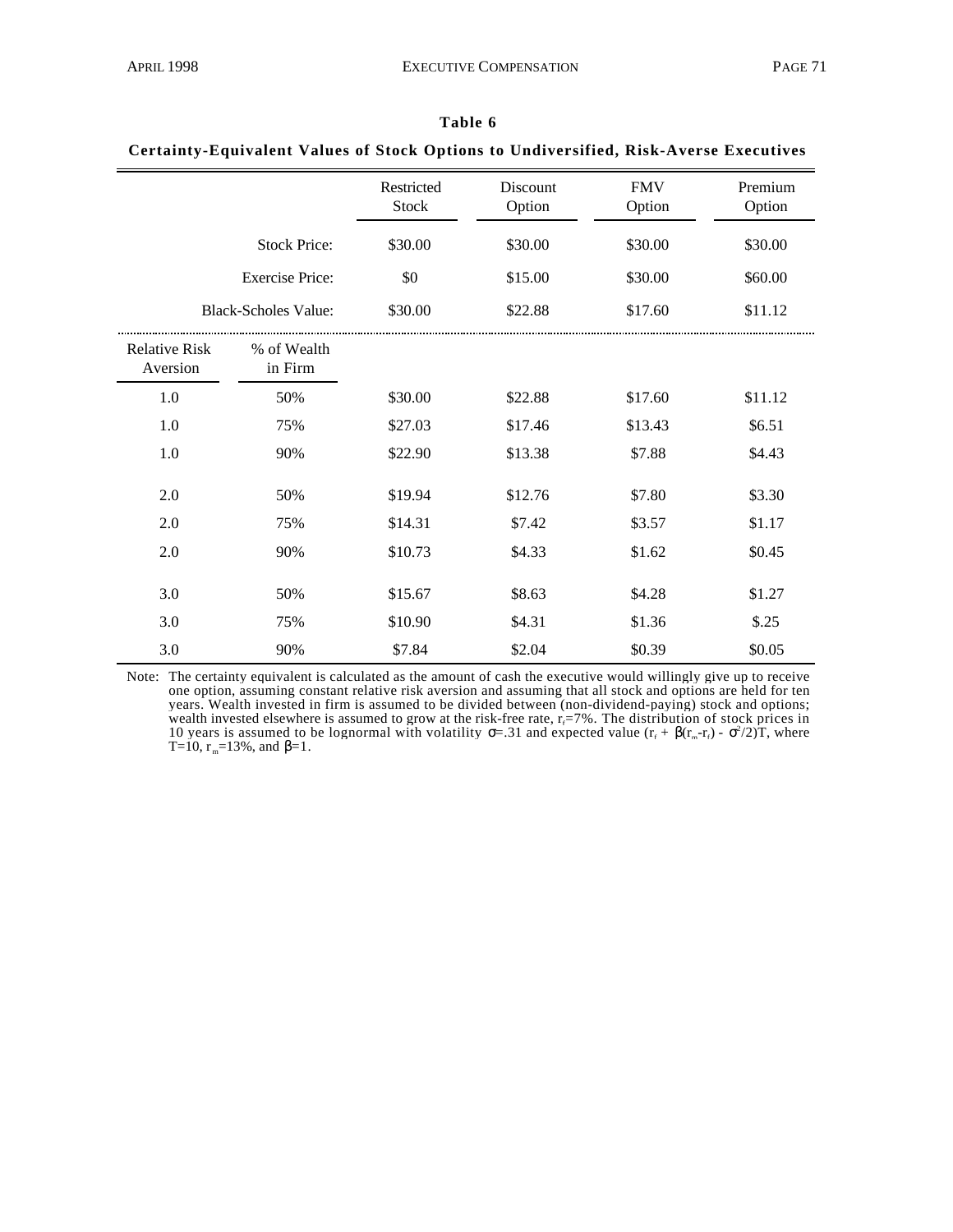|                               |                 | Dependent Variable:<br>In(Cash Compensation) |                | Dependent Variable:<br>(Cash Compensation) |                |                |  |
|-------------------------------|-----------------|----------------------------------------------|----------------|--------------------------------------------|----------------|----------------|--|
| <b>Independent Variable</b>   | 1970s           | 1980s                                        | 1990-<br>1996  | 1970s                                      | 1980s          | 1990-<br>1996  |  |
| A. S&P 500 INDUSTRIALS        | (1)             | (2)                                          | (3)            | (4)                                        | (5)            | (6)            |  |
| Intercept                     | .0476<br>(11.8) | .0423<br>(8.1)                               | .0593<br>(6.2) | 35.47<br>(9.5)                             | 63.08<br>(6.8) | 76.70<br>(4.1) |  |
| $Ln(1+Return)$                | .0940<br>(7.8)  | .2143<br>(11.8)                              | .2625<br>(8.1) |                                            |                |                |  |
| (Shareholder Wealth)          |                 |                                              |                | .0042<br>(3.1)                             | .0173<br>(5.7) | .0138<br>(4.1) |  |
| $R^2$                         | .0273           | .0558                                        | .0281          | .0042                                      | .0136          | .0078          |  |
| Sample Size                   | 2,192           | 2,353                                        | 2,263          | 2,192                                      | 2,341          | 2,103          |  |
| <b>B. S&amp;P 500 FINANCE</b> |                 |                                              |                |                                            |                |                |  |
| Intercept                     | .0478<br>(5.7)  | .0620<br>(5.3)                               | .0312<br>(1.9) | 26.47<br>(4.4)                             | 30.19<br>(1.4) | 296.6<br>(1.3) |  |
| $Ln(1+Return)$                | .1072<br>(4.0)  | .2889<br>(6.6)                               | .4918<br>(9.7) |                                            |                |                |  |
| (Shareholder Wealth)          |                 |                                              |                | .0164<br>(3.6)                             | .1406<br>(7.6) | .0875<br>(1.1) |  |
| $R^2$                         | .0556           | .1135                                        | .1921          | .0450                                      | .1476          | .0034          |  |
| Sample Size                   | 270             | 339                                          | 399            | 270                                        | 339            | 372            |  |
| C. S&P 500 UTILITIES          |                 |                                              |                |                                            |                |                |  |
| Intercept                     | .0252<br>(4.4)  | .0736<br>(7.3)                               | .0677<br>(5.1) | 9.888<br>(3.2)                             | 47.28<br>(5.6) | 47.37<br>(3.3) |  |
| $Ln(1+Return)$                | .0732<br>(3.3)  | .0880<br>(2.1)                               | .3983<br>(6.4) |                                            |                |                |  |
| (Shareholder Wealth)          |                 |                                              |                | .0165<br>(3.0)                             | .0108<br>(1.4) | .0507<br>(4.3) |  |
| $R^2$                         | .0410           | .0160                                        | .1389          | .0347                                      | .0072          | .0731          |  |
| Sample Size                   | 252             | 285                                          | 256            | 252                                        | 285            | 232            |  |

| CEO Pay-Performance Elasticities and Sensitivities for Cash Compensation, by Industry |  |  |  |
|---------------------------------------------------------------------------------------|--|--|--|
|                                                                                       |  |  |  |

Note:t-statistics in parentheses. Sample is based on all CEOs included in the S&P 500. Data prior to 1992 extracted from *Forbes* Annual Compensation Surveys; data in 1992 and later from Compustat's ExecuComp database. Compensation in thousands of 1996-constant dollars; shareholder wealth measured in \$millions. Cash pay includes salaries, bonuses, and small amounts of other cash compensation.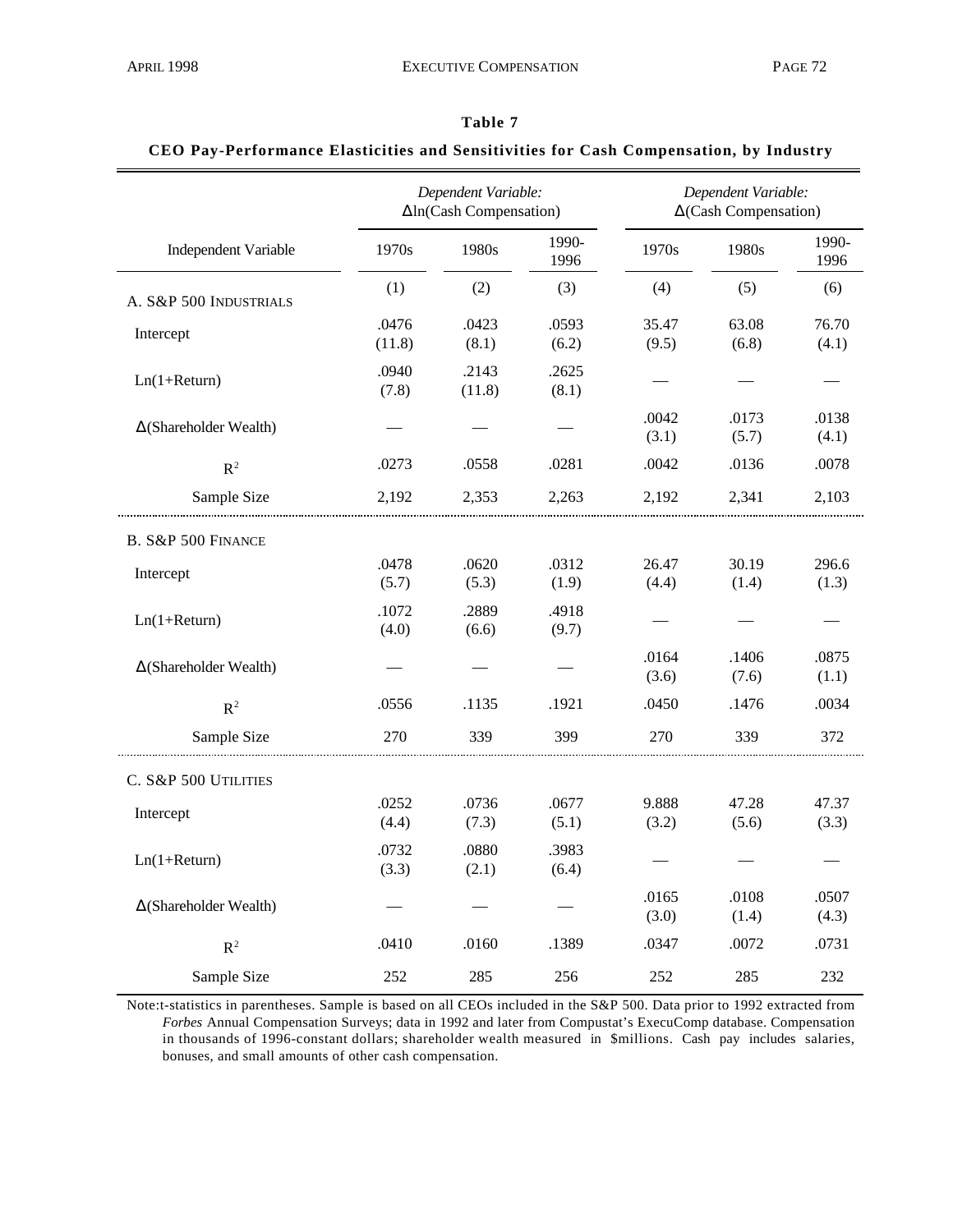#### *Dependent Variable:* ln(Cash Compensation) Independent Variable 1970s 1980s 1990-1996 (1) (2) (3) (4) (5) (6) (7) (8) (9) A. S&P 500 INDUSTRIALS Ln(1+Return)  $.1112$ .1147 .1129 .2740 .2581 .2774 .3158 .3392 .3504 (6.7) (7.7) (6.8) (12.8) (13.4) (13.0) (10.8) (12.5) (9.6) Ln(1+Industry Return)  $-0.0360$ .0088 -.1894 -.0918 -.1756 -.0621  $(-1.5)$ (0.3)  $(-5.2)$ (-2.1)  $(-3.5)$ (-1.2) -.0601 -.3196 -.2494 -.4928 -.4436 -.0671 Ln(1+Market Return) — (-2.3)  $(-1.8)$ (-6.3)  $(-4.1)$ (-5.6) (-4.5)  $R^2$ <sup>2</sup> .0283 .0297 .0297 .0665 .0714 .0732 .0333 .0415 .0420 Sample Size 2,192 2,192 2,192 2,354 2,354 2,354 2,264 2,264 2,264 . . . . . . . . . . . . . . B. S&P 500 FINANCE .0946 .7070 Ln(1+Return)  $.0778$ .1173 .2687 .2845 .2691 .6988 .6993 (1.8)  $(2.7)$ (2.1) (5.0) (7.6) (5.0) (9.4) (9.9) (9.5) Ln(1+Industry Return)  $.0473$ .1349 .0667 .0602 -.4669 -.0861  $(0.8)$ (1.6)  $(0.7)$ (0.5)  $(-3.7)$  $(-0.4)$ -.0202 .0480 .0165 -.1430 -.7310 -.6234  $Ln(1+Market Return)$ (-0.3)  $(-1.4)$ (0.4)  $(0.1)$ (-4.1) (-1.7)  $R^2$ <sup>2</sup> .0581 .0559 .0650 .1147 .1140 .1147 .2196 .2250 .2252 Sample Size 270 270 270 339 339 339 399 399 399 C. S&P 500 UTILITIES Ln(1+Return) .0771 .0667 .0773 .1016 .0967 .1012 .4305 .4238 .4292 (2.2) (2.2) (2.2) (2.3) (2.3) (2.3) (5.8) (5.8) (5.7) Ln(1+Industry Return)  $-0.0056$ -.0481 -.0868 -.0444 -.1115 -.1826  $(-0.1)$  $(-0.7)$  $(-0.8)$ (-0.3)  $(-0.8)$  $(-0.5)$ .0130 .0496 -.0790 -.0566 -.0881 .0751 Ln(1+Market Return) — (0.3)  $(0.7)$ (-0.9)  $(-0.5)$  $(-0.7)$ (0.2) <sup>2</sup> .0410 .0414 .0431 .0182 .0187 .0191 .1411 .1404 .1413  $R^2$ Sample Size 252 252 252 285 285 285 256 256 256

# **Coefficients of Ordinary Least Squares Regressions of ln(CEO Cash Compensation) on Firm, Industry, and Market Rates of Return on Common Stock, 1970-1996**

Note:t-statistics in parentheses. Regressions include (suppressed) intercepts. Sample is based on all CEOs included in the S&P 500. Data prior to 1992 extracted from *Forbes* Annual Compensation Surveys; data in 1992 and later from Compustat's ExecuComp database. Cash pay, in 1996-constant dollars, includes salaries, bonuses, and small amounts of other cash compensation. Industry return equals the value-weighted total shareholder return of all Compustat companies in the same two-digit industry; market return equals the value-weighted return of all Compustat companies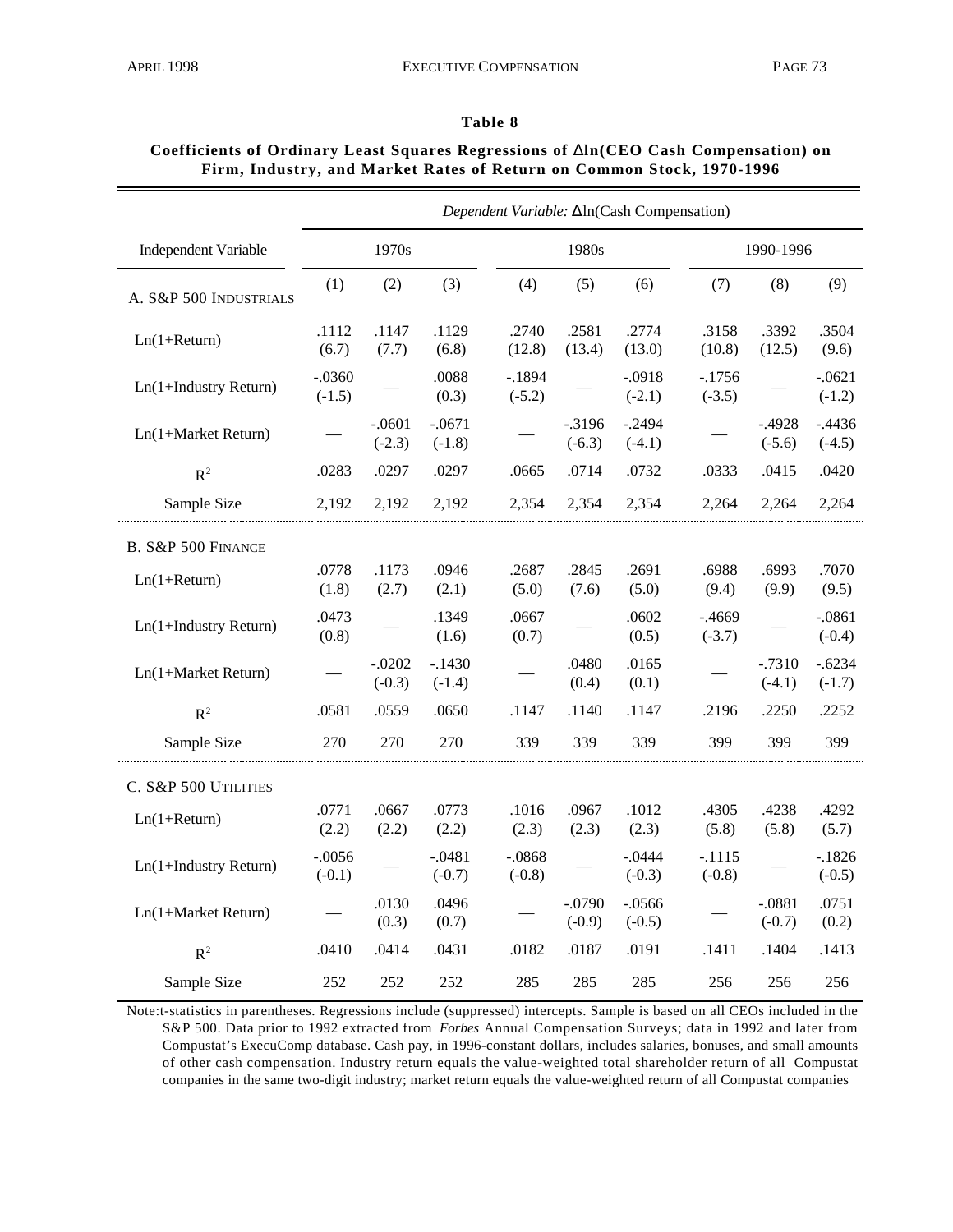|                                                 | <b>Industrials</b> | Finance/Insurance | <b>Utilities</b> |
|-------------------------------------------------|--------------------|-------------------|------------------|
|                                                 | $(n=125)$          | $(n=21)$          | $(n=31)$         |
| Number of Firms Using RPE                       | 26                 | 12                | 13               |
|                                                 | (21%)              | (57%)             | (42%)            |
| How RPE is Used: $a$                            |                    |                   |                  |
| Determining Threshold Performance               | $0\%$              | $0\%$             | 30%              |
| Defining Performance                            | 100%               | 100%              | 70%              |
| How RPE is Measured:                            |                    |                   |                  |
| Perform. Percentile or Ranking <sup>b</sup>     | 42%                | 50%               | 77%              |
| Perform. vs. Peer Group Mean/Median             | 19%                | $0\%$             | 0%               |
| Subjective Assessment of Perf. vs. Peers        | 15%                | 8%                | 0%               |
| Unknown/Other                                   | 23%                | 42%               | 23%              |
| How Peer Groups are Defined:                    |                    |                   |                  |
| Peer Group used in Proxy Statement <sup>c</sup> | 20%                | 25%               | $0\%$            |
| Self-Selected Industry Peer Group               | 58%                | 75%               | 85%              |
| Published Industry Index                        | 8%                 | $0\%$             | 8%               |
| <b>Broad-Based Peer Group</b>                   | 15%                | 0%                | 8%               |

# **Relative Performance Evaluation (RPE) in Annual Incentive Plans in 177 Large U. S. Corporations**

Source: Data extracted from Towers Perrin's *Annual Incentive Plan Design Survey*, 1997.

<sup>a</sup>Threshold performance must be attained before any bonuses are paid. The threshold performance measure is often different from the performance measure that determines the magnitude of bonuses. For example, bonuses equal to 2% of net income might be paid *only if* company return on equity exceeds the peer group return on equity: the performance measure is net income but the threshold major is relative return on equity.

<sup>b</sup>A typical formula might pay "75th percentile bonuses for 75th percentile performance."

c Proxy statements include a chart showing the companies five-year stock-price performance measured relative to the market and to an "industry peer group" which may be either self-selected or a published industry index.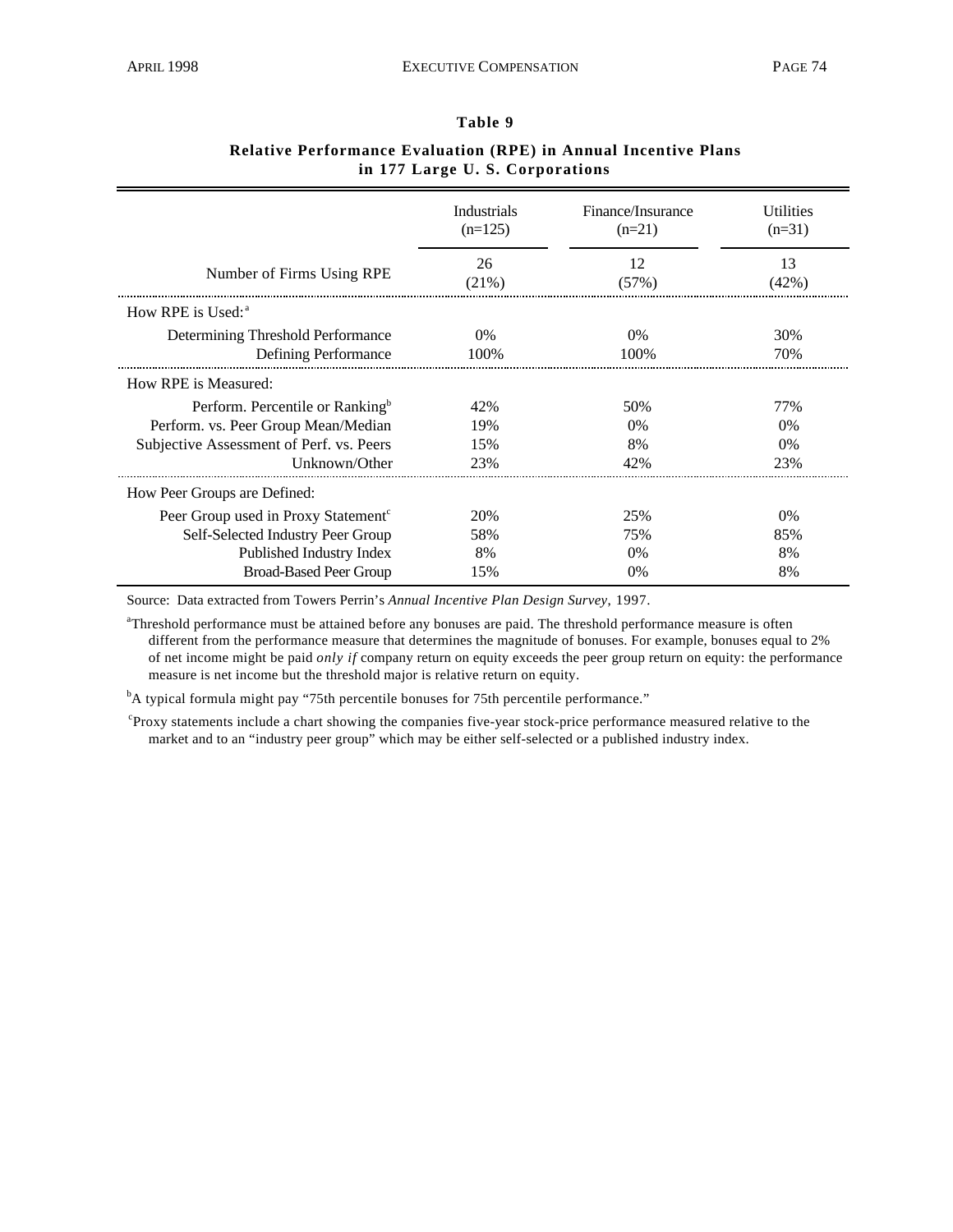|                                  | S&P 500 Industrials, 1970-1995 |                      |                       | S&P Industrials, 1992-1995 |                      |                     |                      |                      |
|----------------------------------|--------------------------------|----------------------|-----------------------|----------------------------|----------------------|---------------------|----------------------|----------------------|
| Independent Variable             | All<br>Years                   | 1970-<br>1979        | 1980-<br>1989         | 1990-<br>1995              | Large<br>S&P<br>500  | Small<br>S&P<br>500 | Mid-<br>Cap<br>400   | Small-<br>Cap<br>600 |
|                                  | (1)                            | (2)                  | (3)                   | (4)                        | (5)                  | (6)                 | (7)                  | (8)                  |
| Intercept                        | .0784<br>(21.1)                | .0700<br>(11.6)      | .0747<br>(11.5)       | .0898<br>(13.1)            | .0877<br>(8.0)       | .0976<br>(18.4)     | .0934<br>(10.7)      | .0948<br>(12.7)      |
| (Dummy) Age<br>64                | .2849<br>(27.6)                | .3118<br>(18.1)      | .2885<br>(17.0)       | .2435<br>(12.3)            | .3346<br>(9.7)       | .1769<br>(5.6)      | .0805<br>(2.9)       | .0584<br>(2.3)       |
| Net-of-Industry Return           | $-.0188$<br>$(-2.8)$           | $-.0514$<br>$(-2.6)$ | $-.0769$<br>$(-3.9)$  | $-.0042$<br>$(-0.5)$       | $-.0022$<br>$(-0.1)$ | .0017<br>(0.2)      | $-.0043$<br>$(-0.6)$ | $-.0371$<br>$(-4.7)$ |
| Lagged<br>Net-of-Industry Return | .00275<br>$(-0.4)$             | $-.0308$<br>$(-1.6)$ | $-0.0265$<br>$(-1.4)$ | $-.0047$<br>$(-0.6)$       | .0022<br>(0.1)       | .0069<br>(0.8)      | .0013<br>(0.4)       | $-.0001$<br>$(-0.4)$ |
| $R^2$                            | .0885                          | .1103                | .1042                 | .0578                      | .0909                | .0346               | .0066                | .0149                |
| Sample Size                      | 7,922                          | 2,733                | 2,701                 | 2,488                      | 957                  | 911                 | 1,365                | 1,832                |

# **Linear Probability Models Predicting CEO Departures Using CEO Age 64, Net-of-Industry Return, and Lagged Net-of-Industry Return**

Note:t-statistics in parentheses. The dependent variable is equal to 1 if the CEO is serving in his last full fiscal year and 0 otherwise. Data prior to 1992 extracted from *Forbes* Annual Compensation Surveys; data in 1992 and later from Compustat's ExecuComp database. Net-of-industry return equals the total shareholder return less the value-weighted return of all Compustat companies in the same two-digit SIC industry. Young CEOs are defined as CEOs younger than 64 as of the fiscal year-end. Qualitative results unchanged using logistic methodologies.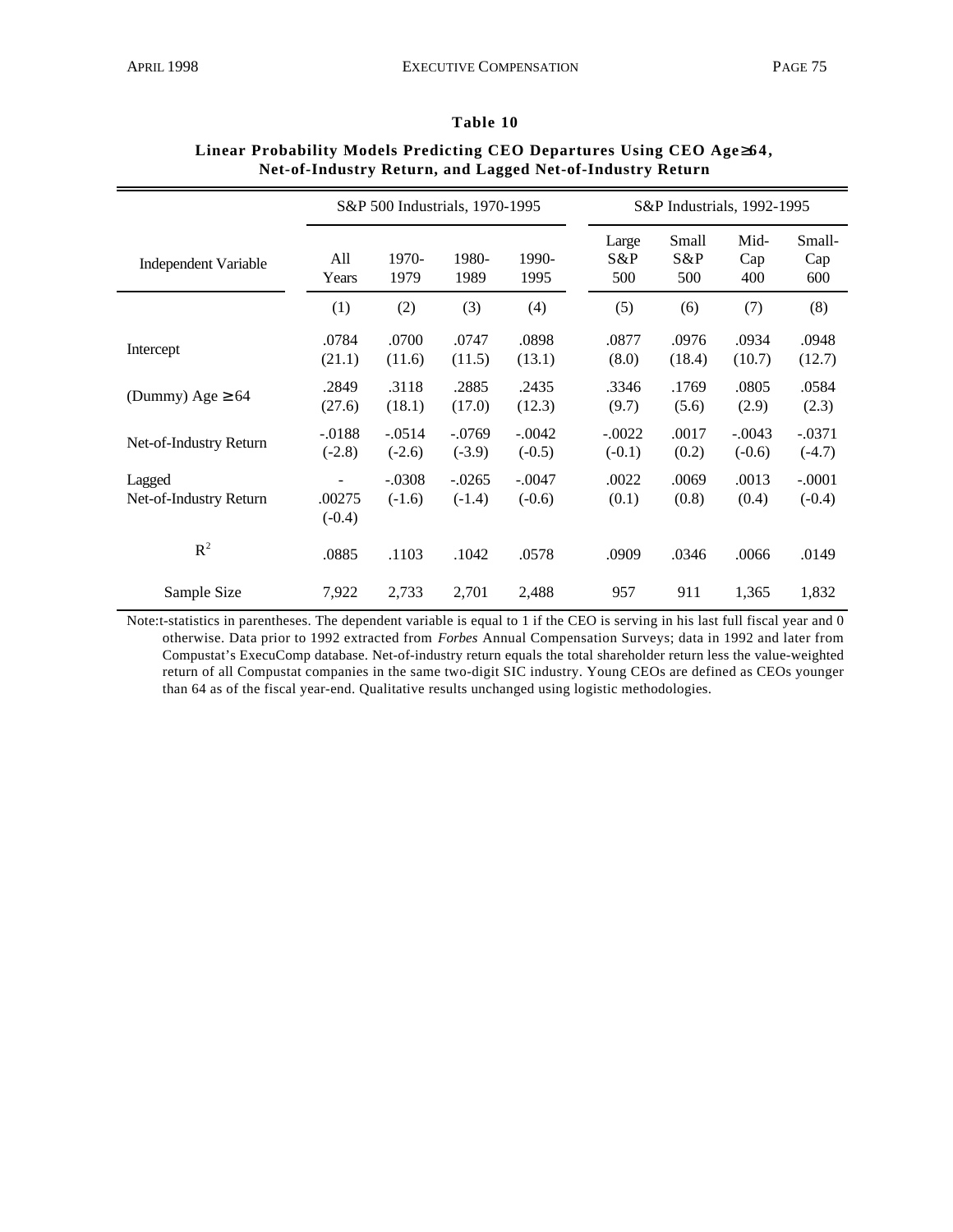

**Median Realized Cash and Total Compensation (including Option Gains) for S&P 500 CEOs, 1970-1996, and Number of Academic Papers Published on CEO Pay**

Note: Sample is based on all CEOs included in the S&P 500. Compensation data, in 1996-constant dollars, are extracted from the Annual Compensation Surveys published by *Forbes* each May from 1971 through 1992; later data from Compustat's ExecuComp Database. Cash pay includes salaries, bonuses, and small amounts of other cash compensation; total realized pay includes cash pay, restricted stock, payouts from long-term pay programs, and the amounts realized from exercising stock options during the year. (Total pay prior to 1978 excludes option gains.) The number of academic papers on CEO pay was computed by Kevin Hallock and reported in Hallock and Murphy (1998).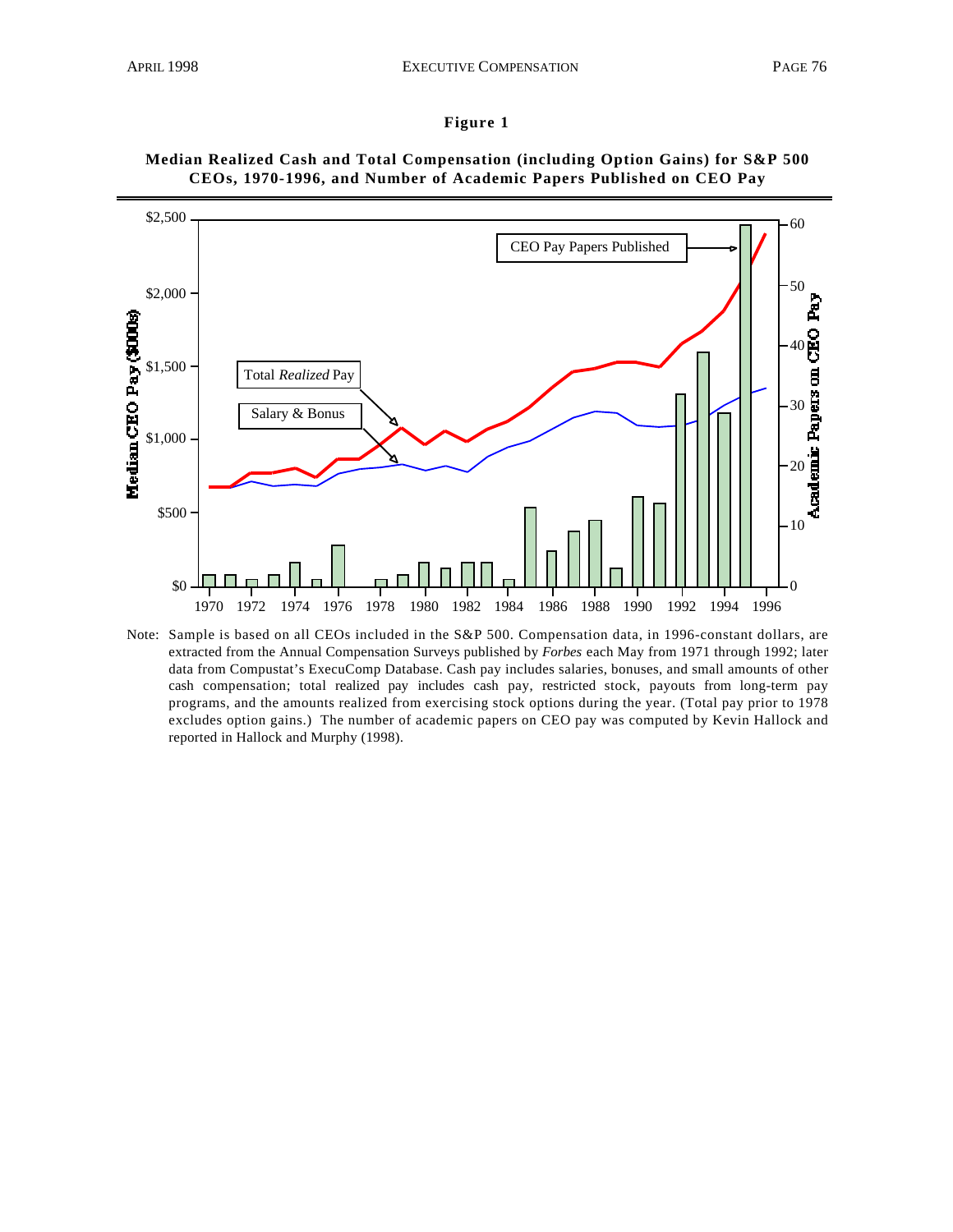

**Figure 2 Level and Composition of Total CEO Compensation, by Industry, 1992-1996**

Note: Sample includes all companies in the S&P 500, based on ExecuComp data. Pay component percentages are derived by computing the percentages for each CEO, and averaging across CEOs; the bar height depicts median compensation. Options are valued at grant date using ExecuComp's modified Black-Scholes formula. Other pay includes restricted stock (valued at face value), payouts from long-term incentive plans, and miscellaneous other compensation. Mining/manufacturing include firms with two-digit SIC codes 10-29; financial services 60-69, and utilities 49.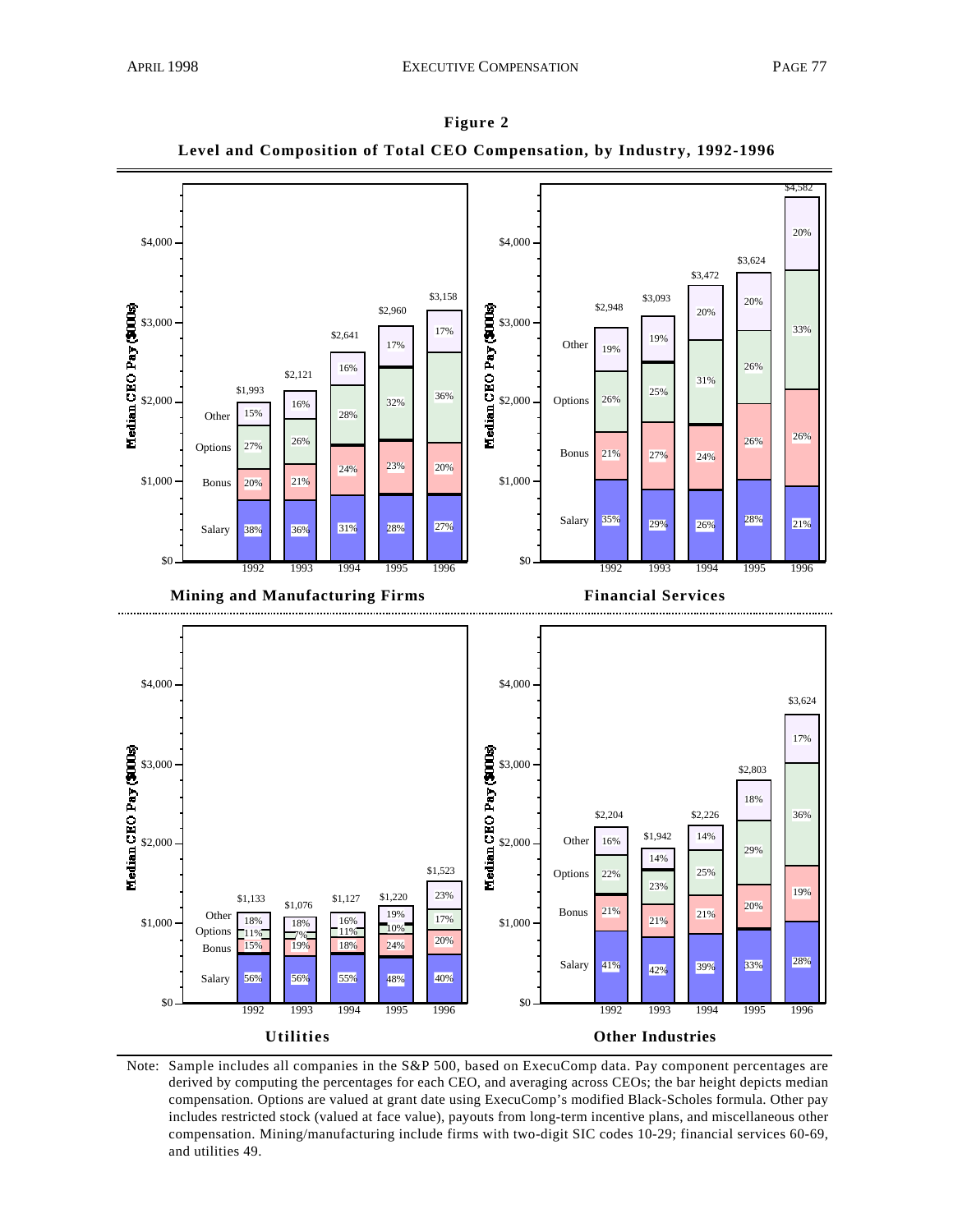

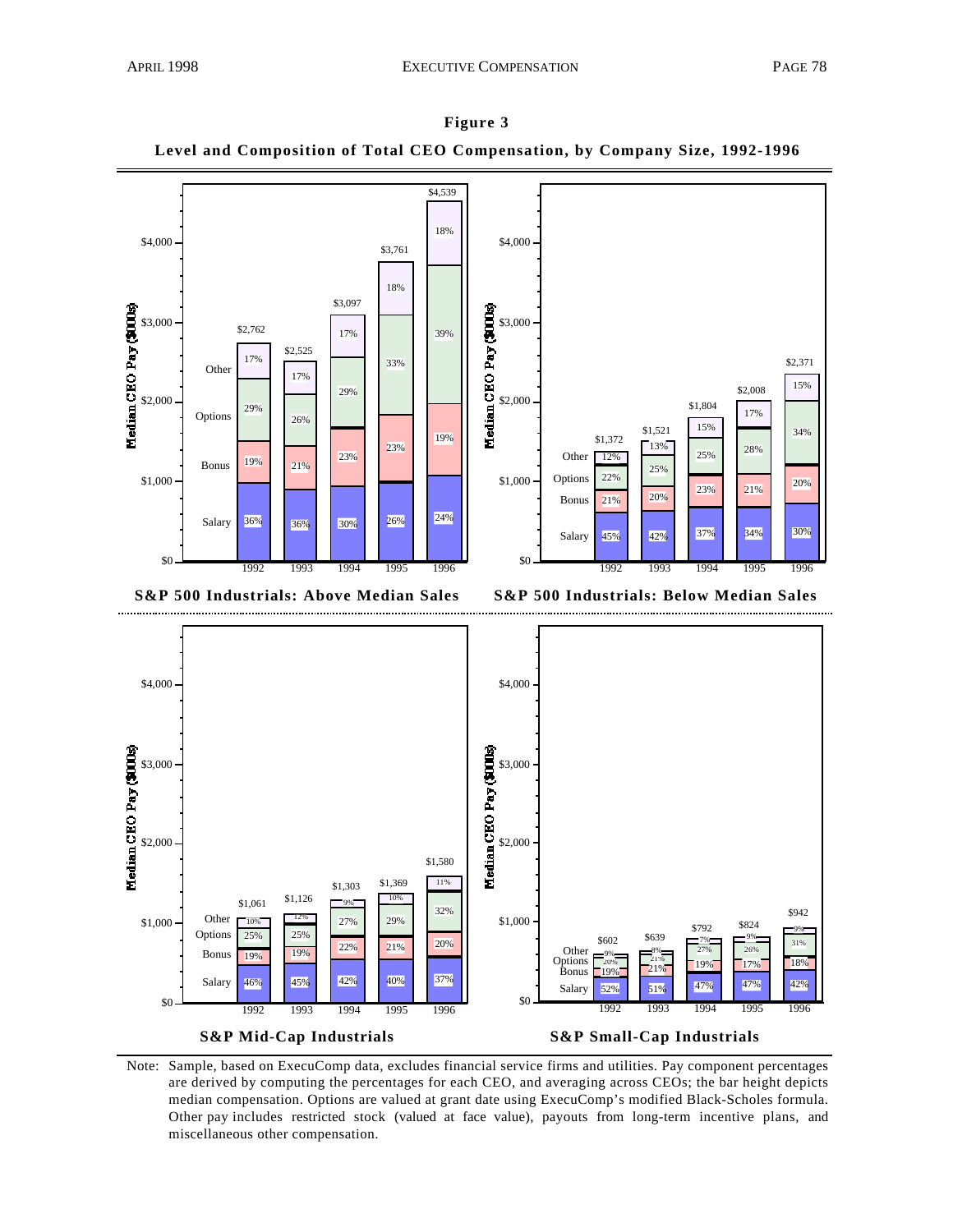

**International Comparison of 1997 CEO Pay Levels and Structures**

Note: Data from Towers Perrin's *1997 Worldwide Total Remuneration* report, used with permission. Data reflects Towers Perrin's estimate of competitive CEO pay as of April 1997 for industrial companies with approximately US \$250 million in annual revenues. Local currency amounts are converted into US dollars using April 1997 exchange rates. Salaries are defined as base salary plus other regular payments (such as vacation pay, 13thmonth pay, and regular bonuses unrelated to performance); bonuses include target performance-based cash awards. Options/LTIPs includes the grant-date expected value of option grants and annualized targets from Long-Term Incentive Plans. Other Compensation includes both voluntary and compulsory company contributions and the value of perquisites.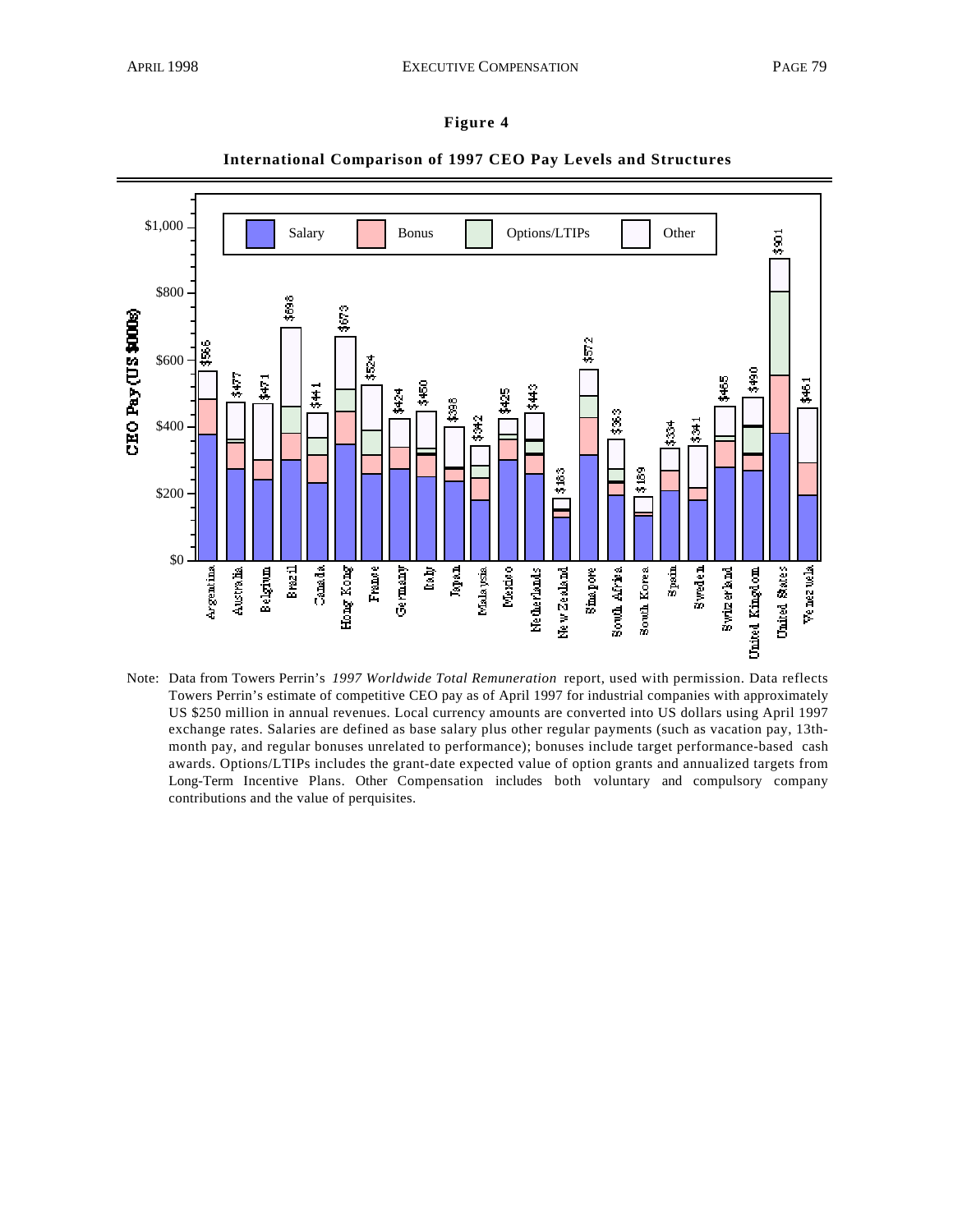



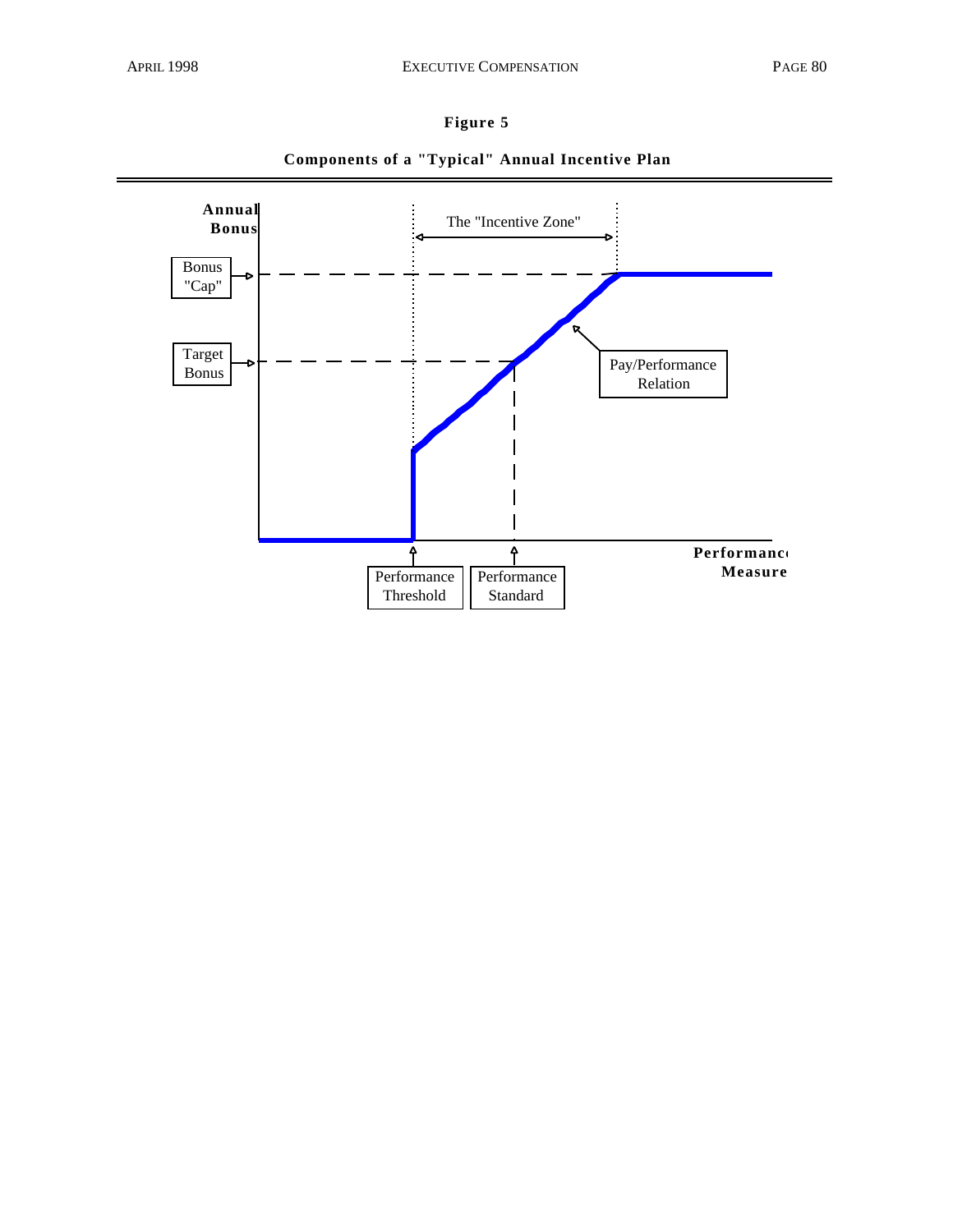#### **Estimated Pay-Performance Relations for Cash Compensation, 1970-1996**





#### **B. Pay-Performance Elasticities**

Note:Sample is based on all CEOs included in the S&P 500. Data prior to 1992 extracted from *Forbes* Annual Compensation Surveys; data in 1992 and later from Compustat's ExecuComp database. Panel A is based on annual regressions of (Cash Compensation) on (Shareholder Wealth), where the latter is expressed in \$1000s and where "cash compensation" includes salaries, bonuses, and small amounts of other cash compensation. Panel B is based on annual regressions of ln(Cash Compensation) on ln(1+Shareholder Return).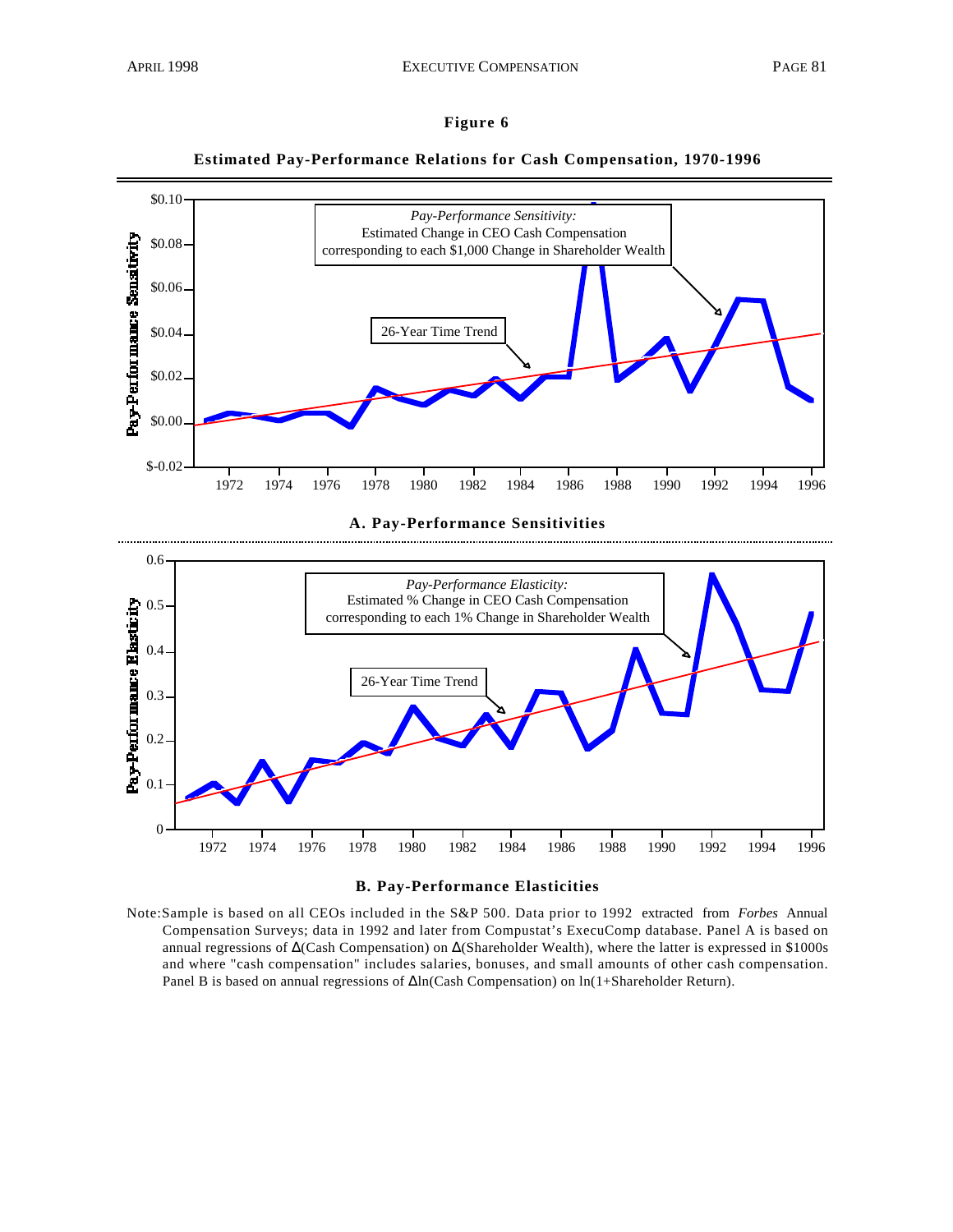



**Option Values and Pay-Performance Sensitivities**

Note: Options values based on an option with an exercise price of \$100, dividend yield of 3%, stock-price volatility of 30%, and risk-free rate of 7%. The pay-performance sensitivity is defined as the change in option value associated with each \$1 change in stock price, and is represented as the slope of the Black-Scholes valuation.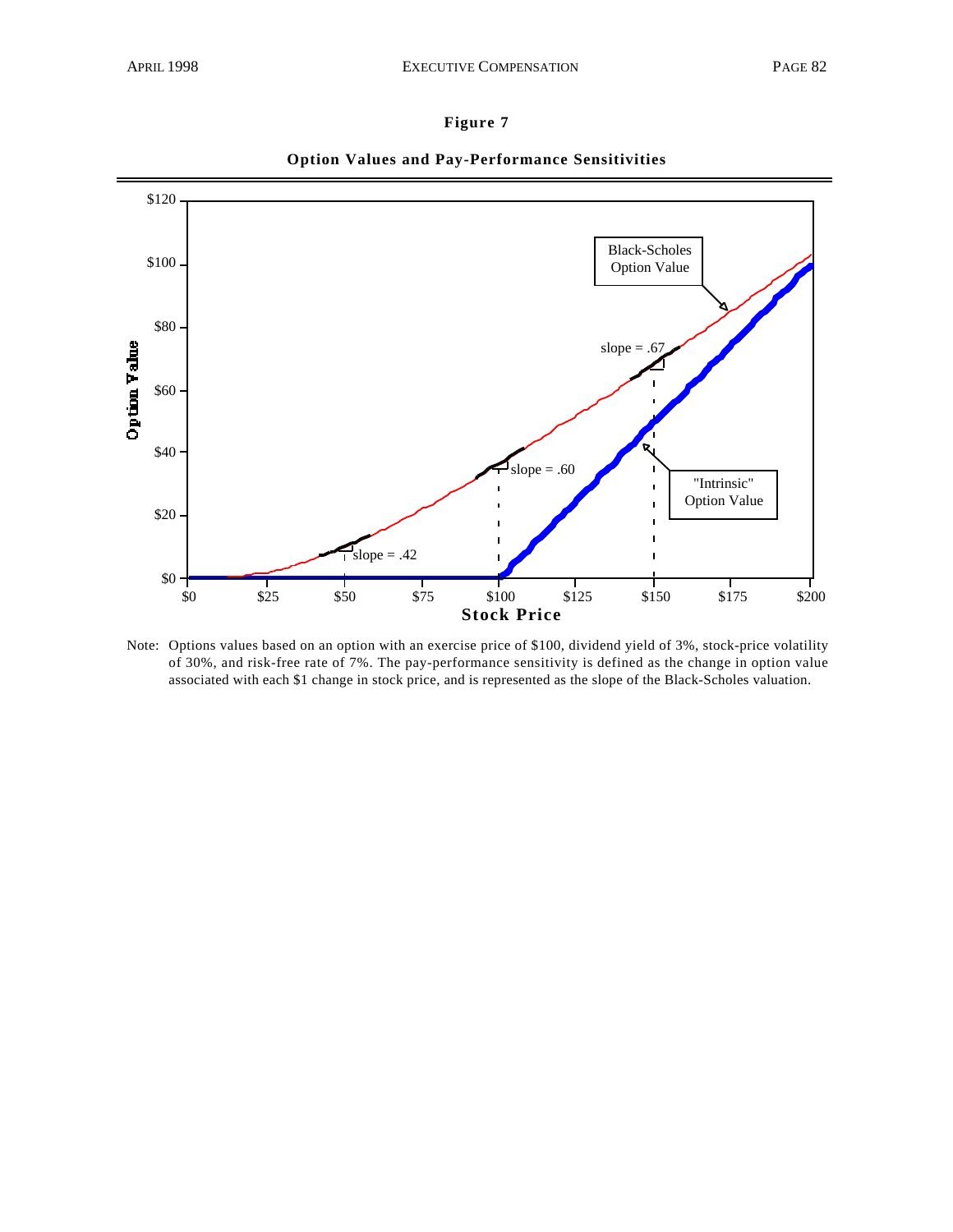

**Figure 8**

Note:Sample includes all companies in the S&P 500. Pay component percentages are derived by computing the percentages for each CEO, and averaging across CEOs; the bar height depicts median pay-performance sensitivity. Manufacturing include firms with 2-digit SIC codes 10-29; financial services 60-69, and utilities 49.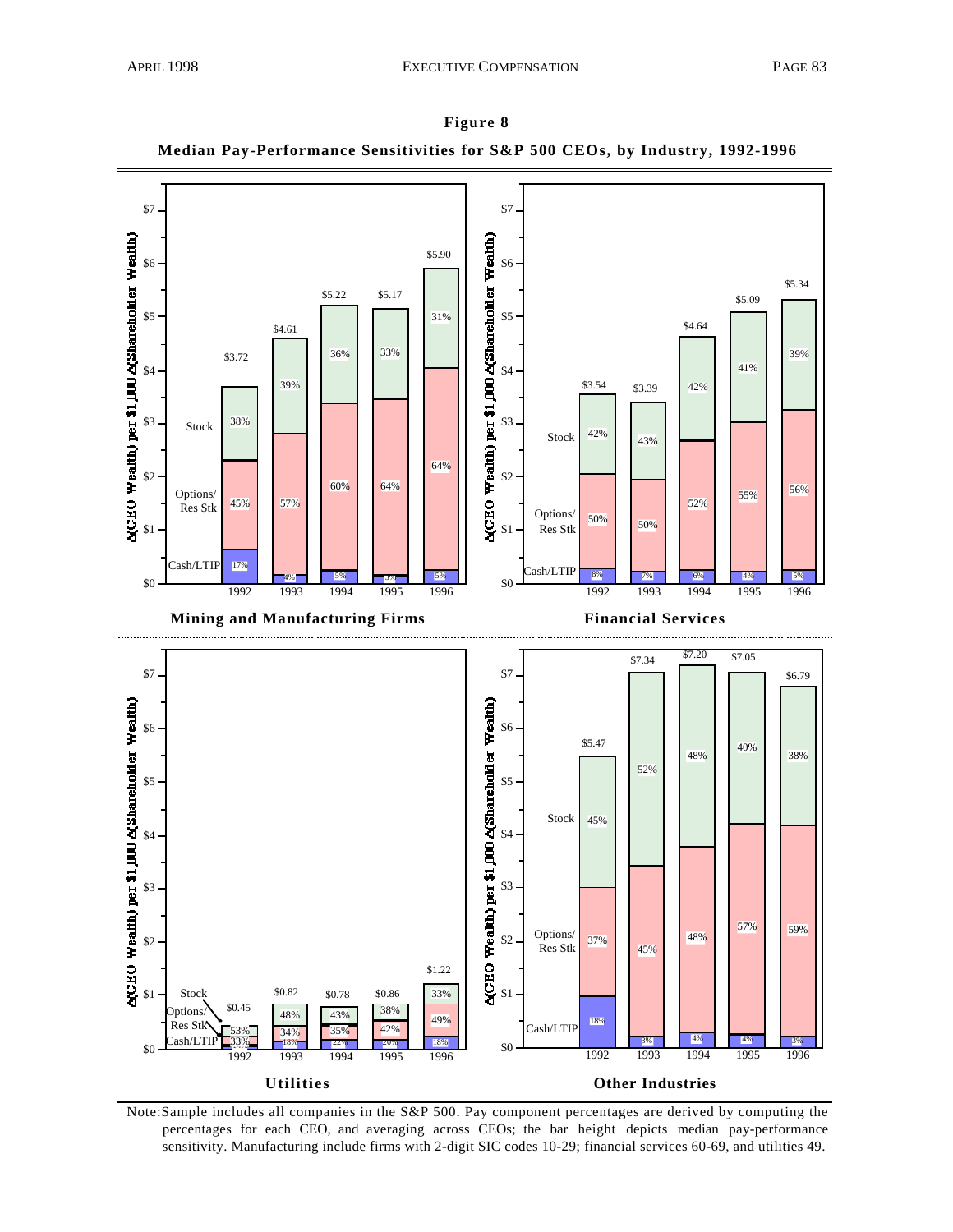

**Figure 9 Median CEO Pay-Performance Sensitivities, by Company Size, 1992-1996**

Note:Sample includes all companies in the S&P 500. Pay component percentages are derived by computing the percentages for each CEO, and averaging across CEOs; the bar height depicts median pay-performance sensitivity.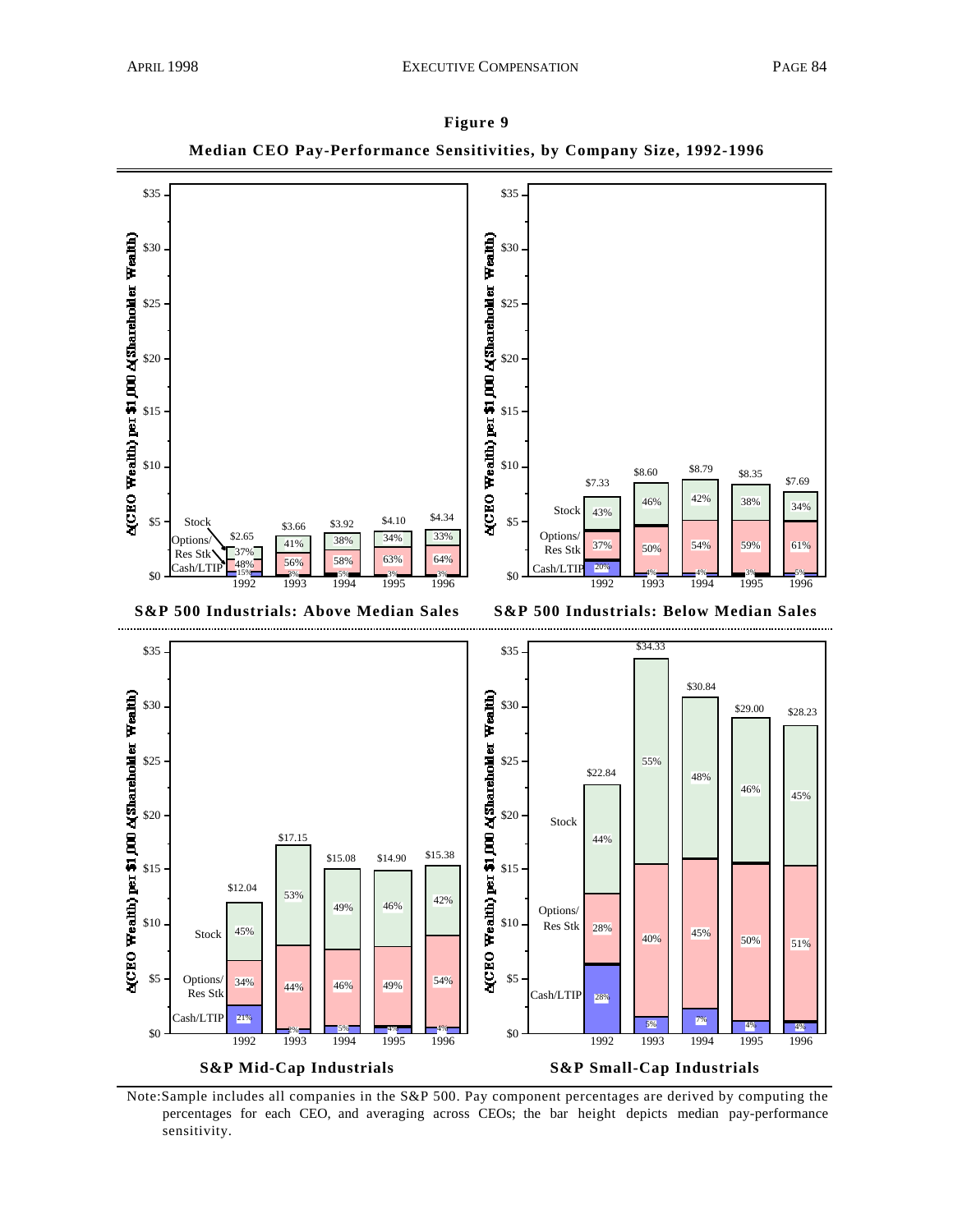

**Figure 10 Trends in Stock Ownership for S&P 500 CEOs, by Industry, 1987-1996**

Note: Sample includes all companies in the S&P 500. Stock ownership includes shares held directly and by family members, but excludes all stock options.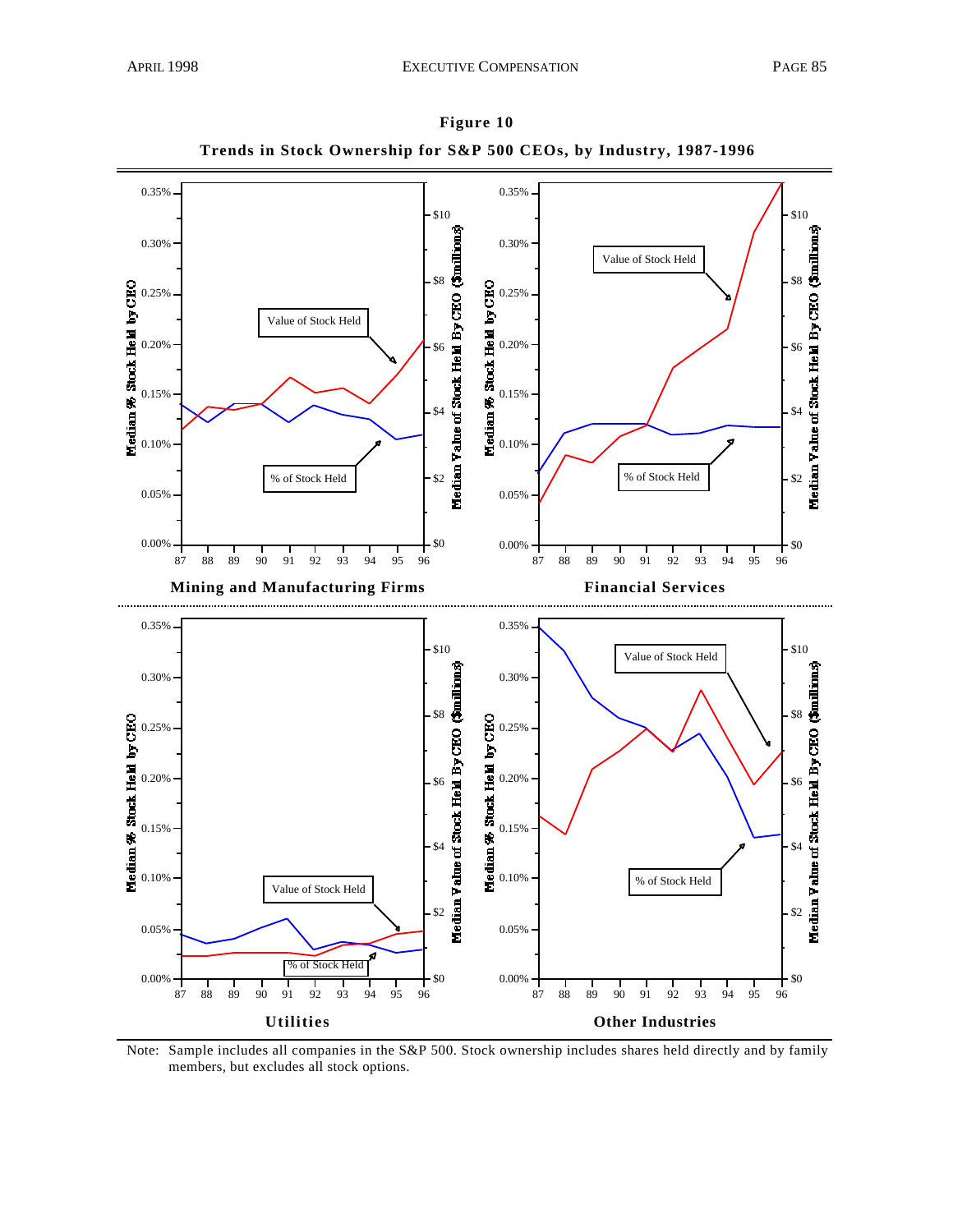

### **Departure Rates for CEOs S&P 500 CEOs, by Two-Year Net-of-Industry Stock Price Performance, 1970-1995**

Note:Departure rates reflect the percentage of CEOs in serving in their last full fiscal year. Sample is based on all CEOs included in the S&P 500. Data prior to 1992 extracted from *Forbes* Annual Compensation Surveys; data in 1992 and later from Compustat's ExecuComp database. Net-of-industry stock price performance defined as total shareholder return minus the value-weighted return of all Compustat companies in the same two-digit industry. "Bottom Quartile Performance" based on the cumulative net-of-market return realized during the CEO's last full fiscal year, and in the preceding year.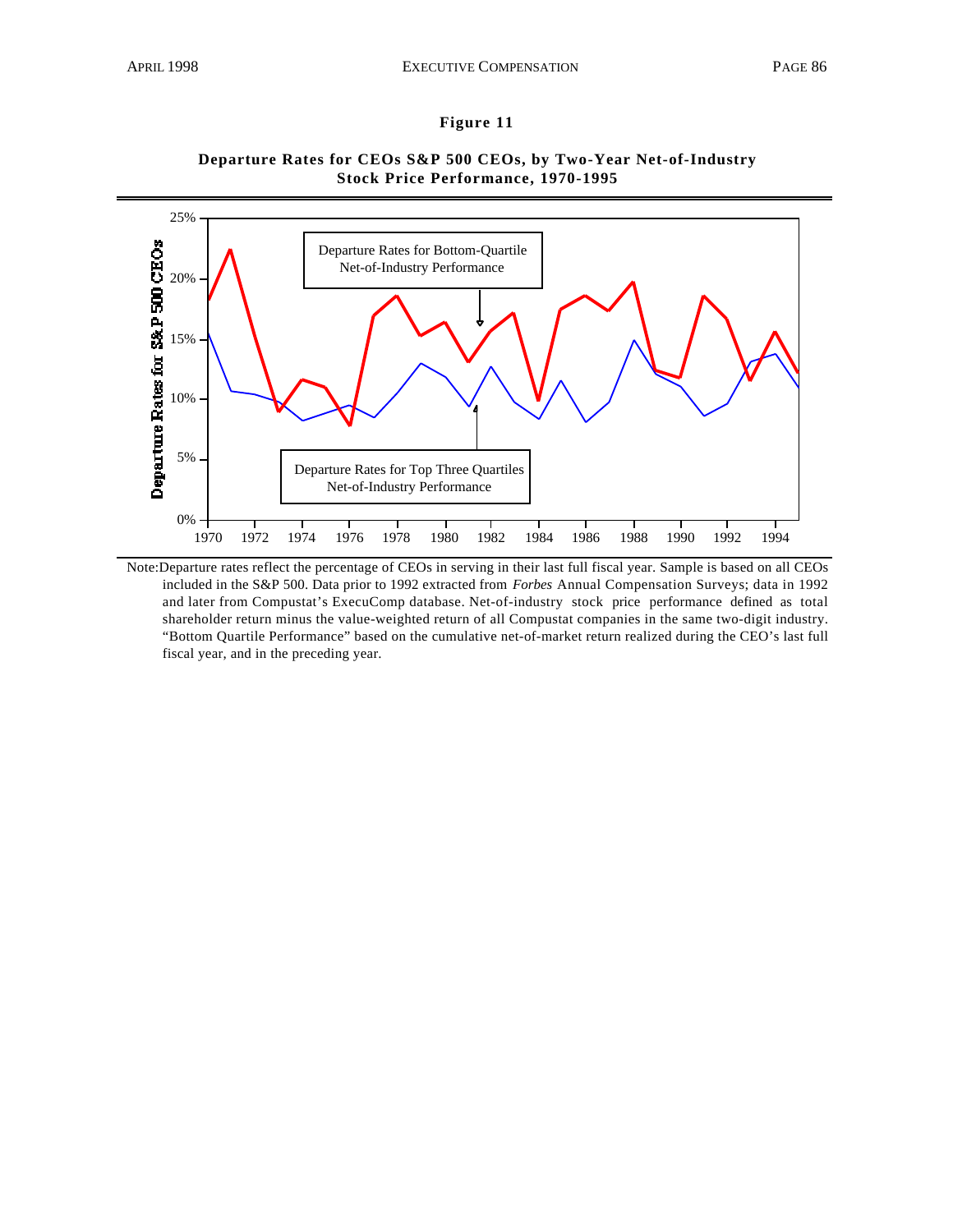



**Age at Departure for S&P 500 CEOs, by Two-Year Net-of-Industry Stock Price Performance, 1970-1996**

Note: Sample is based on all CEOs included in the S&P 500. Data prior to 1992 extracted from *Forbes* Annual Compensation Surveys; data in 1992 and later from Compustat's ExecuComp database. Data reflect CEO age as of the end of the CEO's final full fiscal year. Net-of-industry stock price performance defined as total shareholder return minus the value-weighted return of all Compustat companies in the same two-digit industry. "Bottom Quartile Performance" based on the cumulative net-of-market return realized during the CEO's last full fiscal year, and in the preceding year. The charts ignore one CEO departing below age 40, and six CEOs departing after age 80.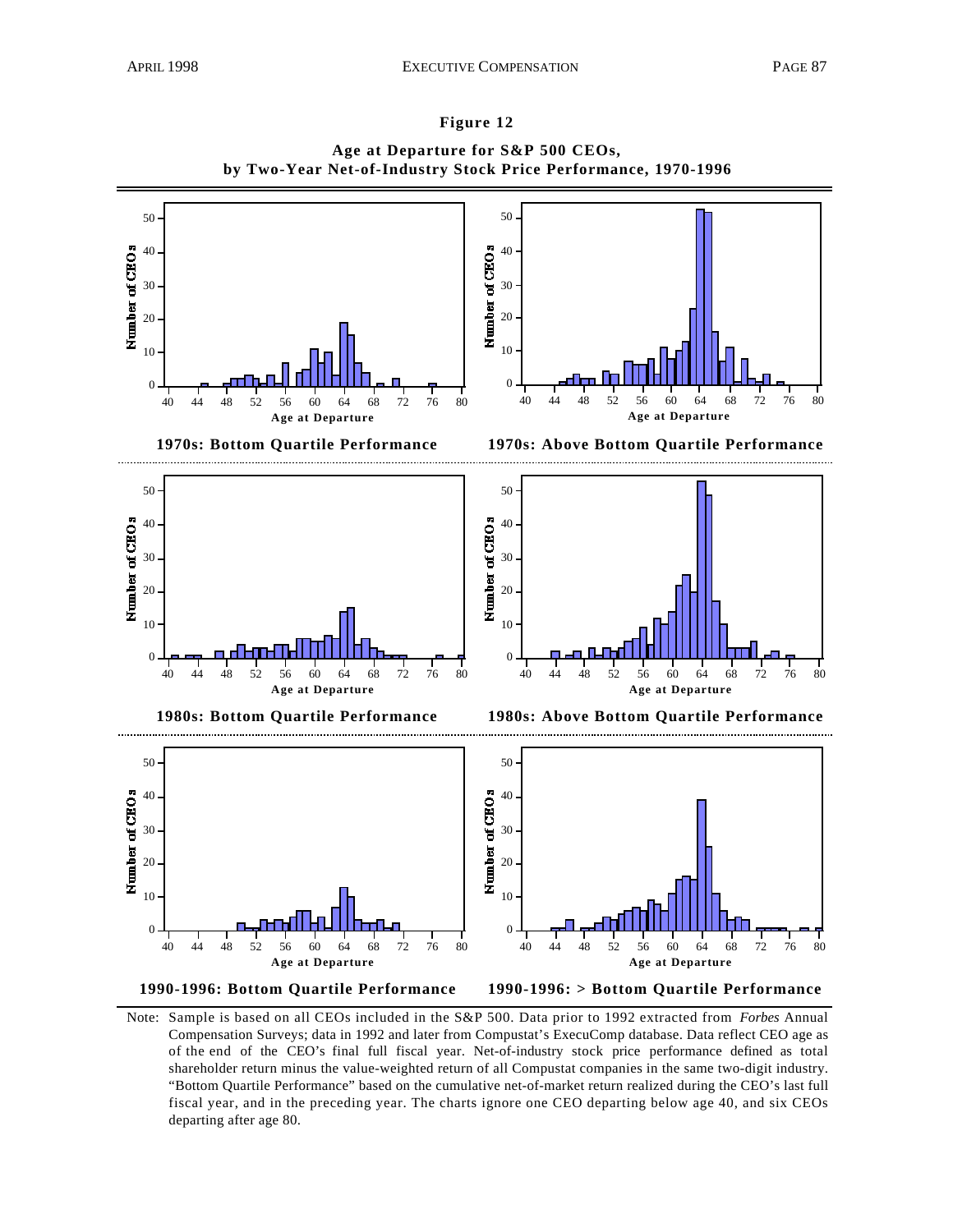



**Tenure in Firm upon Appointment for S&P 500 CEOs, by Two-Year Net-of-Industry Stock Price Performance, 1970-1996**

Note: Sample is based on all CEOs included in the S&P 500. Data prior to 1992 extracted from *Forbes* Annual Compensation Surveys; data in 1992 and later from Compustat's ExecuComp database. Data reflect years employed by the firm prior to becoming CEO. Net-of-industry stock price performance defined as total shareholder return minus the value-weighted return of all Compustat companies in the same two-digit industry. "Bottom Quartile Performance" based on the cumulative net-of-market return realized during the two fiscal years prior to the incoming CEO's appointment.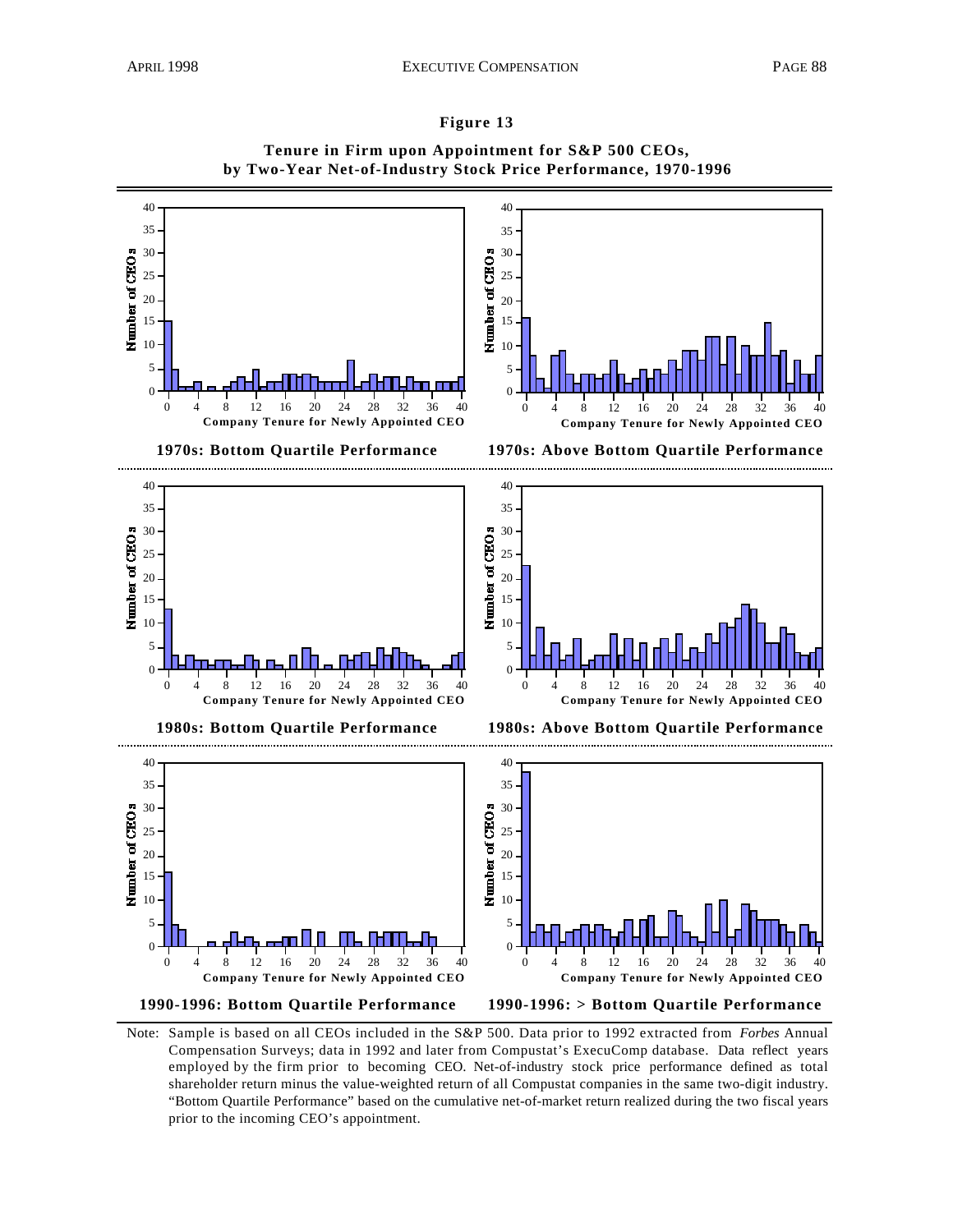



Note:Chart is based on S&P 500 CEOs serving in their first year as CEO, and depicts the percentage of these newly appointed CEOs employed by their firm for less than one year prior to their appointment as CEO. Net-of-industry stock price performance defined as total shareholder return minus the value-weighted return of all Compustat companies in the same two-digit industry. "Bottom Quartile Performance" based on the cumulative net-of-market return realized during the two fiscal year's preceding the new CEO's appointment.